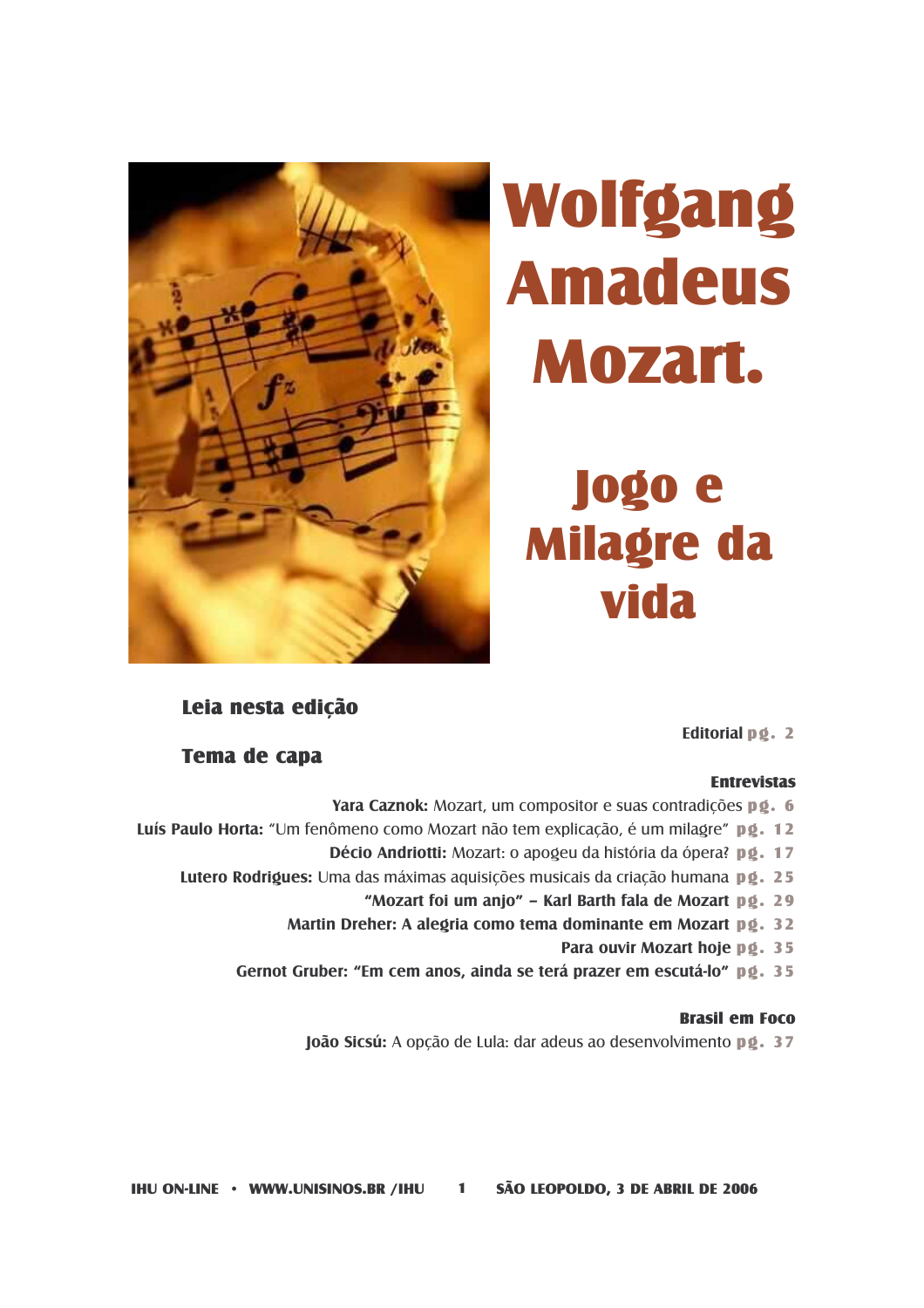### **Destaques da semana**

#### **Entrevistas da Semana:**

Slavoj Zizek: "Se um fármaco pode tornar-me mais valente, mais lúcido e mais generoso, como fica a ética?" pg. 43 Reyes Mate: Um filósofo que pensa de novo pg. 50

#### **Artido da Semana:**

lean Baudrillard: Todos dentro da Disneylândia pg. 54

#### **Teologia Pública:**

Harald Malschitzky: Dietrich Bonhoeffer: o teólogo que viveu o ecumenismo pg. 58

**Deu nos jornais:**  $p\ddot{q}$ . 62

**Frases da semana:**  $pQ.64$ 

#### **IHU em revista**

Eventos pg. 67 **IHU Repórter pø. 70** Sala de Leitura pg. 73 Carta do Leitor pg. 74

#### **Fditorial**

O jogo e o milagre da vida é como descrevemos a genialidade da obra deste enigma que foi batizado, em 1756, como Johannes Chrysostomus Wolfgangus Theophilus Mozart, ou mais simplesmente, Wolfgang Amadeus Mozart, cujo 250<sup>o</sup> aniversário de nascimento se comemora este ano.

Será que ele não foi um anjo? - pergunta, extasiado, Karl Barth, um dos grandes teólogos do século XX, procurando entender a incomparabilidade deste homem.

A Profa. Dra. Yara Caznok, da UNESP, que coordenará, neste sábado, dia 8, a audição comentada da Missa em Dó Menor de W. A. Mozart, em longa entrevista, contribui para a compreensão do enigma que é este gênio universal da música, juntamente com Luiz Paulo Horta e Lutero Rodrigues, ambos da Academia Brasileira de Música, Décio Andriotti, especialista em Mozart, e o Prof. Dr. Martin Dreher, da Unisinos.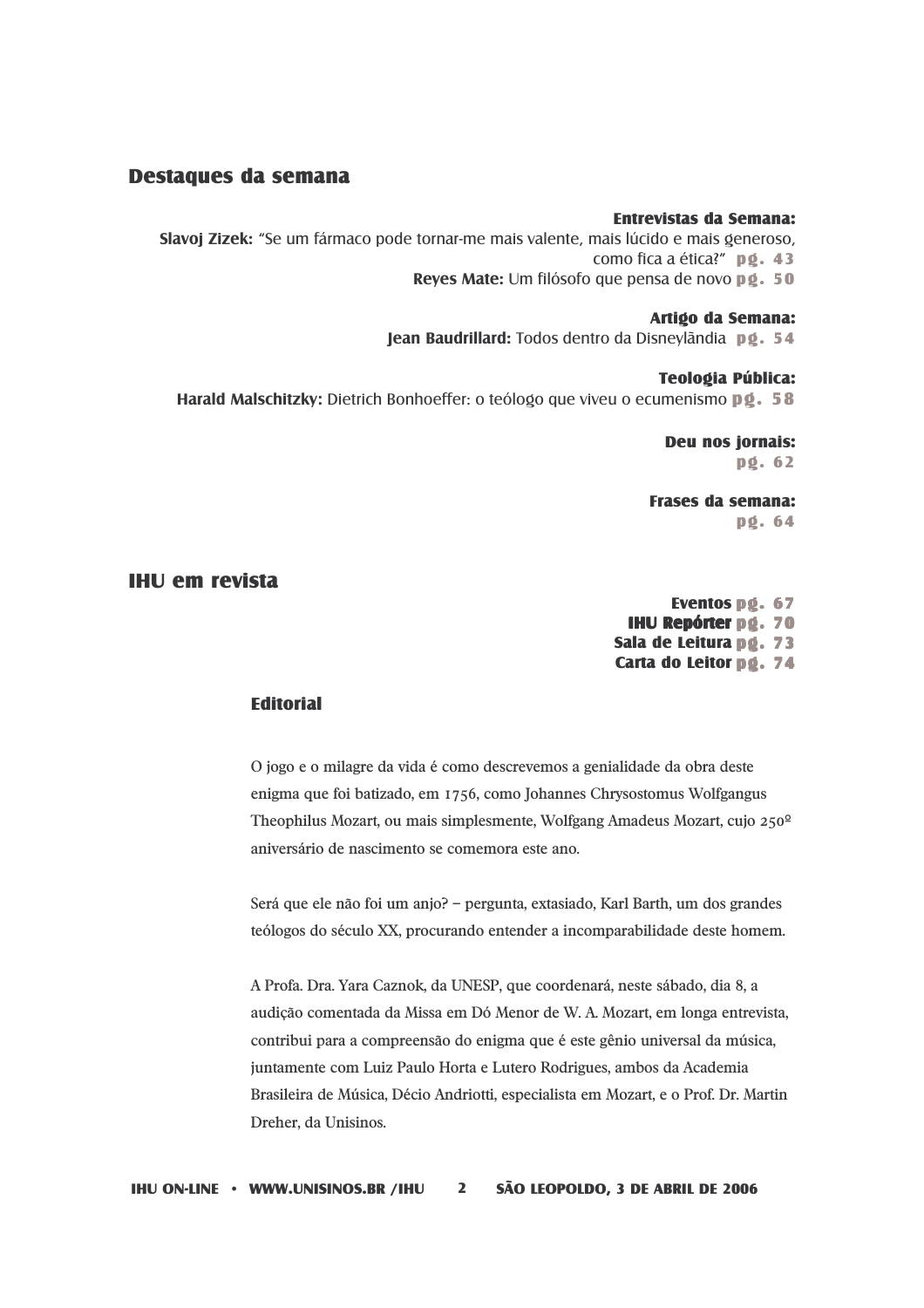As "notícias diárias" publicadas diariamente pela página web do IHU, www.unisinos.br/ihu divulgarão entrevistas e depoimentos sobre Mozart durante esta semana.

A demissão de Antonio Palocci e a nomeação de Guido Mantega como Ministro da Fazenda suscita muitas perguntas sobre a possível mudança da política econômica num possível segundo mandato de Lula. João Sicsú, economista, professor na Universidade Federal Fluminense - UFF - em entrevista publicada nesta edição é contundente: "A possibilidade de mudança num segundo mandato de Lula, ou num primeiro mandato do Alckmin, é basicamente nula".

"Se um fármaco pode tornar-me mais valente, mais lúcido e mais generoso, como fica a ética?", pergunta Slavoj Zizek, em entrevista concedida ao jornal espanhol El País e que publicamos como "entrevista da semana" desta edição.

O centenário do nascimento de Dietrich Bonhoeffer nos propicia uma entrevista com o pastor Harald Malschitzky, pastor da Igreja de Confissão Luterana do Brasil.

A todas e todos uma ótima leitura e uma excelente semana!

Em comemoração aos 250 anos do nascimento de Mozart, dedicamos a série de entrevistas a seguir e contextualizamos brevemente sua vida e obras na biografia retirada do sítio: http://members.tripod.com/~netopedia/arte/mozart.htm

### **Wolfgang Amadeus Mozart (1756-1791)**

Compositor austríaco, nascido em Salsburgo (Áustria), em 1756, Johannes Chrisostomus Wolfgang Theophilus Mozart: foi batizado.  $com<sub>0</sub>$ prenome posteriormente trocou o Theophilus para Amadeus (amor a Deus).  $com$ Haydn, representa, ponto  $\mathbf{O}$ culminante da música no século XVIII. com Bach e Beethoven, a mais pura expressão do gênio musical.

Exemplo notável de precocidade criativa, aos três anos de idade recebia lições de piano, ministradas pelo pai; aos quatro, fez sua primeira composição; aos sete, tocava órgão, cravo e violino. Apresentouse ao público pela primeira vez aos seis anos, na universidade de Salzburgo.

Mozart escreveu mais de 600 composições. Entre suas óperas, merecem

**IHU ON-LINE · WWW.UNISINOS.BR /IHU** 3

SÃO LEOPOLDO, 3 DE ABRIL DE 2006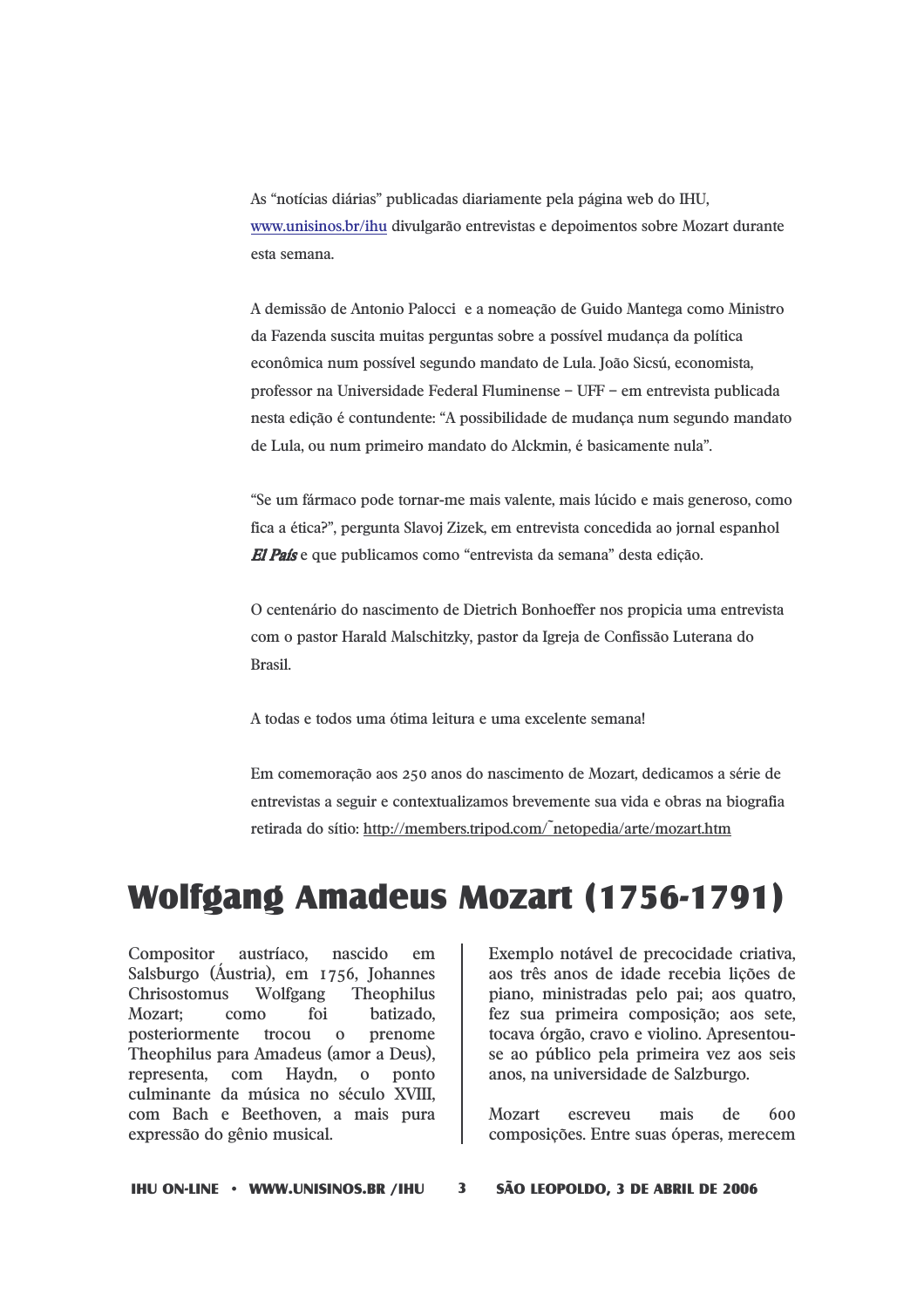referência A Flauta Mágica, Miltríades, La Giardiniera, Zaída, inacabada, Finta Idomeneu, o Rapto do Serralho, As Bodas de Fígaro, Don Giovanni, Così Fan Tutte, A Clemência do Tito. A música religiosa guarda bem as preciosidades das 15 missas, Te Deum, nove Ofertórios, De Profundis, cantatas, sete sonatas para órgão e o inimitável Réquiem.

Compôs a Missa de Réquiem minado pela tuberculose e em circunstâncias misteriosas: a visita de um misterioso que mais tarde  $f$ oi personagem. identificado como o mordomo do Conde Walsegg, que o incumbiu de compor uma missa de Réquiem. Já muito doente, trabalhava nesta missa, quando sofreu um ataque de paralisia, vindo a morrer no dia seguinte, sem ter terminado o Réquiem.

Morreu em Viena, em 1791, na mais extrema miséria e foi enterrado em vala comum. Referem seus biógrafos: "O seu enterro estava sendo acompanhado por poucos amigos, quando caiu violenta tempestade que os dispersou pouco antes de seu caixão ser enterrado na vala comum, do cemitério de S. Marx."

Apesar de sua vida curta e da carreira malsucedida. encontra-se entre os grandes gênios da música. Sua imensa produção (mais de 600 obras) mostra uma pessoa que, desde criança, dominava a técnica da composição, além de possuir

uma imaginação transbordante. Suas obras instrumentais incluem sinfonias, divertimentos, sonatas, música de câmara nara diferentes combinações  $d\rho$ instrumentos e concertos. Suas obras vocais são, basicamente, óperas e música religiosa (missas, oratórios). Sua obra combina as doces melodias do estilo italiano com a forma e o contraponto germânicos.

Mozart sintetiza o classicismo do século XVII, simples, claro e equilibrado, mas sem fugir da intensidade emocional. Estas qualidades estão patentes em todos os seus concertos, com os contrastes dramáticos entre o instrumento solista e a orquestra, e nas óperas, com as reações de suas personagens diante de diferentes situações. Sua produção lírica coloca à mostra uma nova unidade entre a parte vocal e a instrumental, com uma delicada caracterização e o uso do estilo sinfônico próprio  $d$  os grandes grupos instrumentais.

Para celebrar os 250 anos de nascimento de W. A. Mozart, a Unisinos promove no dia 8 de abril, no próximo sábado, a audição comentada da Grande Missa em dó menor. K.  $427.$  O evento, uma promoção do Instituto Humanitas Unisinos - IHU - será coordenado pela Profa. Dra. Yara Caznok - UNESP - e se realizará na sala IGII9, com início às 8h30min e término às 12h.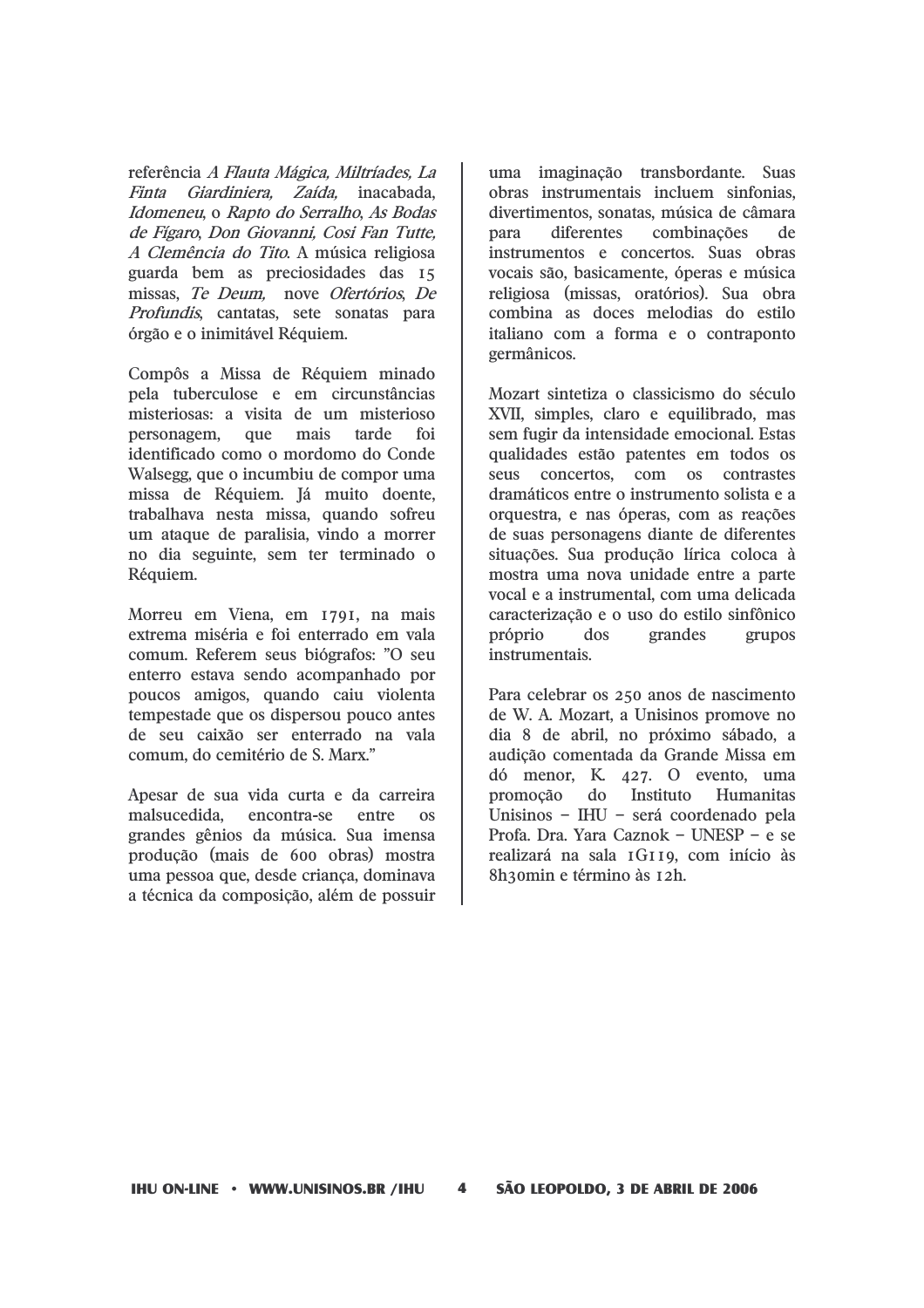# **Para entender Mozart**

Livros - Confira abaixo uma relação de livros sobre o compositor austríaco.

### · Mozart - Um compêndio

### Guia completo da música e da vida de Wolfgang Amadeus Mozart

H.C. Robbins Landon - organizador Tradução: Mauro Gama, Cláudia Martinelli Gama Consultoria: Luiz Paulo Sampaio Editora: Jorge Zahar Editor - Rio de Janeiro, 1996. Copyright © 1996 da edição em língua portuguesa.

#### ●1791 - O último ano de Mozart

H.C. Robbins Landon Traducão: Newton Goldman Revisão da tradução: Laura Rónai Editora: Editora Nova Fronteira - Rio de Janeiro, 1990. Copyright © 1990 da edição em língua portuguesa no Brasil

#### · Mozart, a sociologia de um gênio

**Norbert Elias** Editora: Jorge Zahar Editor - Rio de Janeiro, 1996.

#### Biblioteca Musical - Vida de Mozart

Henri de Curzon Tradução: Edite Margarino Tôrres Editora: Antena Editora - São Paulo, agosto de 1959.

#### • Música, Maestrol Os grandes gênios da música clássica - Mozart

Editora: Editora Três Publicado pelo Grupo de Comunicação Três S.A. Todos os direitos reservados para o editor.

Sites – Acesse os links abaixo para obter maiores informações sobre Mozart.

http://mozart.infonet.com.br/ http://www.mozart2006.net/ (em alemão, inglês, italiano, francês, espanhol e chinês) http://www.amadeusimmortal.com (em inglês)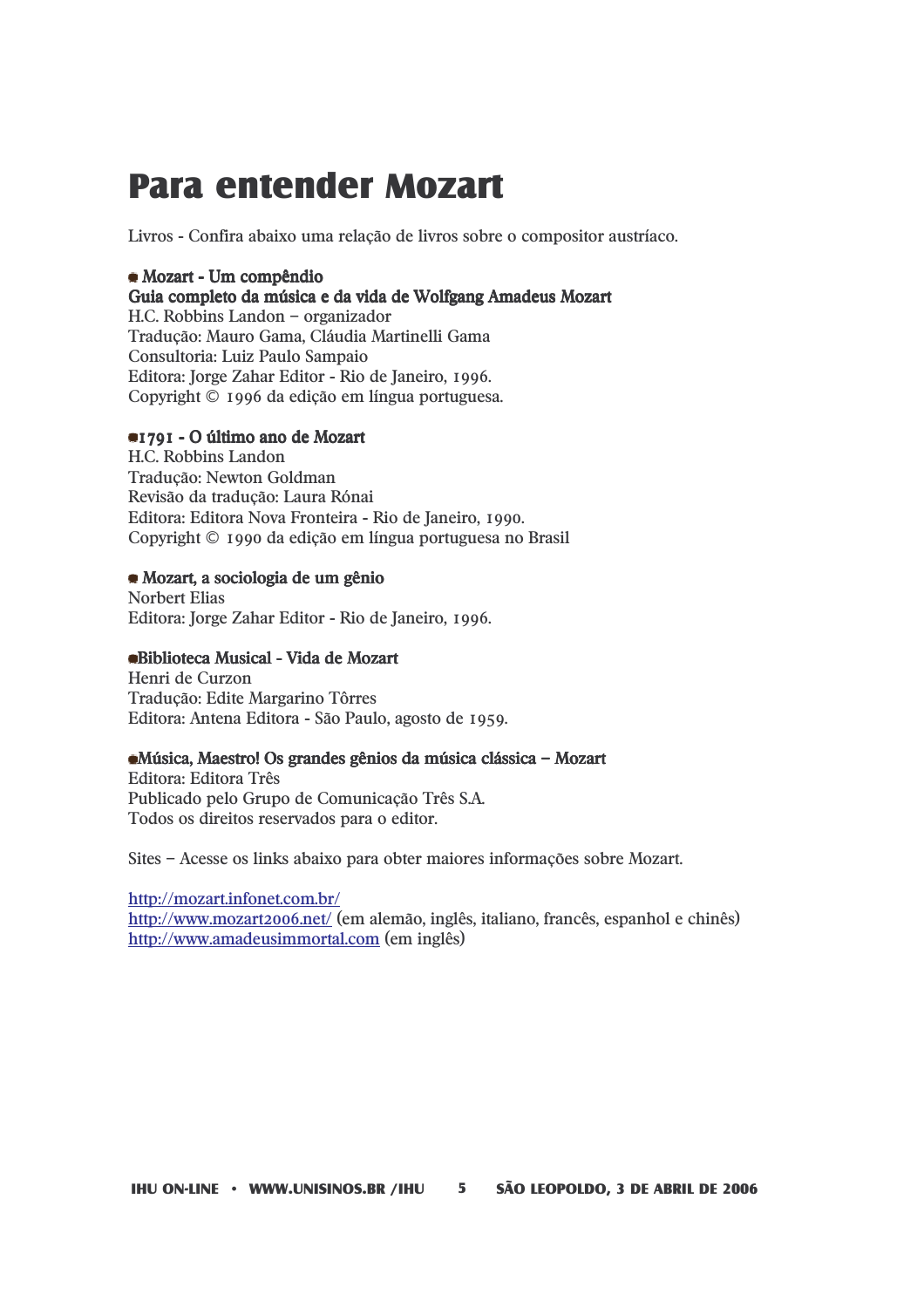# **Mozart, um compositor e suas** contradições

**Entrevista com Yara Caznok** 



Um outsider, como adjetivou Norbert Elias em Mozart. A sociologia de um gênio. Rio de Janeiro: Jorge Zahar Editor, 1996. Assim era Mozart, um artista que viveu de sua arte quando isso ainda era uma raridade. Analisando essa obra, a Prof.º Dr.º Yara Caznok afirma que um de seus aspectos mais

importantes "talvez seja a análise das contradições que marcaram a vida de Mozart: um músico de excepcional talento e valor que não passava de uma curiosidade exótica, de um entretenimento divertido para a aristocracia e para a sociedade burguesa".

A respeito da genialidade de Mozart, Caznok enfatiza que é preciso compreendê-la pelos esforcos musicais e afetivos realizados por seu pai. Novamente citando Elias, ela diz que, se tivesse vivido no século XIX, Mozart teria outra recepção, "acolhido e louvado como o modelo do artista romântico". As declarações foram feitas em entrevista concedida por e-mail à **IHU On-Line**, na qual adianta também aspectos sobre as três atividades que conduz esta semana no IHU dentro do evento Páscoa 2006. Cultura, arte e esperança. Trata-se de audições comentadas de Bach e Mozart. Anote e participe:

- 6 de abril - A páscoa musical de J. S. Bach: audição comentada do Oratório de Páscoa BWV 249, das 17h30min às 19h

- 7 de abril - Paixão de Cristo segundo São João BWV 245, de Johann Sebastian Bach - das 8h30min às 12h

- 8 de abril - Missa em Dó Menor, de Wolfgang Amadeus Mozart, das 8h3omin às  $I2h$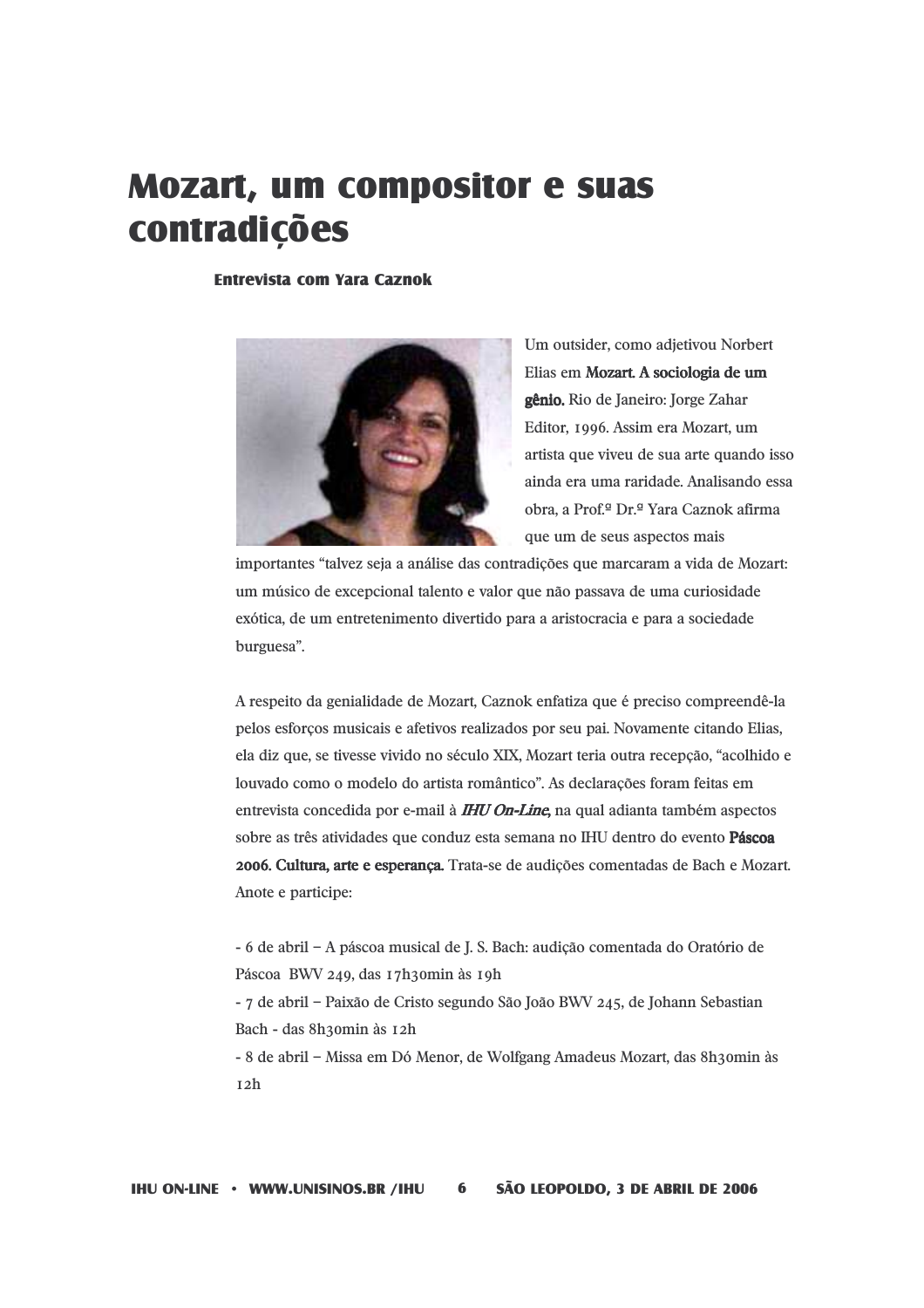Caznok é docente na UNESP, onde leciona Harmonia e Análise no Instituto de Arte. É doutora em Psicologia Social pela USP e mestre em Psicologia da Educação pela PUCSP. É autora do livro *Música: entre o audível eo visível* São Paulo: Editora da **UNESP, 2004.** 

Em abril de 2004, apresentou dois eventos promovidos pelo IHU. Foram o IHU Idéias, com o tema Paixão: desde a Idade Média até o século XX e as audições comentadas de trechos da obra Paixão de N. S. Jesus Cristo segundo o evangelista Mateus, de Johann Sebastian Bach. Sobre esses eventos, Yara concedeu entrevista ao **IHU On-Line** n.º 94, de 29 de março de 2004, em que comenta a importância da obra de Bach, tema que pautou um artigo escrito por ela, publicado na 92.<sup>ª</sup> edição do **IHU On-Line**, de 15 de março de 2004.

No ano passado, também esteve na frente de diversas atividades no IHU: A Páscoa Musical de Bach - Cantata BWV 4, Christ lag in Todes Banden. Uma análise auditiva, abordada no IHU Idéias de 17 de março daquele ano. A outra atividade foi a Missa em si menor, de Johann Sebastian Bach - Uma celebração perceptiva, no dia 18 de março de 2005. Sobre o tema concedeu entrevistas à **IHU On-Line** nº 132, de 14 de março de 2005.

**IHU On-Line** -**Como nodemos** entender **Mozart** dentro **das** circunstâncias históricas nas quais nasceu em 27 de janeiro de 1756? **Yara Caznok - É** importante lembrar que. na segunda metade do século XVIII, a posição social do músico estava sofrendo transformações, e o perfil de artista autônomo, tal como conhecemos hoje alguém que cria conforme sua vontade pessoal - ainda não tinha espaco para a sobrevivência. Pensemos  $nos$ três compositores da chamada 1<sup>o</sup> Escola de Viena: Haydn (1732-1809), Mozart (1756- $1791$ ) e Beethoven ( $1770-1827$ ). Embora poucas décadas os separassem, cada um deles teve uma existência social diferente. Haydn foi músico empregado da família Esterházy durante toda a sua vida e, embora a imposição do gosto de seus patrões o incomodasse, manteve-se em

sua posição de subordinado até à aposentadoria.

Mozart, por sua vez, não se sujeitou à mediocridade de sua pequena cidade natal - Salzburgo - e à de seu patrão, e procurou viver às custas de suas obras: concertos por assinatura, encomendas de obras e produção das próprias óperas. Foi para Viena em busca de novos ouvintes, mais esclarecidos, esperando encontrar retorno financeiro e artístico suficientes para sua sobrevivência física e criativa. Infelizmente, não foi o que aconteceu. Beethoven foi, talvez, o primeiro músico bem sucedido no caminho da autonomia artística. No curto período que separa esses dois compositores, o fazer musical se libertou da exclusividade dos palácios e das igrejas e cresceu em seu negócio: toda uma estrutura de empresários, teatros, editores e público pagante possibilitou a compositores como

**IHU ON-LINE • WWW.UNISINOS.BR /IHU**  $\overline{7}$ SÃO LEOPOLDO, 3 DE ABRIL DE 2006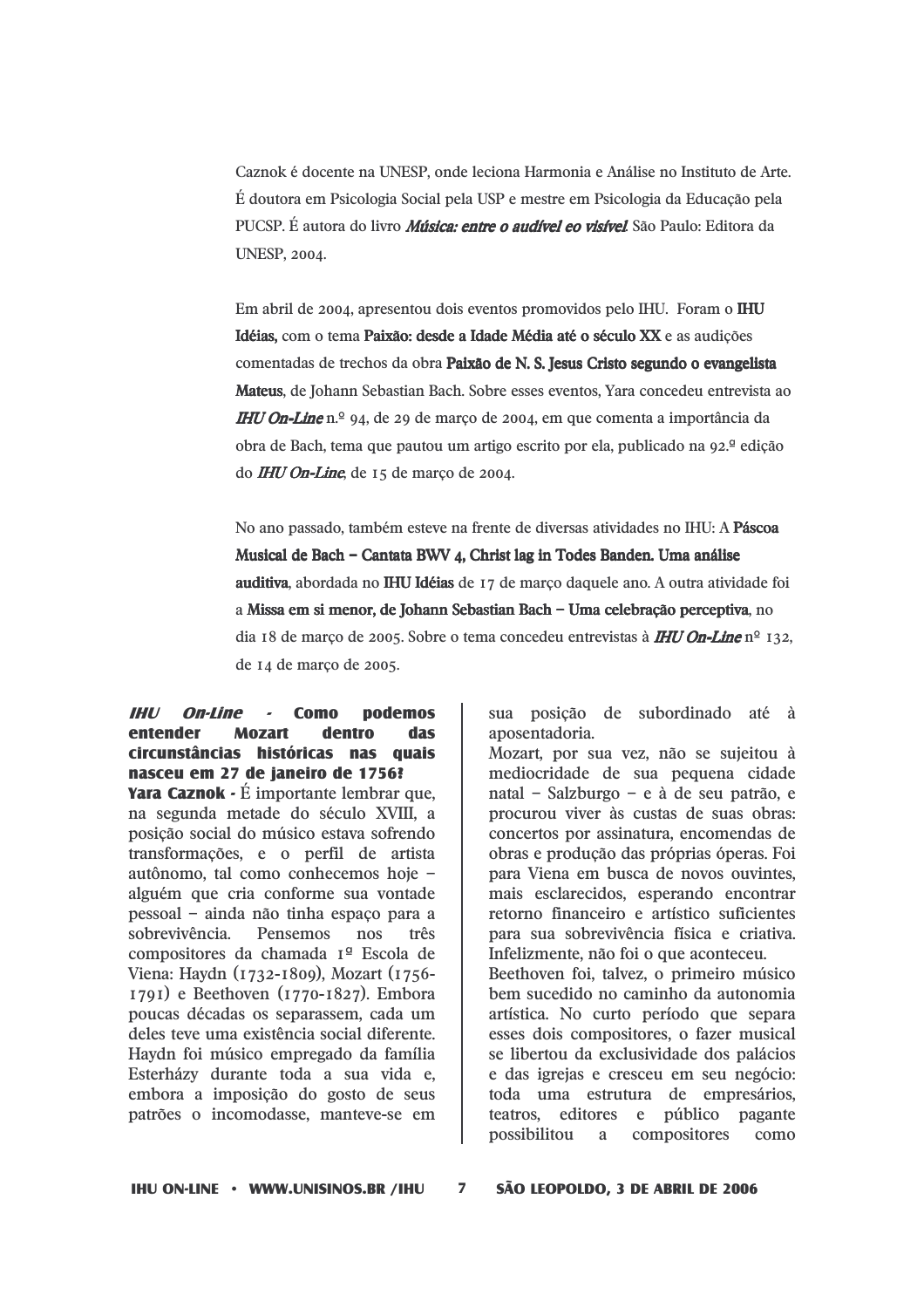Beethoven "negociarem" suas obras conforme lhes conviesse. O risco de ousar, de inventar e de propor novidades ao público passou a ser uma questão musical, cuio grau de ousadia passou a decidido unicamente ser pelo compositor. Infelizmente, Mozart não teve essa possibilidade em seu horizonte artístico. Seu insucesso financeiro e sua tragédia pessoal foram frutos daquele momento histórico de transição e sua imensa força criativa não encontrou, em vida, ouvintes à altura.

 $H U$  On-Line  $\cdot$  E a genialidade do compositor, como pode ser explicada? Yara Caznok - A genialidade precisa ser entendida como uma conjunção de fatores que se complementam. De um lado. há uma pessoa com uma predisposição inata, uma familiaridade e  $11<sub>ma</sub>$ maturidade precoce para determinado modo de pensar, um jeito especial de ver e perceber o mundo e de combinar as informações recebidas. Do outro, deve haver um meio - familiar. escolar ou social mais amplo - que perceba e reconheça como importantes essas qualidades e que se disponha a fazê-las crescer e expandir. Para um talento se desenvolver, é preciso que ele tenha seu direito de existência garantido, que seja valorizado e estimulado. Essa foi a condição de Bach e a de Mozart. Suas famílias pertenciam à tradição daquelas que cultivavam a música como um patrimônio, como uma verdadeira herança a ser passada de geração para geração. Leopold Mozart, pai de Wolfgang, não foi somente um músico competente e atuante, mas um verdadeiro pedagogo que encontrou, em seu filho, um talento ávido pelo melhor que ele podia oferecer: uma vida musical intensa e da melhor qualidade possível. Analisar a genialidade de Mozart sem relacioná-la aos esforços - musicais e afetivos - de seu pai não é possível. Uma outra

reflexão relevante a respeito do "gênio". realçada por Norbert Elias<sup>1</sup> em seu livro Mozart, Sociologia de um Gênio. Rio de Janeiro: Jorge Zahar, 1996, é como sociedades, mentalidades e períodos históricos diferentes lidam com o "gênio" de formas distintas: se Mozart tivesse vivido no século XIX, por exemplo, teria sido totalmente acolhido e louvado como o modelo do artista romântico

#### **IHI**/ On-line - Poderia comentar outros aspectos interessantes do livro de Norbert Elias, sobre Mozart?

Yara Caznok - Um dos aspectos mais importantes do livro talvez seja a análise das contradições que marcaram a vida de Mozart: um músico de excepcional talento e valor que não passava de uma curiosidade exótica. de  $um$ entretenimento divertido para  $\overline{a}$ aristocracia e para a sociedade burguesa. Desprezava essas instâncias e, ao mesmo tempo, solicitava sua atenção e condescendência. Desejava ter reconhecidos o valor e a qualidade de trabalho pessoas **SP11** por que. conscientemente. sabia que jamais poderiam alcancá-lo. Tornou-se um ser em constante busca de uma resposta para o significado de sua existência, um outsider, como Elias fala. Um outro ponto muito interessante trazido pelo livro é a interpretação que hoje a sociedade tem

SÃO LEOPOLDO, 3 DE ABRIL DE 2006

<sup>·</sup> Norbert Elias (1897-1990): sociólogo alemão. De família judaica, teve de fugir da Alemanha nazista exilando-se em 1933 na França, antes de se estabelecer na Inglaterra onde passará grande parte de sua carreira. Em 1954, começou como professor na Universidade de Leicester. Suas obras focaram a relação entre poder, comportamento, emoção e conhecimento na História. Devido a circunstâncias históricas, Elias permaneceu durante um longo período como um autor marginal, tendo sido redescoberto por uma nova geração de teóricos nos anos 1970, quando se tornou um dos mais influentes sociólogos de todos os tempos. A obra mais importante de Elias foram os dois volumes de O processo civilizatório (Über den Prozess der Zivilisation). (Nota da IHU On-Line)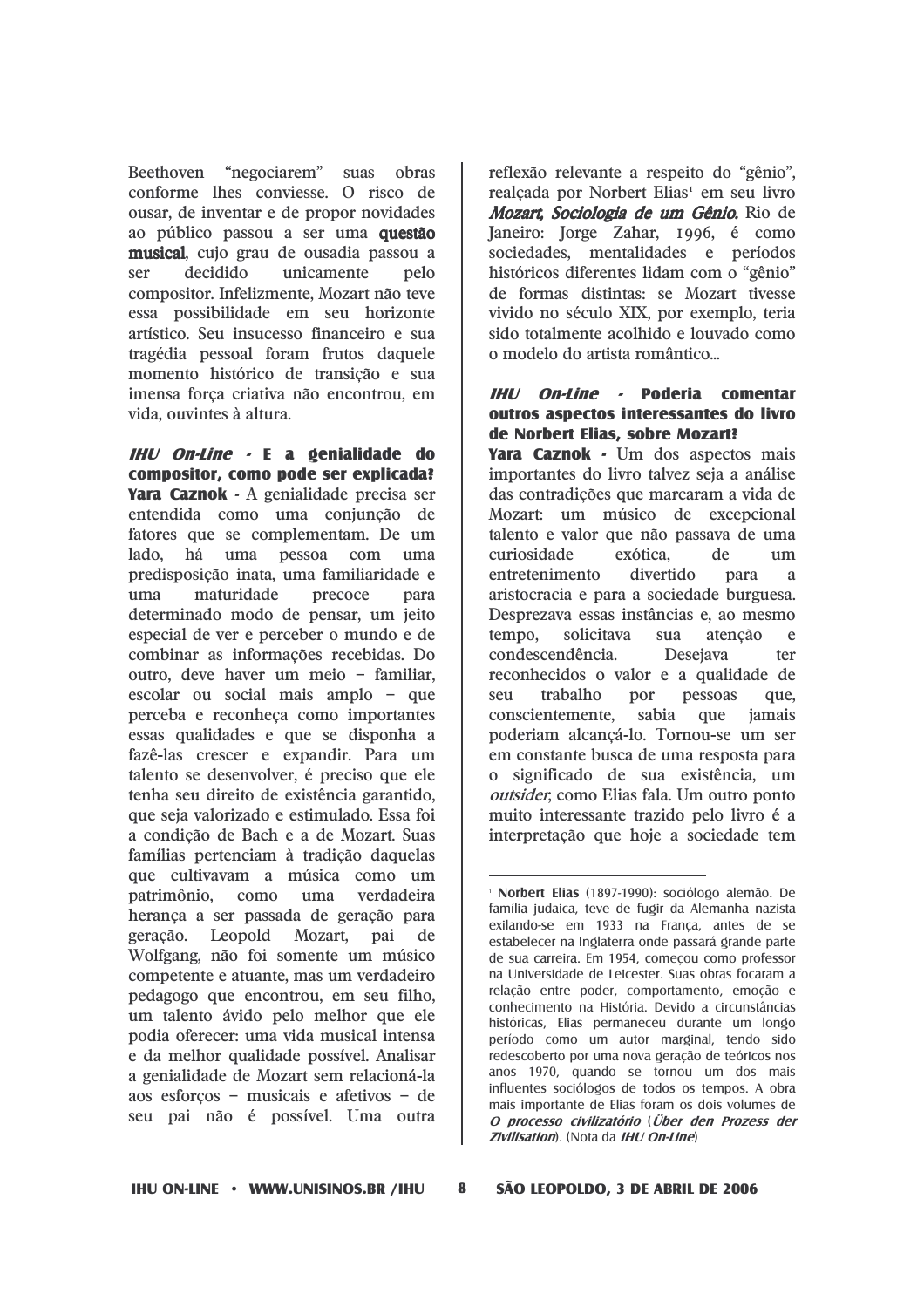da "pessoa Mozart". Como aceitar que o criador de uma música considerada "pura", "equilibrada", "sublime". "angelical", "alegre", até "calmante" e "pacificadora" sido poderia ter debochado. infantil. compulsivo sexualmente, desequilibrado emocional e financeiramente, enfim, um antiexemplo de "civilização"? Como explicar que alguém que adora escrever cartas com vocabulário chulo possa explorar com maestria conteúdos espirituais contidos nos textos sacros? Elias não dissocia a "pessoa" do "criador", como fazem, confortavelmente. alguns biógrafos temerosos que a vida pessoal de Mozart "macule" sua obra. Ao contrário, ele nos mostra como a intensa luta entre conteúdos tão conflitantes, necessidades e aspirações tão "incoerentemente" fundidas em uma mesma alma é, antes de tudo *a* condição humana, a possibilidade de existir como homem em sua completude e complexidade, e que talvez seja essa a razão do vigor, da beleza e da verdade da obra de Mozart.

**IHU On-Line - Embora tenha composto** obras-primas em todos os gêneros musicais existentes, Mozart parecia manifestar o melhor do seu gênio naquelas situações em que um solista tem que se defrontar com uma orquestra, como nas árias de ópera e nos concertos. Seria isto uma metáfora contraposicão da indivíduo/sociedade, ou do gênio que se destaca dos seus contemporâneos? Yara Caznok - O do papel do solista vocal ou instrumental – veio sendo paulatinamente desenvolvido desde o período barroco e chegou às mãos de Mozart já com uma tradição de virtuosismo e desenvoltura. A música instrumental já havia provado ser capaz de sustentar um discurso "estritamente sonoro" - sem o suporte do texto - e a idéia de trabalhar a voz humana como

música pura, como um instrumento, já era aceita. A metáfora do indivíduo que contrapõe a uma multidão se  $\epsilon$ pertinente, mas pensemos que esse indivíduo não é apenas diferente dos outros: ele é alguém capaz de construir e de sustentar seu discurso com e dos demais, ele tem de se relacionar e se esforcar para criar uma unidade com todas as individualidades presentes. Haveria. assim. afirmação a  $\mathbf{d}$ interdependência entre as partes e não apenas o reinado de um solista. Creio que a comparação mais apropriada seria a do diálogo entre indivíduos hábeis, virtuosos na arte da conversação - talvez seja este o significado do solista que dialoga com a orquestra. Só para ampliarmos nossa reflexão, pensemos que em um quarteto de cordas clássico, por exemplo, o grau de "argumentação" exigido de cada instrumento é tão alto que concluímos tratar-se de quatro solistas, diferente de uma "sonata a quatro" barroca.

#### IHU On-Line - Como pessoas que não possuem conhecimento de música erudita podem apreciar  $\bullet$ compreender as obras de Mozart?

**Yara Caznok** - É só comecar e cultivar. Música instrumental. vocal. sacra. profana, orquestral, solo, música de câmara, séria, cômica, tem de tudo, para todos os gostos, idades, ocasiões e objetivos! Ouvir um trechinho de uma obra em um dia, mais um no outro, deixar um CD de Mozart no carro, no walk-man ou "puxar" da Internet algumas de suas obras no *I-pod*, enfim, propiciar momentos de encontros com a obra e com o compositor. Não esperar que a fruição se dê instantaneamente e que depois de uma primeira escuta já se perceba tudo. Os grandes encontros de nossas vidas não se dão sem querer e sem investimento: nós os procuramos, mesmo que não tivéssemos consciência disso. Insistir na escuta, freqüentar a obra. Aos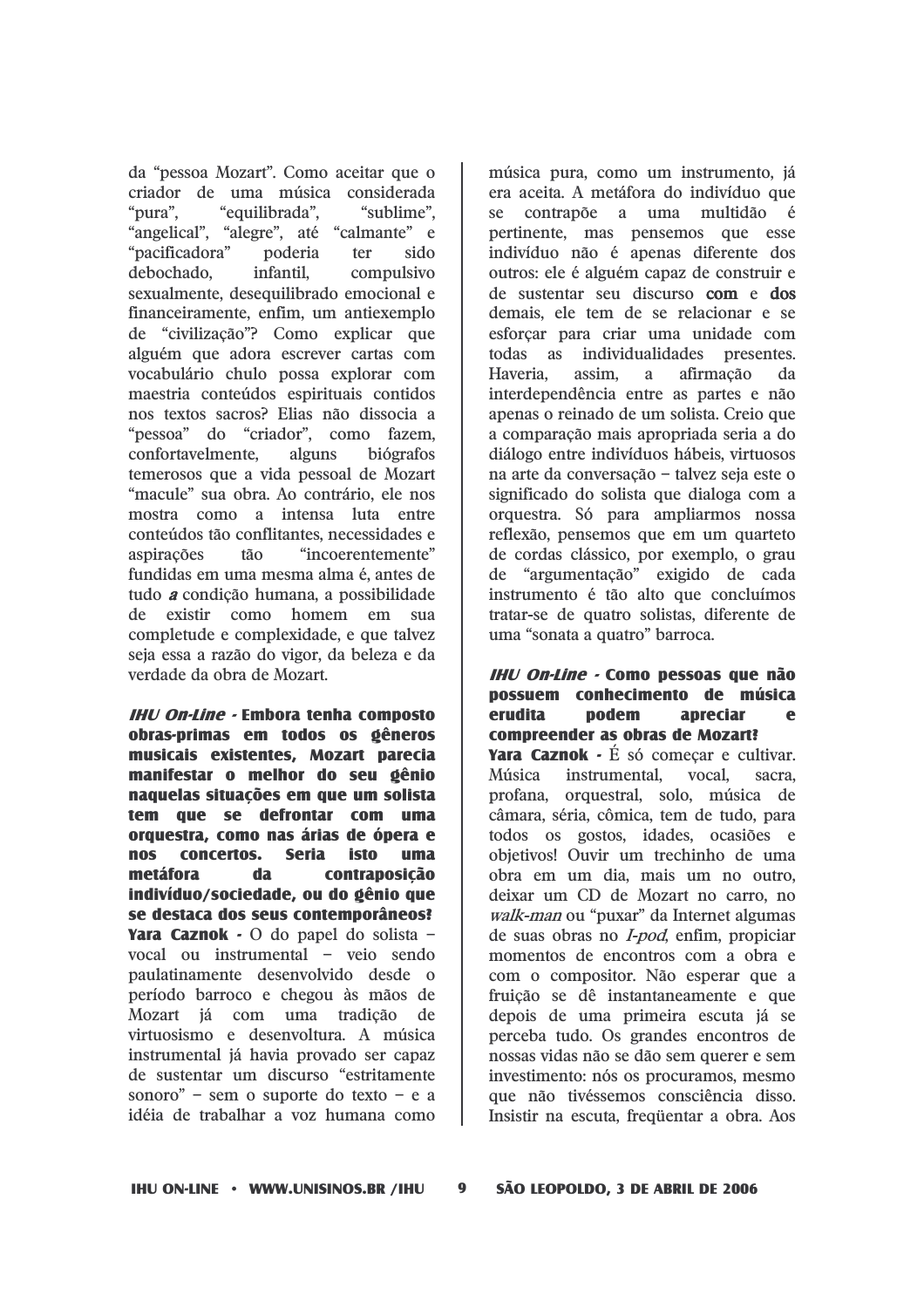poucos, a qualidade e a forca da música mozartiana começarão a deitar raízes em nossa sensibilidade e em nossa memória e, de repente, comecaremos a sentir sua falta. Ela nos será tão necessária como um alimento. Passaremos a sentir, a pensar, a tentar compreender a vida com ela. A partir desse ponto, o caminho não terá mais volta: escolheremos intérpretes. iremos atrás de biografias, de críticas, de opiniões, de tudo o que possa ampliar e intensificar nossa vivência musical. Daí para frente, não há mais com o que se preocupar, é só usufruir... e saber que nossa vida se tornou mais rica, mais sensível e que nossos horizontes perceptivos são, sim, ilimitados.

### IHU On-Line - O regente austríaco Nikolaus Harnoncourt questiona por que a música de Mozart deve ser explicada se já é difícil o suficiente tocá-la. A senhora concorda?

**Caznok** - Acredito que **Yara** as "explicações" solicitadas, no fundo, não sejam musicais... creio que as pessoas se perguntam como é que alguém de carne e osso pode ter sido capaz de criar algo tão sublime, tão transcendente. Essa é a dificuldade que não pode ser explicada...

#### IHU On-Line - Qual é a importância e as particularidades da *Missa em Dó* **Menor de Mozart?**

Yara Caznok - Esta talvez seja a Missa mais impactante de Mozart por sua força de expressão, sua concentração de beleza e por um tratamento todo especial dado ao texto. Esta Missa não foi encomendada - foi uma composição vinda de uma promessa que se cumpriu: Mozart casouse com Constance. A exuberância musical que ela contém pode ser também interpretada como uma experiência de libertação das regras impostas pelo príncipe-arcebispo Colloredo<sup>2</sup> (último

patrão de Mozart) para quem a fé só poderia ser expressa de maneira contida e "recatada". Ouvimos na Missa em Dó *Menor* as mais diversas poéticas musicais: o rococó pré-clássico no início do Gloria. o fugato tradicional das missas austríacas (*Cum Sancto*), o sofisticado estilo contrapontístico do norte da Alemanha (*Ouoniam*), o coro trágico (*Kvrie*), a harmonia dissonante e a rítmica enérgica do *Qui tollis*, a arte suprema do quarteto vocal (Quoniam e Benedictus), e o airoso do *bel canto* napolitano (*Christe* e *Et incarnatus*). Embora acusado  $d\rho$ introduzir, no âmbito da composição sacra, elementos da música profana, percebemos nessa Missa que, para Mozart, a beleza e a fé não conhecem fronteiras: aqui, as categorias de sacro e de profano são fundidas e transcendidas em benefício do encontro de algo maior que nos maravilha e que nos recoloca no silêncio da reflexão e da oração. É essa a maneira que Mozart encontrou para nos comunicar sua torturada e verdadeira fé.

#### IHU On-Line - O que destacaria quanto às audicões comentadas de Bach sobre o *Oratório de Páscoa* e a *Paixão* de Cristo segundo São João BWV 245?

Yara Caznok - A produção bachiana para o período da Páscoa é incrivelmente inventiva e profícua. Ainda que os procedimentos composicionais sejam aqueles praticados por outros compositores barrocos, tais como as descrições musicais de afetos, ações e movimentos, a gematria (atribuição de valores numéricos às letras como forma de representação simbólica), as estruturas

1812), ou Conde Hieronymus Colloredo, arcebispo de Salzburgo, de 1771 até 1803. É conhecido como o primeiro patrão de Wolfgang Amadeus Mozart, a quem demitiu com as palavras "eu não preciso dele". Colloredo era um autocrata, e não tolerava insubordinação. Não aceitava a liberdade de expressão dos mais simples, sendo, portanto detestado por seus subordinados, entre eles, Mozart. (Nota da IHU On-Line)

10

<sup>&</sup>lt;sup>2</sup> Príncipe-arcebispo Colloredo é como a entrevistada se refere a Hieronymus Graf von Colloredo (1732-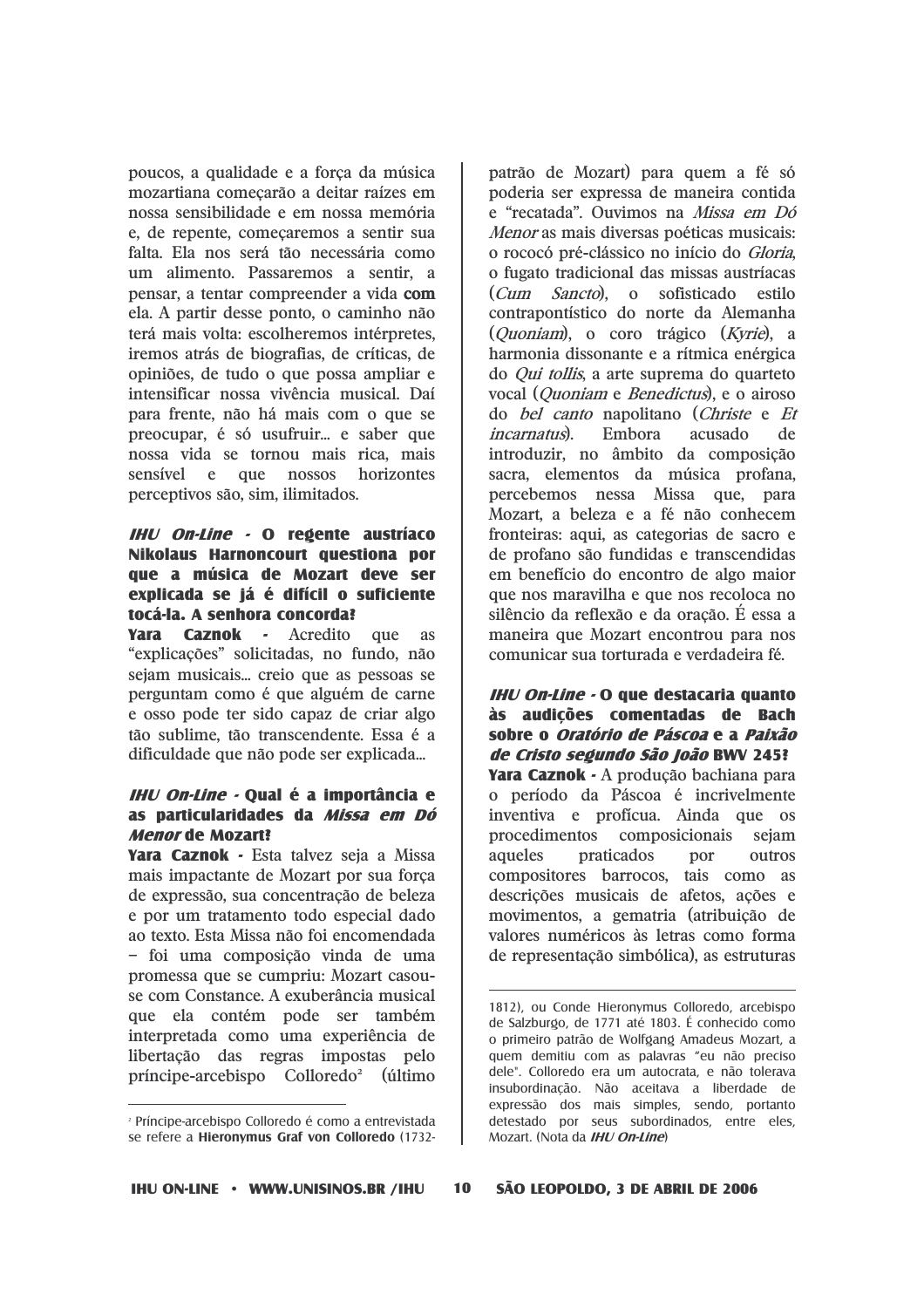formais simétricas e ou gráficas que presentificam a cruz, entre outros, é preciso lembrar que Bach foi um refinado e profundo exegeta durante toda sua vida. Sua fé incomensurável em Deus e na humanidade encontrou na música o veículo ideal para a expressão de seus anseios espirituais, e a força com que impregna e provoca no ouvinte a vivência da Paixão de Cristo por meio de suas obras pascais não encontra paralelo em nenhum outro compositor.

A Paixão segundo São João<sup>3</sup> é menos festejada que a de São Mateus, e não podemos compará-las  $\overline{\phantom{a}}$ são dois universos que se aproximam, mas cada um com uma forma especial de capturar o ouvinte e de sensibilizá-lo para o sofrimento e para o amor de Cristo. Na Paixão segundo São João, a humanidade de Pedro é realcada, aproximando o ouvinte/fiel do relato do evangelista. fazendo-o experimentar. viver  $\epsilon$ acompanhar, passo a passo, a Paixão do Senhor.

O Oratório de Páscoa<sup>4</sup>, por sua vez, é um delicado poema sonoro, uma reflexão poética sobre a visita ao sepulcro vazio e o encontro do sudário. Mais uma vez a figura de Pedro é realcada ao lado de Maria Madalena<sup>5</sup>, de Maria de Cleófas<sup>6</sup> e de João<sup>7</sup>. As afetuosas imagens giram sobre os sentimentos de cuidados maternais: o sudário aparece como símbolo de uma pele que contém e protege, como um cueiro que aquece o filho que adormece, como um lenço que enxuga as lágrimas. Um tecido que é a extensão e a presença do abraço de uma mãe amorosa que entrega seu filho ao mundo na confiança da ressurreição. Trata-se, muito mais, de uma proposta de vivência plena de sentido espiritual do

<sup>&</sup>lt;sup>3</sup> Paixão é o termo utilizado para descrever a evolução dos acontecimentos da Semana Santa do período Cristão, culminando com o sofrimento e morte de Jesus Cristo. Evento dos mais significativos para a vida de um cristão, a Paixão toma papel importante como tema de enredo para composições musicais tornando-se assim gênero ou forma musical bastante trabalhado por compositores no decorrer dos tempos, até atingir em I. S. Bach seu ponto culminante jamais igualado. O gênero Paixão. na música, teve seu desenvolvimento através de alguns estágios desde o século XIII onde o drama é apresentado por diferentes vozes como nos evangelhos, porém, já diferenciando de outras leituras litúrgicas. Bach fez a première da Paixão Segundo São João na Semana Santa de 1724 em uma versão de culto. Consta dos autos que esta obra foi apresentada em Leipzig, em quatro ocasiões até o ano de 1749, um ano antes de sua morte. Bach preparou esta obra em cinco versões diferentes. Por isso, até nossos dias não há uma versão final, porque todas elas retratam as intenções do autor concernentes à Paixão. (Nota da IHU On $line$ 

<sup>&</sup>lt;sup>4</sup> O oratório é o principal gênero vocal e presta-se tanto à música sacra como à profana. A definição usual de oratório é "ópera sem encenação". O Oratório de Páscoa (Osteroratorium BWV 249), que Bach compôs em 1736, traz de modo dramatizado a narrativa da ressurreição, segundo o Evangelho de loão, capítulo 20. (Nota da IHU On-Line)

Maria Madalena, que significa, provavelmente, "Maria de Magdala," uma localidade na costa ocidental do Lago de Tiberíades, é referida nos evandelhos como sendo uma seduidora de Jesus Cristo. É festejada no dia 22 de Julho. A tradição, sem qualquer fundamento bíblico, considera-a. muitas vezes, como a prostituta que, vivendo à mercê dos homens, pede perdão pelos seus pecados a Cristo. Este episódio é frequentemente identificado com o excerto do Evangelho de Lucas 7:36-50, ainda que aí não seja referido o nome da mulher em causa. (Nota da IHU On-Line)

<sup>·</sup> Maria de Cléofas: esposa de Cléofas, mãe de Tiago, o Menor, e de José (de acordo com São Mateus e São Marcos). Era parente de Nossa Senhora (Maria). Ela permaneceu ao lado da mãe de Jesus, no Calvário e foi também uma das testemunhas da ressurreição de Jesus. (Nota da IHU On-Line)

<sup>5</sup>ão João, também conhecido como São João Evangelista ou Apóstolo João, foi um dos doze apóstolos de Jesus e um dos quatro evangelistas. Ele foi filho de Zebedeu e irmão de Tiago. Foi também conhecido como o discípulo amado de Jesus. Além do Evangelho Segundo João, também escreveu as três Epístolas de João (1, 2, e 3 João) e o livro do Apocalipse. Ele foi o último dos apóstolos, tendo vivido até o ano 100 d.C. (aproximadamente). (Nota da *IHU On-Line*)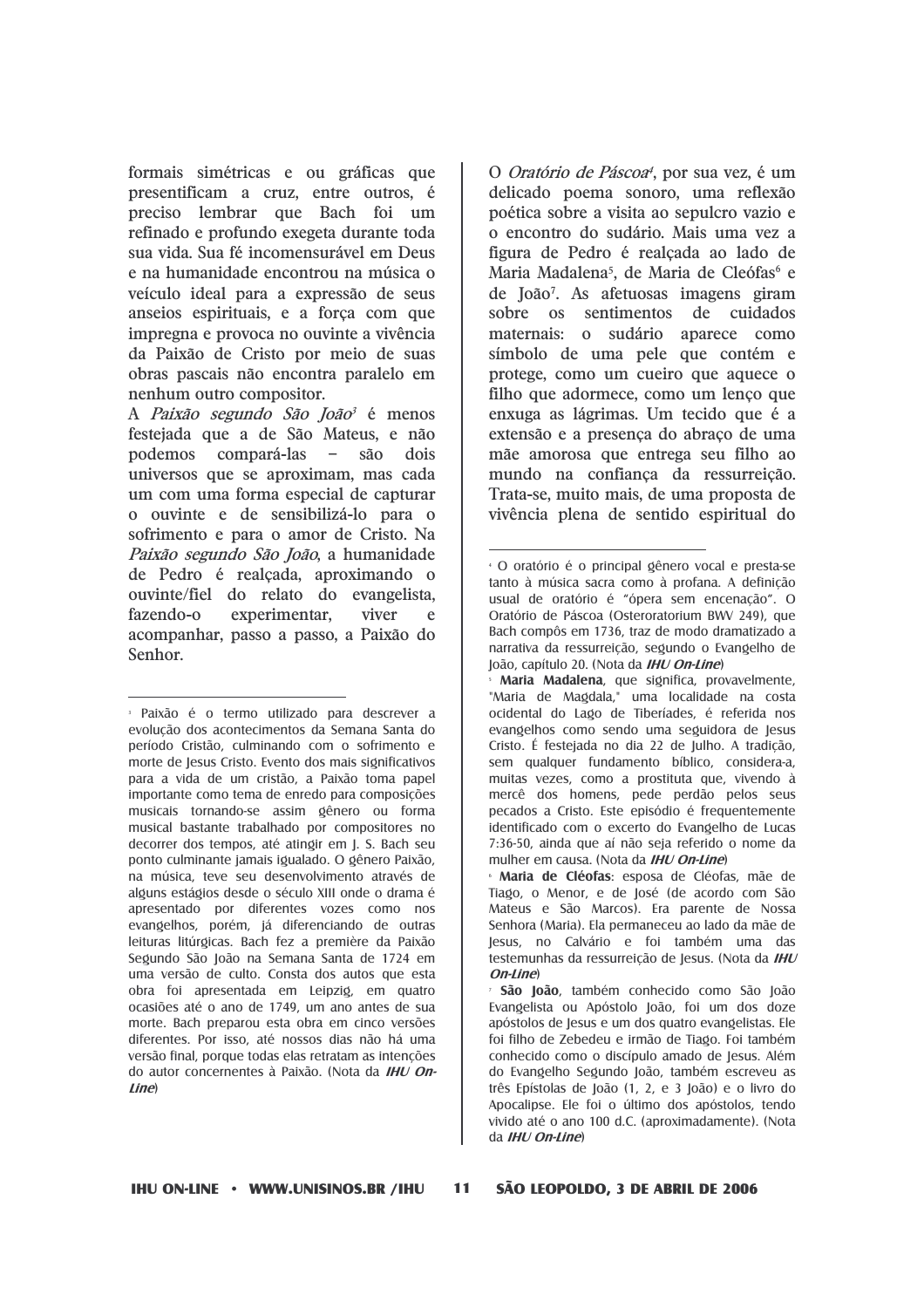que de uma simples audição musical, e é disso que tentaremos nos aproximar nas

# "Um fenômeno como Mozart não tem explicação, é um milagre"

**Entrevista com Luís Paulo Horta** 

Um fenômeno como Mozart não se explica. "Podemos tentar acumular raciocínios. dados, informações, mas, no fundo, fica esse milagre, que é o milagre da vida, uma coisa tão maravilhosa que não tem explicação", disse Luís Paulo Horta em entrevista por telefone à **IHU On-Line**.

Carioca de nascimento. Luiz Paulo Horta se fez conhecer como pianista, crítico musical e jornalista. Estudou com Ester Scliar e Clêofe Person de Matos (matérias teóricas) e piano com Salomea Gandelman, Homero Magalhães e Moura Castro. A partir de 1970, trabalhou como crítico musical do *Jornal do Brasil*, em sucessão a Ronaldo Miranda. De 1985 a 1990, dirigiu a seção de música do Museu de Arte Moderna do Rio de Janeiro. A partir de 1990, é o crítico musical do jornal O Globo, onde tem também outras funções, como a de diretor da prestigiosa página Opinião. Eleito para a Academia Brasileira de Música (ABM) em 1993, é também membro da Academia Brasileira de Arte

De suas obras publicadas, citamos *Villa-Lobos - uma introdução*, Rio de Janeiro: Editora Zahar, 1987; com valiosa edição ilustrada fora do mercado. *Dicionário de* Música Zahar. Rio de Janeiro: Zahar Editores, 1985; e Música clássica em CD: guia para uma discoteca básica. Rio de Janeiro: Editora Zahar, 1997. Organizou, com Luiz Paulo Sampaio, a edição brasileira condensada do *Dicionário Grove de música*. Rio de Janeiro: Editora Zahar, 1994.

#### **IHU On-Line Alguns Críticos** consideram Mozart um *outsider*, qual é a sua opinião?

Luís Paulo Horta - Mozart não era, certamente, um aristocrata. Sua família era de funcionários da corte do arcebispo de Salzburgo. Ele foi funcionário do arcebispo e depois, mais adiante, brigou com seu "patrão", pois queria ir a Viena contra a opinião de seu pai, e tornou-se

um outsider. Ele era um free lance, o primeiro dentre os músicos mais importantes que tentou carreira por conta própria. E se deu mal por disso.

IHU On-Line - Como a influência de **Bach** se apresenta Mozart.  $em$ sobretudo **nas primeiras** composicões? Luís Paulo Horta - No comeco, a influência não foi tão forte. Quando

**IHU ON-LINE • WWW.UNISINOS.BR /IHU**  $12$ SÃO LEOPOLDO, 3 DE ABRIL DE 2006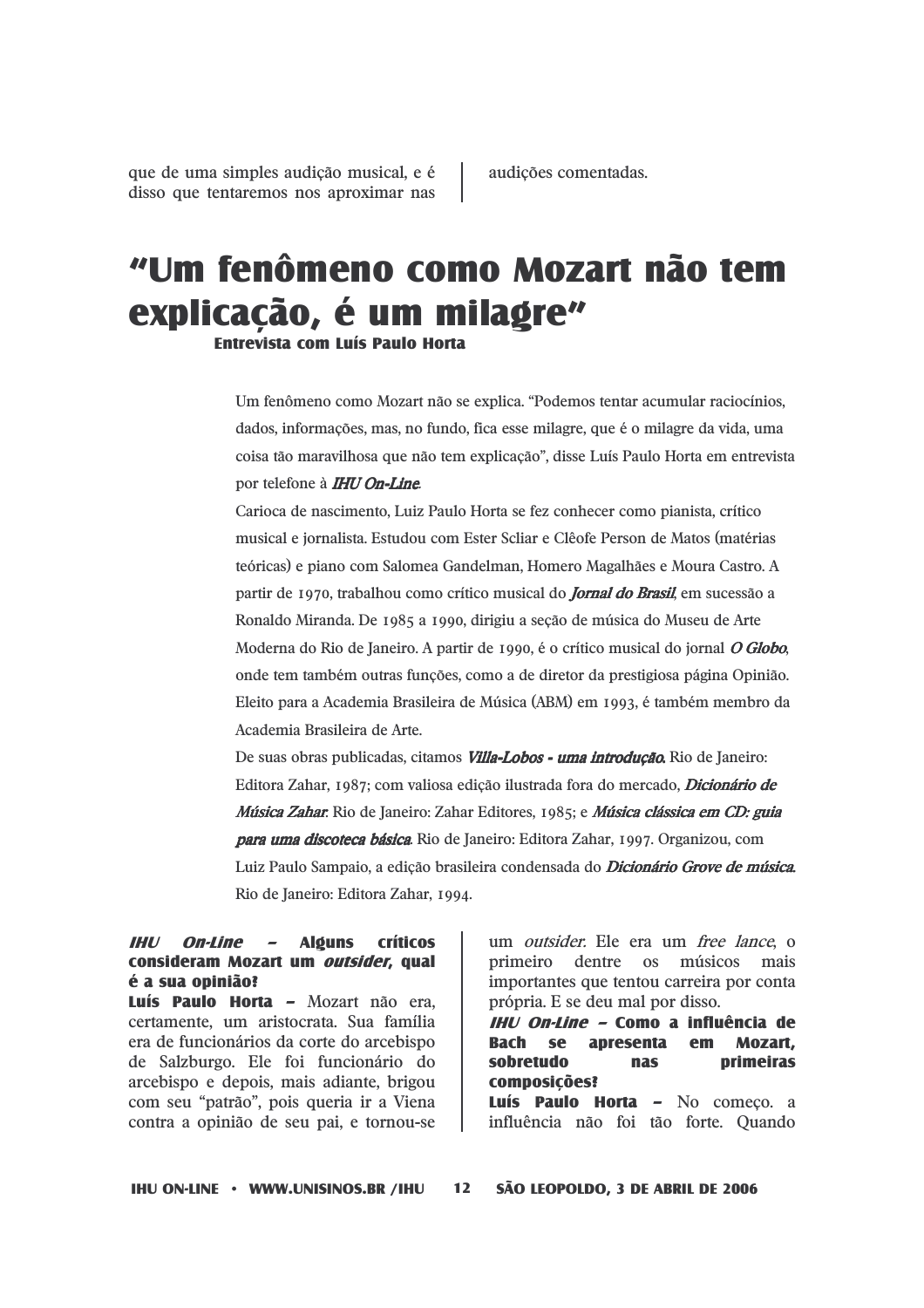Mozart começou a compor, por volta de 1756-1770, a música do Bach<sup>8</sup> estava meio esquecida, tinha saído de moda. Ele só foi conhecer realmente Bach quando foi a Viena. Lá havia um aristocrata, um barão Fanz Viten, louco por Bach e Händel<sup>9</sup>. Ele convidava Mozart para sua casa, mostrava partituras e tocavam músicas de Bach. É nessa fase, quando ele tinha uns 26 anos, que percebemos a influência do Bach. No começou Mozart demorou a assimilar Bach, mas depois, passa a ser parte de seu estilo.

#### **IHU** *On-Line -* A profusão de homenagens e comemorações  $em$ nome de Mozart não corre o risco de **saturar** sua fiøura  $0<sub>II</sub>$ mesmo massificar sua obra?

Luís Paulo Horta - Sempre há esse risco. De repente, temos um ano com Mozart o tempo inteiro. Cabe ao próprio ouvinte, o apreciador de música, filtrar essa massa de informações. Mozart não chega a cansar, mas essa quantidade de atividades pode desgastar um pouco. O próprio ouvinte deve fazer seu repertório.

#### **IHU On-Line - Quais as perspectivas** para a interpretação teórica das obras de Mozart? Acredita que ainda há pontos novos a discutir e explorar?

Luís Paulo Horta - A musicologia sempre avança. Dos anos 1970 para cá, ela avançou muito, e mais ainda quando se começou a usar os arquivos do antigo Leste Europeu. Mozart, por exemplo, tocou muito em Praga, e em certa época essa cidade era parte do império soviético, uma coisa meio fechada. Isso avancou. Apareceram especialistas mozartianos muito bons, como Robbins Landon<sup>10</sup>, grande especialista em Mozart, escreveu coisas muito interessantes sobre ele. Depende também da sensibilidade do intérprete, de uma pessoa entrar no estilo de Mozart. A pianista portuguesa Maria João Pires<sup>11</sup>, tem uma intuição fantástica para tocar esse compositor ao piano. Isso é muito dela, mas é claro que o avanço da musicologia também conta.

<sup>&</sup>lt;sup>8</sup> Iohann Sebastian Bach (1685-1750): músico e compositor alemão do período barroco da música erudita, além de organista notável. Nasceu no seio de uma família de músicos. É considerado um dos majores e mais influentes compositores da história da música, ainda que pouco reconhecido na época em que viveu. Muitas das suas obras refletem uma grande profundidade intelectual, uma expressão emocional impressionante. O IHU, dentro das comemorações da Páscoa 2006, oferece duas audições comentadas sobre o compositor em 6 e 7 de abril deste ano, ambas conduzidas pela Prof.<sup>a</sup> Dr.ª Yara Caznok, da UNESP. Em 6 de abril, o tema é A Páscoa Musical de Johann Sebastian Bach, quando apresenta o Oratório de Páscoa BWV 249. Em 7 de abril, é a vez da Paixão segundo São João BWV 245. Ambas audições comentadas acontecem na sala 1G119 do IHU, a primeira das 17h30min às 19h, e a segunda das 8h30min às 12h. Confira, ainda, nesta edição da IHU On-Line, entrevista com Yara Caznok, adiantando aspectos dos eventos que conduzirá. (Nota da IHU On-Line)

Georg Friedrich Händel (1685-1759): compositor barroco alemão. Suas obras incluem 32 oratórios, 40 óperas, 110 cantatas, 20 concertos, 39 sonatas, fugas, suítes, obras sacras para missas e obras orquestrais. (Nota da IHU On-Line)

<sup>&</sup>lt;sup>10</sup> Confira o livro *Mozart: um compêndio. Guia* completo da música e da vida de Wolfgang **Amadeus Mozart**, Rio de Janeiro: Jorde Zahar, 1996. organizado por Landon, bem como 1791, Mozart's Last Year. New York: Schirmer. 1988. (Nota da IHU  $On$ -line

<sup>&</sup>quot; Maria Ioão Pires (1944): pianista portuguesa. Muito cedo aprendeu a tocar piano: aos cinco anos deu o seu primeiro recital e aos sete tocou publicamente concertos de Mozart. Com nove anos, recebeu o prémio da Juventude Musical Portuguesa. Torna-se reconhecida internacionalmente ao vencer o concurso internacional do bicentenário de Beethoven em 1970, que se realizou em Bruxelas. Fez, na sua carreira, numerosas digressões em que interpretou obras dos maiores compositores. É convidada com regularidade pelas grandes orquestras mundiais para tocar nas melhores salas concerto. Tem desenvolvido de atividades individuais (recitais, concertos, gravações) e em música de câmara. É a fundadora e dirigente do Centro de Belgais para o Estudo das Artes, no concelho de Castelo Branco, de cariz pedagógico, cultural e social. (Nota da IHU On-Line)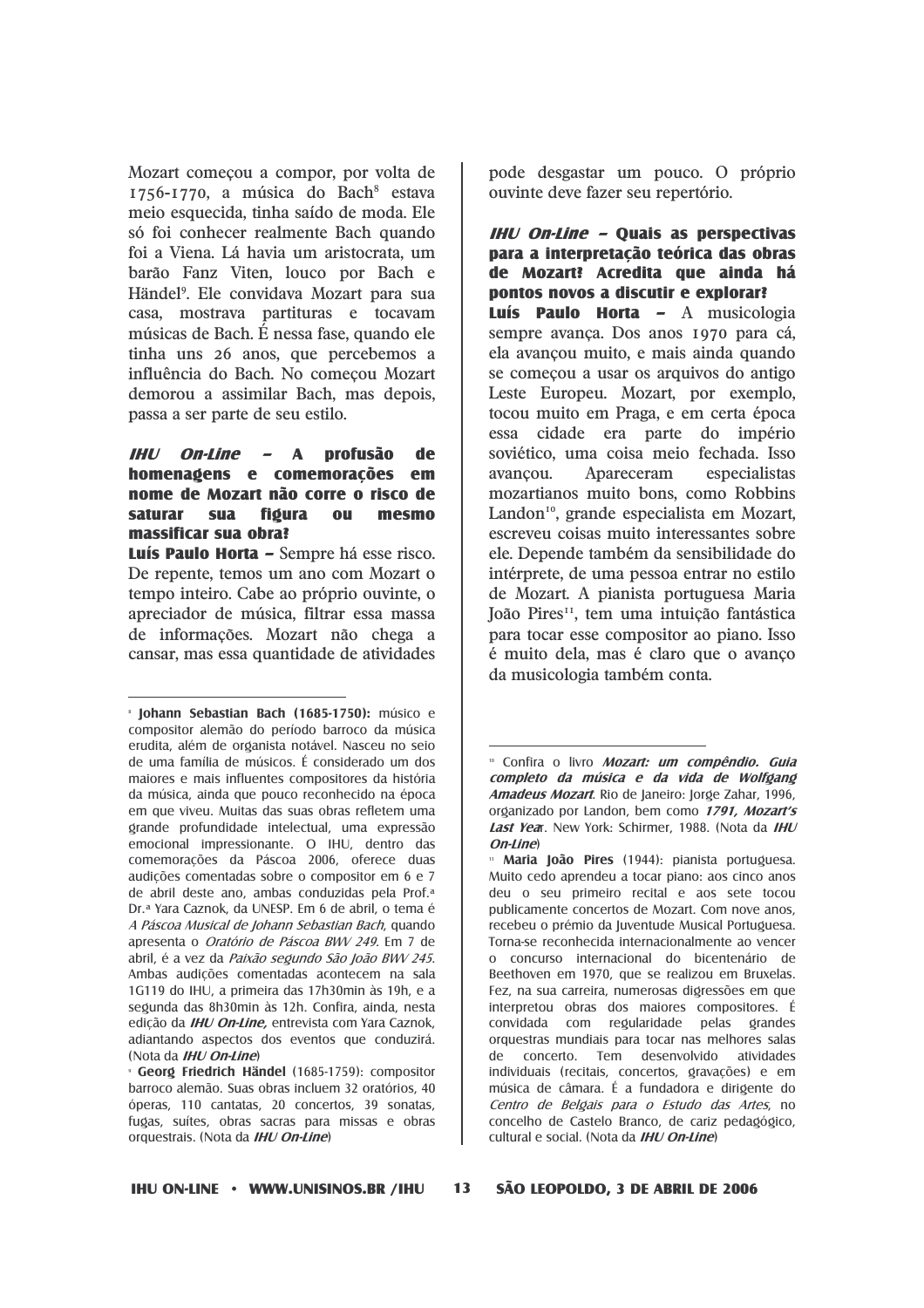#### IHU On-Line - Por que Mozart continua um compositor atual? Como as gerações atuais entendem e se apropriam de sua música?

Luís Paulo Horta - Ele é atual porque é o exemplo máximo do que chamamos de clássico. O clássico atravessa os tempos, como Shakespeare<sup>12</sup>, que continua perfeitamente atual. O *Dom Quixote<sup>13</sup>*, de Cervantes<sup>14</sup> é outro exemplo. Passam os séculos, e continuamos a ler essa obra, apreciando-a da mesma maneira. Mozart é um fenômeno desse nível. Em seu caso, contudo, é preciso ter uma iniciação sobre seu estilo. Não é um compositor que as gerações mais jovens aceitem tão facilmente quanto Bach. Acredito que a música de Bach tem capacidade de se adaptar a estilos diferentes, como o estilo de jazz<sup>15</sup>. A boa interpretação de Mozart está ligada a um certo estilo, então isso, às faz pessoas custarem a vezes. as ultrapassar essa barreira, mas não é

<sup>12</sup> William Shakespeare (1564-1616): dramaturoo inglês. Considerado por muitos como o mais importante dos escritores de língua inglesa de todos os tempos. Como dramaturgo, escreveu não só aldumas das mais marcantes tradédias da cultura ocidental, mas também algumas comédias, 154 sonetos e vários poemas de maior dimensão. A habilidade de Shakespeare em ultrapassar as fronteiras puramente narrativas das suas obras. penetrando, de uma forma incisiva, nos aspectos mais íntimos da natureza humana, granieou-lhe uma fama e um prestídio que o tornam um dos mais brilhantes gênios universais. (Nota da IHU On-Line)

<sup>13</sup> Don Quixote de La Mancha: Personagem criado por Miguel de Cervantes no livro de mesmo nome. No Brasil, o título do livro é grafado como *Dom* Quixote de La Mancha. O título original completo era El ingenioso hidalgo Don Quixote de La Mancha, com sua primeira edição publicada em Madri, no ano de 1605. O livro é um dos primeiros das línguas européias modernas e é considerado por muitos o expoente máximo da literatura espanhola. (Nota da  $H$ *HI* $\prime$  *On-Iine* $\prime$ 

" Miduel de Cervantes e Saavedra (1547-1616): escritor espanhol, autor de Don Quixote de La Mancha. (Nota da IHU On-Line)

<sup>15</sup> Sobre o tema, confira a edição número 139 da IHU On-Line, de 2 de maio de 2005. (Nota da IHU On $line$ 

muito difícil, pois é um compositor extraordinário, que criou todos os gêneros.

#### IHU On-Line - Mozart morreu cedo e deixou uma vasta obra. **Como** podemos entender essa genialidade precoce?

Luís Paulo Horta - Ele foi um menino prodígio, mas suas obras importantes começaram a aparecer quando ele tinha uns 17 anos. Como ele morreu aos 35, temos menos de 20 anos de composição. Isso é um milagre. Eu escrevi um artigo sugerindo que, é como se dentro de cada um houvesse uma espécie de relógio biológico, que ele terá uma vida longa ou curta. È como se as pessoas tivessem uma espécie de pressentimento de que a vida vai ser curta. Pensemos em Schubert<sup>16</sup>. que morreu aos 31 anos - a quantidade de obras que ele deixou é uma coisa inacreditável. Já Beethoven<sup>17</sup> teve um desenvolvimento mais lento, como é o caso de Brahms<sup>18</sup>. É como se cada pessoa tivesse seu relógio interior.

**Eranz Peter Schubert** (1797-1828): compositor austríaco da era clásssica. Escreveu cerca de 600 cancões (o "lied" alemão), bem como óperas, sinfonias, sonatas entre outros trabalhos. Não houve grande reconhecimento público da sua obra enquanto foi vivo: teve sempre dificuldade em assegurar um emprego permanente, vivendo muitas vezes à custa de amigos e do trabalho que o pai lhe dava. Morreu sem quaisquer recursos financeiros com a idade de 31 anos. Hoie, o seu estilo considerado por muitos como imaginativo, lírico e melódico, fá-lo ser considerado um dos maiores compositores do século XIX, marcando a passagem do estilo clássico para o romântico. (Nota da IHU  $On$ -line

<sup>17</sup> Ludwig van Beethoven (1770-1827): compositor erudito alemão do período de transição entre o classicismo e o período romântico. É considerado o maior e mais influente compositor do século XIX. Suas 32 Sonatas para Piano são consideradas o Novo Testamento da Música, sendo o Cravo Bem-Temperado de Bach, o Antigo Testamento. (Nota da **IHU On-Line**)

Johannes Brahms (1833-1897): compositor alemão, uma das mais importantes figuras do romantismo musical europeu do século XIX. (Nota  $da$  *IHU On-Line*)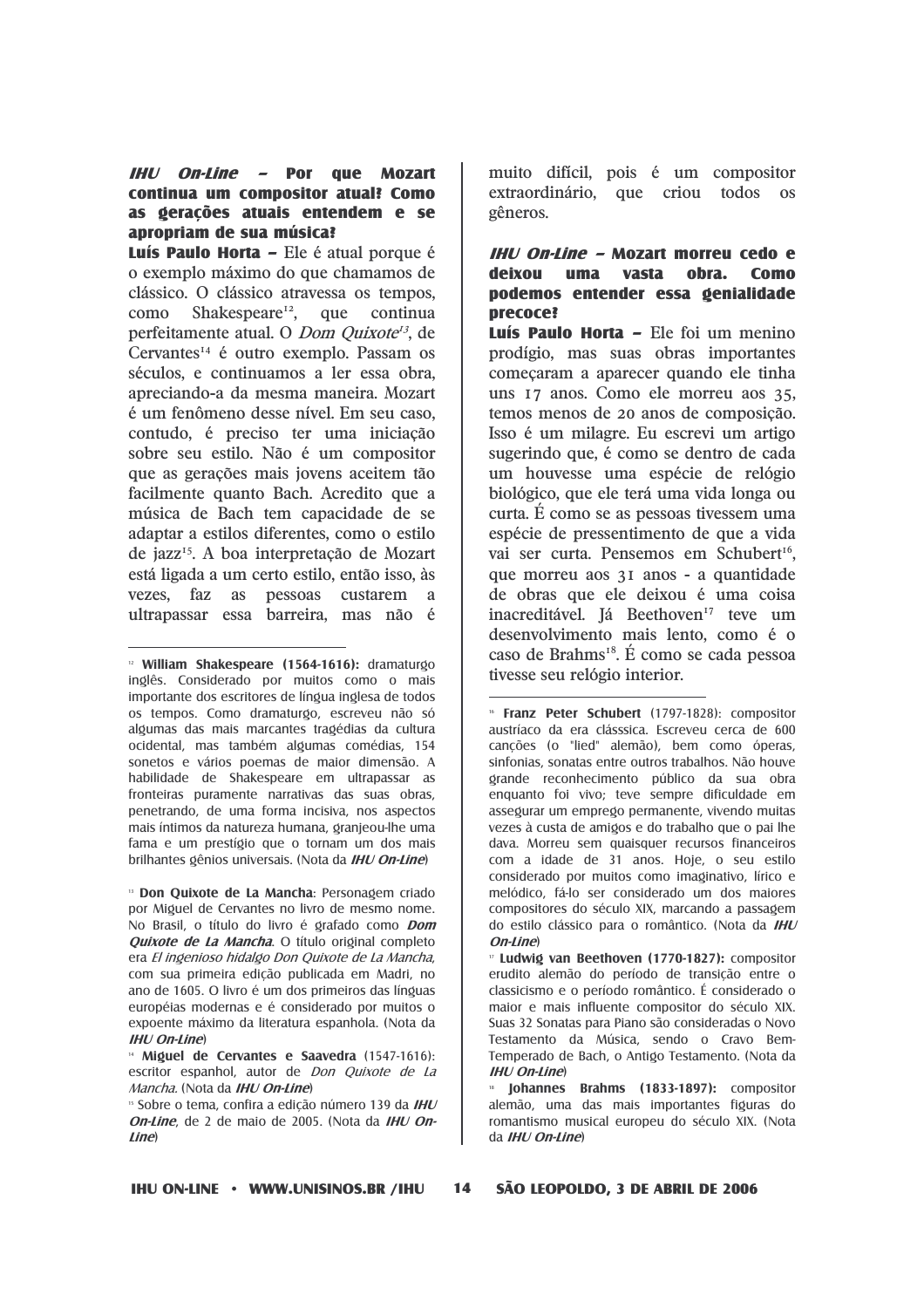### IHU On-Line - De suas obras, qual a que considera mais importante e por auê?

**Luís Paulo Horta - É difícil de** responder porque Mozart foi fora de série em vários gêneros. Eu não diria que há uma obra mais importante, mas que existem várias obras importantes. Penso que a série de concertos para piano é fundamental para conhecer Mozart. As grandes óperas como *Don Giovanni*, Bodas de Fígaro, Cosi Fan Tutte, A Flauta Mágica são, todas elas, obras-primas. Mas na música de câmara também há pecas extraordinárias como os quintetos de cordas, uma coisa absolutamente fora de série. Destaco ainda as sonatas que ele fez para dois pianos e pianos a quatro mãos, que são algumas das maiores obras de Mozart.

#### IHU On-Line - Alguns pensam que o melhor da música de Mozart está nos concertos de piano, outros nas óperas. Qual sua opinião?

Luís Paulo Horta - Acredito que elas se equivalem. Tudo depende do dia. Há dias nos quais temos vontade de ouvir ópera. Em outros, concertos para piano, dos quais gosto muito, pois são uma espécie de síntese do universo de Mozart. Mas há dias em que ouço a música de câmara, os quintetos. Ele tem uma serenata de sopro lindíssima.

#### IHU On-Line - Como a indústria fonográfica se apropria hoje do legado de Mozart?

Luís -**Paulo Horta -** A indústria fonográfica está em crise. O mundo do CD está meio perturbado. Quando se comemorou, há uns anos atrás, em 1991, o bicentenário da morte de Mozart, a indústria fonográfica estava mais próspera. Naquele tempo, fez-se uma edição de Mozart completa, monumental.

Agora não vai se fazer nada de parecido. inclusive porque ficou muito caro gravar. Há, ainda, a pirataria, mas evidentemente que não se perderá a oportunidade de explorar o aniversário do compositor. Sairá coisa boa, mas nunca mais na proporção como era antigamente.

#### IHU On-Line – Acredita que a música auxilia  $na$ construção da espiritualidade humana? Por quê?

Luís Paulo Horta - Acredito que, no sentido de uma elevação interior, a música de Mozart é tão sublime que somos levados a pensar em coisas mais elevadas. Faz bem à alma, e não deixa de colaborar com a espiritualidade.

#### **IHU On-Line** Qual é  $\bullet$ seu **interpretar sentimento** a<sub>o</sub> **as composições de Mozart?**

Luís Paulo Horta - A minha técnica pianística anda muito deficiente (*risos*). O que toco de Mozart é pouca coisa. Mas é bom ver que, em todas as épocas se encontram novos artistas que descobrem ângulos diferentes para interpretar Mozart. Também gosto muito da pianista japonesa Mitsuko Uchida<sup>19</sup>. Ela tem uns insights sobre Mozart muito bons. E há

**Mitsuko Uchida** (1948) nasceu em Tóguio e comecou a tocar piano com três anos. Passou a gostar de Mozart graças aos discos que o pai, diplomata na Europa durante a II Guerra Mundial, ouvia em casa. Em 1960, acompanhou os seus progenitores para Viena, formou-se e cedo começou a se afirmar como intérprete dos clássicos vienenses e de Schubert. Desde então, Uchida vem construindo uma vasta discografia, onde pontificam Mozart, Beethoven e Schubert, mas também Schönberg, Berg, Webern, Bartók, Messiaen e Debussy; e uma sólida reputação como intérprete, podendo-se afirmar que, desde a "retirada" de Martha Argerich dos recitais a solo, Mitsuko Uchida pode ser considerada a mais notável pianista do circuito internacional. A vastidão da sua arte e a profundidade das interpretações fazem dela uma das mais admiradas vozes do piano atual. (Nota da  $IHI/On$ -line)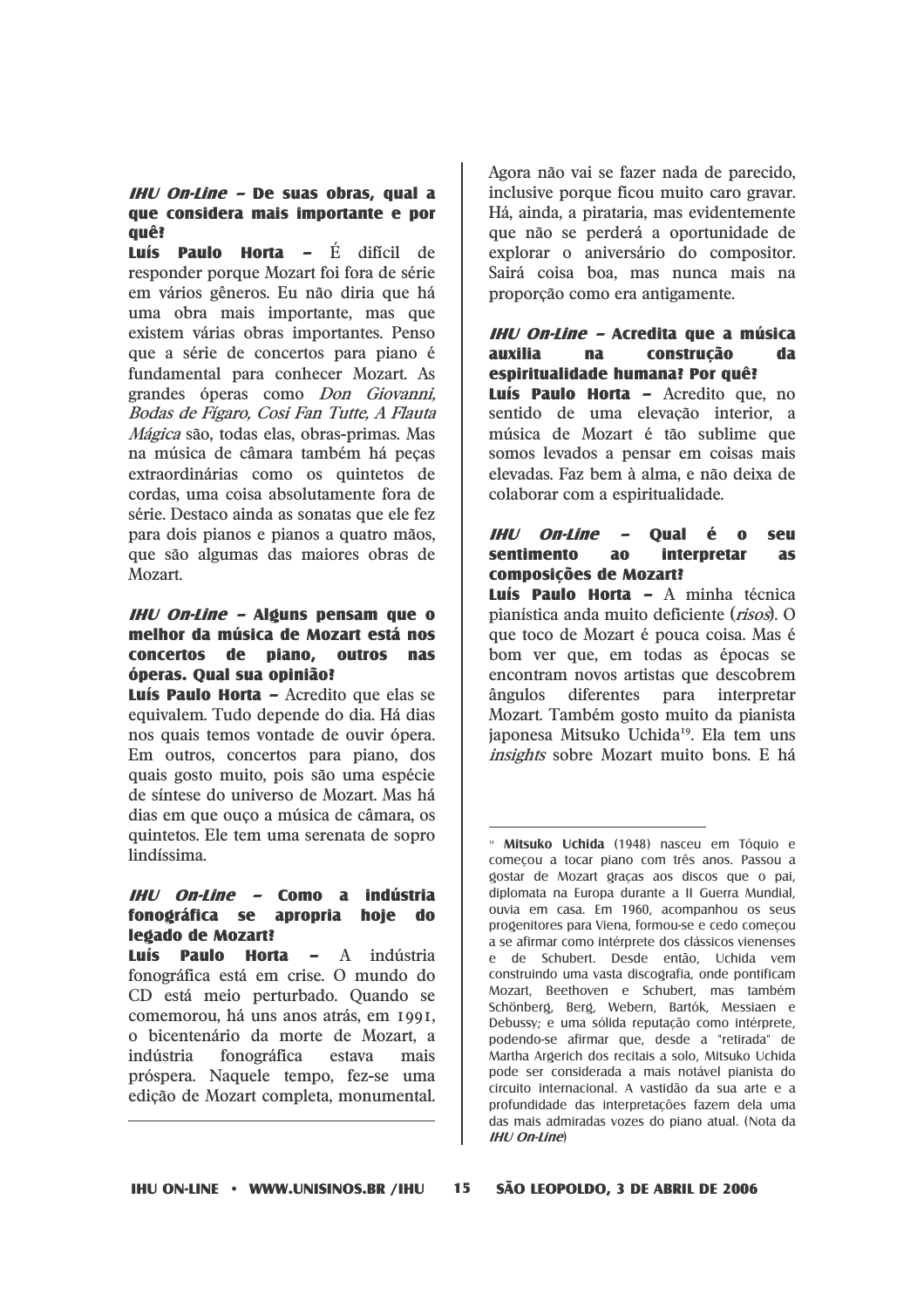também os grandes clássicos, como Bruno Walter<sup>20</sup>, Nikolaus Harnoncourt<sup>21</sup>.

#### $H U$  On-Line - O senhor gostaria de acrescentar aldum comentário?

Luís Paulo Horta - Eu gostaria de repetir que Mozart não tem explicação. Um fenômeno como ele não se explica. Podemos tentar acumular raciocínios. dados, informações, mas, no fundo, fica esse milagre, que é o milagre da vida, uma coisa tão maravilhosa que não tem explicação.

<sup>&</sup>lt;sup>20</sup> Bruno Walter (1876-1962) nasceu em Berlim. Em 1907 viu-se forçado a deixar a Ópera de Viena e, em 1939, troca o velho continente pelos Estados Unidos. onde viveu até à data da sua morte. No dia 14 de novembro de 1943, iria dirigir a Orquestra Filarmônica de Nova Iorque, num programa que incluía obras de Robert Schumann (1810-1856). Miklós Rózsa (1907-1995) e Richard Strauss (1864-1949), e que seria difundido pela rádio CBS. (Nota  $da$  *IHI*  $|On$ *line*)

Nikolaus Harnoncourt: regente austríaco especializado em música barroca. Nascido em Berlim em 1929, Harnoncourt cresceu em Graz, na Áustria, e estudou música em Viena. Até 1969, foi celista na Orquestra Sinfônica de Viena. Ao mesmo tempo, dedicou-se a estudos históricos da música e fundou já em 1953, juntamente com a esposa, Alice Hoffelner, o Concentus Musicus Wien, conjunto que se especializou na prática da interpretação histórica de composições renascentistas e barrocas. Além de Johann Sebastian Bach, de quem gravou a obra completa, o maestro dedicou-se a Claudio Monteverdi e Wolfgang Amadeus Mozart. De uns tempos para cá, passou a ocupar-se também da música dos séculos XIX e XX. Com seu modelo de interpretação baseado num aprimorado estudo das fontes, conhecimento profundo das práticas de interpretação antigas e utilização de instrumentos históricos, o regente austríaco proporcionou a toda uma geração de apreciadores uma nova leitura das grandes obras do passado, por conta do que recebeu o prêmio Ernst von Siemens em 2002. Confira a resenha de uma entrevista realizada com ele publicada no site www.unisinos.br/ihu no dia 10 de março de 2006. (Nota da IHU On-Line)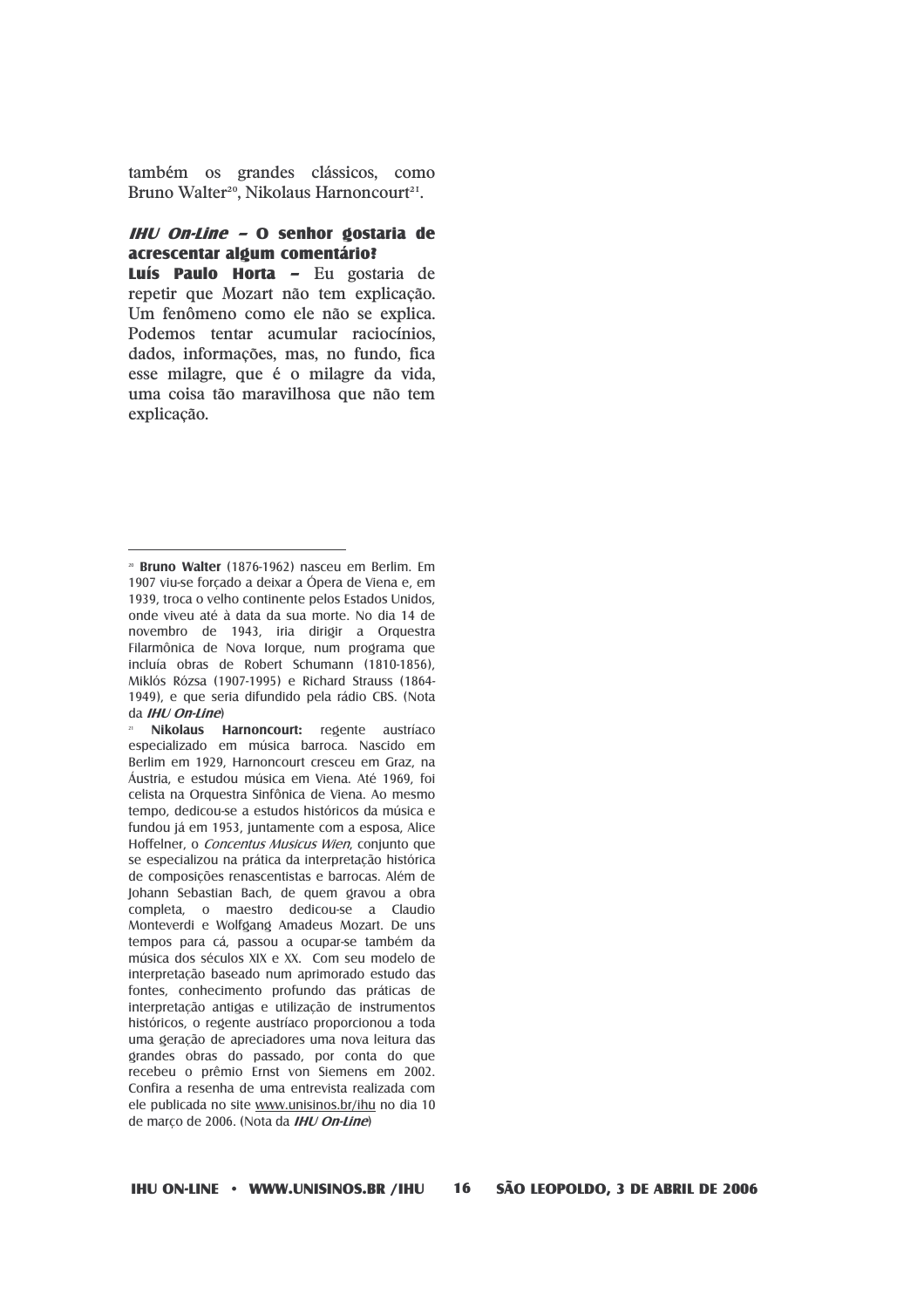# Mozart: o apogeu da história da ópera?

#### **Entrevista com Décio Andriotti**

Para Décio Andriotti, especialista em Mozart, a música erudita está aberta a todos, independente da classe social a que pertencem seus ouvintes. Nisso há uma contribuição paradoxal da tecnologia, que, por um lado, aproxima as pessoas desse estilo musical e, de outro, promove situações problemáticas como a pirataria e as músicas baixadas por Internet. Em entrevista por telefone a **IHU On-Line**, Andriotti, que acabou de voltar de uma de suas viagens culturais à Europa, disse, ainda, que antigamente não havia distinção entre música popular e erudita. "Existia a música". Ele analisa também a importância de Mozart para a história da música, bem como a relação desse compositor com Salieri, e é enfático: "Se alguém invejaria alguém, seria Mozart a Salieri, e não Salieri a Mozart. Isso quem está dizendo é um mozartiano". Mas foi com Mozart que se atingiu o apogeu da história da ópera, cuja expressão máxima é Don Giovanni.

No momento, Andriotti está preparando a palestra de abertura do Ano Mozart na Sociedade Germânia (10 de abril). Como já vem fazendo há anos, irá participar de festivais em homenagem a esse compositor, desta vez em Munique e Salzburg. Irá também a Bayreuth, Alemanha, para acompanhar o Festival de Richard Wagner. Tentará voltar a tempo para participar do Festival de Cinema de Gramado, no qual é convidado como debatedor há anos consecutivos. Andriotti criou os cursos de ópera que saíram em reportagem na revista Veja Realiza palestras sobre história da música a convite de diversas instituições. Produz o Európera, um relatório sobre cada viagem que faz à Europa a respeito das óperas, concertos e outras apresentações musicais a que assiste, distribuído a interessados, inclusive maestros. Quando da vinda do tenor italiano Luciano Pavarotti a Porto Alegre em 1997, Andriotti foi convidado pela Rádio Gaúcha para ser comentarista. É membro da Confraria Mozart de Óperas e escreve sobre a história da música do Rio Grande do Sul. "Eu não sou músico; pesquiso história da música apenas." Um de seus inúmeros artigos está publicado na coletânea Missões Guarani: impacto na sociedade contemporânea. São Paulo: EDUC, 1999, organizado por Regina Gadelha.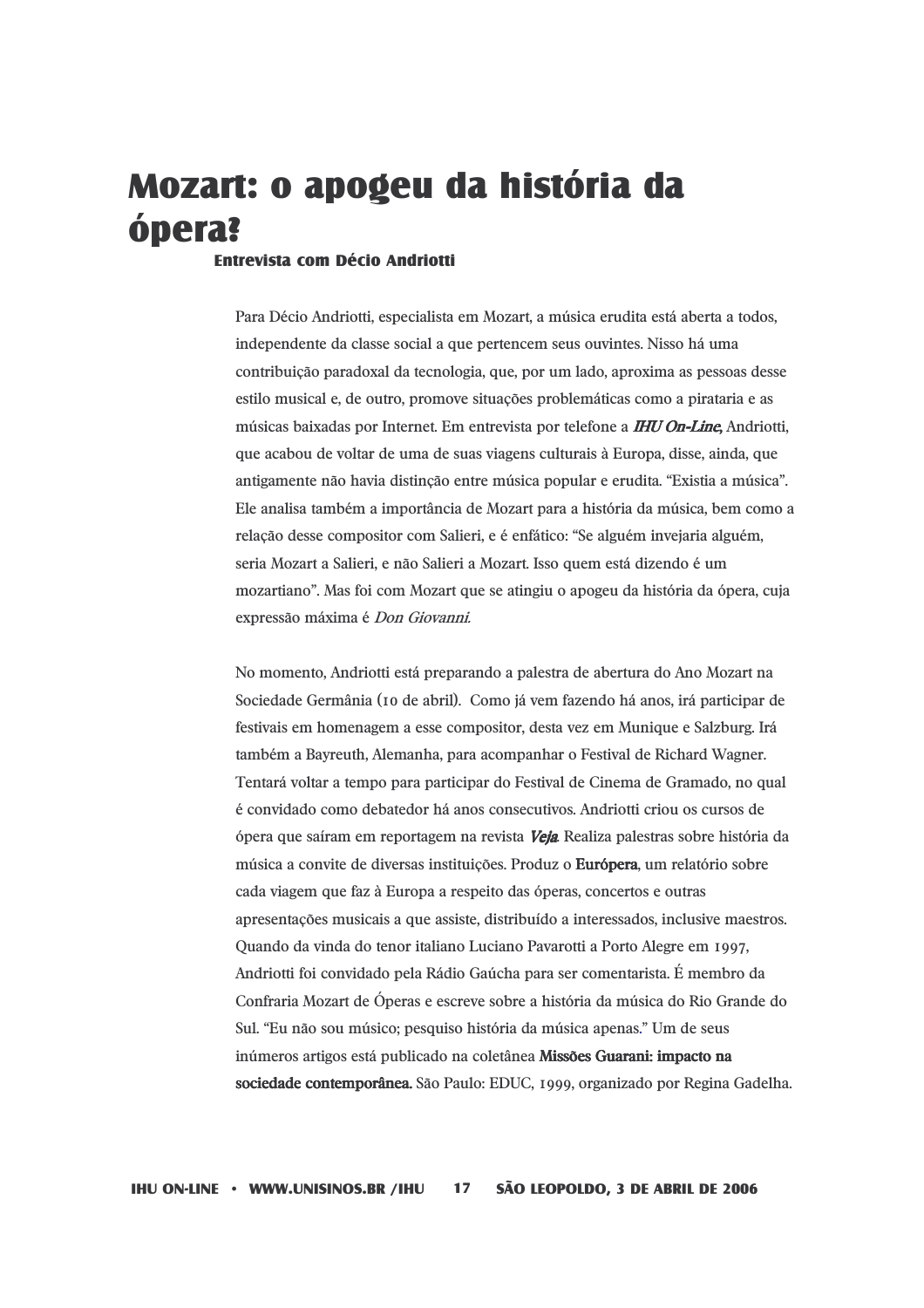mas tem também por PUCRS, Unisinos, UFSC, CIPEL (Círculo de Pesquisas Literárias), e anais dos congressos de que participou, além de jornais e revistas.

É formado em Humanidades (Letras) pela antiga Formação de Humanidades dos jesuítas, bacharel em Filosofia pela Faculdade Cristo Rei, hoje Unisinos, e licenciado em Filosofia pela Universidade Federal de Santa Catarina (UFSC). Pós-graduou-se em História da Arte pela antiga Faculdade Palestrina, em Porto Alegre.

#### IHU On-Line - Qual seria a heranca de Mozart para as épocas posteriores da música, como para o Romantismo, por exemplo?

Décio Andriotti - Mozart, embora clássico, praticamente dá início ao período do estilo romântico, esse início que Beethoven vai se abeberar muito bem e irá, depois desenvolver e fazer a sua revolução. Isso observamos em Mozart na Fantasia em Dó para piano, na qual temos a idéia de entrada já no período romântico, tal a dramaticidade dessa peca. No aspecto das últimas sinfonias, dos últimos concertos, há que se pensar, por exemplo, no Concerto para clarinete e orquestra, feito no ano da morte de Mozart. O adágio, segundo movimento, já prenuncia muito o Romantismo e as três óperas de Mozart, com Lorenzo da Ponte, que são o Don Giovanni, Cosi Fan Tutte e as Bodas de *Fígaro* irão influenciar muito Rossini<sup>22</sup>. E Rossini já estava dentro do período do Romantismo. Aí sim, vários irão sentir influência de Mozart de alguma outra maneira, como Donizetti<sup>23</sup>, Bellini<sup>24</sup>, e isso

chegará até Verdi<sup>25</sup>, por incrível que pareça. Verdi, na ópera Rigoletto, parece que até faz uma homenagem muito discreta a Mozart. Existe uma sonata  $(K<sub>332</sub>)$  em que certo tema aparecerá no La donna è mobile, de Verdi. Não é que Verdi tenha plagiado Mozart, absolutamente. Conscientemente, Verdi deve ter puxado um pouco de Mozart para dentro do Rigoletto, já que o enredo do Rigoletto se assemelha no Duque de Mântua ao Don Giovanni.

#### *IHU On-Line –* E quanto à influência de Mozart sobre Wagner?

Décio Andriotti - Wagner faz uma revolução Romantismo. iá no Necessariamente vem o patrimônio de Mozart se adentrando no Romantismo. Então, nas primeiras óperas de Wagner se pode observar aqui e ali algo dessa herança de Mozart. Claro, depois quando pegamos Tristão e Isolda e todo o Anel

18

Gioacchino Rossini (1792-1868): compositor italiano. Escreveu várias óperas como Il barbiere di Siviglia (O Barbeiro de Sevilha), Guglielmo Tell (Guilherme Tell) e La Cenerentola (Cinderela). (Nota da IHU On-Line)

<sup>&</sup>lt;sup>23</sup> Domenico Gaetano Maria Donizetti (1797-1848): compositor de óperas italiano. O seu primeiro grande sucesso foi a ópera *Esule di Roma* em 1828 em Nápoles. Donizetti é muito conhecido pelas suas óperas, mas também compôs outros tipos de música, como quartetos de cordas, obras orquestrais etc. (Nota da IHU On-Line)

<sup>&</sup>lt;sup>24</sup> Vicenzo Bellini (1801-1835): compositor da escola romântica italiana, nascido em Catania, na Sicília. A música de Bellini, embora destituída de força dramática é extremamente melodiosa. Esse compositor afirmou-se no teatro lírico, escrevendo dez óperas, em que imprimiu sempre uma veia melódica de pureza e de sensibilidade admiráveis. <sup>25</sup> Giuseppe Verdi (1813-1901): compositor de óperas do período romântico italiano, sendo na época considerado o maior compositor nacionalista da Itália, assim como Richard Wagner era na Alemanha. Entre suas composições, destacam-se Rogoletto (1851), Aida (1871) e *La Traviata* (1853). No final de outubro de 2005, a Orquestra Unisinos tocou o Requiem de Giuseppe Verdi. (Nota da IHU On-Line)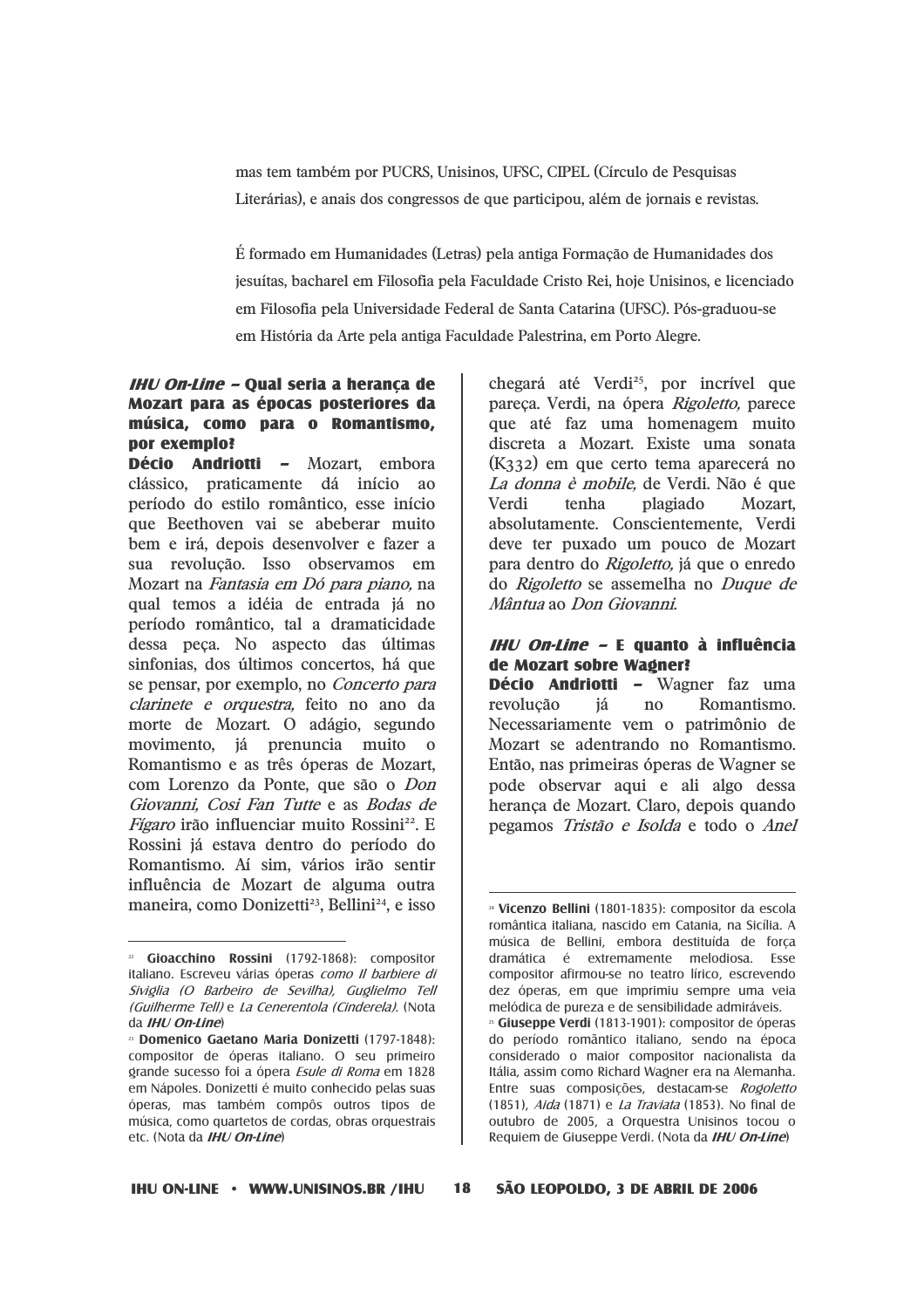do Nibelungo<sup>26</sup>, bem como o Parsifal<sup>7</sup>. Wagner está numa outra realidade. Mas note que Wagner disse essa frase em relação a Mozart: "Um tremendíssimo gênio elevou Mozart acima de todos os mestres, em todos os séculos, e em todas as artes". Embora a música de Wagner se distanciasse bastante do período clássico, ela tem . em si, algo de Mozart ainda.

### **IHU On-Line - Para Nietzsche, os** gregos conseguiram transformar o caos da existência em beleza pelo fenômeno estético. A contemplação estética proporcionada pela música pode ser um bálsamo para suportar a existência?

Décio Andriotti - Isso é uma verdade desde toda a história da humanidade. Veia que, por exemplo, os rituais religiosos feitos por comunidades primitivas envolviam sempre o som e o visual. Nesse aspecto sonoro, mesmo que fosse produzido por batidas mais rústicas, havia uma adequação, uma empatia com a própria necessidade interna de cada um para fazer essa adequação com esses aspectos sonoros, que naquela época primitiva produziam. Desde toda a história humana temos a apresentação da música. Não sabemos se a música veio em função da dança, ou o contrário. Mas música e dança temos desde todo o sempre. Então isso significa que é observável uma realização pessoal ou uma libertação de problemas em função

do grande apoio que lhe é dado pela música.

Em Nietzsche<sup>28</sup>, quando ele menciona o aspecto catártico, porque vem da tragédia grega (representada com música, canto e dança), o povo, depois de beber bastante, nas comemorações a Dionísio, deus do vinho, já ia leve para assistir às tragédias  $\operatorname{Ésaulio}^{29}$ . Sófocles<sup>30</sup>. Aí ficava de predisposto compreender a se individualmente e compreender os seus vizinhos. seus familiares. **SP119** concidadãos. Nisso temos o aspecto catártico, de libertação. Ao sair da tragédia grega, o grego deveria ir pensando "aquilo que ocorreu com Édipo<sup>31</sup>, de procurar não matar o pai, nem casar com a mãe e fugir, indo exatamente ao encontro da profecia do Oráculo de Apolo<sup>32</sup>, ele, embora tenha

<sup>&</sup>lt;sup>26</sup> O Anel do Nibelungo (no singular, porque trata do anel do nibelungo Alberich): uma das obras mais importantes de Wagner, o ciclo de óperas Der Ring des Nibelungen é baseado na mitologia nórdica. semelhante à germânica e mais documentada. Música e libretto foram escritos por Wagner entre 1848 e 1874. A obra é constituída das óperas: 1) Das Rheingold, 2) Die Walküre, 3) Siegfried, 4) Götterdämmerung. (Nota da IHU On-Line)

<sup>&</sup>lt;sup>17</sup> Parsifal: ópera em três atos, com libreto do próprio autor. Estreou no teatro de Bavreuth em julho de 1882. (Nota da IHU On-Line)

<sup>&</sup>lt;sup>28</sup> Friedrich Nietzsche (1844-1900): filósofo alemão. conhecido por seus polêmicos conceitos "além-dohomem", transvaloração dos valores, niilismo, vontade de poder e eterno retorno. Entre suas obras fiduram como as mais importantes **Assim Falou Zaratustra**, 9. ed. Rio de laneiro: Civilização Brasileira, 1998; O Anticristo. Lisboa: Guimarães, 1916; A Genealogia da Moral. 5. ed. São Paulo: Centauro, 2004, Escreveu até 1888, quando foi acometido por um colapso nervoso que nunca o abandonou, até o dia de sua morte. A Nietzsche foi dedicado o tema de capa da edição número 127 da **IHU On-Line**, de 13 de dezembro de 2004. (Nota da  $IHI/On-line)$ 

 $\frac{1}{2}$  Ésquilo (525 a. C. – 456 a. C.): poeta trágico grego. É considerado fundador da tragédia. Escreveu 79 tragédias (segundo alguns autores cerca de 90), das quais se conservaram apenas sete tragédias completas (para além de inúmeros fragmentos dispersos de outras). (Nota da IHU On-Line)

**Sófocles**: dramaturgo grego. Viveu em Atenas. cerca de 400 anos antes da Era Cristã. Considerado um dos mais importantes escritores gregos da tragédia. Édipo Rei, Antígona e Electra são as suas pecas mais conhecidas (Nota da IHU On-Line)

**Edipo**: personagem da mitologia grega, famoso por matar o pai e casar-se com a própria mãe. Filho de Laio e Jocasta. A história está recolhida em Édipo Rei e Édipo em Colono, de Sófocles. Vários escritores retomaram o tema, que também inspirou Igor Stravinsky para a composição de um oratório. (Nota da IHU On-Line)

<sup>&</sup>lt;sup>12</sup> Oráculo de Apolo: antigo oráculo grego, na ilha de Delfos, também conhecido como Oráculo de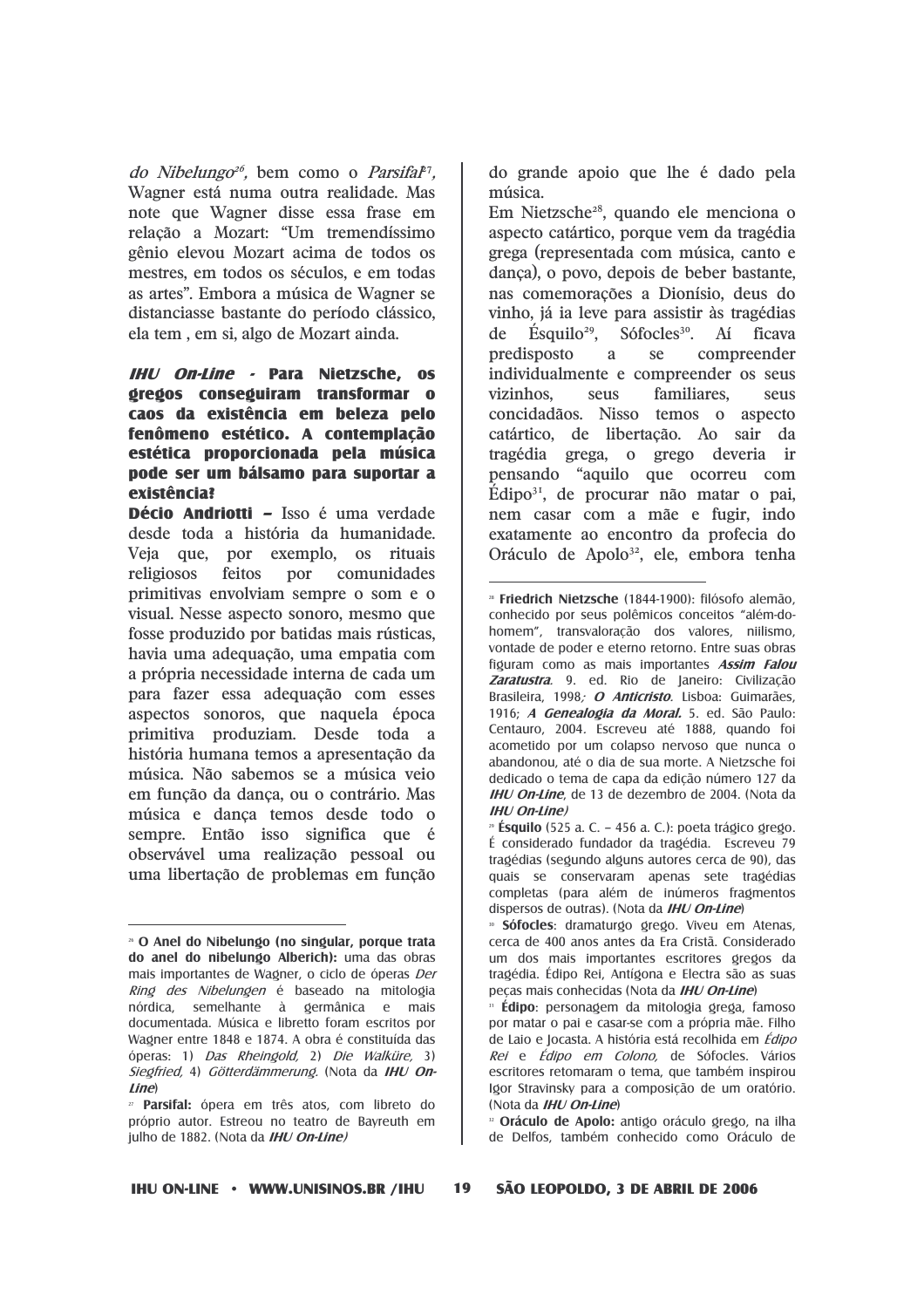feito tudo direitinho, acaba caindo no vaticínio do oráculo". Pensava que aquilo que havia acontecido com Édipo poderia acontecer com ele. Por isso ele deveria estar predisposto para entender uma realidade dessas, na qual o homem está mergulhado nas decisões de um destino.

#### IHU On-Line - De onde Mozart recebia mais apoio, do mecenato ou das cortes?

Décio Andriotti - Traduzindo para termos modernos, poderíamos  $\frac{1}{2}$ perguntar de onde Mozart teve mais apoio: se de empresas particulares ou do governo? Mozart teve ajuda tanto de um lado, quanto de outro. É claro que, primordialmente, em Salzburgo, havia o arcebispo Colloredo<sup>33</sup>, que era o tipo de senhor feudal. Havia resquícios de feudalismo em Salzburgo, e o chefe principal da cidade era esse arcebispo. Ali havia encomendas, desde o tempo em que Mozart era adolescente.

Mozart esteve em cortes francesas, inglesas, bávaras, austríacas, italianas e recebeu apoio tanto da parte destas. quanto de mecenatos. Esse mecenato pode ser entendido ou por príncipes que não eram ligados diretamente à corte, ou por altos membros do clero, como Colloredo, ou por particulares de boa posição financeira, cujos títulos eram de condes, barões, como Valsegg<sup>34</sup>, que

encomendou o Réquiem, última obra de Mozart, inacabada. Por isso, poderíamos perguntar quem, dentro desse contexto, ajudou mais Mozart, se fontes de cortes ou de mecenatos. Em termos atuais, falaríamos em fontes particulares, ou governamentais. Haveria que se fazer uma estatística e somar aquilo que foi encomendado por gente de corte, e o que foi solicitado pelos mecenatos para saber qual teve maior expressão.

Mozart não teve um cargo permanente na corte que lhe rendesse certo soldo de muito valor. Ele teve encomendas e, de algum modo, algum cargo, mas não dos principais. Em relação a ocupar a vaga deixada por Gluck<sup>35</sup>, que lhe renderia bastante, isso não aconteceu. Havia, contudo, as encomendas. Várias de suas músicas eram tocadas em função de festejos da corte. No livro O último ano de Mozart<sup>66</sup>, de Robbins Landon<sup>37</sup>, há uma boa documentação sobre o que foi encomendado para Mozart e por parte de quem. Há, inclusive, a informação de quanto ele recebeu em ducados ou em moedas correspondentes de um e de outro. Contudo, esse livro se atém ao último ano de Mozart, 1791.

IHU On-Line - Mozart foi o único compositor que criou todo tipo de música. Em relação às óperas, em específico, o que constitui seu elemento mais significativo e genial?

Delfos, onde havia um templo consagrado a Apolo. No templo, as sacerdotisas de Apolo faziam profecias, baseando-se em transes. Hoje, suspeita-se que os transes e visões das sacerdotisas eram provocados por gases emitidos por uma fenda subterrânea no local. (Nota da *IHU On-Line*)

<sup>&</sup>lt;sup>33</sup> Hieronymus Colloredo: arcebispo de Salzburgo. (Nota da IHU On-Line)

Valsegg zu Stuppach: conde que solicitou a Mozart, em 1791, que escrevesse o Réquiem. No entanto, em dezembro daquele ano, o compositor faleceu e deixou a obra inacabada. Conta-se que Franz-Xaver Süssmayr, aluno do compositor, ficara encarregado de concluir o trabalho, a pedido da viúva de Mozart, Constanze. Além de Süssmayr,

também foram cogitados os nomes de Joseph Eybler e Albrechtsberger. (Nota da IHU On-Line)

<sup>&</sup>lt;sup>35</sup> Christoph Willibald von Gluck (1714-1787): compositor boêmio alemão. (Nota da IHU On-Line) <sup>36</sup> LANDON, Robbins. 1791, Mozart's Last Year. New York: Schirmer, 1988. (Nota da IHU On-Line)

<sup>&</sup>lt;sup>37</sup> Howard Chandler Robbins Landon: musicólogo americano. Publicou, entre outros, trabalhos sobre compositores do século XVIII, como Mozart, Beethoven e Vivaldi. Cunhou o termo barroco. É o organizador da coletânea Mozart: um compêndio. Guia completo da música e da vida de Wolfgang Amadeus Mozart. Rio de Janeiro: Jorge Zahar, 1996. (Nota da IHU On-Line)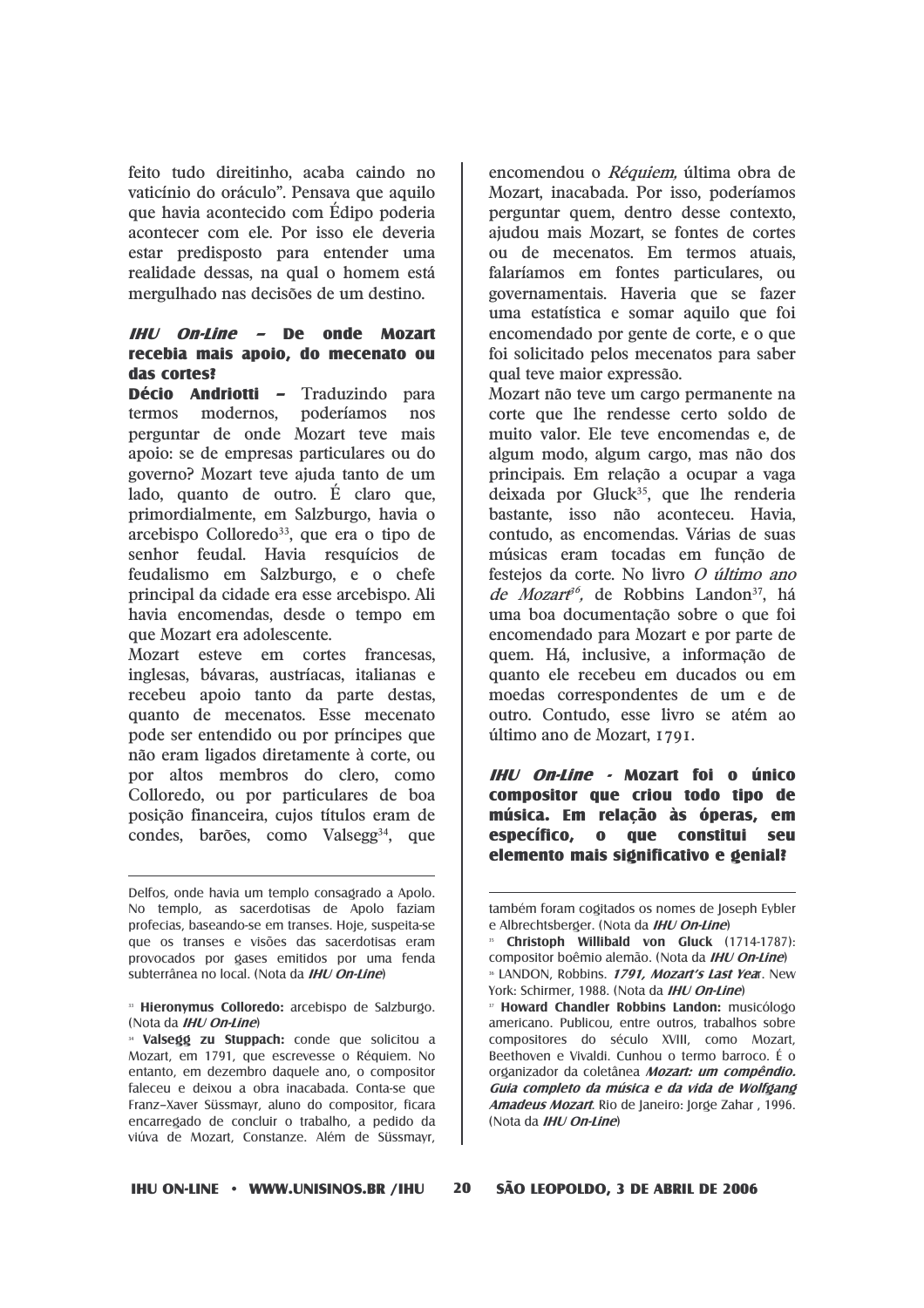**Décio Andriotti - Mozart foi o único** compositor que a história registra que compôs sobre todos os gêneros de música de sua época. Compôs sonatas para os diversos instrumentos, concertos, óperas, missas, música sacra em diversos gêneros. Ele foi o compositor mais universal, como não o foi nenhum outro na história da música. Em relação às óperas, ele compôs duas dezenas. Desde a primeira delas, que compôs, Apollo et Hyacinthus, foi escrita em latim. Ele era ainda menino e com certeza foi ajudado pelo pai e também, acredito, por um professor. Essa ópera é levada todos os Salzburg Mozarteum, anos  $a<sub>0</sub>$ na formatura

Ele escreveu também óperas com libretos em alemão e libretos em italiano, se bem que as cantadas em italiano são a maior parte. As óperas mais divulgadas são as cantadas em italiano, com exceção da Flauta Mágica e do Rapto do Serralho, que são em alemão. Don Giovanni, Cosi Fan Tutte, Bodas de Fígaro, Idomeneu são cantadas em italiano. Existem mais óperas de Mozart cantadas em italiano do que em alemão, sendo, porém uma em latim. Vê-se uma certa universalidade lingüística em Mozart. Vale dizer que Mozart não gostava muito da língua francesa. Uma vez ele escreveu ao pai dizendo que a língua francesa era muito ruim, e a língua alemã era um paraíso perto dela. Ele dizia isso porque considerava a língua italiana superior às duas para o canto. As missas e a música sacra são, contudo, em latim.

#### Feminismo e unidade musical

Nas três óperas em que Lorenzo da Ponte<sup>38</sup> faz o libreto, o melhor libretista que Mozart teve, que são Don Giovanni. Cosi Fan Tutte e Bodas de Fígaro, uma coisa interessante é que elas são muito feministas. Nessas óperas, as mulheres sempre saem ganhando dos homens. As mulheres se mostram mais espertas na sua ingenuidade, na sua simplicidade. Parece que é partindo disso que elas conseguem dar uma lição nos homens em todas as três óperas. Isso é um dos pontos que eu destacaria. Outro ponto é a grande unidade da música com o texto. Nós atingimos aí o apogeu da história da ópera. Por isso é que muitos críticos e musicólogos consideram Don Giovanni como a ópera mais perfeita jamais escrita até hoie. Dessa unidade de música e texto e da forca desse texto. Depois, há, ainda, o quanto se pode tirar dessa ópera, não só da parte musical, da parte literária, mas da parte psicológica, do aspecto social, de época.

Outra coisa é como essas óperas fornecem aos cantores oportunidades especialíssimas de comunicação. Elas não complicam tanto a vida do cantor, mas exigem uma interpretação especial na qual existe maior comunicação com o público, e este sente bem mais Mozart do que outros tipos de interpretação.

IHU On-Line - Como explica a relação Salieri e Mozart? O que há de realidade no que o filme Amadeus demonstra entre esses dois compositores?

Universidade de Columbia e foi responsável pela produção da estréia em Nova York de Don Giovanni, em 1826. (Nota da IHU On-Line)

 $21$ 

<sup>»</sup> Lorenzo da Ponte (1749-1838): poeta do teatro da Ópera Real em Viena, nasceu em Veneza, Itália. Lorenzo conheceu Mozart, e os dois artistas colaboraram em algumas das óperas mais populares da história da música ocidental: Le Nozze di Figaro, Così fan tutte, e Don Giovanni. Da Ponte imigrou para Nova York em 1805. Ele ensinou italiano na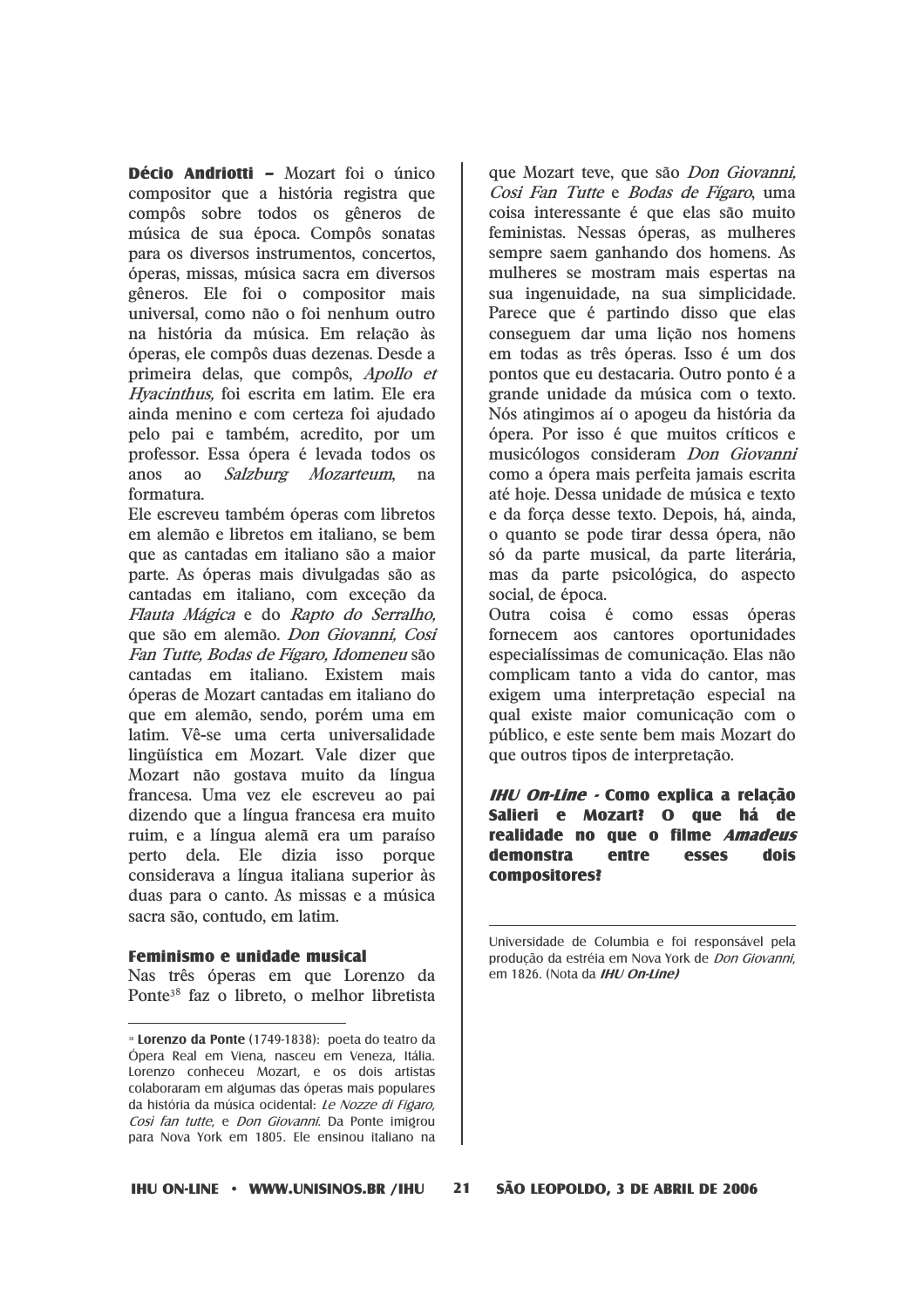Décio Andriotti - O filme<sup>39</sup> não é fiel ao que aconteceu. Se alguém invejaria alguém, seria Mozart a Salieri<sup>40</sup>, e não Salieri a Mozart. Isso quem está dizendo é um mozartiano. Mozart não era famoso internacionalmente, e Salieri era. A fama de Salieri era várias vezes superior à de Mozart. A música de Mozart levou muito tempo para ganhar espaço internacional. Tenho aqui comigo o livro de Ayres de Andrade<sup>41</sup> sobre o Rio de Janeiro na época de Dom João VI. Nós temos em 1814, no Rio de Janeiro, uma ópera de Salieri, Axur Rei de Ormuz. Veja que interessante que nós temos em 1820 óperas de Rossini no Rio de Janeiro. Rossini nasceu após a morte de Mozart, e as óperas de Rossini já eram conhecidas no Rio de Janeiro, e as de Mozart, não. A primeira ópera de Mozart no Rio de Janeiro é apresentada em 1821, que é Don Giovanni, porque Dom Pedro I

casou com uma austríaca e quando essa ópera foi levada ao Rio de Janeiro, a cidade já conhecia o Barbeiro de Sevilha. de Rossini, *Tancredo*, e algumas óperas de Salieri.

Mozart demorou a chegar porque quem o atrapalhou foi exatamente a música de Haydn, de Beethoven, de Salieri, de Rossini. O povo estava apaixonado por essas músicas, e segurou um pouco a parte operística de Mozart. O Rio de Janeiro já tinha ouvido músicas de Mozart, isso sim. Mas na parte de ópera é isso que acontece. Salieri, com 28 anos, foi convidado pela corte da Áustria para compor a ópera para a abertura do Teatro alla Scala<sup>42</sup> de Milão, L'Europa riconosciuta. Há dois anos, depois da restauração do teatro, Riccardo Muti<sup>43</sup>, o

<sup>6</sup> Riccardo Muti: Foi Director Musical do Maggio Musicale Fiorentino, da Philharmonia Orchestra (depois de Otto Klemperer), da Orquestra de Filadélfia (depois de Eugène Ormandy) e desde 1986 desempenha as mesmas funções no Teatro Alla Scala de Milão. É convidado pelos mais importantes festivais internacionais. O Mozarteum atribuiu-lhe a Medalha de Prata, a mais alta distinção atribuída aos intérpretes das obras de Mozart. A relação com o Teatro alla Scala influenciou profundamente a carreira artística de Riccardo Muti. Estreou-se neste teatro há trinta anos num concerto sinfônico com o pianista Dino Ciani. Em quinze anos de direção musical, Riccardo Muti trouxe ao palco do Scala de Milão numerosas obras-primas de Verdi, Mozart e Wagner, destacando-se a trilogia Mozart/Da Ponte, o ciclo completo do Anel do Nibelungo de Wagner e a trilogia romântica de Verdi, proposta uma vez mais para as celebrações do "Ano Verdi". Dirigiu não só as obras-primas do repertório lírico - recebendo o Bellini d'Oro pela interpretação das óperas deste compositor - mas também partituras menos

<sup>»</sup> Amadeus: título de uma peça e de um filme escritos em 1979 por Peter Shaffer, baseados na vida de Mozart e Salieri. Shaffer se inspirou numa peca chamada Mozart e Salieri de Aleksandr Puchkin, adaptada para uma ópera por Rimsky-Korsakov. O filme de 1984 foi dirigido por Milos Forman, tendo no elenco F. Murray Abraham (no papel de Salieri, com o qual ganhou o Oscar de Melhor Ator). Tom Hulce (no papel de Mozart) e Elizabeth Berridge. (Nota da *IHU On-Line*)

<sup>&</sup>lt;sup>®</sup> Antonio Salieri (1750-1825): compositor operístico vienense, compositor oficial da Corte de Joseph II. Imperador da Áustria. Sua música foi bastante conhecida em sua época. Há lendas a respeito de seu relacionamento com Wolfgang Amadeus Mozart, com quem conviveu, em Viena, até a morte deste. Essas suspeições datam da morte de Salieri até a atualidade e foram alimentadas pela peca de teatro de Shaffer, a qual foi adaptada para o cinema, sob direção de Milos Forman, com o título Amadeus. O filme, ganhador de oito Oscar, em 1984, retrata um Salieri invejoso do gênio de Mozart e medíocre musicalmente. Tal imagem é resultante de licenca poética dos realizadores, não correspondendo à figura histórica do compositor. (Nota da IHU On $line$ 

<sup>&</sup>lt;sup>41</sup> ANDRADE, Ayres de. Francisco Manuel da Silva e seu tempo: 1808 1865: uma fase do passado musical do Rio de Janeiro à luz de novos documentos. Rio de Janeiro: Tempo Brasileiro, 1967. 2 v. (Nota da IHU On-Line)

<sup>&</sup>lt;sup>42</sup> Teatro alla Scala (Teatro Scala): Construído por determinação da imperatriz Maria Teresa da Áustria para substituir o Teatro Regio Ducale, destruído por um incêndio em 1776, devendo seu nome à igreja de Santa Maria alla Scala que antes se erguia no local. Obra do arquiteto neoclássico Giuseppe Piermarini, foi inaugurado em 3 de agosto 1778 com a opera de Antonio Salieri, L'Europa riconosciuta, com libreto de Mattia Verazi. Em 1943, o Scala sofre drandes danos em virtude de um bombardejo. Reaberto em 11 maio 1946 sob a regência de Toscanini, o teatro retoma sua glória. (Nota da IHU On-Line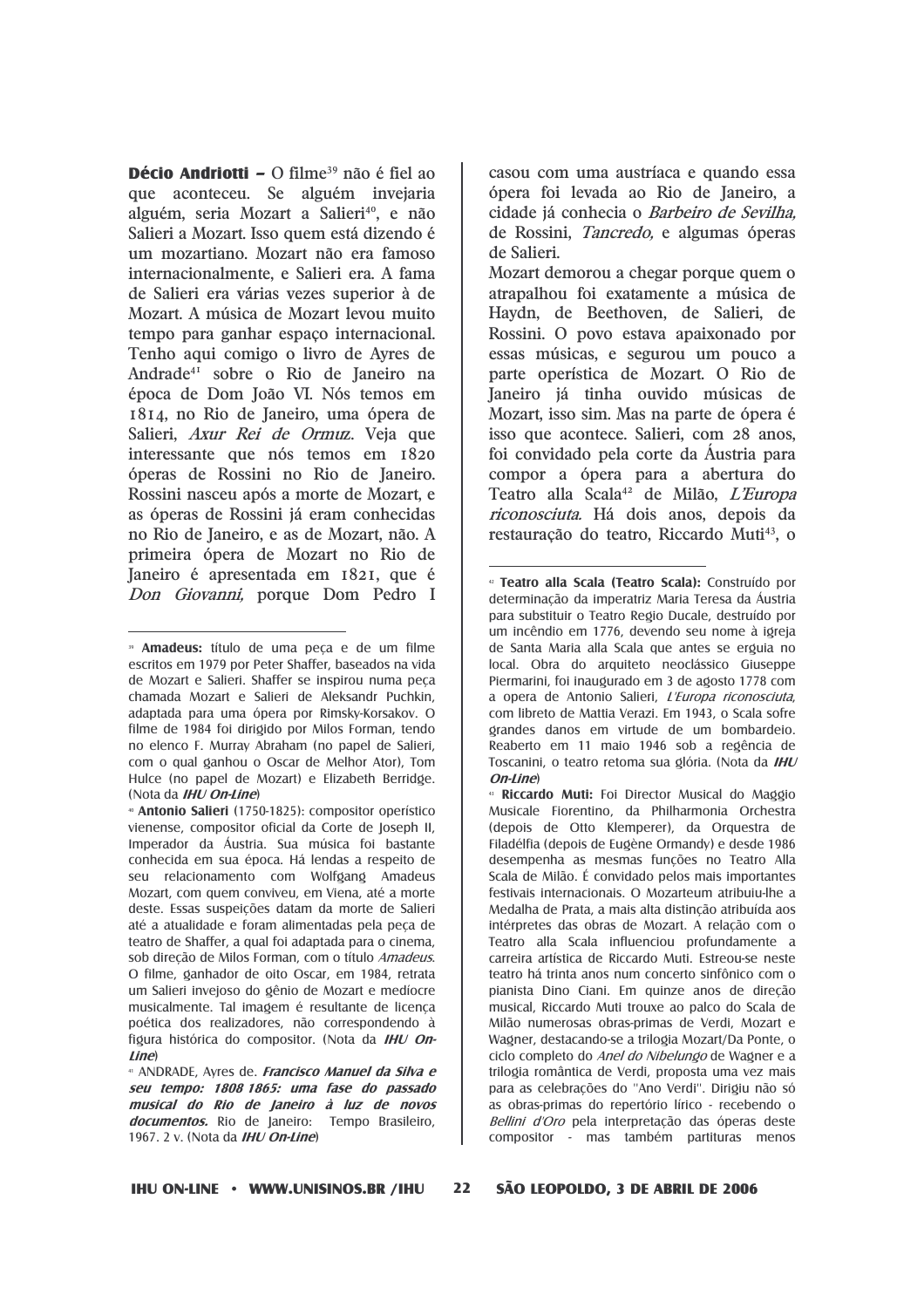maestro que era diretor musical do Teatro alla Scala, escolheu exatamente essa ópera para a reabertura desse teatro. E eu estive lá, assistindo. Se Salieri foi convidado, com menos de 30 anos, para fazer uma ópera para a abertura do maior teatro do Império Austríaco, vemos o distanciamento de culto que se dava a Salieri em relação a Mozart.

#### A genialidade de Salieri

O filme *Amadeus* vem da peça de teatro de Schäffer. A peça de teatro é uma arte em si, e, como tal, não tem obrigação com precisões históricas. O cinema, que é arte, também não tem obrigação com precisões históricas, salvo quando estiver fazendo documentário. Por isso, esse filme, que é uma obra de arte sob o ponto de vista cinematográfico, é uma ióia em si.  $como$ expressão cinematográfica e todo um conteúdo para ser transmitido dali sob um aspecto humano, emotivo. No filme, o diretor nos coloca em uma posição na qual ficamos invejosos dos gênios, e como Salieri era um gênio para a época, quem tinha que invejar alguém era Mozart a Salieri.

Mas não houve brigas entre eles, ao contrário. Quando lemos O último ano de Mozart<sup>44</sup>, descobrimos que uma boa parte das músicas que Salieri levou a Praga para reger com as orquestras de lá em homenagem à coroação do novo rei (Leopoldo II), era de Mozart. A obra La clemenza de Tito, que foi encomendada a Mozart, o foi porque o primeiro nome da lista (Salieri) não aceitou. O segundo nome, Haydn, estava em Londres. No final, recorreram a Mozart, depois que

cinco vezes Salieri rejeitou compor a ópera. Parece até, mas isso não é certo, que Salieri havia indicado o nome de Mozart para compor a ópera. Mozart, dois meses antes de morrer, escreve que Salieri, durante a apresentação de a Flauta Mágica aplaudia muito e dizia bravo várias vezes.

#### "Fu matei Mozart!"

Salieri morreu 33 anos após Mozart. Por que Salieri, quando estava no hospício, disse que havia matado Mozart? Agora vem o problema, pois foi daí que surgiram as controvérsias. Isso causou um baque terrível naquela época. Minha explicação para que Salieri tivesse dito isso é que ele não deu um cargo estável com bons rendimentos, que seriam os mais estáveis para Mozart, na corte. Por que Salieri não deu? Porque Mozart não tinha comportamento adequado à corte. Isso está no próprio Amadeus.

Há depoimentos como o de uma senhora de que não se agüentavam as conversas de Mozart. Em primeiro lugar porque não se aproveitava nada, em segundo, porque eram completamente inoportunas e impróprias. Ela diz mais, quando ele e Haydn estavam juntos, e Haydn era 24 anos mais velho que Mozart, os assuntos eram ainda mais inaproveitáveis. Mozart, quando jogava bilhar, se comportava como gente do povo. Ao mesmo tempo, ia anotando os temas principais da Flauta Mágica, e da Clemenza de Tito. Salieri era o encarregado principal da corte da Áustria sobre tudo que se referia à música e aos empregos lá dentro. Então, no meu ponto de vista, Salieri não conseguia dar um emprego mais efetivo a Mozart, embora patrocinasse execuções de músicas do compositor e o indicasse e elogiasse, pois sentia-se constrangido em indicá-lo, mesmo sabendo que era um nome em potencial. Isso reverterá nesta afirmação: "Eu matei Mozart", que Salieri,

conhecidas de Gluck. Cherubini. Spontini e de autores napolitanos do século XVIII, tendo recebido o prêmio Abbiati pela sua direção da ópera Les dialogues des carmélites de Poulenc. (Nota da IHU  $On$ -line

<sup>«</sup> LANDON, H. C. Robbins. O último ano de Mozart. Rio de Janeiro: Nova Fronteira, 1990. 236p. (Nota da  $H$ *HI* $/$ *On-Iine* $)$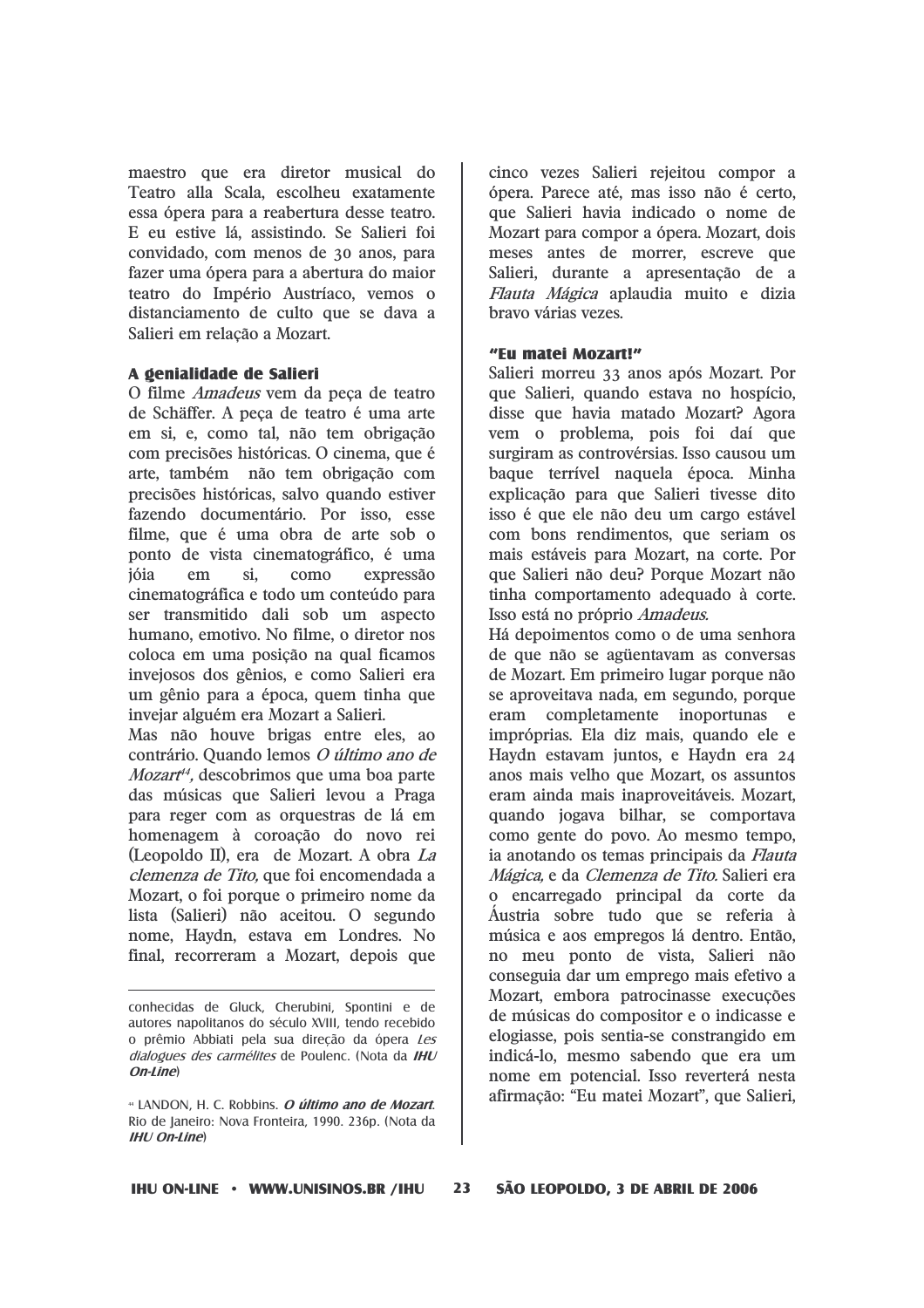fora de seu juízo, faz no hospício. Essa é a minha explicação.

### IHU On-Line - De que forma são apresentadas hoie as montagens de Mozart em função das comemorações dos seus 250 anos de nascimento?

**Décio Andriotti - Hoje há as seguintes** maneiras de serem apresentadas óperas: de modo tradicional, de modo misto (tradicional com uma reformulação de gestos de forma mais cinematográfica, mas dentro da época) e completamente reformulada à época atual, com pessoas de calca *jeans* cantando. Isso vale para Mozart e outros compositores. O problema não é o fato de serem modernizações, mas o modo como são feitas, porque podemos assistir a uma ópera de forma tradicional. "chata para burro", e mal conduzida. E pode-se levar uma ópera de forma tradicional com beleza, da maneira como quem monta. quem dá expressão, marcação, dá idéias também naquele contexto. Então dá uma riqueza ímpar à produção.

Hoie em dia, diretores de cinema montam óperas. Polanski<sup>45</sup> monta óperas. Visconti<sup>46</sup> fez a grande revolução da montagem de ópera. Por outro lado, há óperas tradicionais modernizadas. trazidas para o cinema, de maneira belíssima, e de maneira horrorosa. Há de tudo um pouco.

Nas montagens de Mozart, há uma da Flauta Mágica, reformulada de maneira bonita. Trata-se muito de  $11<sub>ma</sub>$ reformulação de Jonathan Miller<sup>47</sup>, um

grande diretor de ópera. Ele montou também uma Traviata modernizada, em que a Violeta, no último ato, está numa enfermaria de uma Santa Casa de Misericórdia para mendigos, morrendo, Ficou mais dramático. Miller fez também uma montagem de um Rigoletto passado em Chicago na época da Lei Seca que é original. Ele tem ainda uma montagem da Flauta Mágica em que o cenário é uma grande biblioteca, porque os maçons são gente culta, de pesquisa. Na parte central um templo egípcio. Há há uma homenagem à cultura e à tradição. Acho Miller genial na montagem de óperas. E não esqueçamos grandes clássicos do cinema como A Flauta Mágica, de Ingmar Bergman (1975) e *Don Giovanni*, de Joseph Losey (1979).

<sup>&</sup>lt;sup>6</sup> Roman Liebling (1933): cineasta franco-polaco, mais conhecido como Roman Polanski. Dentre os filmes que dirigiu, ficaram famosos O pianista  $(2002)$ . A danca dos vampiros  $(1967)$  e O bebê de Rosemary (1968). (Nota da IHU On-Line)

<sup>&</sup>lt;sup>®</sup> Lucchino Visconti: cineasta italiano. (Nota da IHU On-Line)

<sup>&</sup>quot;Jonathan Miller (1934): diretor de ópera, ator, escritor, físico inglês, tendo cursado também Medicina na Universidade de Cambridge. (Nota da  $IHI/On$ - $Iine$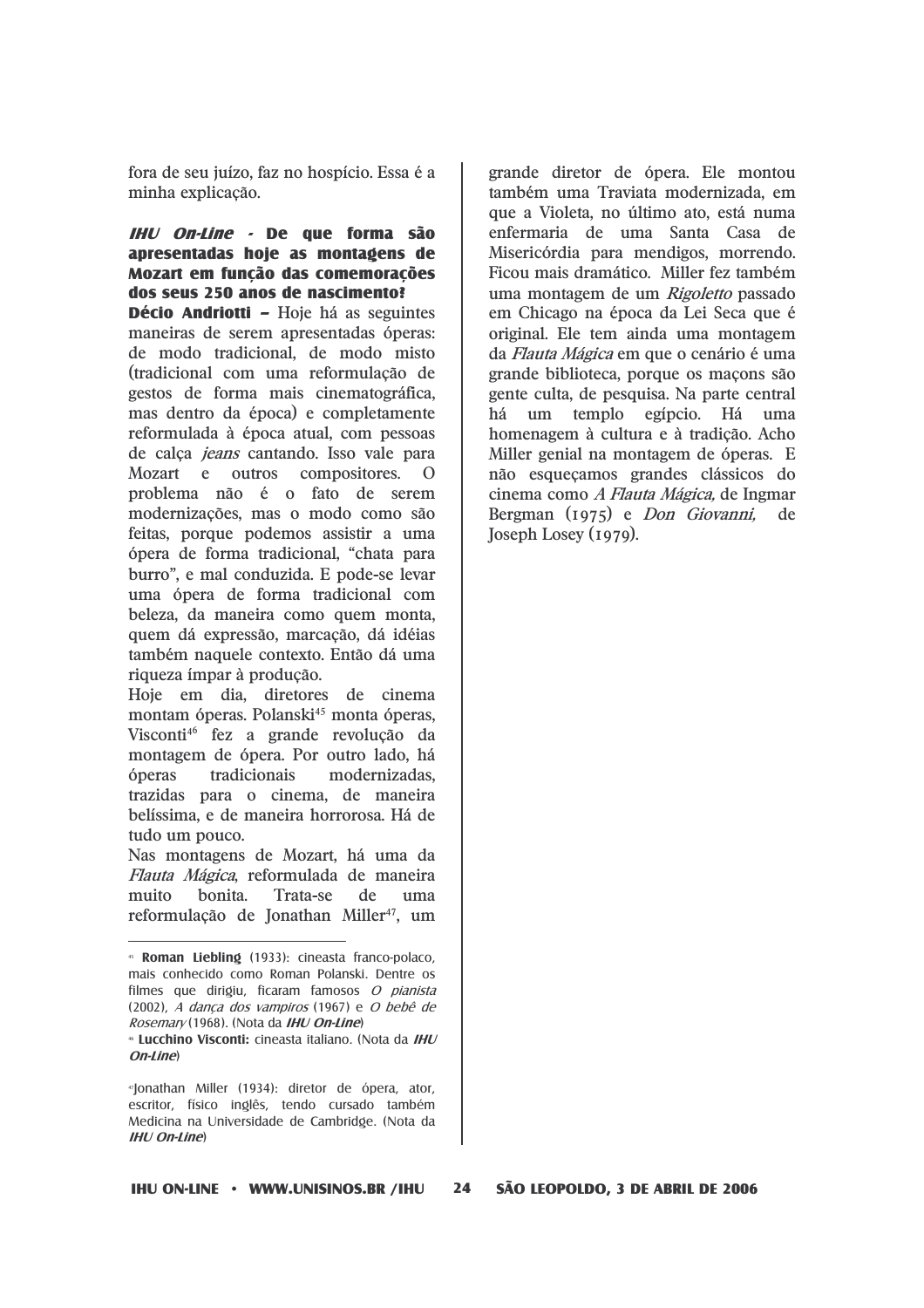# Uma das máximas aquisições musicais da criação humana

**Fntrevista com Lutero Rodrioues** 

Em entrevista por e-mail à **IHU On-Line**, o maestro brasileiro Lutero Rodrigues disse que, para ele, Mozart é um caso especial. "Nenhum outro compositor provoca em mim emoção maior, mesmo quando tento fazer prevalecer a audição racional de sua música. Através das suas óperas, cheguei à conclusão de que sua grande contribuição foi conseguir transmitir, como nenhum outro compositor, com elementos puramente musicais, os sentimentos, as emoções e os estados de espírito do ser humano"

E ele completa: "Sua música é considerada uma das máximas aquisições da criação humana, em todos os campos e em todos os tempos". Entretanto, Rodrigues salienta que, ao mesmo tempo que compositores consagrados sempre terão espaço, essa proporção deveria permitir "a sobrevivência dos compositores vivos".

Lutero é coordenador musical e regente da Sinfonia Cultura, regente titular e diretor artístico da Orquestra de Câmara Theatro São Pedro, de Porto Alegre. Até o final de 2002, regeu 430 obras de 127 compositores brasileiros, incluindo 97 obras em primeira audição mundial, sendo também bastante significativo o número de composições que lhe foram dedicadas. É membro da Academia Brasileira de Música desde 2002. Confira na íntegra a entrevista que concedeu à **IHU On-Line**.

#### IHU On-Line - Qual a influência de Mozart na música clássica que se faz atualmente?

Lutero Rodrigues - Mais que influenciar, a música de Mozart é, e sempre será, uma referência para todo e qualquer compositor. É lógico que sua música corresponde ao momento em que viveu, e os compositores de hoje fazem a música do nosso tempo. São coisas diferentes, como um texto em português do século XVIII é diferente de um texto atual. Entretanto, no texto do século XVIII já se percebem os fundamentos da língua portuguesa e dá-se o mesmo com a música. Mesmo que hoje se trabalhe fora do sistema tonal, que era aquele que imperava na época de Mozart, seus procedimentos musicais são fundamentos referenciais para os compositores de hoje. Isto porque sua música é considerada uma das máximas aquisições da criação humana, em todos os campos e em todos os tempos.

IHU On-Line - Em sua opinião, qual é a obra de Mozart mais difícil de reger e por quê?

**IHU ON-LINE • WWW.UNISINOS.BR /IHU**  $25<sub>1</sub>$ SÃO LEOPOLDO, 3 DE ABRIL DE 2006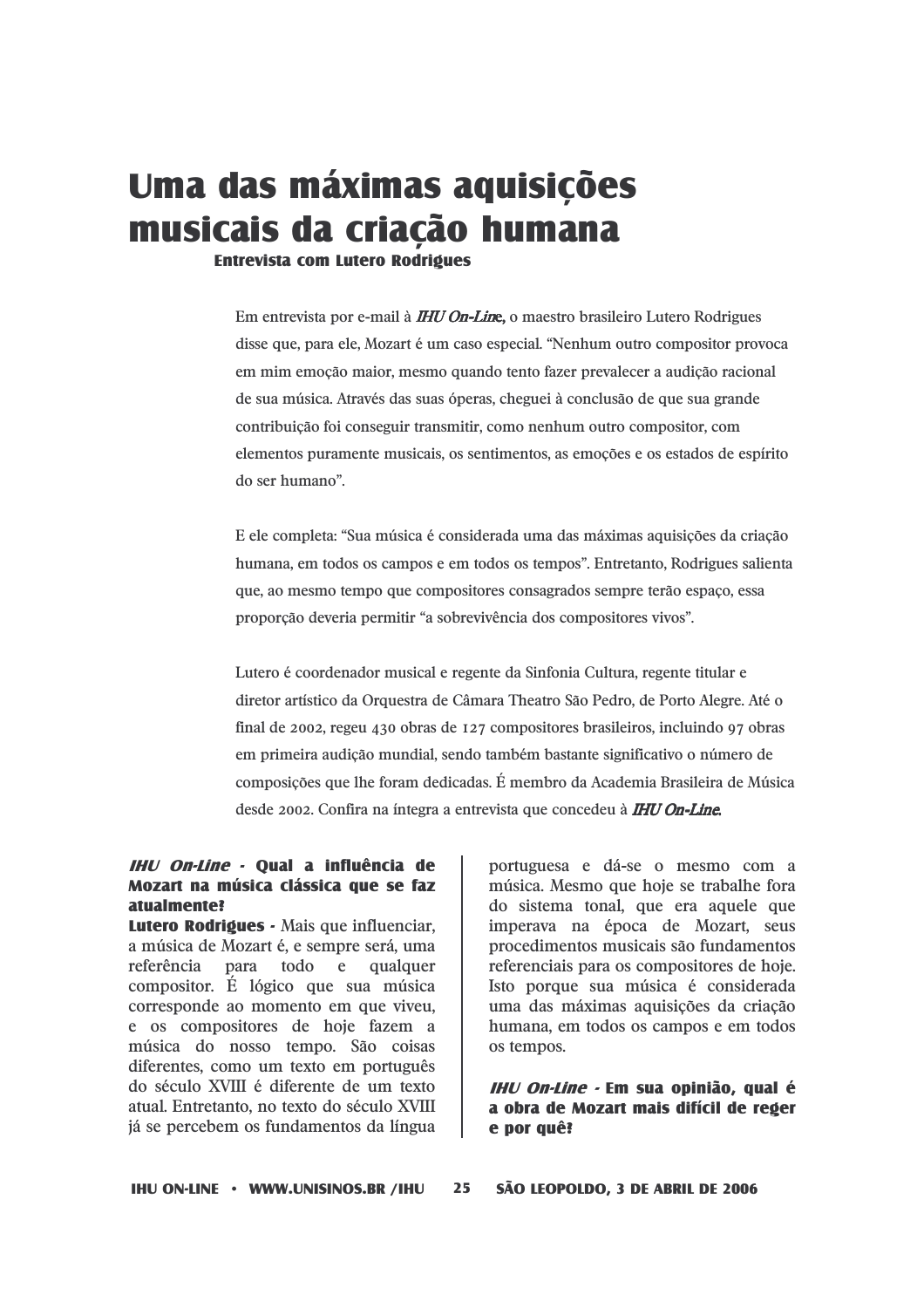Lutero Rodrigues - Creio que seja a ópera *Don Giovanni*, por pelo menos dois motivos principais:

I. a variedade e exacerbação das situações emocionais do seu enredo, as quais o compositor consegue traduzir em música de forma plena, exigindo do intérprete muita maturidade e compreensão:

II. a complexidade da textura musical. havendo um trecho da ópera em que três acontecimentos musicais diferentes são ouvidos simultaneamente. Isso acontece em função da situação cênica de um baile, no qual três grupos de níveis sociais distintos dancam ao som de suas respectivas músicas.

#### IHU On-Line - Em entrevista ao site www.guiaerudito.com.br . o senhor afirma que voltar o repertório para o Brasil poderia cumprir uma função social. muito mais do que tocar sinfonias de **Mozart**  $\mathbf{e}$ Havdn, resgatando nossa cultura esquecida.  $\mathbf{O}$ senhor poderia comentar esta afirmação?

Lutero **Rodrigues**  $\overline{a}$ **Ouando as** orquestras insistem em tocar quase exclusivamente a música do passado estão realimentando um processo vicioso que somente manterá o público afastado da música dos nossos dias. Esta é uma das razões por que justamente o público aficionado de concertos é o mais resistente a qualquer tentativa  $d\mathbf{e}$ Este modernização do repertório. penaliza. sobretudo. processo  $\alpha$ compositores vivos, impedindo-os de ouvir suas próprias obras e assim evoluírem, aperfeiçoando-se. Gerações seguidas de compositores vão acumulando obras não ouvidas, uma extensa produção cultural que se torna esquecida. Voltar o repertório para o Brasil teria a função social de resgatar esta cultura, informar a sociedade sobre sua existência, estimular compositores e contribuir para seu crescimento.

realimentando um processo inverso ao anterior. Compositores consagrados do passado, como Mozart e Haydn, sempre terão o seu espaço, mas deveriam tê-lo numa proporção que permitisse a sobrevivência dos compositores vivos.

 $III$ **On-Line Nessa** mesma entrevista, o senhor menciona que seus compositores europeus favoritos são Mozart, Haydn e Brahms. Quais são as contribuições de cada um deles à música e qual deles prefere? Lutero Rodrigues - Tenho pelo menos duas maneiras de ouvir música: uma racional e consciente, tentando decifrar todos os seus elementos estruturais e o pensamento  $d\alpha$ compositor  $com<sub>o</sub>$ construtor de um edifício, o edifício musical; a outra é mais sensorial, sem muita consciência, levado mais pela emoção que a música em mim provoca.

Dos três compositores mencionados, Haydn é o que me provoca mais a audição racional que a sensorial. Creio mesmo que a sua inclusão entre os meus compositores favoritos foi uma questão de momento, que hoje não manteria, substituindo-o por Bach. Mesmo assim. ainda o considero  $11<sub>m</sub>$ magnífico Entre compositor.  $S112S$ maiores contribuições à evolução da música ocidental, destacaria:

- consolidador de formas, como a Forma Sonata e a Sinfonia, por exemplo, embora utilizasse as formas com muita liberdade e inventividade:

- inovador e experimentador constante dos recursos instrumentais e suas mais diversas combinações possíveis como integrantes da orquestra.

Brahms provoca em mim um certo equilíbrio entre os dois tipos de audição. Sou um admirador de estruturas musicais bem realizadas e neste aspecto, creio que sua música está perto da perfeição. Entretanto, sua música, por si só, desperta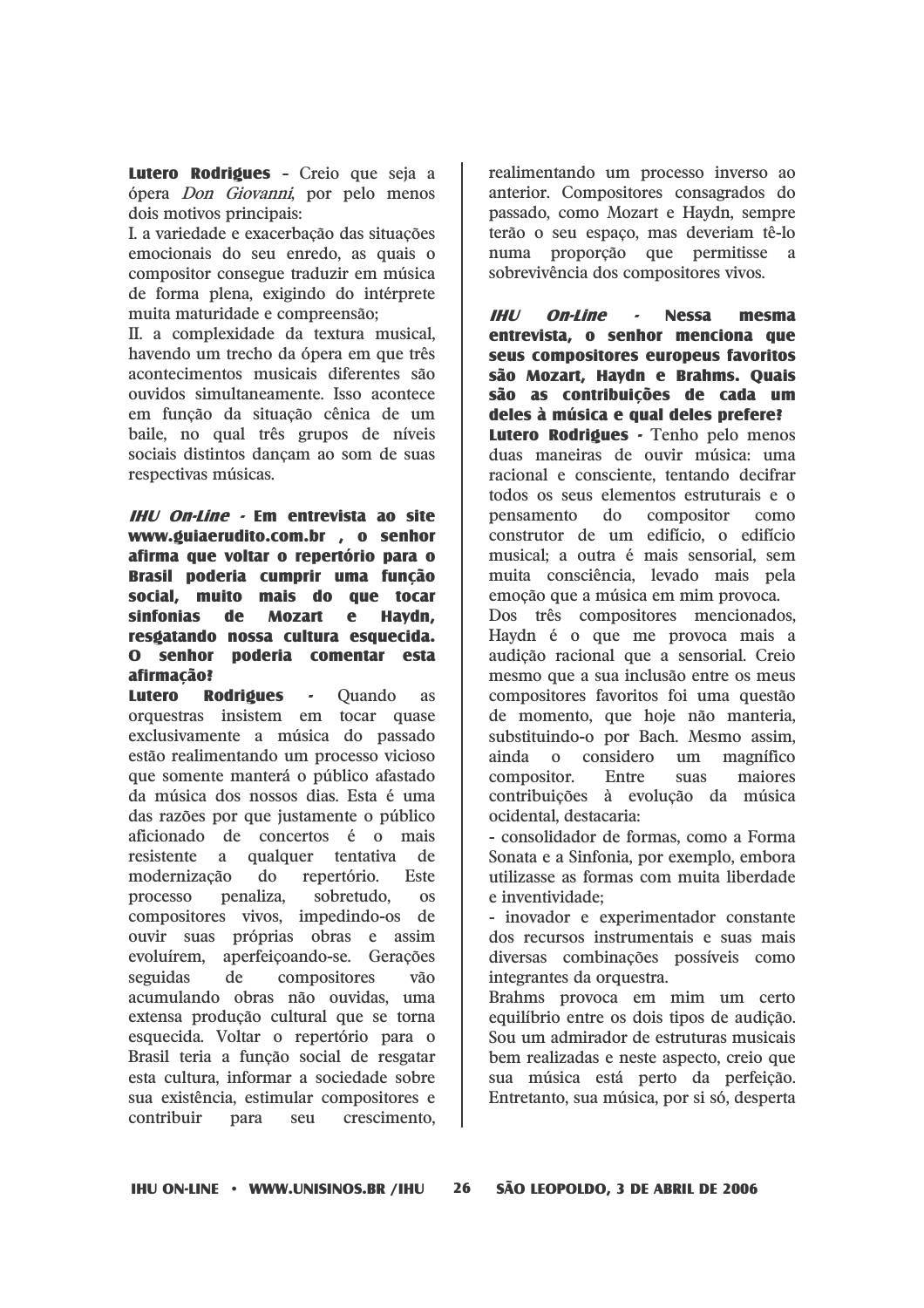em mim muita emoção. Destaco, entre suas contribuições:

- Tendo escolhido a polifonia como textura prioritária, deu a impressão de que sua música era apenas uma volta ao passado. A polifonia, entretanto, acabou sendo adotada por Schönberg<sup>48</sup> e seus seguidores, tornando-se característica essencial da música do futuro.

- Sua música é de uma lógica e perfeição formal inigualáveis. Todos os seus componentes estruturais estão interligados e se relacionam de forma orgânica e funcional. Seus temas musicais são elaborados até às suas últimas diferenciando-o consequências.  $d\Omega$ individualismo romântico do seu tempo e consequentes liberdades formais.

Mozart é para mim um caso especial. Nenhum outro compositor provoca em mim emoção maior, mesmo quando tento fazer prevalecer a audição racional de sua música. Através das suas óperas, cheguei à conclusão de que sua grande contribuição foi conseguir transmitir, como nenhum outro compositor, com elementos puramente musicais.  $\alpha$ sentimentos, as emoções e os estados de espírito do ser humano.

**IHU On-Line - Referindo-se a Mozart. o** redente austríaco **Nikolaus** Harnouncourt disse que "um milagre não se. explica". **Musicalmente** falando, em que consiste a tão comentada genialidade de Mozart? Lutero Rodrigues - O que acabei de dizer sobre Mozart é uma tentativa de explicar sua genialidade, mas talvez só explique porque sua música nos comunica tanto. Também acho que

Mozart é um milagre e como creio em Deus, considero que o compositor foi um dos maiores presentes de Deus para a humanidade e um presente a gente aceita sem questionar o seu valor.

#### **IHU On-Line - Temos algum Mozart** brasileiro na história da nossa música erudita? Qual é o lugar de Villa-Lobos dentro desse cenário?

Lutero Rodrigues - Infelizmente não nasceu um outro Mozart em nenhum país do mundo, mas temos um bom número de grandes compositores brasileiros, sobretudo nos últimos 200 anos. Entre eles, vou mencionar um que tinha uma relação especial com a música de Mozart, o Pe. José Maurício Nunes Garcia<sup>49</sup>. Sua existência é também um milagre, pois era descendente de escravos e nunca havia saído do Rio de Janeiro para estudar música. Era um músico de

<sup>&</sup>lt;sup>48</sup> Arnold Franz Walter Schönberg (1874-1951): mestre da história da música. Grande compositor e conhecedor de todos os sistemas que levaram à concepção ocidental de música, é autor de, entre outros clássicos, Harmonia - Harmonielehre - e Exercícios Preliminares em Contraponto. Foi também o criador do dodecafonismo. (Nota da IHU  $On$ -line $)$ 

<sup>&</sup>lt;sup>®</sup> losé Maurício Nunes Garcia (1767-1830): Cresceu no período em que o Marquês de Pombal, tendo expulsado os iesuítas, providenciou mestres para a então capital da colônia, a fim de preencherem a lacuna deixada pelos padres. Freqüentou um curso teológico na Universidade de Coimbra, onde ingressou em 1768 e desenvolveu estudos musicais em Salamanca. Ocupou o cargo de mestre de capela da Sé Catedral da Guarda (entre 1784 e 1786) e, mais tarde, o de organista do Mosteiro de Santa Cruz de Coimbra, sua cidade natal. Em 1791 foi convidado a dirigir aulas públicas de música do Paço Episcopal e pouco tempo depois tornou-se mestre de capela da Catedral. José Maurício tornou-se padre e mestre da capela real. Tinha uma bela voz e acompanhava ao cravo, em composições suas ou de Cimarosa e do contemporâneo Mozart. Padre José Maurício compôs cerca de 26 Missas, quatro versões do Réquiem, Responsórios, Matinas, Vésperas, um Miserere, um Stabat Mater, um Te Deum, Hinos, modinhas e pequenas peças profanas. Entre as obras de José Maurício está a Missa de Réquiem para a Rainha D. Maria. Talvez por isto, esta música, que embora em partes se assemelhe ao Réquiem de Mozart tem trechos originais, de uma grande sensibilidade. Muitas das obras do Padre José Maurício estão no Acervo do Cabido Metropolitano do Rio de Janeiro, que foi recentemente restaurado e digitalizado num projeto com patrocínio da Petrobrás e estão disponíveis no site http://www.acmerj.com.br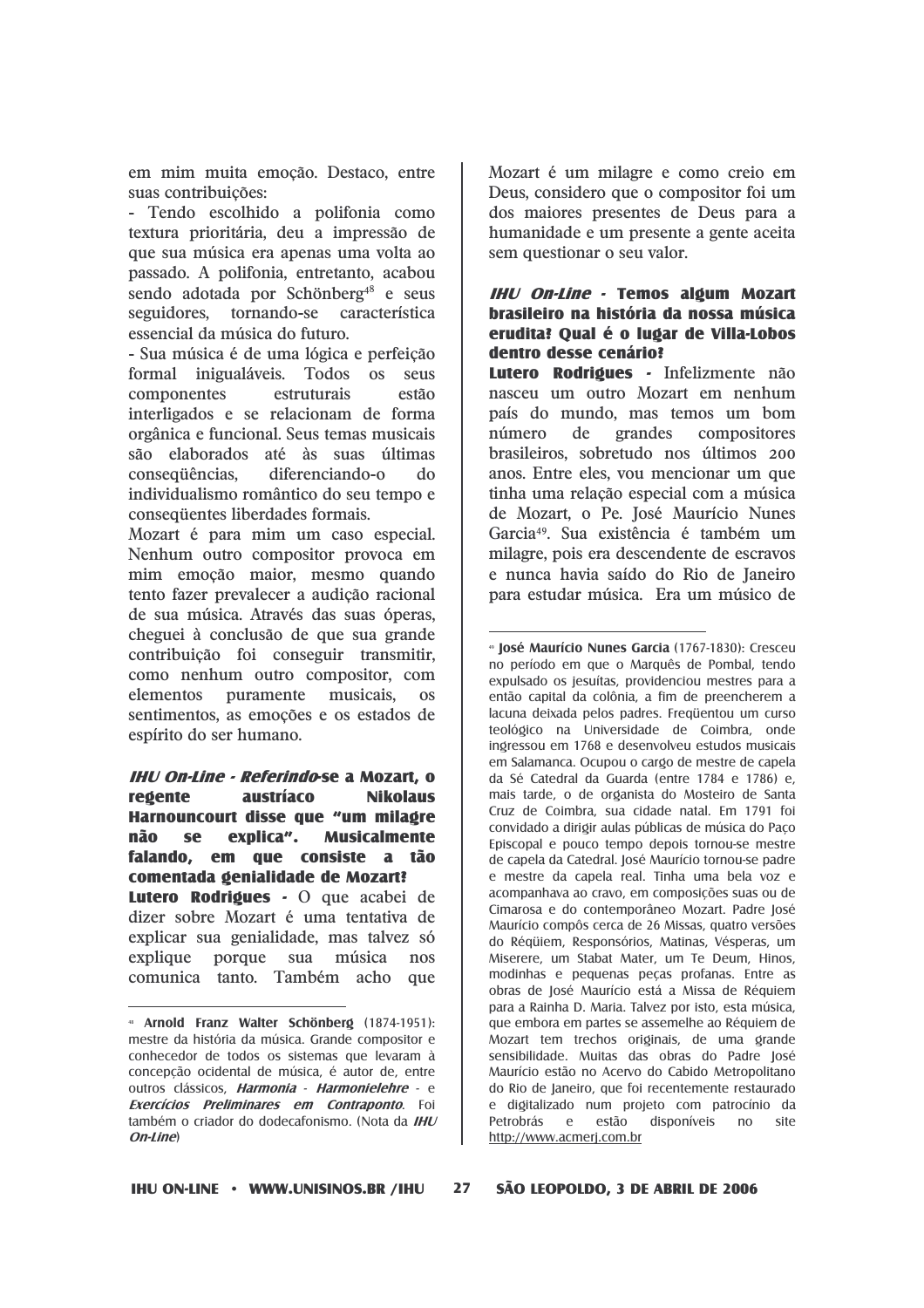nível, alto segundo respeitáveis testemunhos de sua época, entre eles Neukomm<sup>50</sup>, um compositor europeu de muito prestígio que esteve no Brasil durante alguns anos.

Pe. José Maurício era grande admirador de Mozart e regeu a primeira audição do Réquiem de Mozart, nas Américas, em 1819. Em uma de suas mais belas obras. o Réquiem de 1816, cita trechos do Réquiem de Mozart como prova de sua admiração pelo mestre austríaco.

Villa-Lobos<sup>51</sup> é o nosso maior compositor e também o mais conhecido. Nem sempre as duas coisas andam juntas. Ele

Heitor Villa-Lobos (1887-1959): compositor brasileiro. Aprendeu as primeiras lições de música com seu pai, Raul Villa-Lobos, funcionário da Biblioteca Nacional, que morreu em 1899. Ele lhe ensinara  $\overline{a}$ tocar violoncelo usando improvisadamente uma viola, devido ao tamanho de "Tuhu" (apelido de origem indígena que Villa-Lobos tinha na infância). Sozinho, aprendeu violão na adolescência, em meio às rodas de choro cariocas, às quais prestou tributo em sua série de obras mais importantes: os Choros, escritos na década de 1920. Casou-se em 1913 com a pianista Lucília Guimarães. (Nota da *IHU On-Line*)

tinha também uma grande admiração por Mozart, revelada na composição de sua Sinfonieta nº 1, de 1916, que é "dedicada" à memória de Mozart". Sua obra é muito extensa e variada, sendo atualmente um dos cinco compositores do século XX mais gravados em todo o mundo.

28

SÃO LEOPOLDO, 3 DE ABRIL DE 2006

<sup>&</sup>lt;sup>30</sup> Sigismund Ritter von Neukomm (1778-1858): compositor austríaco reconhecido por toda a Europa, cujo catálogo, de acordo com sua autobiografia, é composto por aproximadamente 1800 obras. Foi aluno de Michael e Joseph Havdn. Atualmente, Neukomm é um compositor praticamente esquecido. A maior parte de sua produção é composta por música sacra e. estilisticamente, representa a continuidade da tradição vienense, situando-se entre o Classicismo e o Romantismo. O período em que Neukomm passou no Brasil foi de 1816 a 1821. Foi professor público de música, tendo ensinado Infanta D. Maria, príncipe Dom Pedro e a futura Imperatriz Leopoldina, praticando com eles também a língua francesa. Durante sua estada no Brasil, Neukomm compôs 45 obras. Entre as primeiras, encontra-se Marcha Triunfal à Grande Orquestra, além de uma orquestração de seis valsas do Príncipe Dom Pedro. sendo que, com base em uma delas, compôs a Fantasia à Grande Orguestra. Compôs também música para a cerimônia de coroação de Dom Ioão VI: uma Marcha Sinfônica, uma missa e um Te Deum. Também compôs O Amor Brasileiro, Capricho para Pianoforte, sobre um lundu brasileiro. Essas duas obras são pioneiras na utilização de temas tradicionais brasileiros. (Nota da IHU On-Line)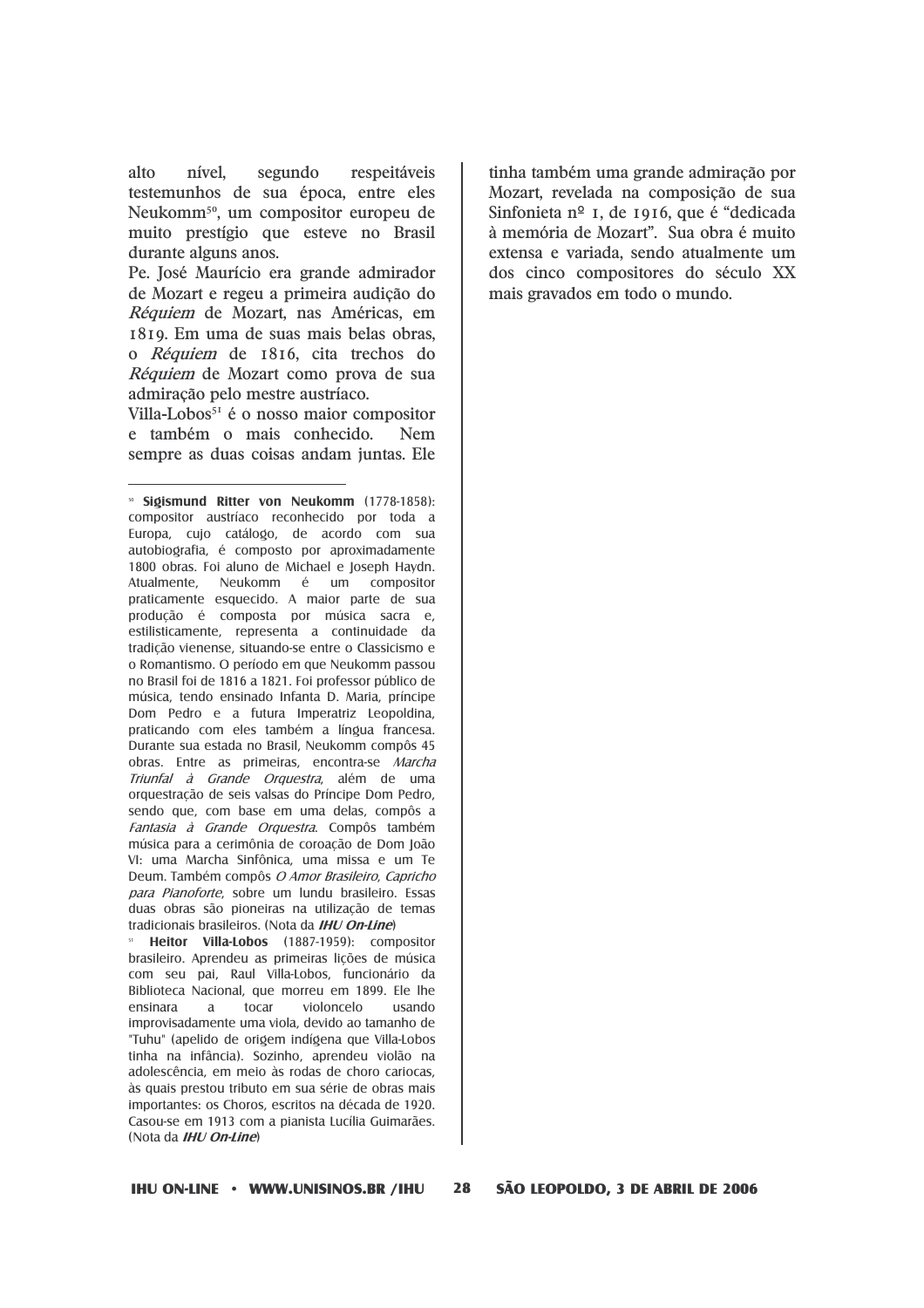### "Mozart foi um anjo" Karl Barth fala de Mozart

"Devo confessar que desde muitos anos e anos, inicio o meu dia de trabalho, (buscando me acalmar depois de ter lido os jornais do dia) ouvindo Mozart e somente então me dedico à dogmática. Devo confessar também que se chegar no paraíso, procuraria, em primeiro lugar, Mozart e somente depois Agostinho e Calvino<sub>54</sub> Tomás52, Lutero $53$ , e Schleiermacher $55$ ". (p. 8)

<sup>53</sup> Martinho Lutero (Martin Luther, inicialmente Martin Luder. 1483 - 1546): teólogo alemão. É o pai espiritual da Reforma Protestante. Como monde agostiniano tornou-se teólogo e queria alcancar reformas, vistas como necessárias, sem inicialmente pretender dividir a igreia. Foi o autor de uma das primeiras traduções da Bíblia para o alemão, algo que na altura não era permitido pela Igreja católica sem especial autorização eclesiástica. Lutero não foi o primeiro tradutor da Bíblia para o alemão. Iá havia traduções mais antigas. A tradução de Lutero. contudo, suplantou as anteriores. (Nota da IHU On-Line)

<sup>54</sup> João Calvino (que é o aportuguesamento de Jean Cauvin, dito Calvin. 1509-1564) fundou o Calvinismo, uma forma de Protestantismo cristão, durante a Reforma Protestante. Esta variante do Protestantismo seria bem sucedida em países como a Suíça (país de origem), Países Baixos, África do Sul (entre os Afrikaners), Inglaterra, Escócia e EUA. (Nota da IHU On-Line)

<sup>55</sup> Friedrich Daniel Ernst Schleiermacher (1768-1834): teólogo, filósofo e pedagogo alemão. Foi coresponsável pela aparição da teologia liberal,

O testemunho é de Karl Barth (1886-1968), calvinista, um dos maiores teólogos do século XX, autor da Epístola aos Romanos e da Dogmática eclesial no livro Wolfgang Amadeus Mozart editado. originalmente, em 1956. Aqui seguimos a tradução italiana de 1991, segunda edição.

Eis alguns comentários de Karl Barth sobre Mozart:

"O registro paroquial da catedral de Salzburgo atesta que entre os batizados do ano de 1756 está o de "Iohannes Chrysostomus Wolgangus Theophilus. filho legítimo do nobre senhor Leopold Mozart, músico da corte,e de Maria Anna Pertlin, sua mulher, nascido no dia 27 de janeiro de 1756 às oito horas da noite e batizado segundo o rito católico no dia 28 de janeiro de 1756 às 10 horas da manhã".

"O nome Amadeus é a forma latinizada de Theophilus".  $(p, 15)$ 

"Mozart é universal. Sempre de novo ficamos estupefatos frente a todas as coisas que nele encontram expressão: o céu e a terra, a natureza e o ser humano, a comédia e a tragédia, a paixão em todas as suas formas e a paz interior mais profunda a Virgem Maria e os demônios, a missa solene da Igreja, o bizarro cerimonial dos macons e o salão de baile. os fiéis e os infiéis, os aristocratas e os camponeses." (...) Porque é evidente que o homem Mozart ouviu a voz do cosmo e, assumindo somente uma função e mediador, a traduz no canto! Sim,

 $29$ 

<sup>&</sup>lt;sup>32</sup> Tomás de Aquino (1227-1274): frade dominicano e teólogo italiano, considerado santo pela Igreja. Um de seus maiores méritos foi introduzir o aristotelismo na escolástica anterior. A partir de São Tomás, a Igreja tem uma teologia (fundada na revelação) e uma filosofia (baseada no exercício da razão humana) que se fundem numa síntese definitiva: fé e razão. Nascido numa família nobre. estudou filosofia em Nápoles e depois foi para Paris, onde se dedicou ao ensino e ao estudo de questões filosóficas e teológicas. Seus interesses não se restringiam à religião e filosofia, mas também à alquimia, tendo publicado uma importante obra alquímica chamada Aurora Consurgens. Sua obra mais famosa e importante é a **Suma Teológica.** (Nota da *IHU On-Line*)

negando a historicidade dos milagres e a autoridade literal das Escrituras. (Nota da IHU On-Line)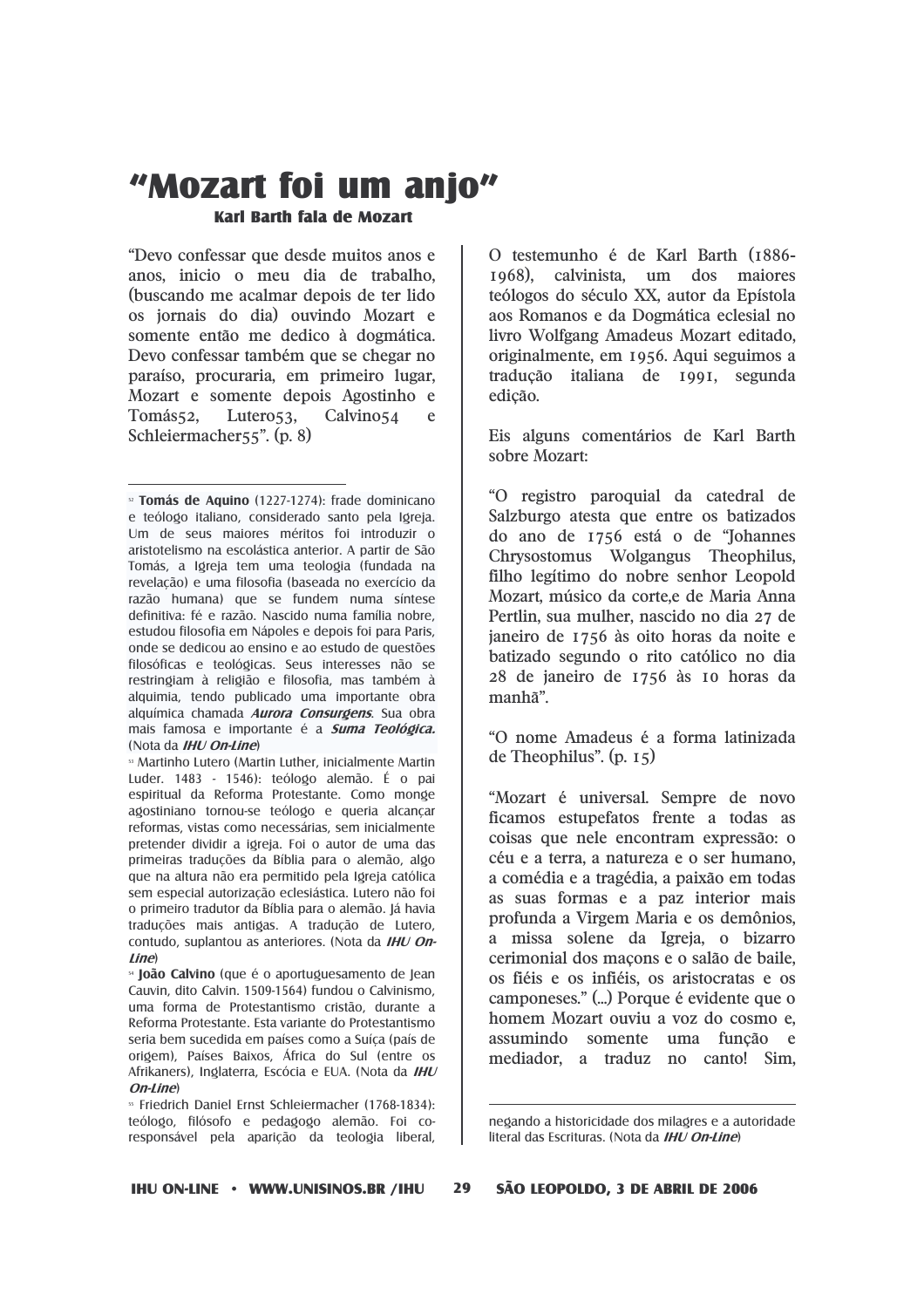podemos dizer que se trata de algo, verdadeiramente, "incomparável".

Mas aqui tem um enigma para ser refletido. Por tudo que sabemos dele. Mozart nunca demonstrou o mínimo pelas interesse ciências. então florescentes, da natureza e da história e nem (com exceção da música) pela arte. por exemplo, a poesia clássica. Possuía as poesias de Goethe<sup>56</sup>, mas o único traço concretamente visível de uma relação com o poeta percebemos na composição da Lied da violeta.

A questão que surge é: donde será que tirou todos estes conhecimentos que ele dispunha, a julgar pela sua música. perfeitamente; conhecimentos pelo menos comparáveis aos de Goethe. Não sei responder. Será que ele possuía órgãos particulares que lhe davam a possibilidade. ainda que vivendo exteriormente em condições de perfeito isolamento, de perceber universalmente o que, como é notório, ele sabia tão universalmente exprimir.

A música de Mozart, diferentemente da de Bach, não é uma mensagem e não é, diferente da de Beethoven, uma confissão autobiográfica. Ele não pretende transmitir com a sua música nem ensinamentos, nem, menos ainda. expressar a si mesmo. Mozart não quer dizer nada. Ele somente quer cantar e tocar. Por isso não impõe nada a quem o escuta, não exige nenhuma decisão ou tomada de posição: ele o torna o ouvinte simplesmente livre.

Ele uma vez falou que a morte é a melhor e verdadeira amiga do homem e que nela pensava todos os dias. Que ele realmente pensava nela é algo que podemos tocar com a mão nas suas obras. Mas nem a isso dá uma excessiva relevância. Ele só permite que o entrevejamos. Ele não se propõe, igualmente, a proclamar os louvores de Deus. Mas na realidade é isso que faz. Na humildade, tornando-se um simples instrumento, torna os seres humanos partícipes daquilo que sabem ouvir, daquilo que, jorra da criação de Deus, nele palpita, nele vai emergindo, dele se irradia.  $(p. 26)$ 

#### A música sacra de Mozart

A música sacra de Mozart tem recebido muitas críticas. Se diz que seria ela seria demasiadamente semelhante à música profana e que nisso ele teria seguido a moda geral do seu tempo. O que há de verdadeiro nisso é que, efetivamente, neste campo, ele não colocou em ação o conhecido programa segundo o qual a única função da música seria a de estar a servico da palavra, para ilustrá-la e explicá-la.

Mas é este o único programa possível para a música sacra?

Mozart não se ateve àquela regra nem na sua produção de óperas.

Na sua música, na sacra como em qualquer outra, o som se encontra livremente com a palavra com a qual às vezes se encontra em relação e pela qual é inspirado, que acompanha e a envolve no próprio jogo. Isso significa que recebe e possui, frente a essa, uma vida própria. Mas em Mozart cada som corresponde a cada palavra, cada composição a um só texto e a nenhum outro.

<sup>&</sup>lt;sup>56</sup> Johann Wolfgang von Goethe (1749-1832): escritor alemão, além de cientista e filósofo. Como escritor, Goethe foi uma das mais importantes figuras da literatura alemã e do Romantismo europeu, nos finais do século XVIII e inícios do século XIX. Juntamente com Schiller, foi um dos líderes do movimento literário romântico alemão Sturm und Drang. (Nota da IHU On-Line)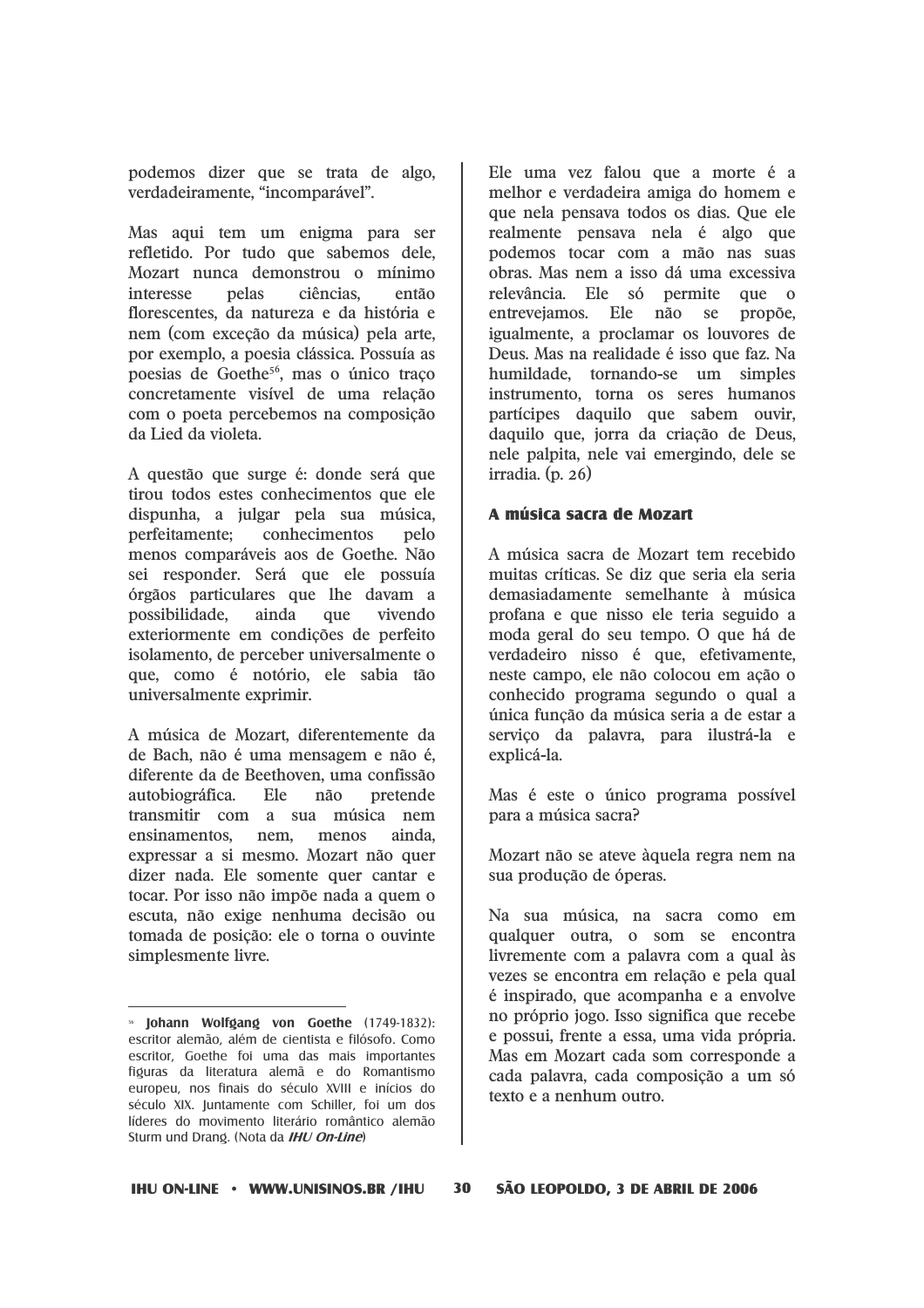A sua música maçônica não podia ser aquela do Réquiem. E vice-versa: a parte do soprano que na Missa em dôo menor canta o Laudamos te ou Et incarnatus est não podia ser igual, digamos, ao "Vós que sabeis o que é o amor" nas "Núpcias de Figaro", ainda que tanto uma quanto a outra tenha a mesma, inconfundível marca.

Tanto num quanto noutro caso, ele escuta, respeita a palavra o seu conteúdo e no seu caráter determinado, mas em ambos as circunstâncias intervêm a música, a sua música: uma criação que, mesmo ficando ligada à palavra, mantém uma autonomia e natureza próprias.

Se nesta relação a música seja adequada à palavra, é uma questão que pode ser debatida, também quando se trata de textos sagrados, caso a caso; sem recorrer à distinção preconcebida genérica entre música religiosa e música profana. Então poderemos ir descobrindo que a música corresponde plenamente  $-$  e de maneira. às vezes, surpreendente - aos conteúdos objetivos dos textos religiosos.

Isso, talvez, se deve ao fato que também a música sacra de Mozart é percebida e executada como se proviesse de um lugar, onde Deus e o mundo não se identificam, mas é possível reconhecer, como de fato se reconhecem, a igreja e o mundo na sua diversidade somente relativa.  $na$  $S112$ conclusiva homogeneidade, mesmo sem trocar nem confundir uma com a outra. Ambas provêm de Deus e a Deus estão orientadas. (p. 28)

#### O enigma Mozart

O que me chama sempre muita a atenção é a constatação que, sobretudo grandes músicos de renome, entre  $\Omega$ contemporâneos de Mozart, como Joseph Havdn. Rossini. Gounod<sup>57</sup>, entre outros. quando falam dele, balbuciam como se estivessem em êxtase. Aqui lhes confesso que, recentemente, um dos nossos célebres contemporâneos me perguntou: será que Mozart não foi um anjo? (p.32)

A música de Mozart revela um tom particular que é impossível definir com precisão. Ele sabia criar também quando se inspirava em outros. Ele, realmente, nunca foi um simples imitador. Ele sempre foi livre. A música de Mozart tem um som totalmente livre, leve e por isso ouvi-lo é sentir-se leve, aliviado, liberado por sua música: isto também nas célebres composições em tom menor, também quando ela se fundamenta no gênero da ópera séria, também nas obras de caráter religioso, não excluindo o Réquiem, também nos cantos macônicos, ou seja. sempre e em qualquer circunstância, tanto quando ele se faz solene e trágico. Mas para dizer a verdade, ele nunca se torna trágico. A sua música é um jogo que nunca deixa de sê-lo. De tal maneira que quem o ouve e não experimenta no seu íntimo a sensação de vibrar e de ser livre voando no ar, quem não entra no jogo, ainda não aprendeu a ouvir Mozart.

<sup>&</sup>lt;sup>37</sup> Charles Gounod (1818-1893): compositor francês, famoso sobretudo pelas suas óperas e música religiosa. (Nota da IHU On-Line)

 $31$ SÃO LEOPOLDO, 3 DE ABRIL DE 2006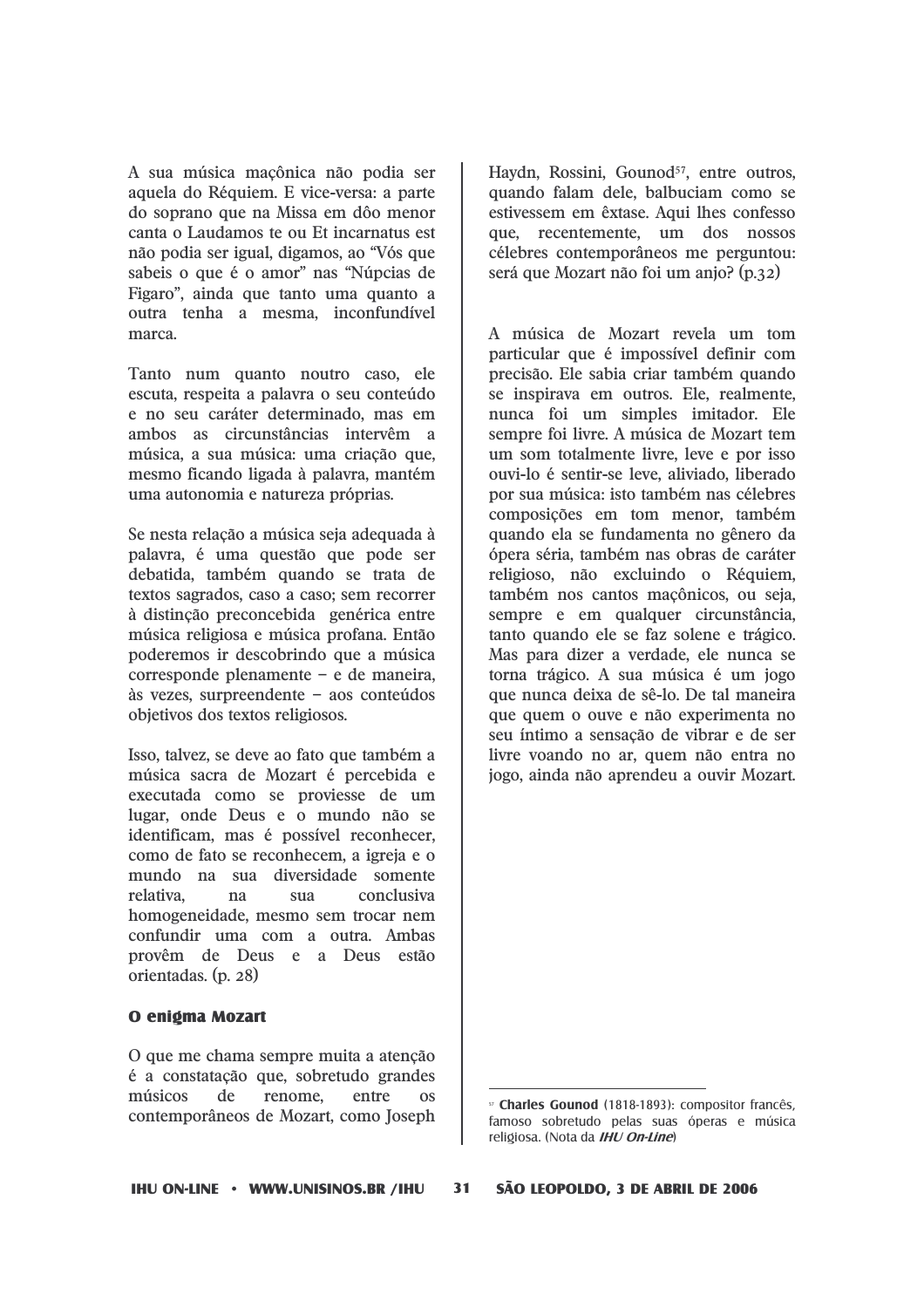# A alegria como tema dominante em **Mozart**

#### **Fntrevista com Martin Dreher**

"A música de Mozart está prenhe da compreensão de alegria e de liberdade. Mozart ensina a viver!", afirma Martin Dreher, professor do Programa de Pós-Graduação em História da Unisinos, em entrevista por e-mail à **IHU On-Line**. A respeito das influências do protestantismo e catolicismo sobre Bach e Mozart, respectivamente, o entrevistado afirma que, "enquanto em Bach se pode dizer que a música sacra influenciou o profano, em Mozart temos que dizer que o profano influenciou a música sacra".

Dreher é graduado em Teologia pela Escola Superior de Teologia (EST) e doutor na mesma área pela Universität München, Alemanha, com a tese Kirche und Deutschtum in der Entwicklung der Evangelischen Kirche Lutherische Belenenses *in Brasilien*. De sua extensa produção bibliográfica, destacamos Igreja e Germanidade. Estudo crítico da história da Igreja Evangélica de Confissão Luterana no Brasil 2. ed. São Leopoldo: Sinodal, 2003, A Igreja no Império Romano. 5. ed. São Leopoldo: Sinodal, 2004 e A Igreja Latino-Americana no Contexto Mundial. 2. ed. São Leopoldo: Sinodal, 2005.

#### IHU On-Line - Quais considera as principais idéias do livro de Karl Barth sobre Mozart?

Martin Dreher - Karl Barth<sup>58</sup> (1886-1968), teólogo suíço de tradição calvinista, publicou, em 1956, livro<sup>59</sup> sobre Mozart, no qual evidencia ter sido amante apaixonado da música do músico de Viena. Um dos pais da teologia dialética, Barth foi tão radical na sua preferência musical quanto o foi em suas posições teológicas. Apaixonado por Mozart, via Bach com extrema reserva e nutria qualquer simpatia não por Beethoven. Seu amor por Mozart vinha de longa data. Tinha cinco anos, quando ouviu seu pai tocar acordes da Flauta Mágica (Die Zauberflöte). Ao longo de sua vida, por diversas vezes ouvimos dizer que cantava duetos da *Flauta Mágica*. No livro sobre Mozart, Barth publica quatro pequenos ensaios que são confissões sobre Mozart. Para ele, a música de Mozart é "alimento e bebida. música cheia de consolo e conforto". Sua obra deve "fazer parte da doutrina da criação e da escatologia, mesmo que não tenha sido um dos padres da Igreja e, segundo as aparências, nem mesmo tenha sido um cristão muito aplicado - e ainda por cima católico -, e quando não trabalhava

<sup>&</sup>lt;sup>38</sup> Karl Barth (1886-1968): católico cristão. De 1911 a 1921 foi pastor. Mais tarde foi professor de Teologia em Bonn, na Alemanha. Entre suas principais obras citamos Epístola aos Romanos - Dogmática eclesial. (Nota do IHU On-Line)

<sup>&</sup>lt;sup>59</sup> BARTH, Karl. *Wolfgang Amadeus Mozart*. Grand Rapids: Eerdmans Pub Co, 1986. (Nota da IHU On $line$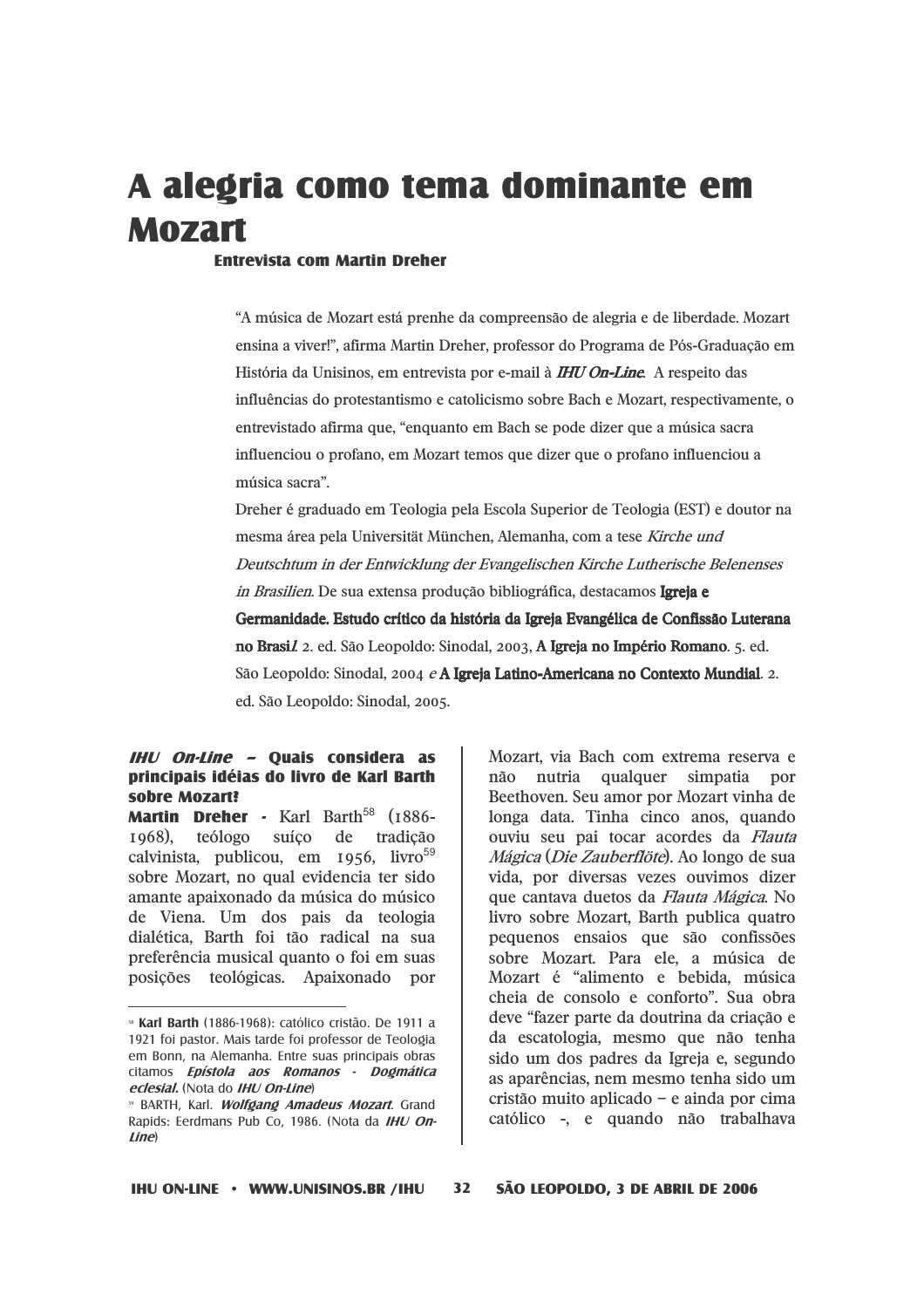parece ter levado uma vida um tanto volúvel". No entanto, Mozart soube entender "a totalidade da boa criação de Deus", o que a maioria dos teólogos não conseguiu ou ao menos não quis entender. Tinha coração puro e entendia muito mais do que os maiores otimistas ou pessimistas. Teólogos que não apreciam Mozart têm coração empedernido e não merecem ser ouvidos. A música de Mozart está prenhe da compreensão de alegria e de liberdade. Mozart ensina o teólogo a viver! Daí chego à conclusão de que, quando os anjos louvam a Deus, dificilmente executarão músicas de Bach, mas, com toda a certeza, tocarão Mozart e que, então. Deus os ouvirá com muita atenção. Maroto, Barth afirmava que jamais se tornaria católico romano, mas que talvez aceitasse ser papa por uns 14 dias, "para pelo menos encaminhar a canonização de Mozart"! - Barth não tocava qualquer instrumento nem entendia de harmonia, mas todas as manhãs ouvia disco com música de Mozart. Amigos que o visitavam e que pernoitavam em sua casa podiam ser acordados com a Sinfonia Júpiter. Ele mesmo dizia que seu amor por Mozart não era doidice, mas correspondia à descoberta que fizera do amor de Deus. Com base nessa descoberta, verificou que a pessoa cristã é livre e alegre, como Mozart em sua música.

#### IHI/ On-line - Como o catolicismo e o protestantismo influenciam e se expressam nas obras de Mozart e **Bach?**

Martin Dreher - Bach é todo ele protestante. O *allein* (latim: solus: português: somente) da reforma luterana é *cantus firmus* das músicas e dos textos de Bach. Bach deve ser considerado o ponto alto do coral luterano. A música protestante não encontra depois dele expressão maior. Já Mozart, assim me parece, não deve ser necessariamente visto como influenciado pelo catolicismo, em sua música sacra. Sabemos que, depois de Trento, a liturgia estagnou, e a música litúrgica se manteve conservadora ou se orientou na música secular, especialmente na ópera, no *concertante*. A música do classicismo de Viena  $(Havdn<sup>60</sup>)$ . Mozart  $\mathbf{e}$ Beethoven) corresponde ao gosto da sociedade da época que busca na música sacra apenas o que dizia respeito ao festivo dominical, ao alegre e agradável, mesmo que tenha conteúdo respeitado  $\mathbf{0}$ tradicional. católico. São poucas as obras de Mozart (especialmente o Réquiem) que tem o mesmo peso de sua demais produção musical. Enquanto em Bach se pode dizer que a música sacra influenciou o profano, em Mozart temos que dizer que o profano influenciou a música sacra.

#### IHU On-Line - Qual é a importância das composições sacras nas obras de **Mozart e Bach?**

Martin Dreher - Na produção e intenção musical é que se nota, a meu ver, a diferença entre Bach e Mozart. Bach produz música sacra e influencia o mundo; Mozart produz música profana e influencia a música eclesial. Isso não é necessariamente juízo de valores, mas constatação em relação a pessoas que viveram em épocas distintas. Outra constatação é a de que a música eclesial de Bach permaneceu e permanece. O mesmo não pode ser dito de Mozart, mesmo que seu *Credo* (Missa in C KV  $(257)$  e seu Ave verum corpus (KV 618)

<sup>&</sup>lt;sup>®</sup> Franz Joseph Haydn (1732-1809): um dos mais importantes compositores do período clássico. Era irmão do compositor Michael Haydn e do tenor Johann Evangelist Haydn. Tendo vivido a maior parte de sua vida na Áustria, Haydn passou a maior parte de sua carreira como músico da corte para a rica família dos Esterházy. Isolado de outros compositores, foi, segundo ele próprio, "forçado a ser original". (Nota da IHU On-Line)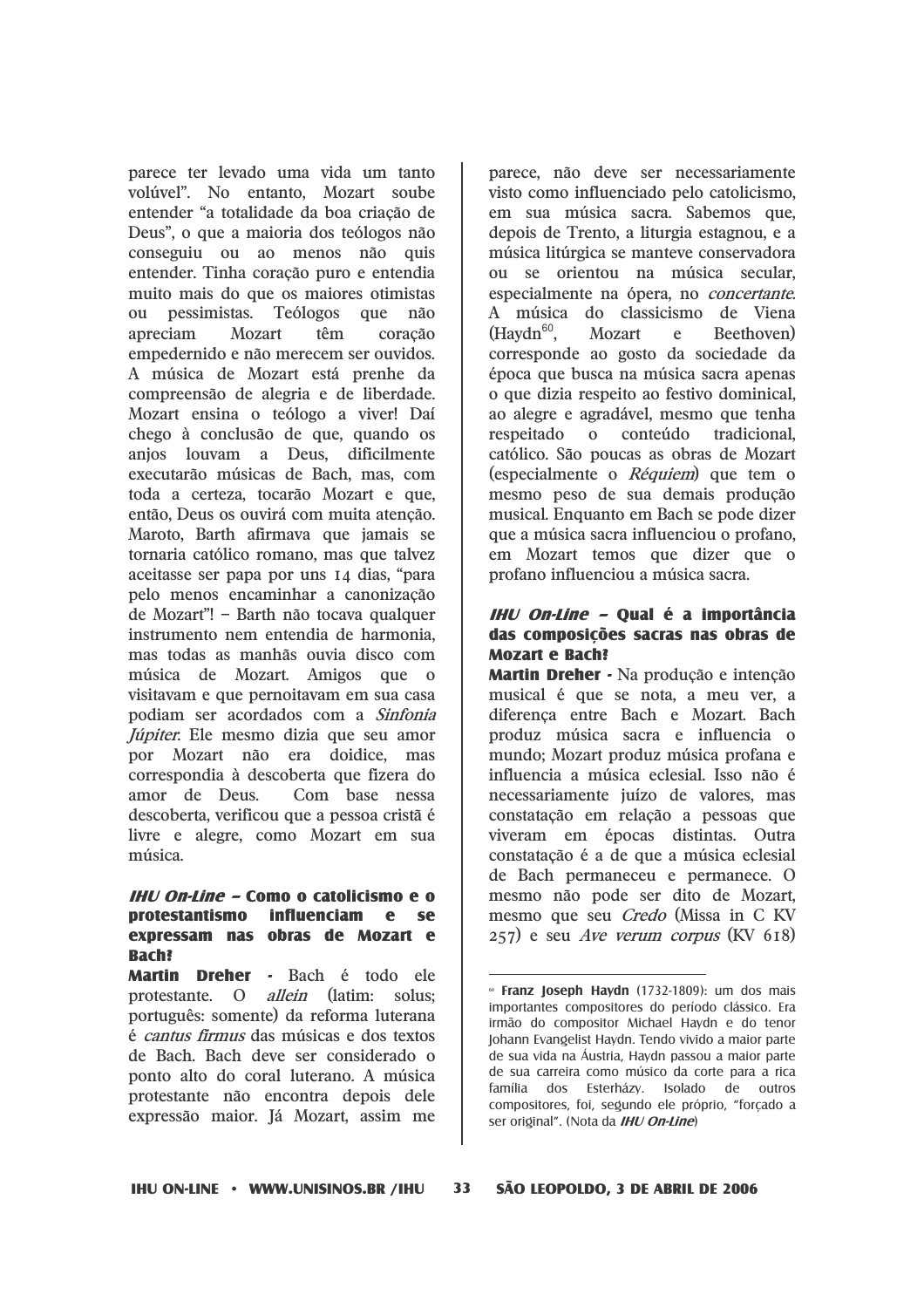me toquem profundamente, mas não são cantados pela comunidade. Enquanto a maior parte da produção musical de Bach é sacra, a parte maior da produção musical de Mozart é profana.

#### IHU On-Line - Ainda quanto à música sacra, quais são as particularidades **composições das** desses dois compositores?

**Martin Dreher** · Bach foi compositor do período barroco, está dentro do contexto do pietismo alemão. Ele quer pregar através de texto, ao qual agrega sua música. Mozart já faz parte da época em que a ilustração vai irrompendo com maior força. Ainda há espaço para o sacro em sua composição, mas é época de déspotas esclarecidos. Há a convicção de que a religião foi a responsável pelas guerras européias. muitas Há  $\mathbf{a}$ necessidade do adeus à tristeza, o importante é a vida: por isso a alegria como tom dominante em sua música.

IHU On-Line - De que modo a obra de Mozart reflete o momento histórico no qual foi produzida? Havia um comprometimento do compositor em trazer às suas composicões algum paralelo com o que o mundo de seu temno vivia?

Martin Dreher - Como já referi acima Mozart, assim como outros compositores, reflete o momento histórico em que está vivendo. Não é necessariamente assim que tenhamos o compromisso de trazer elementos de nosso tempo para dentro de nossa produção. Sempre somos filhos de nosso tempo e, da mesma maneira, nossas produções são filhas de nosso tempo. Quando apreciamos a produção de outros, é importante que as situemos em sua época. Sem terem entendido isso, Felix Mendelsohn Bartholdy<sup>61</sup>, Richard

Wagner<sup>62</sup> ETA  $H$ offmann $63$  $\mathbf{A}$ condenaram sua música sacra.

<sup>62</sup> Richard Waoner (1813-1883): compositor alemão. considerado amplamente como um dos expoentes do romantismo na música. Como compositor de óperas, criou um novo estilo, grandioso, cuja influência sobre a música foi forte a ponto de os músicos de seu tempo e posteriores serem classificados como wagnerianos ou nãowagnerianos. Escreveu o *libretto* de todas as suas óperas, inclusive o *ciclo do Anel*, onde reconstrói partes da antiga mitologia germânica. Para a encenação deste e doutros espetáculos grandiosos que concebeu, foi construído o teatro de ópera de Bayreuth. É interessante notar que D. Pedro II, impressionado com a obra de Wagner, cogitou construir no Brasil este teatro. Sua vida pessoal teve também aspectos espetaculares, como terminar o primeiro casamento e ter que mudar de país por seu relacionamento com a esposa de von Büllow (Cosima, filha de Liszt) que se tornaria sua segunda esposa. Vem daí seu parentesco com Liszt. (Nota da **IHU On-Line** 

SÃO LEOPOLDO, 3 DE ABRIL DE 2006

 $34$ 

<sup>&</sup>lt;sup>®</sup> Felix Mendelssohn Bartholdy (1809-1847) Filho de um banqueiro, nasceu em Hamburgo na Alemanha.

Aos seis anos comecou a ter aulas de piano com sua  $m\tilde{a}e$  (Nota da *IHI)* On-Line)

Ernst Theodor Amadeus Wilhelm Hoffmann (1776-1822): escritor, compositor, caricaturista e pintor alemão. Um dos maiores nomes da literatura fantástica mundial. (Nota da IHU On-Line)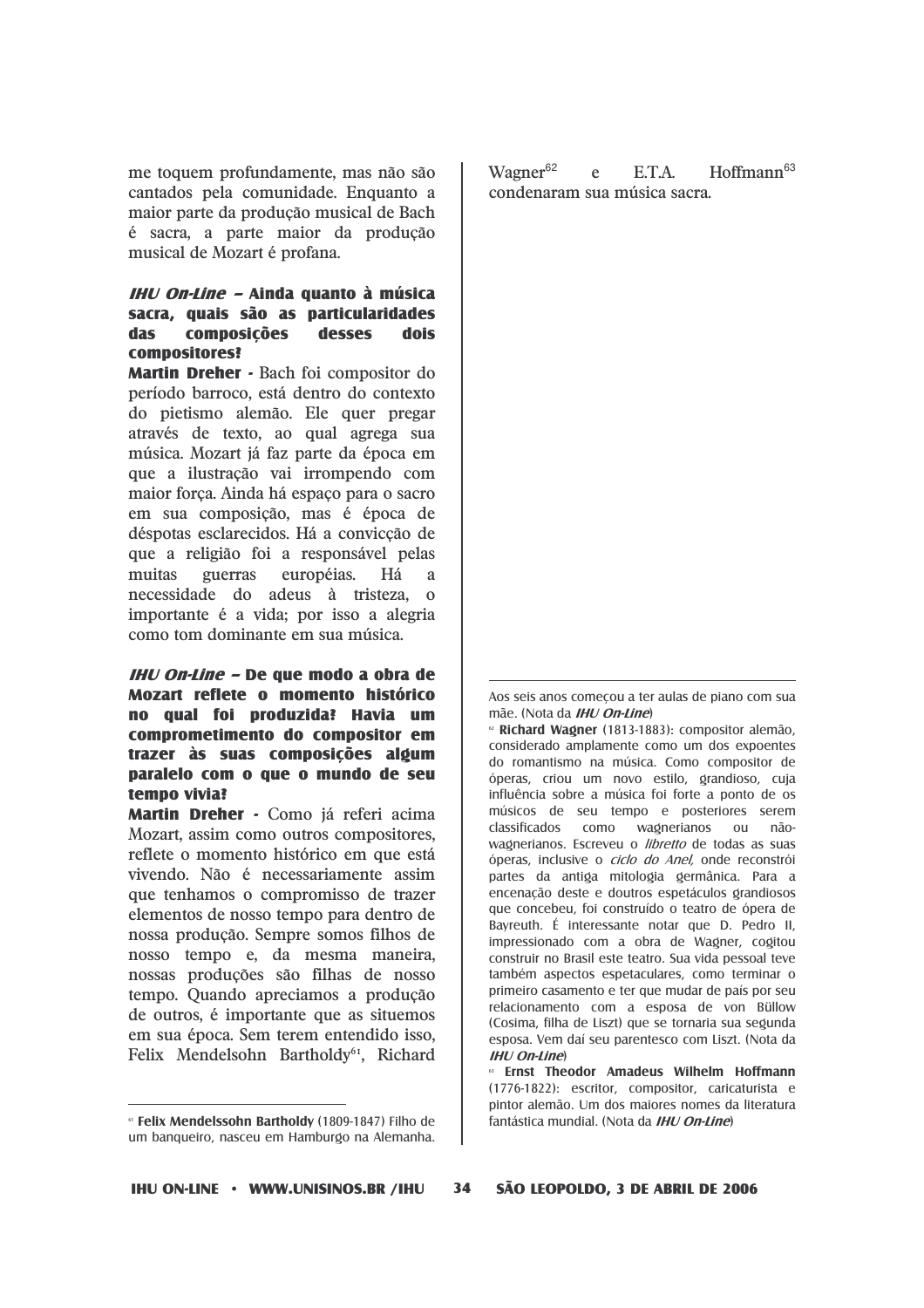## **Para ouvir Mozart hoje**

Acompanhe a programação do 1° Concerto Série Mozart, Eterno Mozart, que acontece no próximo dia 9 de maio de 2006 às 20h30min, na Catedral Metropolitana de Porto Alegre.

W.A.Mozart - Missa da Coroação, em Dó Maior, K317 Kyrie e Gloria e Benedictus W.A.Mozart - Requiem- Exsultate, jubilate Moteto p/ soprano e orquestra, K. 165 W.A.Mozart - Requiem- Dies irae, Tuba mirum, Lacrymosa, Agnus Dei W.A.Mozart - Ave Verum Corpus, K 618 Alleluia do Messiah de Haendel arranjado por Mozart Solistas: Elisa Machado, Angela Diel, Pedro Szobot e Daniel Germano. Coro Sinfônico da OSPA Regente: Isaac Karabtchevsky.

# "Em cem anos, ainda se terá prazer em escutá-lo"

#### **Entrevista com Gernot Gruber**

Traduzimos e publicamos a entrevista com o Gernot Gruber, professor no Instituto de musicologia da Universidade de Viena e editor do novo manual de Mozart em seis volumes (Edicões Laaber 2005/2006). A entrevista foi originalmente publicada no sítio www.arte-tv.com/fr e veiculada no site do IHU (www.unisinos.br/ihu), no dia 30 de marco de 2006.

#### Professor Gruber, o ano Mozart está próximo e se anunciam muitos concertos. Não existe um risco de saturação, ou, pior ainda, não se vai deixar de querer escutar Mozart?

Eu não o creio. Nós temos a experiência dos anos Mozart precedentes. Eu me lembro bem do ano 1991. No ano precedente, em Viena, nós havíamos realizado, com um instituto de pesquisa, uma enquête com o público, para saber se ele sentia necessidade de escutar mais música de Mozart, de saber mais sobre Mozart e sobre sua biografia. Após o ano Mozart, que foi muito intenso e muito

animado, como o ano 2006 promete ser, nós efetuamos a mesma enquete, desta vez em Viena. Ficamos surpreendidos de ver que as respostas eram praticamente as mesmas. O público não estava, então, cansado de Mozart, mas o interesse por Mozart também não havia aumentado. Eu imagino que o ano 2006 não será diferente.

#### De um modo geral, o interesse por Mozart já é considerável.

Com efeito, foram publicados numerosos livros, por toda a parte se vêem audições dedicadas a Mozart, festivais... Sabe-se,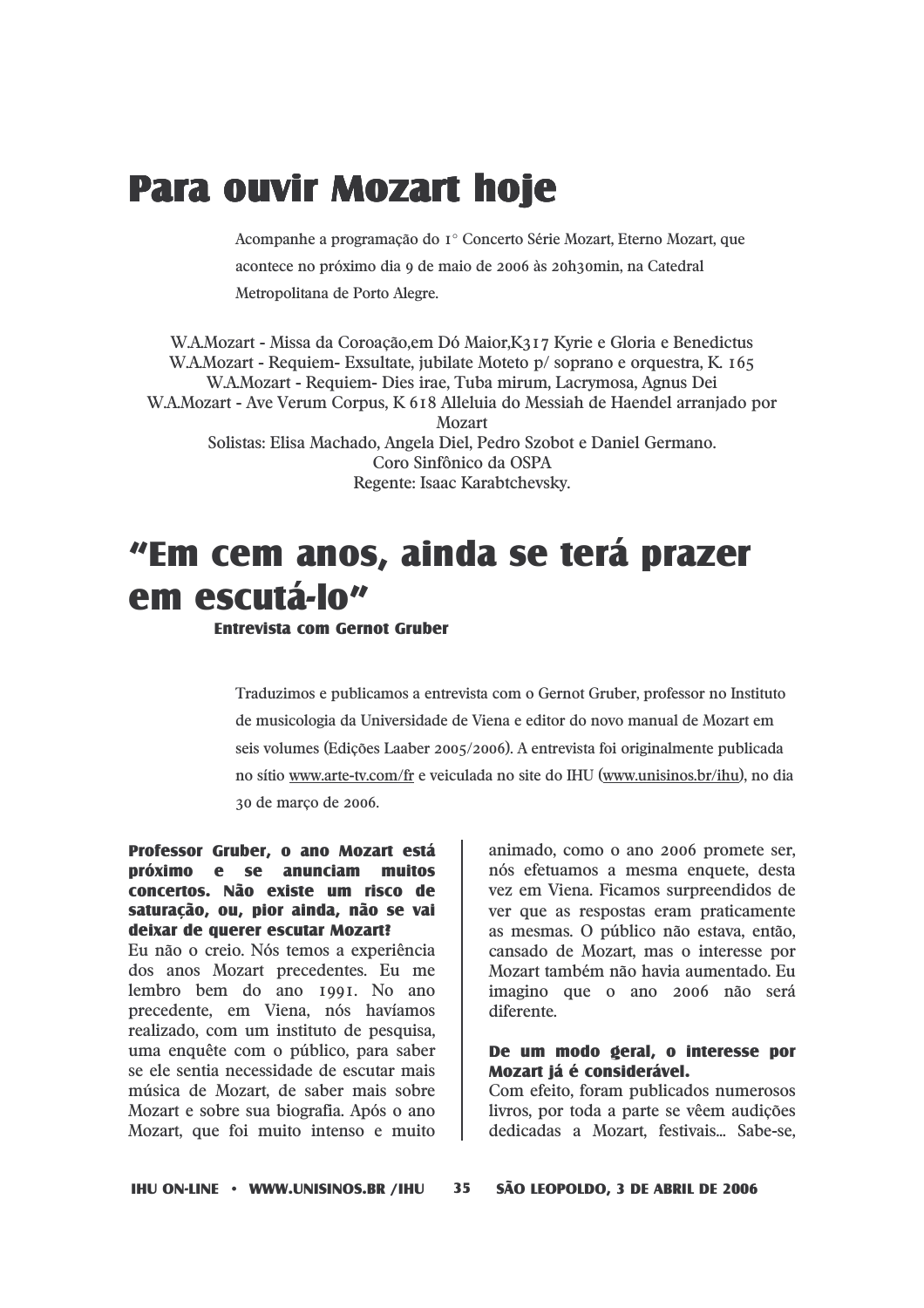também, que as óperas e as salas de concerto terão uma programação especial neste ano Mozart. Nós conhecemos também as atividades de outras mídias: nos museus, no cinema, na televisão... O evento certamente será de porte.

### Você é co-editor do novo manual de Mozart em seis volumes, que inclui um léxico de Mozart. A pesquisa sobre Mozart não terá esgotado a questão, ainda se pode encontrar elementos novos ou surpreendentes sobre o tema?

Com frequência, me fazem esta pergunta. Eu penso que jamais se esgotará a interpretação teórica da música e das obras de Mozart. Haverá sempre novas perspectivas, porém, mesmo para as obras e os dados biográficos, há constantemente novidade. Na semana passada, eu assisti a uma reunião em Salzburgo, da Fundação Internacional Mozarteum, onde eu encontrei, de certo modo, a fina flor da pesquisa sobre Mozart. Ali se disse que, no futuro, não daqui a um século, mas em época relativamente mais próxima, seria preciso revisar certos volumes da nova edição integral de Mozart que acaba de ser concluída. Você vê, pois, que, mesmo para as fontes concretas, foi preciso haver evolução, quer se trate da descoberta de um novo manuscrito ou de uma nova estimativa da datacão de certos manuscritos. Eu não espero descobertas sensacionais, não se vai encontrar uma nova Flauta mágica, ou um novo Fígaro, mas sempre haverá mudanças nos detalhes.

### Por que Mozart ainda é atual hoie? Ainda vai se escutar sua música dagui a cem anos?

Eu imagino que sim, que em cem anos, ainda se terá prazer em escutá-lo. Mas, se ele ainda é atual, isso não se deve unicamente a Mozart e à sua música, mas também à percepção que se tem disso.

Com efeito, nos anos 1980 apareceu uma corrente Amadeus, que teve  $um$ instigador, na pessoa de Wolfgang Hildesheimer, que, desde 1956, propusera uma imagem de Mozart muito menos polida e harmoniosa, uma imagem bastante provocadora na época. Esta imagem foi, em seguida, transmitida ao grande público pela peca de Peter Schaeffer e pelo filme igualmente excelente de Milos Forman Amadeus, a ponto de, nos anos 1980, Mozart ter tudo de um *rock star*. Ele foi comparado a Michael Jacson, lembre a música mundial de Falco Rock Me Amadeus. Uma nova corrente havia aparecido, uma corrente de que ainda se sentem os efeitos.

#### Mas, no conjunto, nossa apreciação de sua música não sofreu com isso?

É verdade, e eu me felicito, isso é provavelmente porque sua música não procura se singularizar, não nos toca como um alto-relevo; a gente se cansa rapidamente de tal gênero. Com sua música, como com um quadro, pode-se conservar certa distância e contemplá-la segundo seu próprio ponto de vista. Pode-se mergulhar nela, mas também realcá-la. Poder apreender sua música com seu próprio olhar ou com seus próprios ouvidos permite, então, não se ressentir de saturação em vista de suas obras.

#### Glen Gould afirmou um dia que Mozart não tinha morrido demasiado cedo. mas demasiado tarde. Que desta **pensa** você declaração provocadora?

Era, evidentemente, uma provocação por excelência e Glenn Gould a declarara para fazer reagir. É bom que, como pianista muito célebre, ele tenha atraído a atenção sobre as obras da iuventude de Mozart. Não esquecamos que essas obras permaneceram por muito tempo esquecidas. Escreviam-se obras, na época.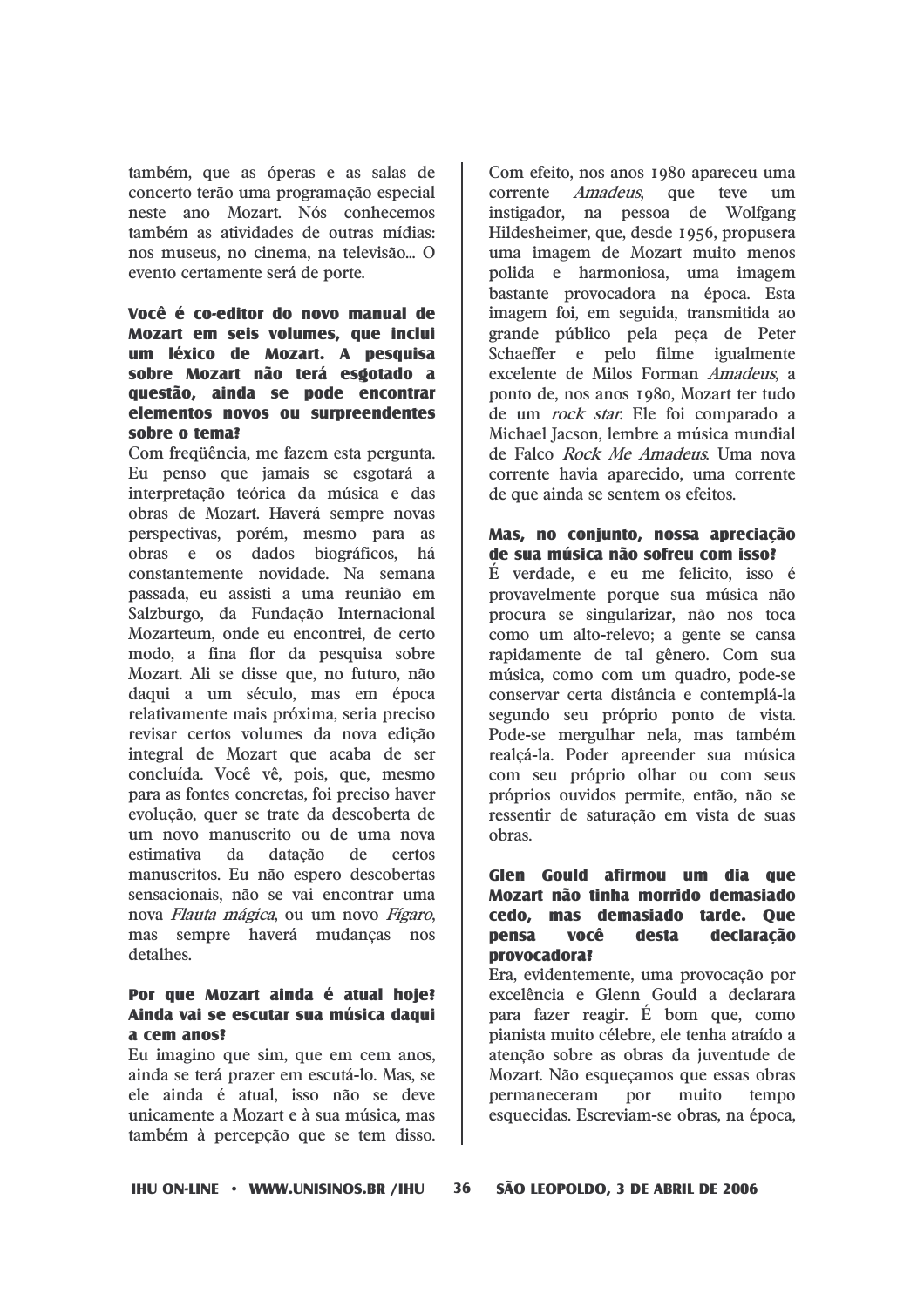como Der unbekannte Mozart (O Mozart desconhecido, 1951), e Gould teve razão ao pôr em destaque as obras de juventude, relativamente desconhecidas. Mas, criticando indiretamente as obras mais tardias de Mozart, Glenn Gould não visava a Mozart, ou a sua música, mas nossa maneira de nos focalizar sobre os

hits. as grandes óperas, as últimas sinfonias... É, em todo o caso, assim que eu compreendo sua declaração, como a lanca que um artista fora do comum convenções enderecou às  $q$ 11 $e$ dominavam a apreciação de Mozart em sua época.

### **Brasil em Foco**

## A opção de Lula: dar adeus ao desenvolvimento

Entrevista com Ioão Sicsú

O momento político, a saída de Palocci do governo Lula, o novo ministro da Fazenda, os possíveis rumos da economia brasileira... Tudo isso leva a uma busca de compreensão que inspira a editoria Brasil em Foco e é o objetivo da entrevista que **IHU On-Line** realizou com o economista João Sicsú, na última semana, por telefone. Sicsú é professor no Instituto de Economia da Universidade Federal do Rio de Janeiro, é mestre em Economia pela Universidade Federal Fluminense e doutor em Economia pela UFRJ. O professor é organizador de, entre outros, *Macroeconomia do Emprego e da Renda: Keynes e o keynesianism*o. São Paulo: Manole, 2003; e Novo-desenvolvimentismo: um projeto nacional de crescimento com equidade social Barueri: Editora Manole, 2005. Durante a entrevista, Sicsú disse que o Brasil precisa ter esperanca novamente. "Precisamos ancorar nossas esperanças não só em promessas genéricas, mas em métodos específicos, particularmente em políticas econômicas. Temos que ter garantia de que determinadas políticas econômicas sejam implementadas. E esperamos como resultado a realização de promessas bastante conhecidas".

#### *IHU On-Line* - Qual a análise que o senhor faz da saída de Palocci? O que significa a escolha de Lula por **Mantega?**

loão Sicsú - Essa troca não muda muito. A política econômica vai continuar a mesma, e isso já foi declarado pelo presidente e pelo novo ministro. O que houve foi apenas uma substituição de nomes, porque o nome de Palocci já era insustentável, não pelos erros de política econômica que ele cometeu, mas sim por problemas que estão no campo da ética, da moral. Seria positivo e motivo de alegria se Palocci tivesse sido retirado do cargo ou tivesse pedido demissão, pelos erros que cometeu. Erros que são claros, porque o crescimento do País nesse

**IHU ON-LINE · WWW.UNISINOS.BR /IHU** 

 $37$ 

SÃO LEOPOLDO, 3 DE ABRIL DE 2006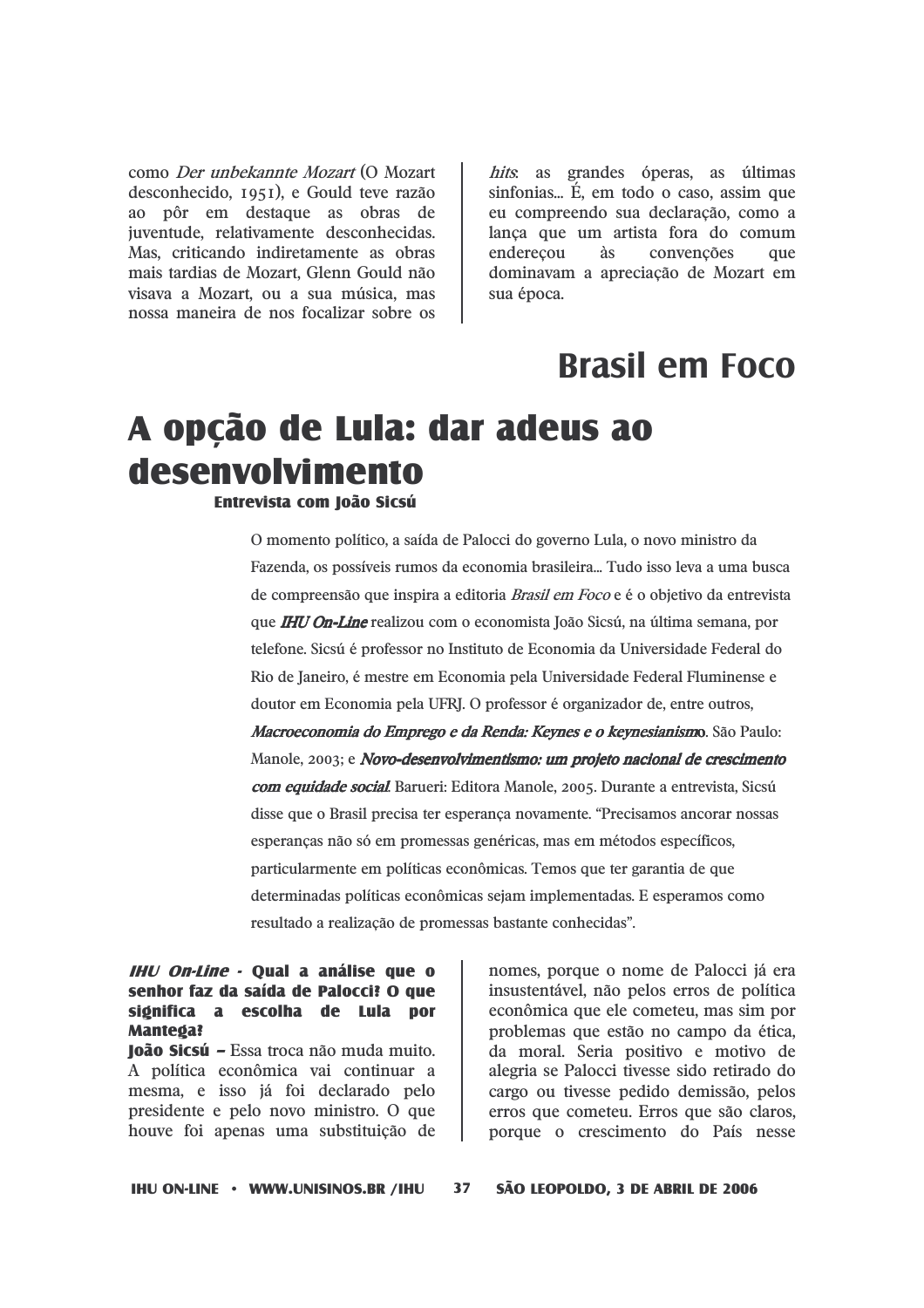período em que ele dirigiu a economia foi muito baixo. Não vejo nenhum significado especial na escolha de Mantega. Ele seguirá a política econômica do governo, patrocinada por Lula: a política de taxas de juros elevada, de corte de gastos públicos basicamente em infra-estrutura,  $\mathbf{e}$ gastos correntes também em segmentos essenciais. Seguirá também com a política de câmbio flutuante e volátil, em que o câmbio está profundamente valorizado, prejudicando muito as exportações, principalmente as manufaturadas. Não há nenhuma novidade em relação a mudancas conceituais. embora tenha havido mudanças de nomes.

### **IHU On-Line - O que podemos esperar** de Mantega?

loão Sicsú - Talvez podemos esperar somente uma pressão para ter uma taxa de juros mais baixa e de longo prazo também: a TJLP, a taxa de juros que serve de orientação para o BNDES cobrar empréstimos. **Talvez**  $\overline{OS}$ seus  $n$ ós tenhamos uma taxa de juros menor. Isso, porém, não muda o modelo, só muda a intensidade de uma das variáveis, a variável da taxa de juros. Seria importante para o País se nós tivéssemos uma mudança mais completa de política econômica, uma mudança desse conjunto todo de políticas: política fiscal, política monetária, política cambial. As políticas vão continuar as mesmas, talvez só a política monetária seja menos restritiva que no período anterior. Então as coisas se mantêm como estão, exceto os juros, o que eu poderia dizer que já é algo positivo, mas ainda muito limitado.

### IHU On-Line - O período pós-Palocci significa uma atitude antiPalocci? O governo Lula muda suas orientações centrais sem o único homem forte que de fato teve até o momento?

**loão Sicsú** - O governo poderia mudar agora sem Palocci, porque quem indica o ministro é o presidente, que é o patrocinador de qualquer política econômica em última instância. Se desejasse. Lula mudaria. Entretanto, ao indicar Mantega, antes de o novo ministro tomar posse,  $\mathbf{O}$ próprio presidente já disse que a política econômica não mudaria. Isso significa dizer que o ministro foi convocado para manter a mesma política econômica. Então, esse período certamente não é um período anti-Palocci. É um período de continuação da mesma política de Palocci. É um período pós-Palocci somente no sentido cronológico, ou seja. Palocci acabou, vem Mantega, Mas quanto  $30<sup>°</sup>$ conteúdo. representa simplesmente e tão-somente continuidade.

### IHU On-Line - Como o senhor vê a possibilidade de mudanças na política econômica no caso de um segundo mandato de Lula?

João Sicsú - No caso de um segundo mandato, não haveria por que mudar. Não há nenhum sentido em se pensar em mudanca. O presidente parece convicto da orientação modelo que este econômico tem e considera que, desde o início, desde três anos atrás, esse modelo poderia levar o País ao desenvolvimento. Não há nenhum sentido em se fazer um modelo, como esse foi feito, para se mudar num segundo mandato.  $\Omega$ segundo mandato, se existir, será também de continuidade. O problema do campo da política é que estamos diante de duas possibilidades iguais: Alckmin e Lula. O modelo econômico do PT é exatamente igual ao modelo econômico do PSDB. A possibilidade de mudança num segundo mandato de Lula, ou num primeiro mandato do Alckmin, é basicamente nula. Tudo continuará como antes.

IHU On-Line - E se, na sua política econômica. Alckmin for assessorado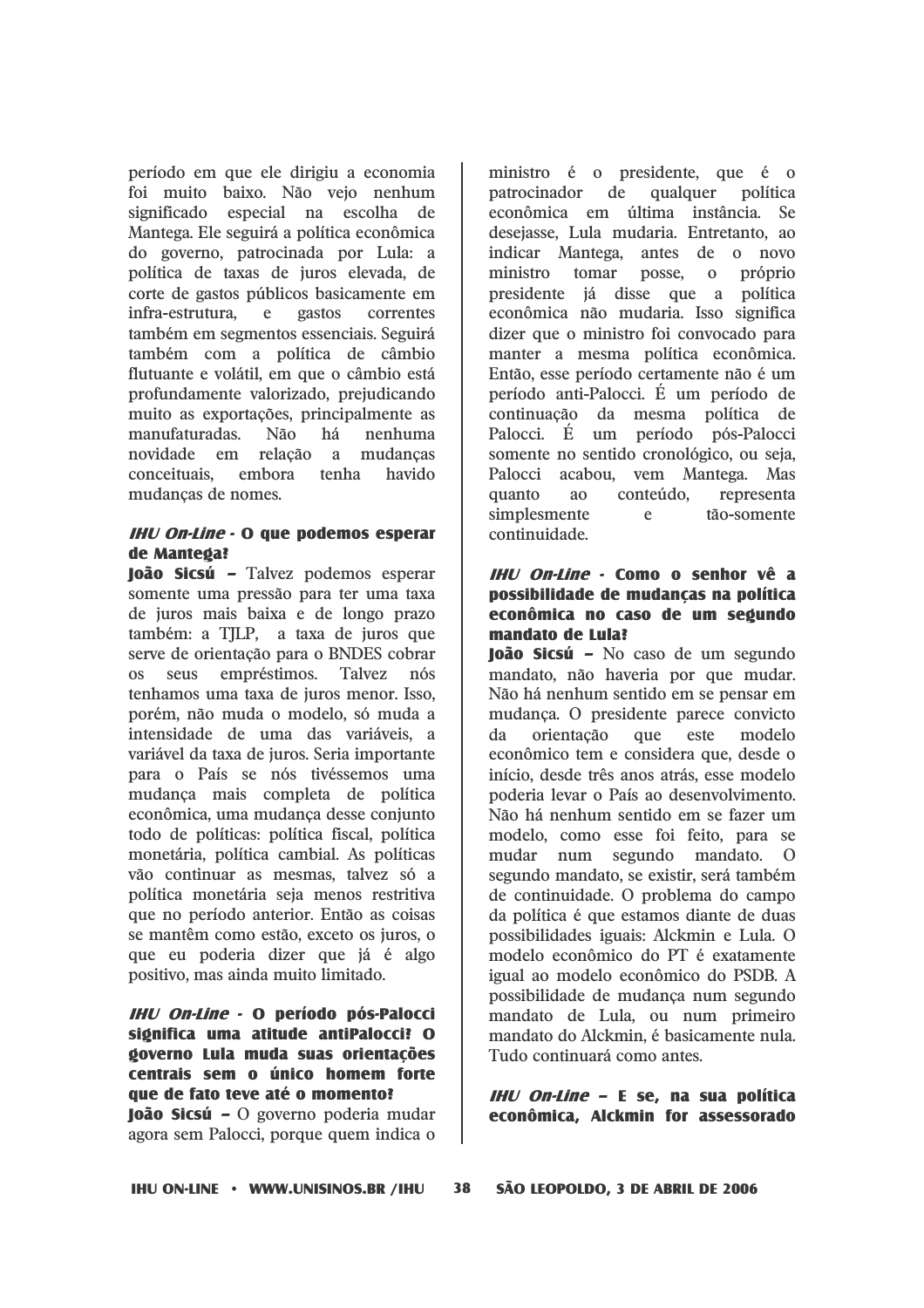#### por Luiz Mendonça de Barros, Nakano e Bresser Pereira?

loão Sicsú - Se de fato ele for assessorado por esses economistas, aí vão existir grandes mudancas. Eu não acredito, contudo, que esses economistas sejam os preferidos de Alckmin. Ele tem dado declarações, tem feito explanações, conferências, em que expõe idéias econômicas bastante diferentes das idéias do Yoshiaki Nakano<sup>64</sup> e do Bresser Pereira<sup>65</sup>. Entretanto, se ele seguir o caminho ou as proposições de Bresser na câmara, nós teríamos um outro modelo de política econômica. Isso já foi tentado no governo Fernando Henrique, quando  $Malan<sup>66</sup>$  $\Omega$  $\epsilon$  $\Omega$ Armínio Fraga<sup>67</sup>

« Luiz Carlos Bresser-Pereira é economista e cientista social. Foi Ministro da Fazenda do Brasil (1987). Ministro da Administração e Reforma do Estado (1995-98) e Ministro da Ciência e Tecnologia (1999). Cursou a Faculdade de Direito da USP. É mestre em administração de empresas pela Michigan State University, doutor e livre docente em economia pela Universidade de São Paulo. Trabalhou sempre como professor universitário, foi por 20 anos executivo de uma grande empresa, Supermercados Pão de Açúcar e ocupou diversos cargos públicos, inclusive a chefia de três ministérios. Na vida acadêmica, é professor, desde 1959, da Fundação Getúlio Vargas de São Paulo, onde ensinou inicialmente administração e hoje ensina teoria econômica e teoria política. (Nota da  $IHI/On$ - $I$ ine)

**« Pedro Sampaio Malan:** engenheiro brasileiro, que foi professor da Pontifícia Universidade Católica do Rio de Janeiro. Malan foi o Ministro da Fazenda (Economia) durante os dois mandatos de Fernando Henrique Cardoso, de 1995 a 2003. Atualmente, é presidente do conselho de administração do Unibanco. (Nota da IHU On-Line)

« Armínio Fraga Netto foi Presidente do Banco Central do Brasil de março de 1999 a dezembro de comandavam a economia e existia um contraponto interno feito por Bresser, por Serra, e pelo próprio Nakano em São Paulo. Era um contraponto apenas de fachada, não era efetivo, porque quem mandava na economia verdadeiramente era Malan e Armínio Fraga. Não acredito que o PSDB mude de linha nesse momento, passando a condução da política econômica a esses economistas. Acho que poderia ter havido mudanças se de fato Serra fosse o candidato do PSDB. Isso o próprio PT tem expressado. O presidente do PT, Berzoini, chegou a declarar que Serra era temido por segmentos empresariais. Isso mostra que o prefeito de São Paulo tinha, de fato, uma proposta diferente da de Lula. Chego a essa conclusão porque o presidente da República não era temido pelos segmentos empresarias. Se um era temido e o outro não, é porque eles têm propostas diferentes. Serra seria uma alternativa a Lula. Não acredito que o Alckmin seja.

#### IHU On-Line - Quem poderá ser o ministro da Fazenda num segundo governo Lula? Que características ele deveria ter?

2002, na gestão do então presidente Fernando Henrique Cardoso. Anteriormente, ocupou durante 6 anos o cargo de Diretor Gerente da Soros Fund Management LLC em Nova York. Durante 1991-92, Fraga ocupou o cargo de Membro da Junta de Diretores e Diretor do Departamento de Assuntos Internacionais do Banco Central do Brasil. Fraga também trabalhou na Salomon Brothers em Nova York e no Banco de Investimentos Garantia, no Brasil. Lecionou na Escola de Assuntos Internacionais da Universidade de Colúmbia, na Escola Wharton e na Pontifícia Universidade Católica do Rio de Janeiro, além da Escola de Pós-Graduação em Economia da Fundação Getúlio Vargas no Rio de Janeiro. É doutor em Economia pela Universidade de Princeton. Obteve seu mestrado em Economia na Pontifícia Universidade Católica do Rio de Janeiro em 1981, onde também se graduou. Atualmente, Fraga é o principal acionista de um grupo de investimentos chamado Gávea Investimentos, além de ser membro do conselho de administração do Unibanco. (Nota da IHU On-Line)

39

SÃO LEOPOLDO, 3 DE ABRIL DE 2006

<sup>«</sup> Yoshiaki Nakano: professor de Economia, diretor da Escola de Economia e chefe do Departamento de Economia da Escola de Administração de Empresas de São Paulo, da Fundação Getúlio Vargas (EGV/EAESP). Eni secretário da Eazenda do Estado de São Paulo (de 1995 a 2001), diretor do Centro de Economia Política, secretário especial de Assuntos Econômicos do Ministério da Fazenda e consultor do Banco Mundial. Foi também secretário-adiunto do Estado de São Paulo (1985 a 1987), e ocupou o mesmo cargo na Secretaria de Estado de Ciência e Tecnologia, em 1987. (Nota da *IHU On-Line*)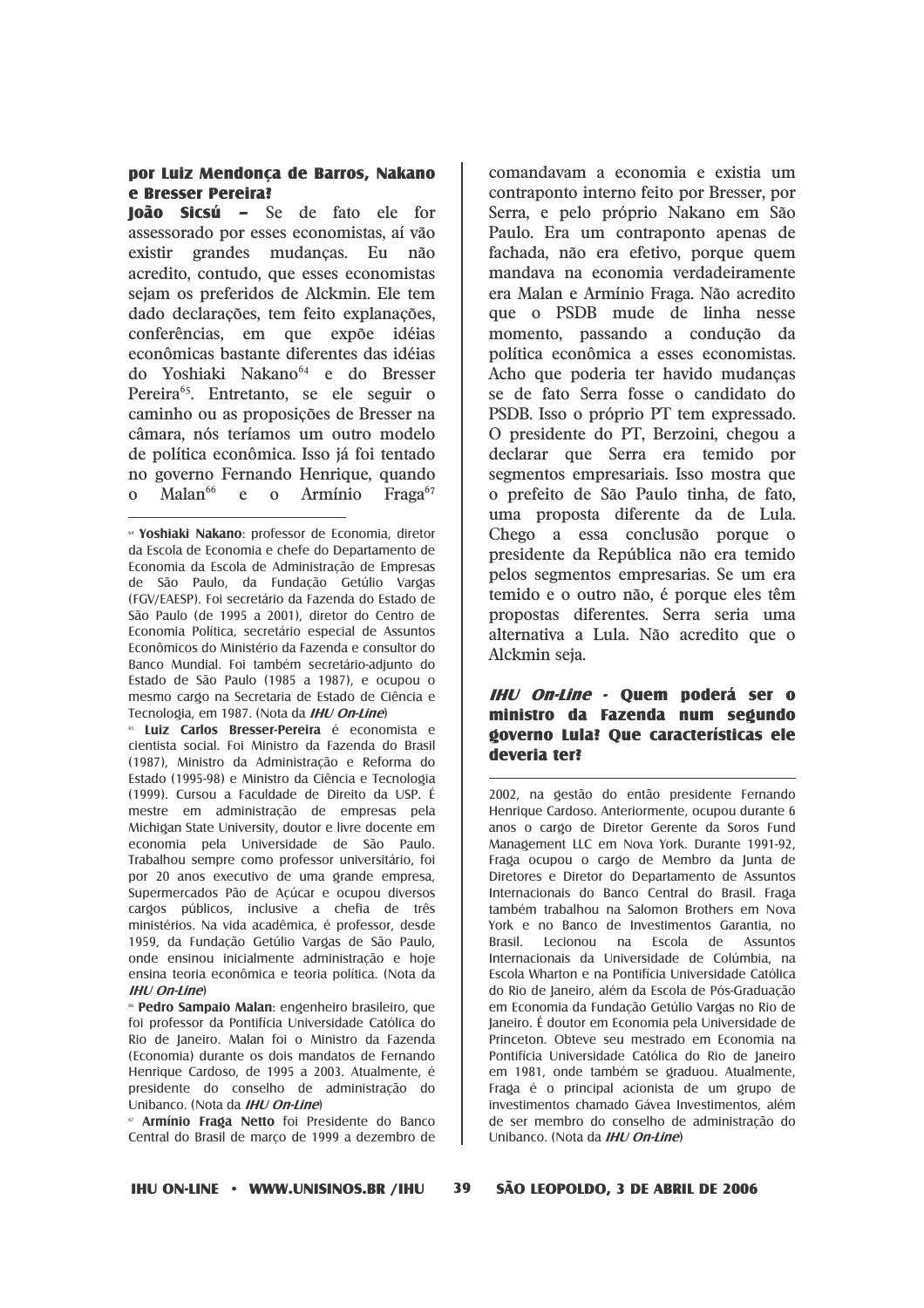**João Sicsú - Para Lula, não tenho a** menor dúvida de que, o melhor ministro da Fazenda seria aquele que fosse mais amigável aos olhos do mercado. Para ser coerente. Lula deveria colocar no Ministério da Fazenda alguém com o mesmo perfil do presidente do Banco Central atual, que ele indicou. Ele colocou no setor público pessoas que têm idéias do setor privado, financeiro. Para não haver conflito em seu governo e para ser coerente com seu modelo, acho que ele deveria escolher um economista ou banqueiro do setor privado. Encaixaria muito bem no modelo de Lula no segundo mandato.

#### **IHU On-Line - E em que sentido essa crise** ahala  $\overline{a}$ **busca** pelo desenvolvimento e pela distribuição de renda?

**João Sicsú** – A crise só enfraquece eleitoralmente o PT, mas não enfraguece esse modelo, que é o modelo dos adversários de Lula também, do PSDB. Dizer que, no segundo mandato, teremos desenvolvimento, distribuição de renda e crescimento econômico. é apenas promessa. Promessa que Lula fez durante 20 anos e quando teve a oportunidade de executá-las, não realizou. Por que agora, nos próximos quatro anos, ele faria aquilo que prometeu? Não vejo nenhuma coerência nisso. A coerência é continuar  $9<sup>c</sup>$ coisas  $com<sub>o</sub>$ estão. Prometer crescimento, desenvolvimento, igualdade social, não diferencia esquerda de direita. A direita também concorda com isso. nenhum economista de direita vai ser contra contra  $\Omega$ crescimento,  $\overline{a}$ distribuição de renda. O que diferencia são os caminhos para atingir esses objetivos. Lula e PSDB têm os mesmos métodos para atingir esses objetivos.

### **IHU On-Line - Em que sentido o livro** Adeus ao Desenvolvimento: A opcão

### do governo Lula<sup>®</sup> pode contribuir para a compreensão do cenário político e econômico atual do Brasil?

loão Sicsú - Esse livro é importante, embora seja muito heterogêneo. Existem artigos nele que descrevem a trajetória do Partido dos Trabalhadores e isso nos permite compreender com detalhes o mundo da política brasileira. Existem artigos nesse livro sobre economia, que mostram que o modelo de política economia de Lula é o modelo do Fernando Henrique, mas isso não é a grande novidade. A novidade do livro é indicar políticas econômicas que poderiam ser adotadas e que, de fato, levariam o Brasil ao crescimento, ao desenvolvimento, a ter uma melhor distribuição de renda. É um livro de diagnóstico da sociedade e da economia brasileira, que contém propostas além das críticas. E as propostas que ele apresenta mostram que a saída dessa estagnação que estamos vivendo não seria uma saída com solavancos, tropeços, possíveis crises cambiais, até sociais, e atritos políticos. Seria uma saída possível desse modelo liberal para o modelo desenvolvimentista.  $11<sub>ma</sub>$ saída processual, que teria tensão, mas também calmaria, ou seja, é possível transitar desse modelo para um outro sem que represente  $n$ uma grande descontinuidade no plano político e social, mas que provocaria uma grande descontinuidade na política econômica. Esse livro deve ser lido. O título expressa bem o conteúdo do momento, ou seja. Lula deu adeus ao desenvolvimento. O País cresceu nesses três anos exatamente a média dos últimos 20 anos. Crescemos 2,5% em média, talvez até um pouco menos. Um governo que está abracando a bandeira do desenvolvimento não pode comemorar como seu ponto forte o

<sup>&</sup>lt;sup>68</sup> João Antônio de Paula (Org.). Adeus ao Desenvolvimento - A opcão do Governo Lula. Belo Horizonte: Autêntica. 2005. (Nota da IHU On-Line)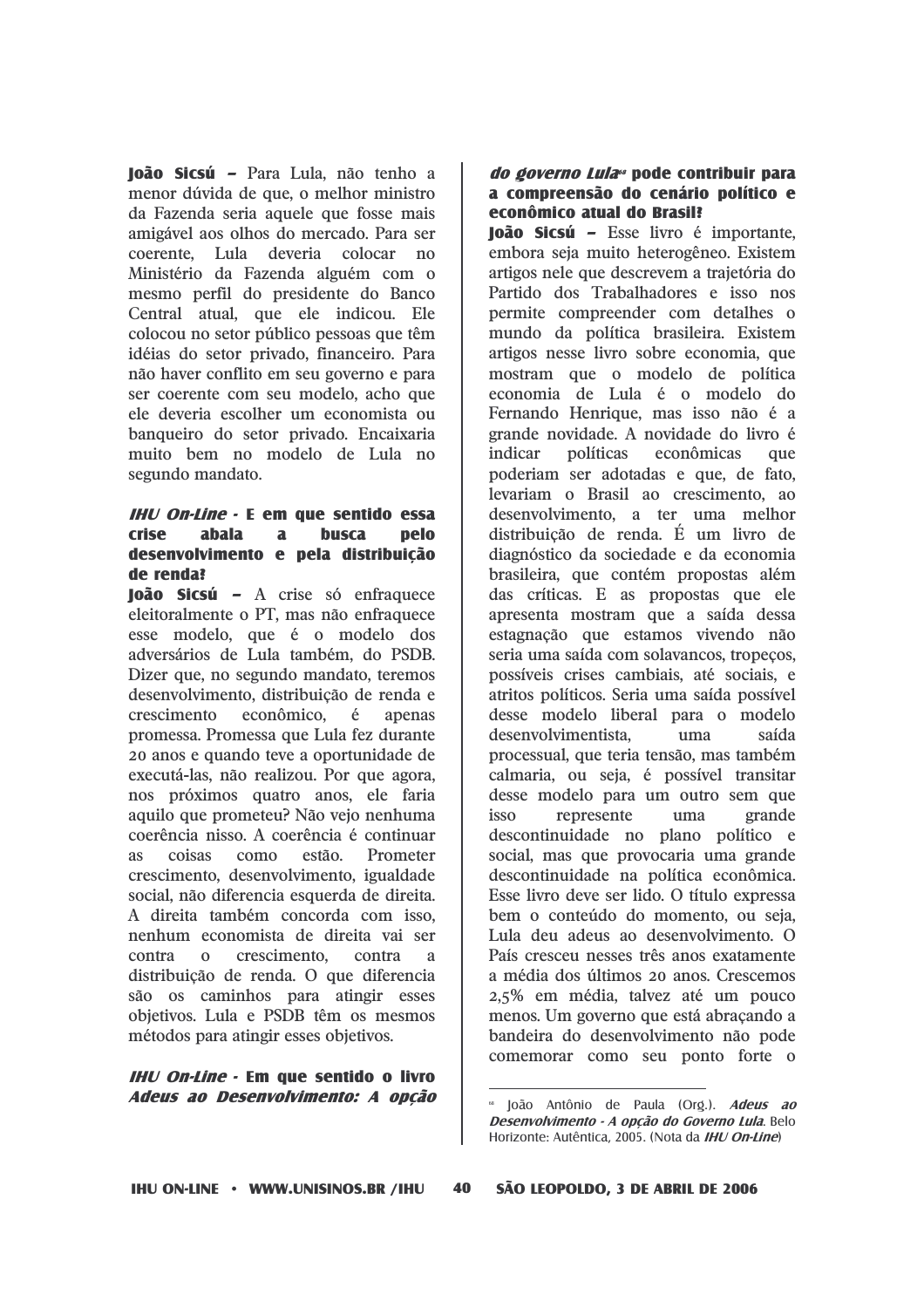modelo de política econômica que adota. Quem fez opção pelo desenvolvimento não comemora taxas de crescimento tão baixas. Não diz que o ponto forte da administração  $d\Omega$ governo foi  $\mathbf{a}$ administração da economia. Na verdade, o que o governo fez foi dar adeus ao desenvolvimento. Essa foi a opção do governo Lula.

#### **IHU On-Line - O que podemos esperar** das eleições deste ano?

loão Sicsú - Espero muito pouco em relação aos debates, porque a mídia está contaminada pela polarização dos dois grandes partidos, PT e PSDB, que vão discutir apenas a ética. Um vai acusar o outro de ser corrupto, e talvez os dois estejam com a razão. Um vai acusar o outro de ter um modelo que não leva ao desenvolvimento e ambos estão com a razão também. A polarização ficará entre dois grandes partidos que não oferecem  $11<sub>ma</sub>$ alternativa de crescimento. desenvolvimento e melhor distribuição de renda para o País. Acho que teremos dificuldades, pelo menos aqueles que, como eu, gostariam de ver o País em situação, para escolher outra  $um$ candidato que tenha viabilidade eleitoral

e propostas desenvolvimentistas para o País. Eu gostaria de ter um nome que tivesse densidade eleitoral  $e$  $um$ programa que levasse o País àqueles obietivos todos concordam:  $q$ 11 $e$ desenvolvimento. crescimento. distribuição de renda, mas que tivesse também no seu programa políticas econômicas de taxas de juros baixas, de investimento público em infra-estrutura e de um câmbio bem mais desvalorizado. mais estável. que favorecesse  $9S$ exportações e a formação de reservas por parte do Banco Central. Não basta ter o obietivo genérico do crescimento, é necessário dizer como vai chegar lá. É mais do que isso, é necessário se comprometer com este *como*, ou seja, o candidato tem que dizer como vai fazer e depois que ganhar as eleições tem que fazer aquilo que prometeu em termos de método, não quanto a afirmações genéricas. A favor do crescimento todo mundo é. Uns acham que vão distribuir renda melhor aumentando a taxa de juros. Eu acho que é baixando as taxas de juros. Os candidatos têm que se comprometer com os métodos sugeridos durante o período de campanha eleitoral.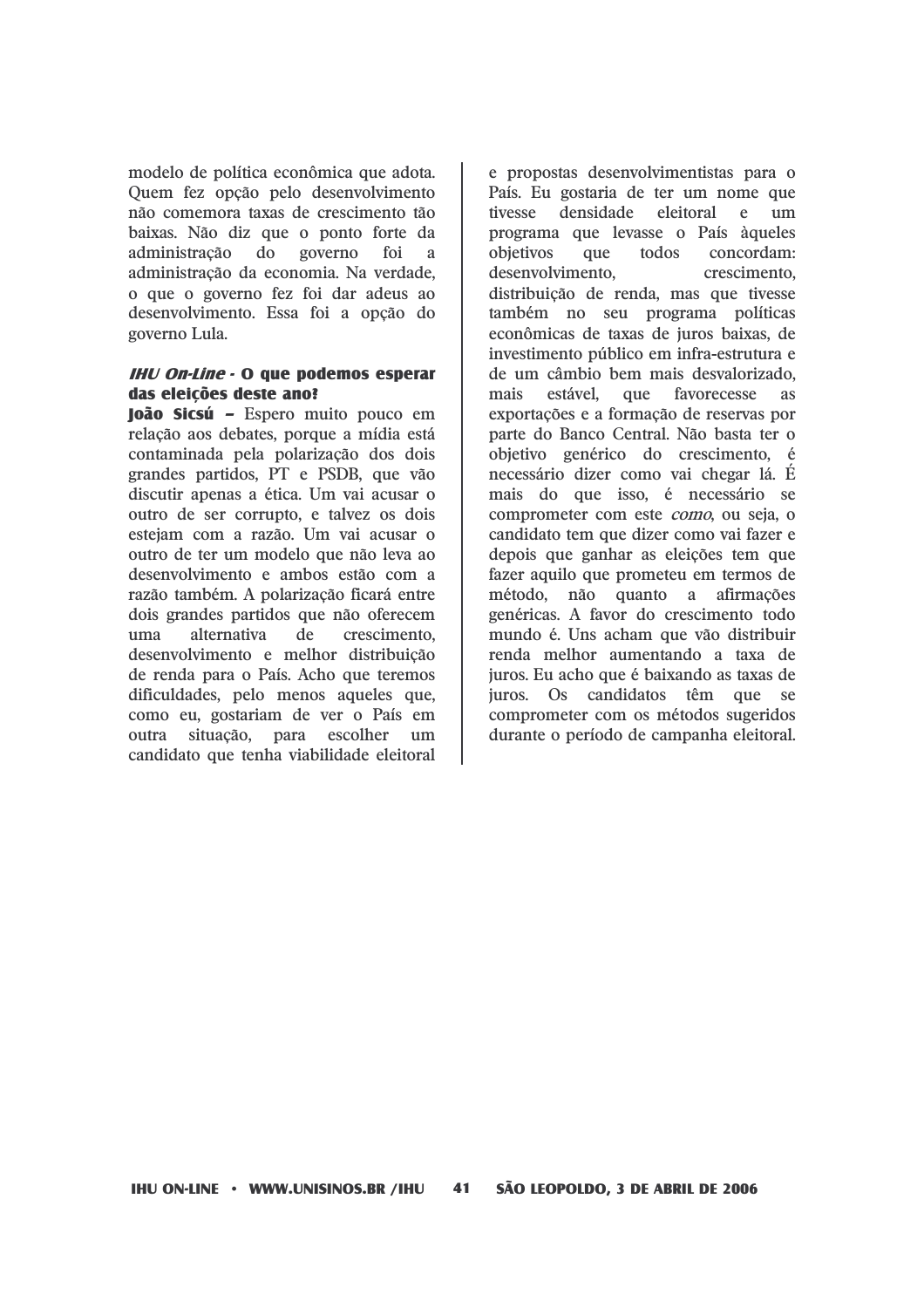# destaques da semana

Entrevistas da semana pg. 43 Artigo da Semana pg. 54 Teologia Pública pg. 58 Deu nos jornais pg. 62 **Frases da Semana pg. 64** 

IHU ON-LINE · WWW.UNISINOS.BR /IHU 42 SÃO LEOPOLDO, 3 DE ABRIL DE 2006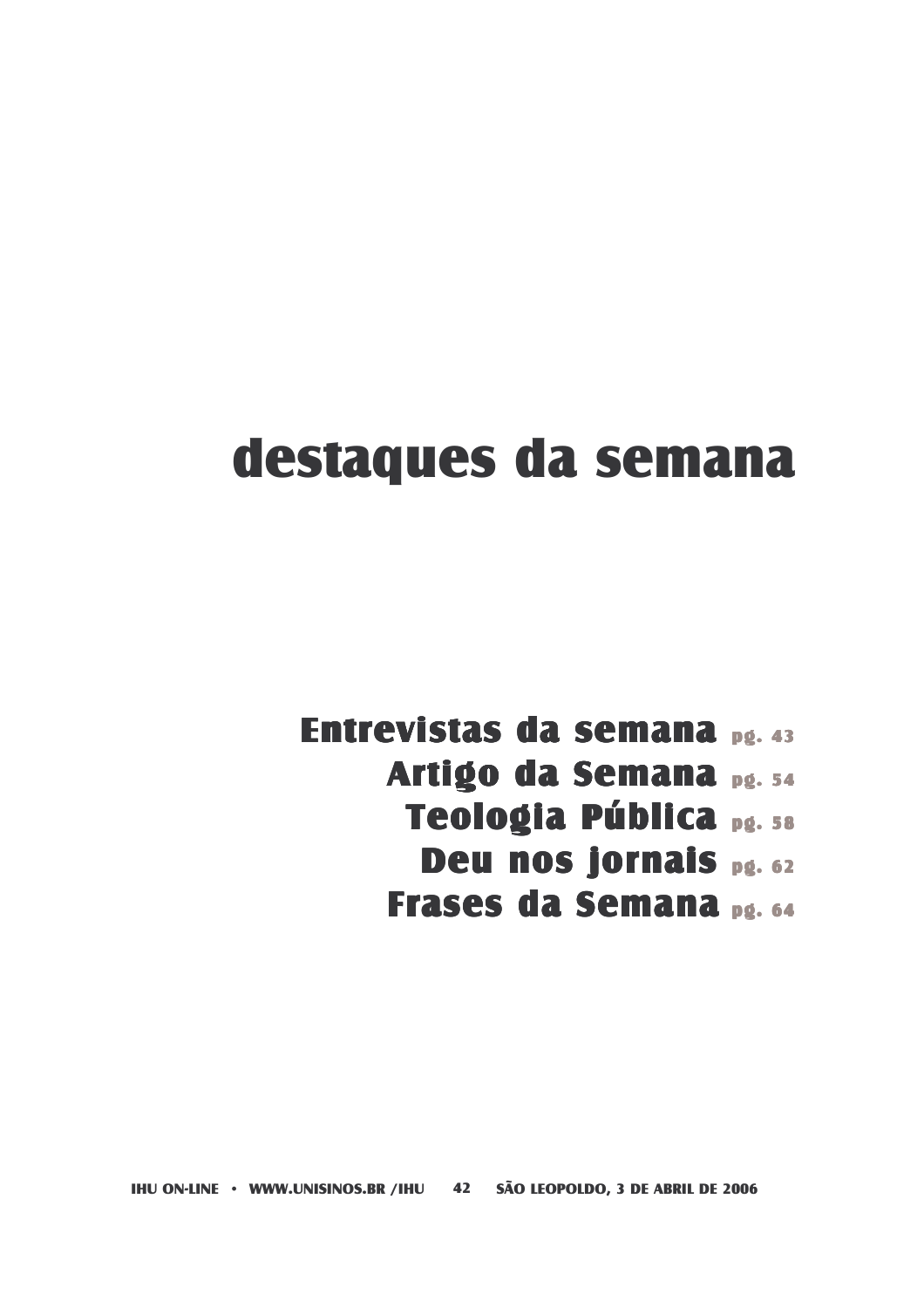### Entrevista da semana

### um fármaco pode tornar-me "Se mais valente, mais lúcido e mais generoso, como fica a ética?"

**Entrevista com Slavoi Zizek** 

Convertido num dos pensadores mais polêmicos do momento, o filósofo esloveno Slavoi Zizek explica nesta entrevista as chaves de seu pensamento. A crítica ao capitalismo pós-moderno, a necessidade de refundar a esquerda e a exigência de uma nova ética à altura dos desafios da ciência centram as reflexões de um autor torrencial e irônico, que utiliza todas as ferramentas a seu alcance: de Marx a Lacan, passando pelos gracejos, o cristianismo ou o cinema. Slavoj Zizek é professor do Instituto de Sociologia da Universidade de Liubliana, Iugoslávia. Entre outros livros, é autor de Eles Não Sabem O Que Fazem. Rio de Janeiro: Jorge Zahar, 1992; O Mais Sublime dos Histéricos. Rio de Janeiro: Jorge Zahar, 1991; Bem-Vindo ao Deserto do Reall São Paulo: Boitempo, 2003, Também organizou o livro As Portas da revolução : escritos de Lenin de 1917 (São Paulo : Boitempo, 2005). De Zizek publicamos o artigo O credo da paixão descafeinada, na edição número 91, da revista IHU On-*Line*, de 08 de março de 2004. A entrevista que segue foi realizada por Enric González e publicada no jornal *El País*, em 25 de março de 2006.

Slavoj Zizek (Liubliana, 1949), grita, ri, aplaude. Os movimentos afetados de seus bracos resultam convulsos, quase tétricos ['turéticos'?], mas o personagem emana uma grande cordialidade. É um filósofo pluridisciplinar, que se deu a conhecer em círculos psicanalíticos e, em pouco tempo, apenas alguns anos, se converteu estrela  $d\Omega$ pensamento  $n_1$  $n_2$ contemporâneo. Colabora no The New York Times, é professor convidado nas universidades de Paris (onde estudou), Colúmbia, Princeton y Georgetown, e preside a Sociedade para a Psicanálise Teórica da Eslovênia. Com base em Karl

Marx e de Jacques Lacan efetua uma crítica sistemática da pós-modernidade e exige a reinvenção de uma ética de esquerda capaz de fazer frente à revolucão da tecnologia e da Vive biomedicina. num pequeno apartamento de Liubliana, a capital eslovena. O mobiliário é barato, e a roupa está guardada nos armários da cozinha.

#### Como lhe ocorreu ser filósofo?

Creio que, para ser bom em algo, faz falta uma vocação alternativa. Como ocorreu a Claude Levi Strauss, que queria ser místico e se converteu num antropólogo.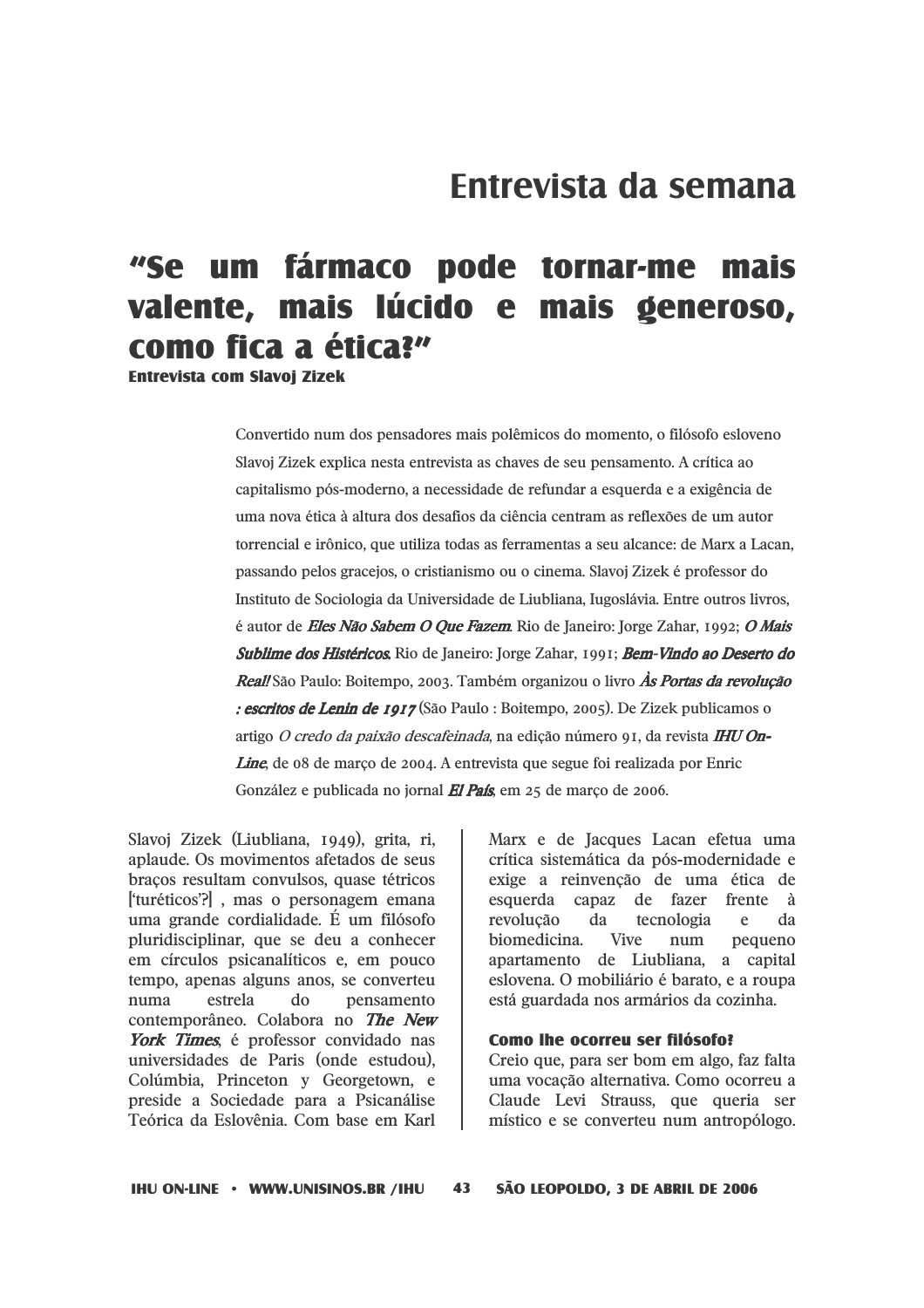Eu, como adolescente, sonhava em ser diretor de cinema, mas pelos 18 anos comecei a estudar filosofia. Foi como a queda de São Paulo no caminho para Damasco. Nunca mais tive dúvidas. Comecei estudando a Escola de Frankfurt e outros marxismos dissidentes, e, ao chegar à universidade, me tornei heideggeriano, que na Eslovênia era o máximo em dissidência.

#### Por que Heidegger resultava ser tão dissidente?

Cada república iugoslava havia adotado uma filosofia distinta, a mais próxima a cada grupo de poder. Na Eslovênia imperava a Escola de Frankfurt. Na Croácia se preferiam os marxistas da práxis e Heidegger: para ascender no partido comunista croata convinha dominar a fenomenologia. O interesse da Sérvia era muito distinto: filosofia analítica. Então explodiu o chamado Foucault<sup>70</sup>. estruturalismo: Laca $n^{69}$ , Althusser<sup>71</sup> e outros. E resultou que as duas escolas rivais na Eslovênia, a de Frankfurt<sup>72</sup>  $\mathbf{e}$ de Heidegger<sup>73</sup>. a

esqueceram suas diferencas para defrontar-se de forma feroz, paranóica, contra os estruturalistas. Isso me intrigou. Eu tinha 21 anos. Passei os seis ou sete anos seguintes lendo de forma confusa a teoria francesa, um pouco de Michel Foucault, um pouco de Jacques Derrida<sup>74</sup>, até que descobri minha própria seita: desde então sou um estalinista ortodoxo lacaniano, dogmático e nada dialogante.

#### Como se pode rechacar o diálogo?

Meu lema é nenhuma liberdade para os inimigos da liberdade. Não, falando sério, a filosofia é necessariamente dogmática. Conhece você algum diálogo filosófico que tenha funcionado? Os de Platão? Que seja, ali, sobretudo nos diálogos sofistas

<sup>&</sup>lt;sup>®</sup> lacques Lacan (1901-1981) Psicanalista francês.

<sup>&</sup>lt;sup>n</sup> Michel Foucault (1926-1984): Filósofo francês. Foi professor no Collège de France. Sua obra tem um enorme impacto na academia, pois perpassa principalmente pelas áreas humanas e das ciências sociais, mas também pelas demais áreas de estudo. É autor de, entre outros livros. História da loucura. 5. ed. São Paulo: Perspectiva, 1997. A matéria de capa da 119<sup>a</sup> edição da *IHU On-Line*, de 18 de outubro de 2004, foi dedicada a esse pensador. O IHU organizou, durante o ano de 2004, o evento Ciclo de Estudos sobre Michel Foucault. (Nota da  $IHI/On$ - $Iine$ 

<sup>&</sup>lt;sup>n</sup>Louis Althusser (1918-1990): filósofo marxista francês. Seu envolvimento com a ideologia marxista pode ser devido ao tempo gasto nos campos de concentração nazista, durante a segunda guerra mundial, depois da qual começou sua carreira acadêmica. (Nota da IHU On-Line)

Escola de Frankfurt: Designa a produção teórica desenvolvida no Instituto para a Pesquisa Social, fundado em 1924, por Félix Weil, em Frankfurt, Alemanha. Max Horkmeimer (1885-1973), Theodor Adorno (1903-1969), Herbert Marcuse (1917-1979) são os principais representantes da escola. Eles

procuraram construir uma "teoria crítica" da sociedade a partir dos postulados marxistas, deles abstraindo as suas pretensões "científicas", mas utilizando-os para descrever o sistema econômico e seus reflexos sociais. Jürgen Habermas, nascido em 1929, ainda vive e é considerados um dos 'herdeiros" da Escola de Frankfurt (Nota do IHU On $line$ 

<sup>&</sup>lt;sup>33</sup> Martin Heidegger de Messkirch (1889-1976): Filósofo alemão. Doutorou-se em Filosofia sob a orientação de Edmund Husserl. Colocar a autenticidade, para o homem, é levantar as diferentes maneiras de ser: facticidade, derrelicão, historicidade. Entre suas obras estão: O ser e o tempo (1927). A problemática heideggeriana é ampliada em *Que é Metafísica?* (1929), Cartas sobre o humanismo (1947). Introdução à metafísica (1953). Sobre Heidegger, a IHU On-Line publicou na edição 139, de 2 de maio de 2005, o artigo O pensamento jurídico-político de Heidegger e Carl Schmitt. A fascinação por noções fundadoras do nazismo. (Nota da **IHU On-Line**)

a lacques Derrida (1930-2004): Filósofo francês. criador do método chamado desconstrução. Seu trabalho é associado, com freqüência, ao pósestruturalismo e ao pós-modernismo. Entre as principais influências de Derrida encontram-se Sigmund Freud e Martin Heidegger. Entre sua extensa produção, figuram os livros Gramatologia. São Paulo: Perspectiva, 1973; L'Ethique du don, (1992). Demeure. Maurice Blanchot (1998). Voiles avec Hélène Cixous (1998), Donner la mort (1999). Dedicamos a Derrida a editoria Memória do IHU On-Line edição 119, de 18 de outubro de 2004 (Nota da  $H\cup On$ -line)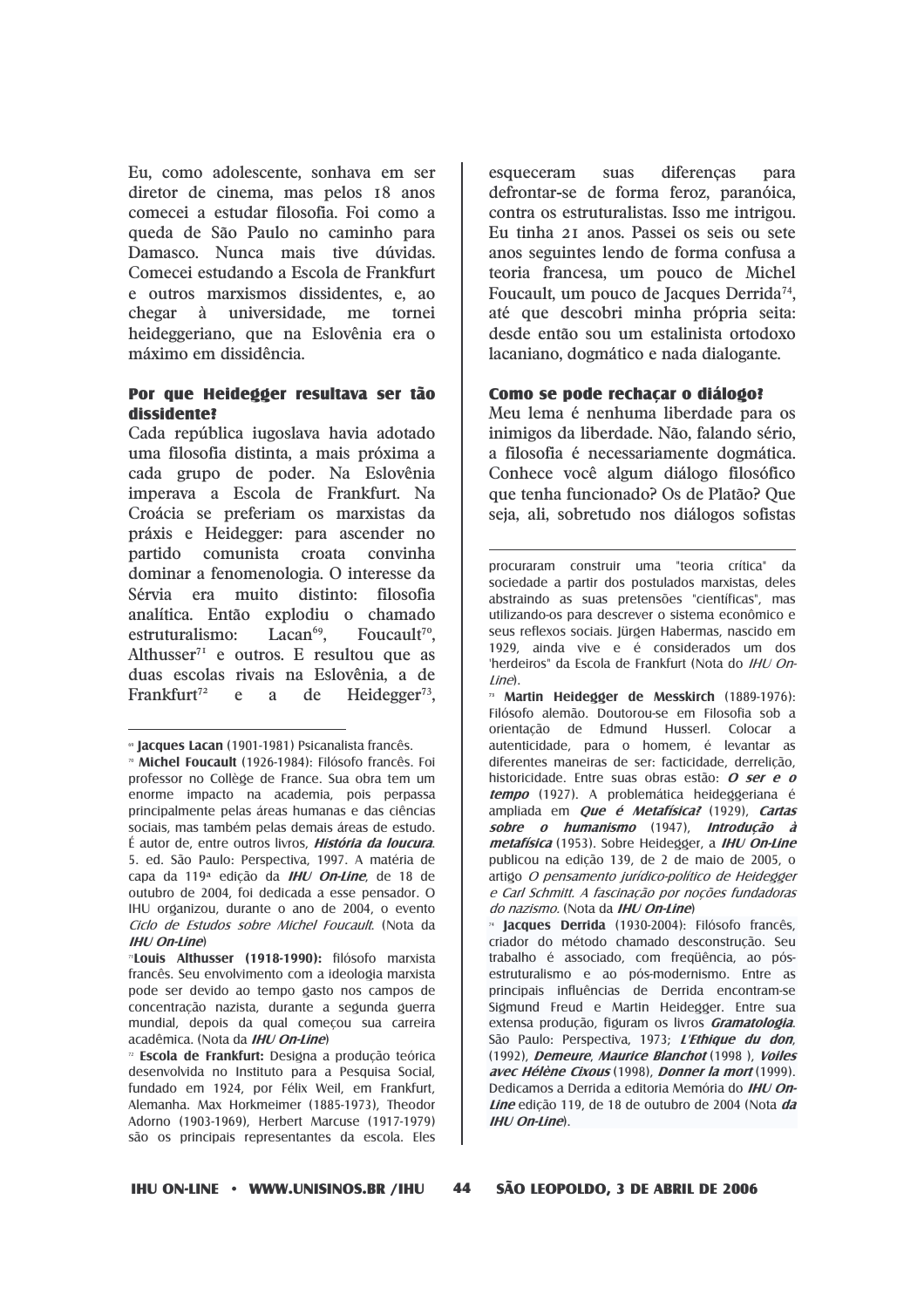da última época, há um tipo que fala todo o tempo, enquanto o interlocutor se limita a dizer "ó, sim, por Zeus, quanta razão tens". Heidegger tinha razão em dizer que cada filósofo conta com uma percepção fundamental e se limita a repeti-la ao longo de sua obra.

#### **Oual é sua percepção fundamental?**

Meu problema é o seguinte: nós, a esquerda, ainda não dispomos de uma boa teoria sobre o que foi o estalinismo.  $\mathbf{A}$ Escola de Frankfurt, **I**ürgen Habermas<sup>75</sup>, todos estavam obsessionados com o marxismo e com o anti-semitismo. mas nada disseram do estalinismo. Existe um livro de Herbert Marcuse<sup>76</sup>, já o sei, porém não é mais do que uma interpretação dos textos dos congressos do PCUS. Se você lê Habermas, não poderá adivinhar que, enquanto o

filósofo escrevia, havia duas Alemanhas. Um amigo da Escola de Frankfurt me explicou que não abordaram  $\Omega$ estalinismo. não parecerem para anticomunistas. Como? Mas, se eram anticomunistas! abertamente **Alguns** apoiaram a intervenção estadunidense no Vietnã! Qual é a percepção fundamental da Escola de Frankfurt? O que chamam de dialética da ilustração, ou seja, que existe um potencial opressivo totalitário na ilustração moderna européia. Há melhor exemplo disso que o estalinismo? Enquanto o fascismo estava abertamente contra a ilustração.  $\overline{0}$ estalinismo constituía uma ilustração radical. Não digo que o estalinismo fosse melhor que o nazismo, digo que há nele algo realmente enigmático e desconhecido. Um detalhe revelador: os presos do Gulag tinham a obrigação de enviar a Stalin telegramas de felicitação por **set1** aniversário. Pode-se imaginar os judeus de Auschwitz felicitando Hitler? Pela mesma razão, os nazis não constituíam tribunais para que  $OS$ iudeus confessassem que participavam numa conspiração mundial contra a Alemanha. Os estalinistas, em troca, necessitavam de confissões e arrependimentos, porque consideravam que inclusive um traidor fazia parte da razão universal e podia ver sua própria mentira.

#### $\Omega$ **nazismo** estalinismo  $\mathbf e$  $\Omega$ desembocam igualmente num antisemitismo brutal.

É a modernidade. Até a Revolução Francesa, o objetivo consistia em batizar e cristianizar os judeus. Acreditava-se na emancipação. Depois decidimos que o problema radicava em sua natureza e, portanto, só cabia matá-los. É curioso, nós modernos cremos ser mais "liberais" do que os pré-modernos e não é assim.

### Auschwitz é a grande tragédia de nossa época.

<sup>&</sup>lt;sup>75</sup> **Jürgen Habermas** (1929): Filósofo alemão, principal estudioso da segunda geração da Escola de Frankfurt. Herdando as discussões da Escola de Frankfurt. Habermas aponta a ação comunicativa como superação da razão iluminista transformada num novo mito que encobre a dominação burquesa (razão instrumental). Para ele, o logos deve contruirse pela troca de idéias, opiniões e informações entre os sujeitos históricos estabelecendo o diálogo. Seus estudos voltam-se para o conhecimento e a ética. Sua tese para explicar a produção de saber humano recorre ao evolucionismo de Charles Darwin. Publicamos dois artigos sobre o encontro entre Habermas e Ratzinger, ocorrido em 19 de janeiro de 2004, na Academia Católica da Baviera. em Munique, nas edições de número 128ª e 138ª do IHU On-Line, de 20 de dezembro de 2004 e 25 de abril de 2005, respectivamente. (Nota da IHU On $line$ 

Herbert Marcuse (1917-1979): Importante sociólogo alemão naturalizado norte-americano, pertencente à Escola de Frankfurt. Herbert Marcuse nasceu em Berlim numa família de judeus assimilados. Foi membro do Partido Social-Democrata Alemão entre 1917 e 1918, tendo participado de um Conselho de Soldados durante a revolução berlinense de 1919, na següência da qual deixou o partido. Estudou filosofia em Berlim e Freiburg, onde conheceu os filósofos e professores de filosofia Husserl e Heidegger e se doutorou com a tese "Romance de artista".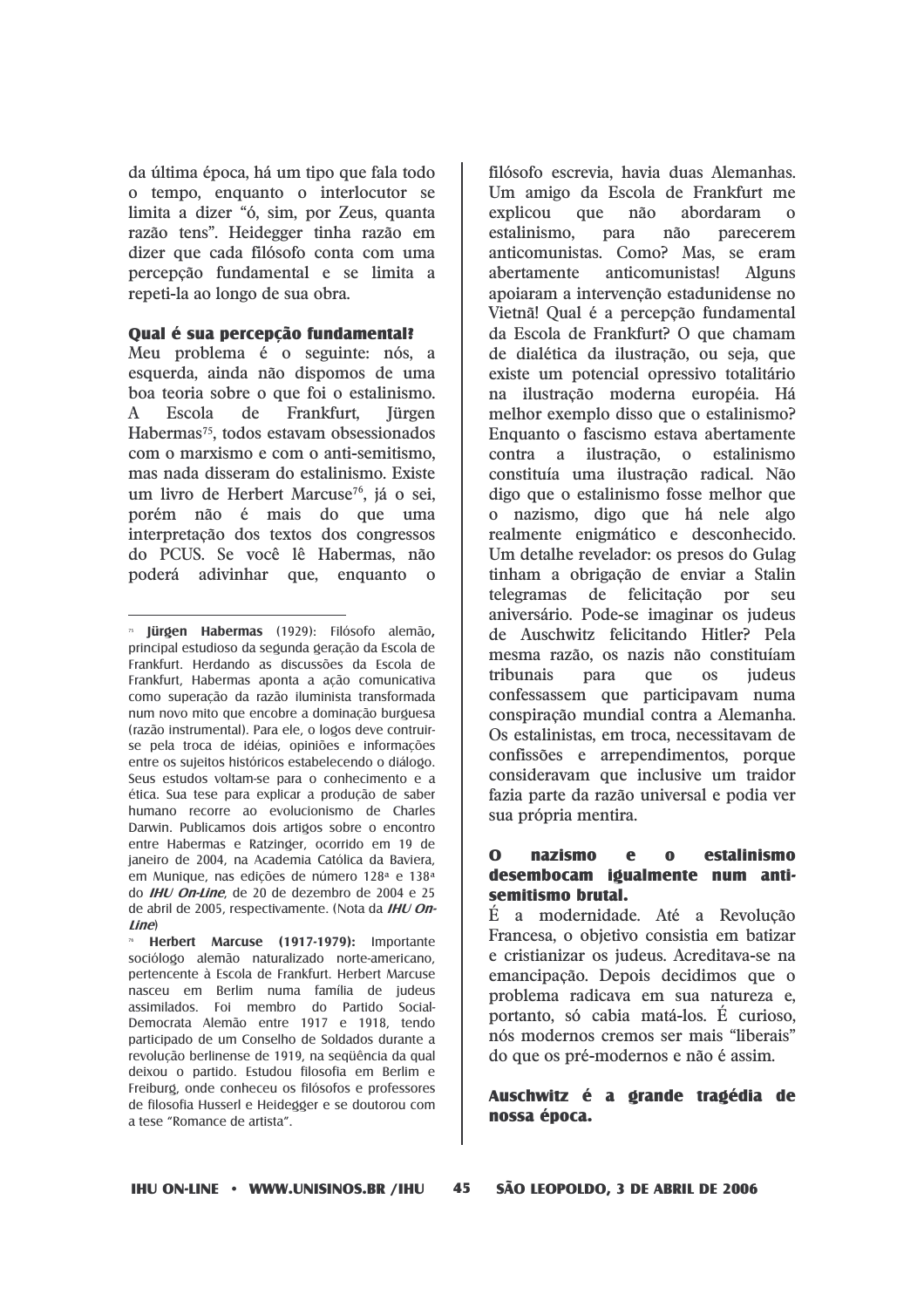$Sim.$ Mas. aquilo não pode ser representado como uma tragédia. Você se deu conta que os melhores filmes sobre o Holocausto são comédia? Filmes como A vida é bela<sup>77</sup> ou outra, italiana, Sete belezas... Quando as coisas são demasiado horríveis, é preciso explicá-las em chave de comédia, porque a tragédia requer dignidade. E não houve dignidade em Auschwitz, nem nos julgamentos do estalinismo. Na Eslovênia, depois da guerra, tivemos um julgamento atroz, o chamado caso Dachau. Os sobreviventes do campo de Dachau foram detidos e acusados de cooperar com os nazis. tivessem sido bons porque. se comunistas, teriam morrido. Foram acusados de sobreviver.

#### Há dignidade na guerra do Iraque?

Escrevi sobre isso em *La tetera prestada* (A chaleira emprestada), que Losada publicará na Espanha em julho. utilizando um velho adágio iraquiano: um indivíduo se queixa para outro que lhe devolveu estragada a chaleira que emprestou. O outro responde que nunca tomou emprestada uma chaleira. Logo acentua que a devolveu intacta. E acrescenta que, em qualquer caso, a chaleira já estava estragada quando a tomou emprestada. As justificativas de Washington para a guerra do Iraque são igualmente incongruentes. George Bush afirmou que o Iraque dispunha de armas de destruição massiva. Mais tarde, que, tivesse essas embora não armas. cooperava com Al Qaeda e constituía uma ameaça para o mundo. Afinal argumentou que Sadam Hussein era um ditador terrível e que isso era razão suficiente para derrotá-lo. Na realidade, as razões eram a extensão da democracia.

a demonstração da hegemonia mundial dos Estados Unidos e o controle do petróleo, argumentos incongruentes entre si, que condenavam ao fracasso a invasão.

#### Os Estados Unidos utilizam a tortura em sua "guerra contra o terror".

Eu sou contra a tortura, mas posso compreender certas situações. Ponhamonos no velho caso de que tenho diante de mim um tipo que sabe onde está sequestrado meu filho: não posso prometer que não  $\mathbf{0}$ torturaria pessoalmente até que me desse a informação. O importante é manter a distinção entre um caso desesperado e a legalização da tortura. Todos sabemos que a CIA é experiente em interrogatórios violentos e brutais, mas não devemos aceitar que se fale disso como algo normal.  $Algo$ está mudando na moralidade pública dos Estados Unidos.  $No$ outro dia. em televisão.  $um$ congressista conservador fez o seguinte raciocínio: nossos prisioneiros eram desde o princípio "objetivos legítimos" de guerra. porém sobreviveram  $30S$ bombardeios: por conseguinte, podemos fazer com eles o que queiramos, já que, desde o princípio, tínhamos o direito de matá-los. Ocorreu uma "revolucão silenciosa", as regras fundamentais da ética estão mudando e nós não pedimos sequer para estar ao par disso. Neste ponto, estou de acordo com Habermas.

### E Habermas está bastante de acordo com o papa Bento XVI. Escreveram um livro iuntos.

Estou de acordo com o diagnóstico de Habermas, porém não com as soluções que propõe. Sua atitude é puramente defensiva: não facamos isto, não facamos aquilo... Não podemos dizer, como Habermas, que há um limite na eugenia e não devemos ultrapassá-lo. Temos que reinventar a ética. Hoje é possível implantar um chip num rato e teledirigi-

<sup>&</sup>quot; A vida é bela: Comédia dramática do diretor Roberto Benigni, de 1997. A trama é sobre um filho de judeus que vive na Itália durante a Segunda Guerra Mundial, e que precisa se desdobrar para proteger sua família perante as ameaças de um campo de concentração. (Nota da IHU On-Line)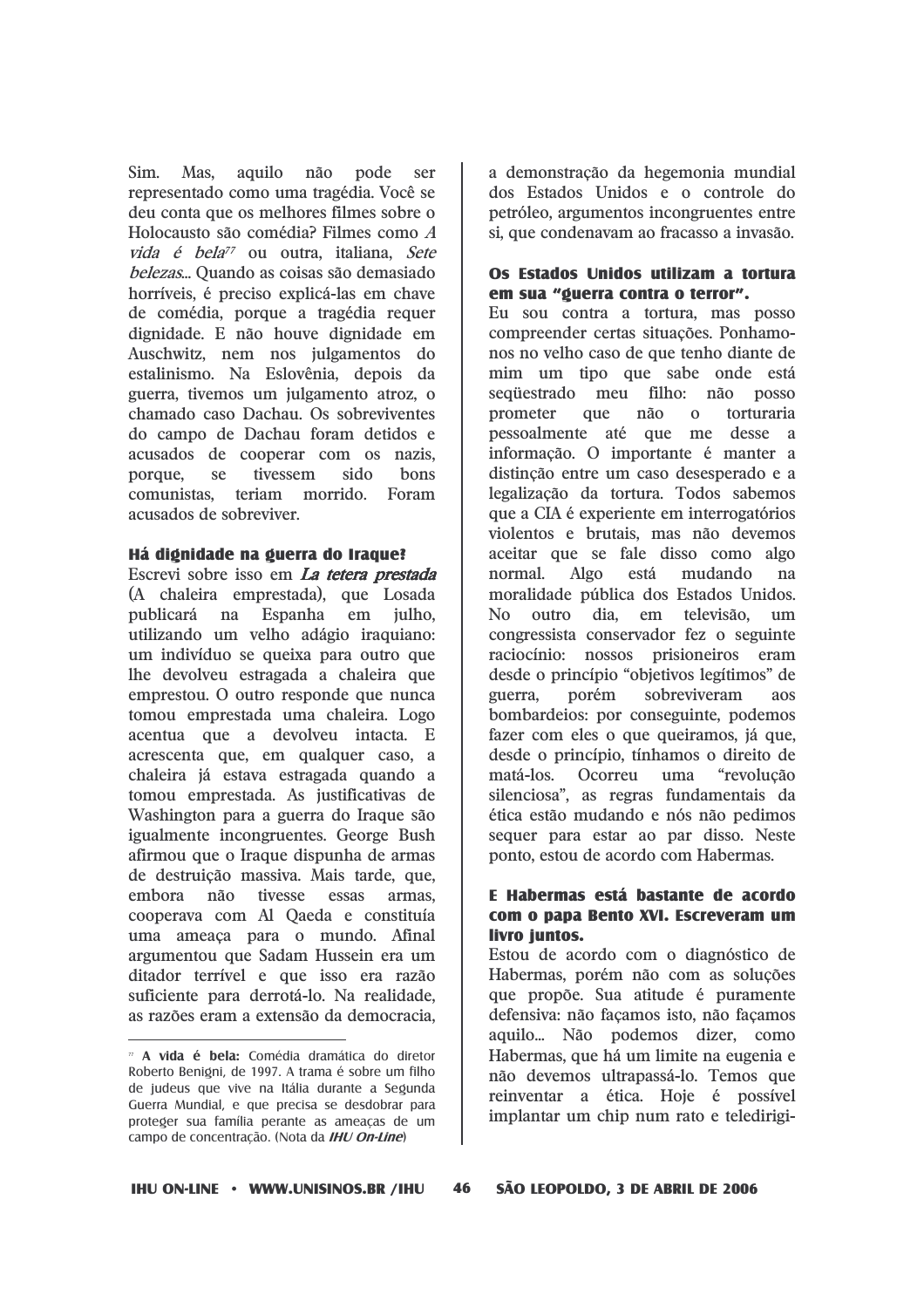lo. Você se dá conta? Obviamente, será possível fazer o mesmo com um ser humano.

#### Isso é criar um Golem<sup>78</sup>.

Expõe-se aqui uma questão filosófica: como experimentará esse ser humano o controle remoto? Terá consciência de que o controla uma forca exterior? Crerá ser ele mesmo o emissor das ordens? Inclino-me pela segunda hipótese: o ser humano teledirigido não se dará conta de nada, sentir-se-á livre.

#### lürgen Habermas propõe uma drástica autolimitação da investigação científica para não destruir a essência do ser humano.

E como se faz isso? É impossível. Se é possível manipular os genes, eles serão manipulados. Os chineses já estão experimentando com o controle remoto do cérebro. Isso espanta muito as pessoas religiosas. No outro dia, participei em Viena de uma mesa-redonda na qual havia um par de bispos. Perguntei-lhes por que eram contra a experimentação farmacológica no cérebro. "Porque o homem é uma criatura divina, com uma alma divina, etc.", me responderam. Mas, se não somos simples mecanismos biológicos, porém temos uma alma imortal, não podem fazer o que quer que seja no cérebro. Resta-nos a alma, não? os bispos Não. são secretamente materialistas e temem que, em realidade, sejamos apenas nosso cérebro. Um bispo

bastante inteligente comentou que o cérebro era um televisor e a alma um decodificador, necessários um ao outro. Este foi um argumento inteligente, porém falso. Se um fármaco pode fazer-me mais valente, mais lúcido, mais generoso, como fica a ética? Significa que somos apenas química. Então, somos livres? Eu creio que sim. Mas. se bloqueamos a experimentação científica. somente estamos mantendo uma ficção de liberdade.

### Você cita Lênin abundantemente e escreveu um livro sobre ele.

Muita gente discute sobre a escassa participação das mulheres em política e sobre se convém estabelecer quotas. Zapatero<sup>79</sup> não se entreteve em debates e impôs as quotas. Isso é leninismo: deixemos de esperar as condições obietivas. facamo-lo e vejamos  $S_{\mathbf{P}}$ funciona. Acerca de minha posição política, existe certa confusão. Escrevi um livro sobre a atualidade do pensamento leninista, mas, o que proponho é "repetir" o leninismo no sentido que Walter Benjamin<sup>80</sup> dava ao termo "repetir". Isso supõe reconhecer que Lenine está morto. Careco de soluções, me declaro mais pessimista que os partidários das "terceiras vias". Para mim, Tony Blair<sup>81</sup> é

47

<sup>&</sup>lt;sup>78</sup> Golem: ser artificial mítico associado à tradição mística do judaísmo, particularmente a cabala, que pode ser trazido a vida através de um processo mágico. O Golem é uma possível inspiração para outros seres criados artificialmente, tal como o homunculus na alquimia e o moderno Frankenstein (obra de Mary Shelley). No folclore judaico, o golem é um ser animado que é feito de material inanimado, muitas vezes vistos como gigantes de pedra. No hebraico moderno a palavra golem significa "tolo", "imbecil", ou "estúpido". O nome é uma derivação da palavra *gelem*, que significa material cru. (Nota da IHU On-Line)

<sup>&</sup>lt;sup>79</sup> losé Luis Rodríguez Zapatero: Atual primeiroministro da Espanha e Antonio María Rouco Varela é o atual cardeal-arcebispo de Madrid. (Nota da IHU On-Line).

<sup>«</sup> Walter Benjamin (1892-1940): Filósofo alemão crítico das técnicas de reprodução em massa da obra de arte. Foi refugiado judeu alemão e diante da perspectiva de ser capturado pelos nazistas, preferiu o suicídio. Um dos principais pensadores da Escola de Frankfurt. (Nota da IHU On-Line)

<sup>&</sup>quot; Anthony Charles Lynton ("Tony" Blair): Nasceu em 1953, em Edimburgo. É, desde 1997, o Primeiro Ministro Britânico. Blair estudou Direito em Oxford, convertendo-se em advogado especializado em Direto Sindical. Em 1983, foi nomeado membro do Partido Trabalhista Inglês (Labour) no Parlamento. Após a morte de John Smith, em 1994, Blair, com 41 anos, tornou-se o líder mais jovem já surgido no Trabalhismo. Como presidente no retorno do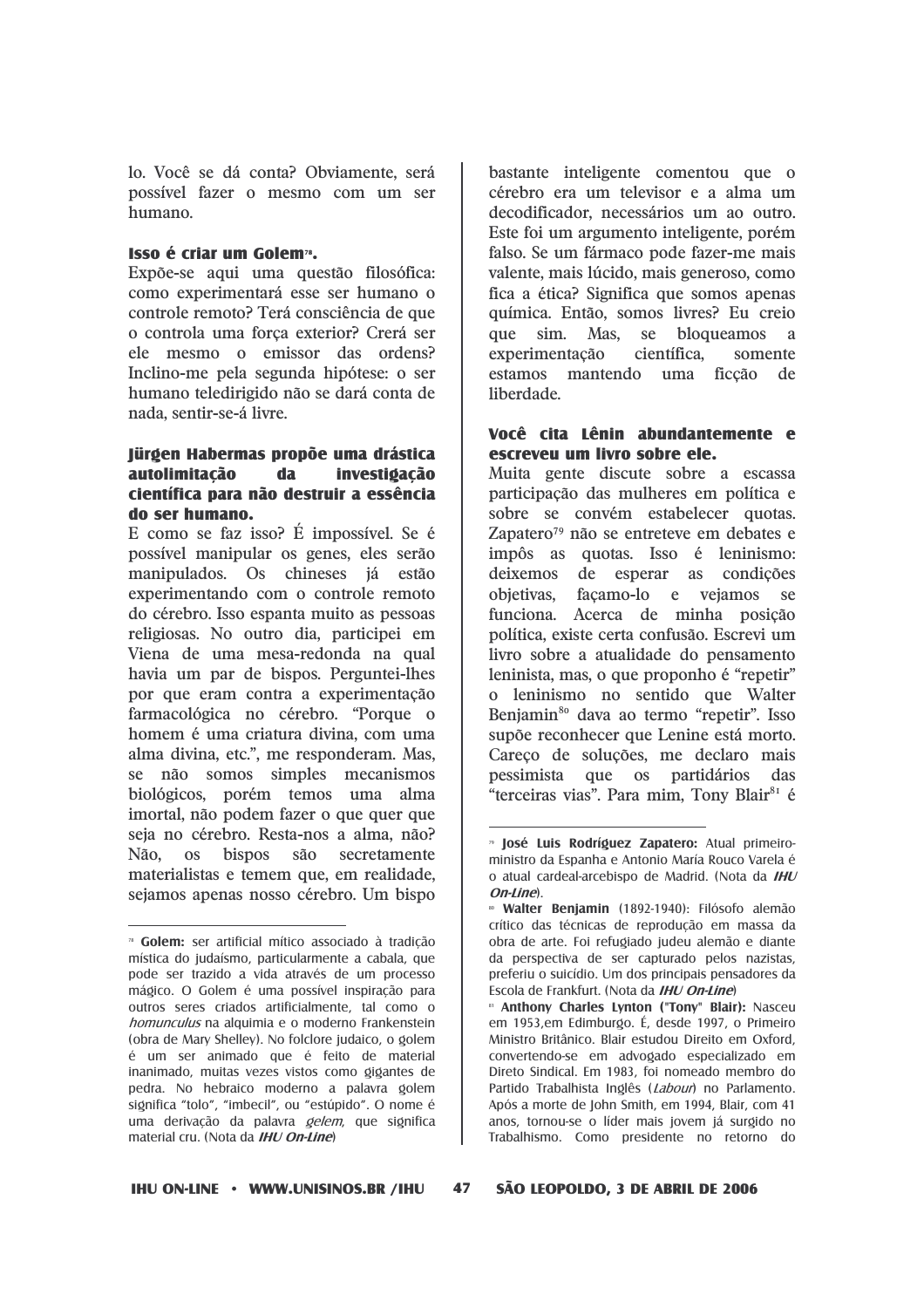um grande traidor. A esquerda deve ser reinventada.

#### Pode-se pensar numa esquerda à margem do capitalismo?

Há quem considera que meu leninismo é uma provocação. Também há quem se ri do "fim da história" anunciado por Francis Fukuyama<sup>82</sup>, porém todos atuamos como se Fukuvama tivesse razão, como se o capitalismo liberal fosse a culminação do progresso. Não estou louco nem preconizo a fundação de um revolucionário. **Só** novo partido proponho que mantenhamos a mente aberta e não creiamos que a tolerância, o Estado de bem-estar e as "terceiras vias" constituam valores supremos.

#### Com respeito ao capitalismo. ele demonstrou uma capacidade quase infinita para engolir os que o contradizem.

Certo, Vivemos várias vezes a "crise final" do capitalismo. Para Marx, foi o imperialismo, para Stalin foi o fascismo. O capitalismo sempre está em crise e cada vez ela é mais forte. Há agora bastantes confiam pessoas que secretamente em que uma grande catástrofe ecológica acabe com o capitalismo. Ao contrário! Você imagina as oportunidades de inversão e negócio que se abririam com essa catástrofe?

### E o nacionalismo? Você viveu de perto a tragédia iugoslava.

Na antiga Iugoslávia, circulavam muitos gracejos politicamente incorretos, nos quais eslovenos eram  $OS$ sempre montenegrinos tacanhos.  $OS$ eram preguiçosos. O intercâmbio de ofensas de aparência racista era contínuo. E isso facilitava a convivência. A prova é que os gracejos desapareceram com a guerra. Só ficou a correção política, que é um racismo reprimido. É preciso rir. Por que não podemos rir-nos do Islã? A mim me interessa a religião muçulmana, porque tanto Ismael, filho de Abraão e Agar e patriarca dos árabes, como Maomé eram órfãos, e isso conduziu a uma religião antipatriarcal. Sabe que falar de Deus Pai é blasfêmia no Islã? Deveríamos deixar de afrontar o Islã com o foco da lente multiculturalista e tratar os muculmanos aceitando com naturalidade que sejam distintos de nós. No século XIX, uma das críticas européias ao decadente Império Otomano era sua "degeneração multicultural". E agora já vê em que resultou

Você foi opositor  $\mathbf{a}$ **Slobodan** Milosevic e inclusive se apresentou **candidato como** eleicões **nas** presidenciais de 1990.

Conselho da União Européia, Blair aprovou o tratado de Maio de 1998, para a circulação do Euro. (Nota da  $IHI(On-line)$ 

<sup>&</sup>lt;sup>a</sup> Francis Fukuvama (1952): É professor de economia política internacional da Paul H. Nitze School of Advanced International Studies, na Johns Hopkins University, nos EUA. Seu primeiro livro, O fim da história e o último homem (1992) ganhau o Los Angeles Times Book Critics Award e o Prêmio Capri (Itália). Outros livros representativos de sua obra são: Confiança (1995), A grande ruptura (1999) e Nosso futuro pós-humano (2002), todos publicados pela Editora Rocco, de São Paulo. Especialista em questões políticas e militares da Europa e do Oriente Médio, Fukuyama já integrou o Conselho de Planejamento Político do Departamento de Estado norte-americano. Este ano lanço o livro America at the crossroads: Democracy, power and the neoconservatie Legacy (Yale University Press). (Nota da IHU On $line)$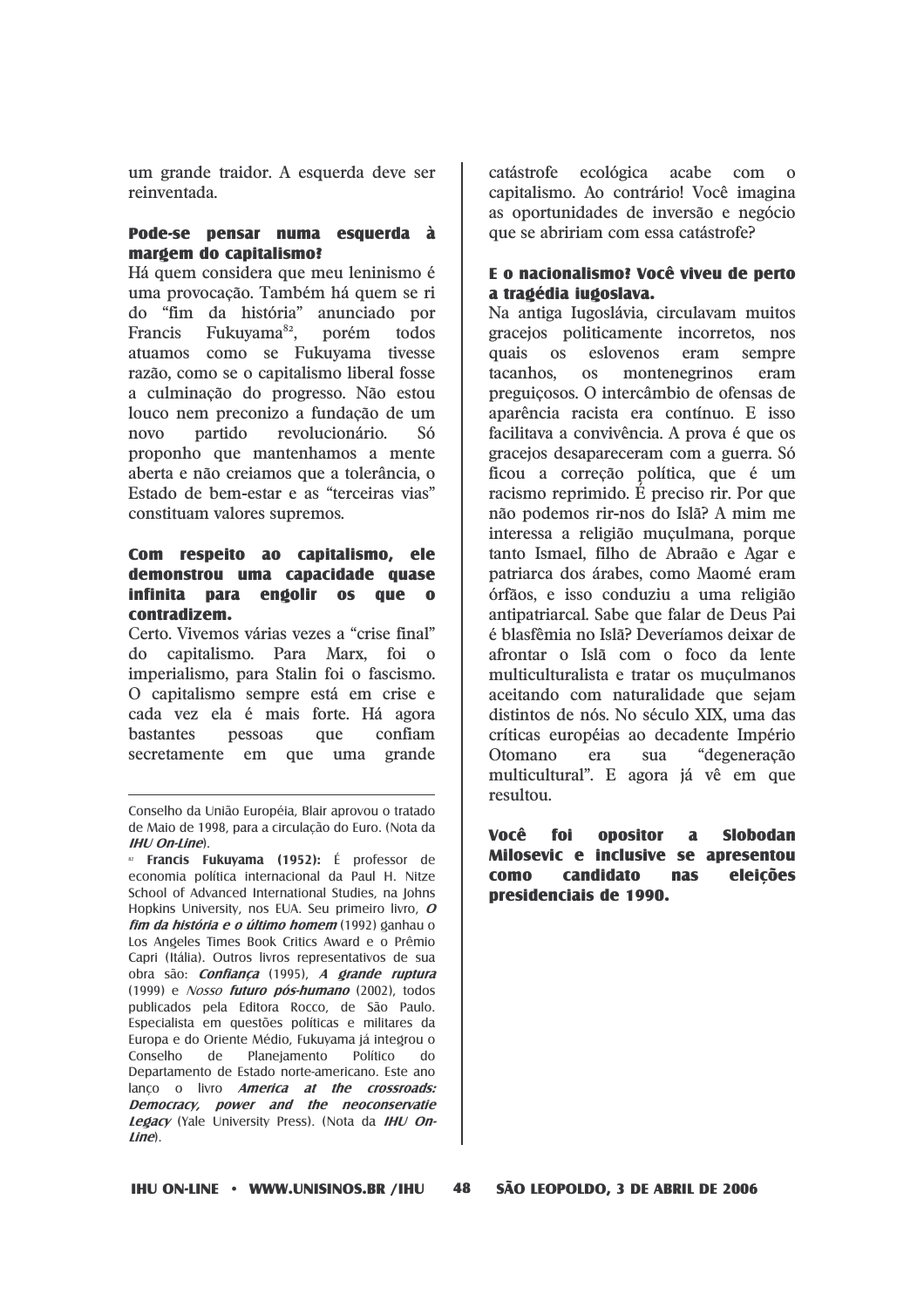Slobodan Milosevic<sup>83</sup> foi meu inimigo. A Sérvia tinha  $\mathbf{0}$ maior potencial democrático de todas as repúblicas iugoslavas, porém Milosevic encaixou a antiga nomenclatura  $com$  $\Omega$ nacionalistas. Tito já havia posto as bases desse encaixe, porque nos últimos expurgos, os de princípios dos anos 1970, perseguiu os democratas e respeitou os nacionalistas Em qualquer caso. Milosevic acabou fazendo um grande favor à Eslovênia. Somente uns 20% ou 30% dos eslovenos queriam  $\overline{a}$ independência. porém bastou que aparecesse ele para que todos entendêssemos que este homem iria trazer a guerra: seu ambiente natural era excecão.  $\mathbf{a}$ crise.  $\mathbf{a}$ pulsão  $\mathbf{a}$ ultranacionalista. Escapamos da Iugoslávia no último minuto, quando o exército ainda não havia sido depurado para convertê-lo em sérvio e Belgrado ainda não estava segura da fidelidade dos comandos intermédios. A Eslovênia teve sorte.

### O que pensou quando a OTAN bombardeou os sérvios?

Pensei no horror que deviam sentir meus amigos da esquerda européia. E pensei em que isso devia ter-se feito muito antes. porque se teria evitado muita morte. Os que pensam que houve uma conspiração imperialista para destruir a Iugoslávia se equivocam totalmente. A Iugoslávia já estava morta quando Milosevic chegou ao Seu mérito consistiu. poder. precisamente, em analisar de forma correta a situação. Tito já não existia, e sua fórmula iugoslava estava acabada. Foi  $\Omega$ primeiro político iugoslavo  $\overline{a}$ compreendê-lo.

49

<sup>&</sup>lt;sup>83</sup> Slobodan Milošević (1941-2006): Foi presidente da Sérvia e da República Federal da Iugoslávia. Era filho de um teólogo e uma professora. Em 1953 afiliou-se ao Partido Comunista da Iugoslávia. Estudou Direito na Universidade de Belgrado, formando-se em 1964 e iniciou sua atividade profissional na administração da República Socialista da Sérvia, mais precisamente em Belgrado, como assessor do prefeito, no início, e depois como chefe do servico de informação do município. Em 1978. ascendeu para a direção do maior banco iugoslavo o Beogradska Banka (Banco de Belgrado). Em 1980, Milošević começou a entrar paulatinamente na política. Em 1983 foi eleito membro do "Presidium" do Comitê Central do Partido Comunista da Sérvia e no ano seguinte fez-se Presidente do Comitê Municipal do partido, em Belgrado. A 15 de maio de 1986 chega a Presidente do Comitê Central do Partido Comunista da Sérvia e em 1989 foi eleito Presidente da República Iugoslava da Sérvia. Esta rápida ascenção que, em sete anos, levou-o de mero técnico da administração a Presidente da Sérvia surpreendeu a todos. Milošević morreu repentinamente enquanto enfrentava julgamento por uma série de crimes, incluindo genocídio cometido na Bósnia-Herzegovina, na Croácia e no Kosovo durante os anos 90. (Nota *da IHU On-Line*)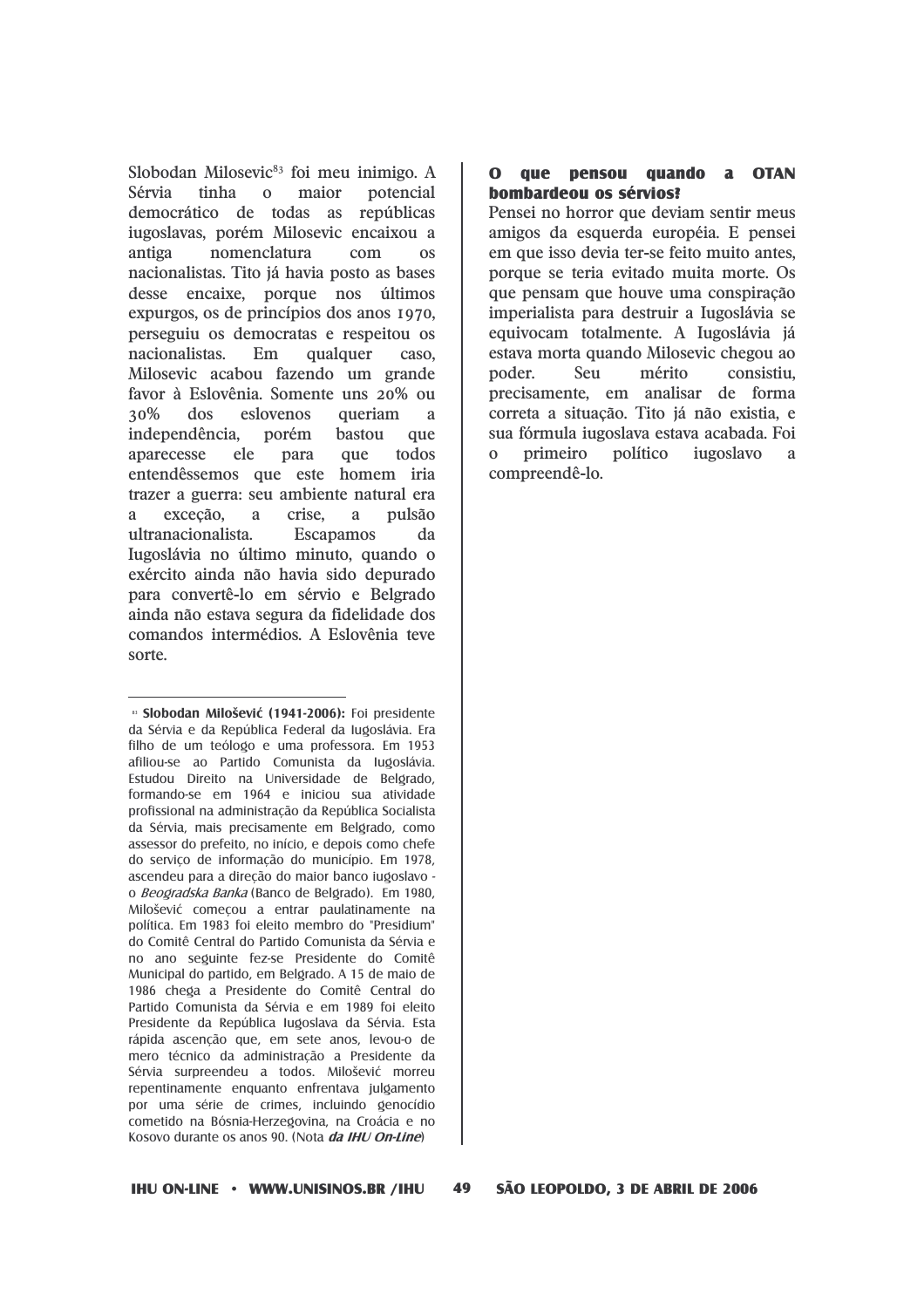### Um filósofo que pensa de novo **Por Reves Mate**

Reyes Mate escreve que, em seus quatro últimos livros, Slavoj Zizek reflete sobre os perigos do mundo e sua relação com o real e o virtual. Para isso se vale de instrumentos como a psicanálise lacaniana e o marxismo. O filósofo espanhol Manuel Reves Mate é professor e pesquisador no Instituto de Filosofia de Madrid. Tem uma vasta obra publicada. Entre seus livros, citamos: Memoria de Auschwitz. Actualidad moral y política. Madrid: Trotta, 2003; Por los campos de exterminio. Barcelona: Anthropos, 2003; *Tolerancia y religión*, Barcelona: Anthropos, 2003. O artigo que segue foi publicado no jornal El País, em 25 de março de 2006. Os subtítulos são nossos.

Esteve na Unisinos durante o IX Simpósio Internacional da Associação Ibero-Americana de Filosofia Política e VIII Colóquio de Filosofia Unisinos, de 19 a 21 de outubro de 2005. Nessa ocasião concedeu entrevista exclusiva à IHU On-Line, na edição 164, de 14 de novembro de 2005. Dele a **IHU On-Line** publicou o artigo O outro da religião, edição número 127, de 13 de dezembro de 2004; a entrevista As tradições religiosas e o melhor humanismo não devem permitir a morte do homem, edição 128, de 20 de dezembro de 2004. Publicamos, também, o artigo Uma cultura do consenso, edição número 156, de 19 de setembro de 2005 e a entrevista O campo de concentração está se convertendo no símbolo da política moderna, edição no. 160 de 17 de outubro de 2005.

Faz falta um certo descalabro para escrever que o prestígio de que goza ultimamente Hannah Arendt é "o sinal mais claro da derrota da esquerda" Slavoj Zizek (Eslovênia, 1949) o possui quando, em Quién dijo totalitarismo (Quem disse totalitarismo) (Pre-Textos, 2002) arremete  $\Omega$ desprestígio  $d\Omega$ contra termo radicalidade. que associamos imediatamente com totalitarismo: uma operação exitosa da feitoria Arendi<sup>84</sup>,

escreveu grande parte das suas obras. Lecionou nas principais universidades deste país. Propôs, em uma distinção inusitada, que os termos labor, trabalho e ação fossem entendidos como diferentes formas de atividades fundamentais do ser humano, sendo aquele vinculado às necessidades biológicas, o intermediário ao artificialismo da vida moderna e esta às relações entre os homens sem a mediação das coisas ou da matéria. Sua filosofia se assenta numa crítica à sociedade de massas e à sua tendência para atomizar os indivíduos. Preconiza um regresso a uma concepção política separada da esfera econômica, tendo como modelo de inspiração a antiga cidade grega. Entre suas obras, citamos: Eichmann em Jerusalém - Uma reportagem sobre a banalidade do mal. Lisboa: Tenacitas. 2004; O Sistema Totalitário. Lisboa: Publicações Dom Quixote.1978; O Conceito de Amor em Santo Agostinho.Lisboa: Instituto Piaget;

50

<sup>&</sup>lt;sup>84</sup> Hannah Arendt (1906-1975), filósofa e socióloga alemã, de origem judaica, nasceu em Hannover (Alemanha). Foi influenciada por Husserl, Heidegger e Karl Yaspers. Em consequência das perseguições nazistas, em 1941, partiu para os EUA, onde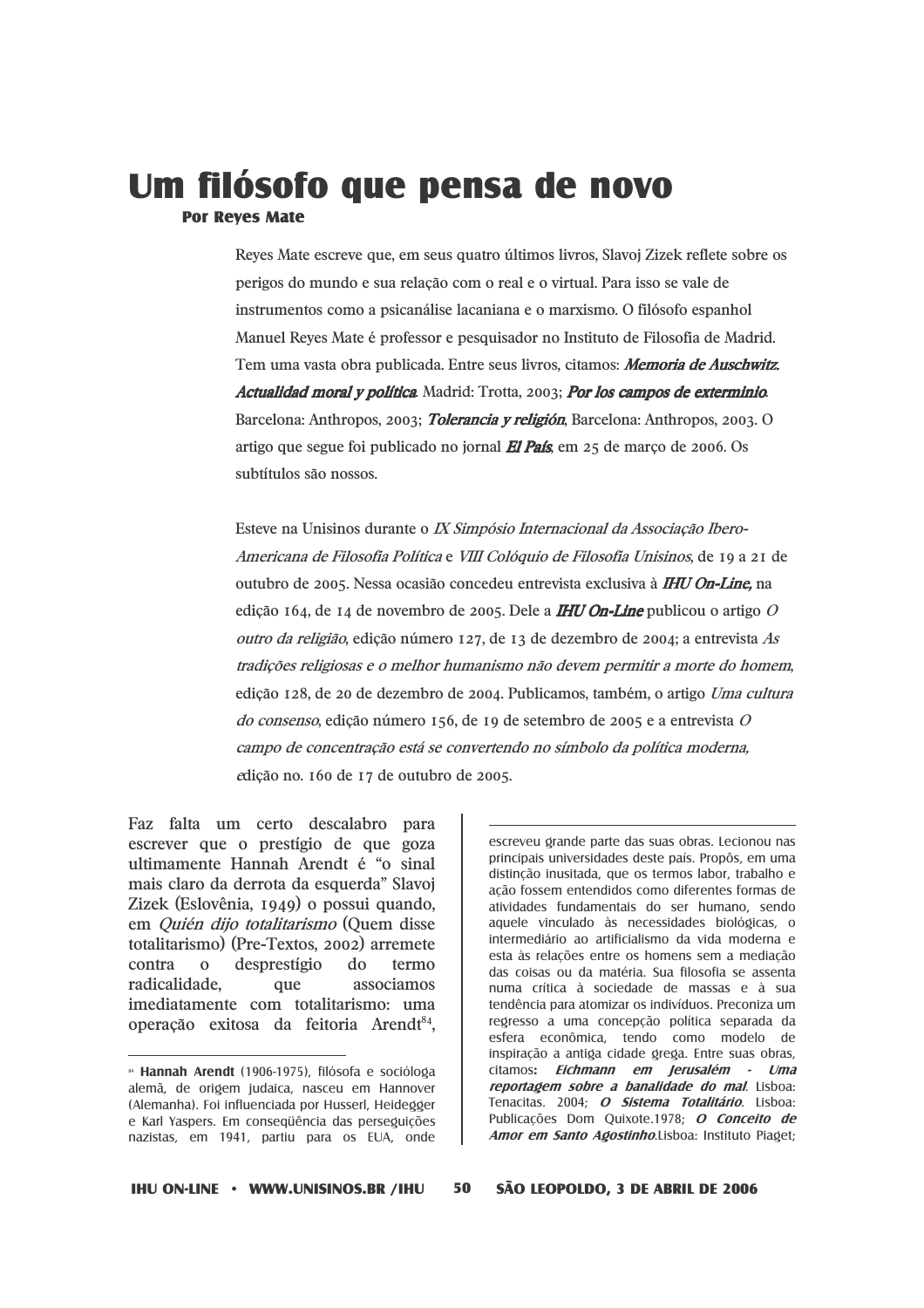cuios atuais produtores se especializaram em reduzir política a democracia liberal. Ele se apresenta como um filósofo radical, porque pensar é pensar de novo. Tornou-se filósofo, esclarece, em segunda opção, como quase todo o mundo. Sua aspiração era o cinema, até que se deu conta de que, para entender porque Chaplin **Charles** se opunha  $t\tilde{a}$ tenazmente ao cinema sonoro, tinha que lancar mão da filosofia. Zizek tem uma capacidade inata para surpreender-se perante ditos ou fatos que, aos demais, resultam normais. Do que necessitava era de instrumentos apropriados para dar conteúdo a essa capacidade de surpresa. Encontrou-os na psicanálise lacaniana e no marxismo. A psicanálise permite-lhe reconstruir a subjetividade do homem moderno, tão questionada por todos os que dominam o cenário filosófico, desde desconstrutivistas  $30S$  $\alpha$ procedimentalistas. Com a ajuda de Lacan, recompõe o cenário originário no qual deve desenvolver-se um sujeito à altura de nosso tempo. O que envolve o homem quando nasce não é um mundo inocente, senão uma realidade cheia de fracassos e injusticas que traumatizam a quem trate de ignorá-la, mas, que coloca a quem a reconheca ante a grave responsabilidade de dar uma dimensão política à sua subietividade, tema de El espinoso sujeto (O espinhoso sujeito) (Paidós, 2001). Para isso existe o marxismo.

#### Sob o olhar da economia política

Zizek, que sofreu os rigores da burocracia comunista na ex-Iugoslávia, não está disposto a jogar fora o marxismo com a água do comunismo. Ele não pode

renunciar ao conceito de economia política, isto é, não quer perder de vista o determinante  $d$  os interesses papel econômicos construção e na na explicação da política. Seu pensamento está repleto de sociologia, literatura, cinema, gracejos e uma astuta utilização do que poderíamos chamar de o motim da anedota, ou seja, a habilidade para questionar uma teoria com um exemplo que nela não encontre acomodação.

Com esta armação teórica sai a campo aberto para - com um livro por ano, considerando que odeia escrever. segundo diz em Arriesgar lo imposible  $(Trotta, 2006)$  - lutar contra as ofensas que lhe vêm de passagem. Seu olhar sobre o que chamamos de "nosso mundo" é corrosiva. Este mundo está composto, com efeito, de café sem cafeína, nata sem gordura, guerra sem baixas (próprias), política sem política, ou seja, nos é oferecida uma existência desprovida de substância, pelo que esta tem de conflitante e amarga. Daqui tira duas conclusões de certa maneira contraditórias: como a realidade pura e dura está cheia de perigos, é preciso deslocar o homem à realidade virtual, único lugar no qual se pode libertar da amarga substância. E, em segundo lugar, o mandato do gozo. Gozar é obrigatório e não fazê-lo implica culpabilidade. Então, por que não, em lugar de café, injetar-se cafeína? Por que não, em lugar da excitação da realidade externa, tomar drogas que animem diretamente o cérebro? O problema é que, apesar de toda esta decoração artificial, a guerra causa mortes e a droga não traz a felicidade. Aí se situa Zizek.

#### Refundar a esquerda

E provoca verdadeiramente quando ele, disposto a refundar a esquerda, prefere as más companhias dos conservadores. Por

A Vida do Espírito. v.l. Pensar. Lisboa: Instituto Piaget; Sobre a Revolução. Lisboa: Relógio D'Água; Compreensão Política e o Futuro e Outros Ensaios. Lisboa: Relógio D'Água (edição da Perspectiva, 2002). (Nota da IHU On-Line)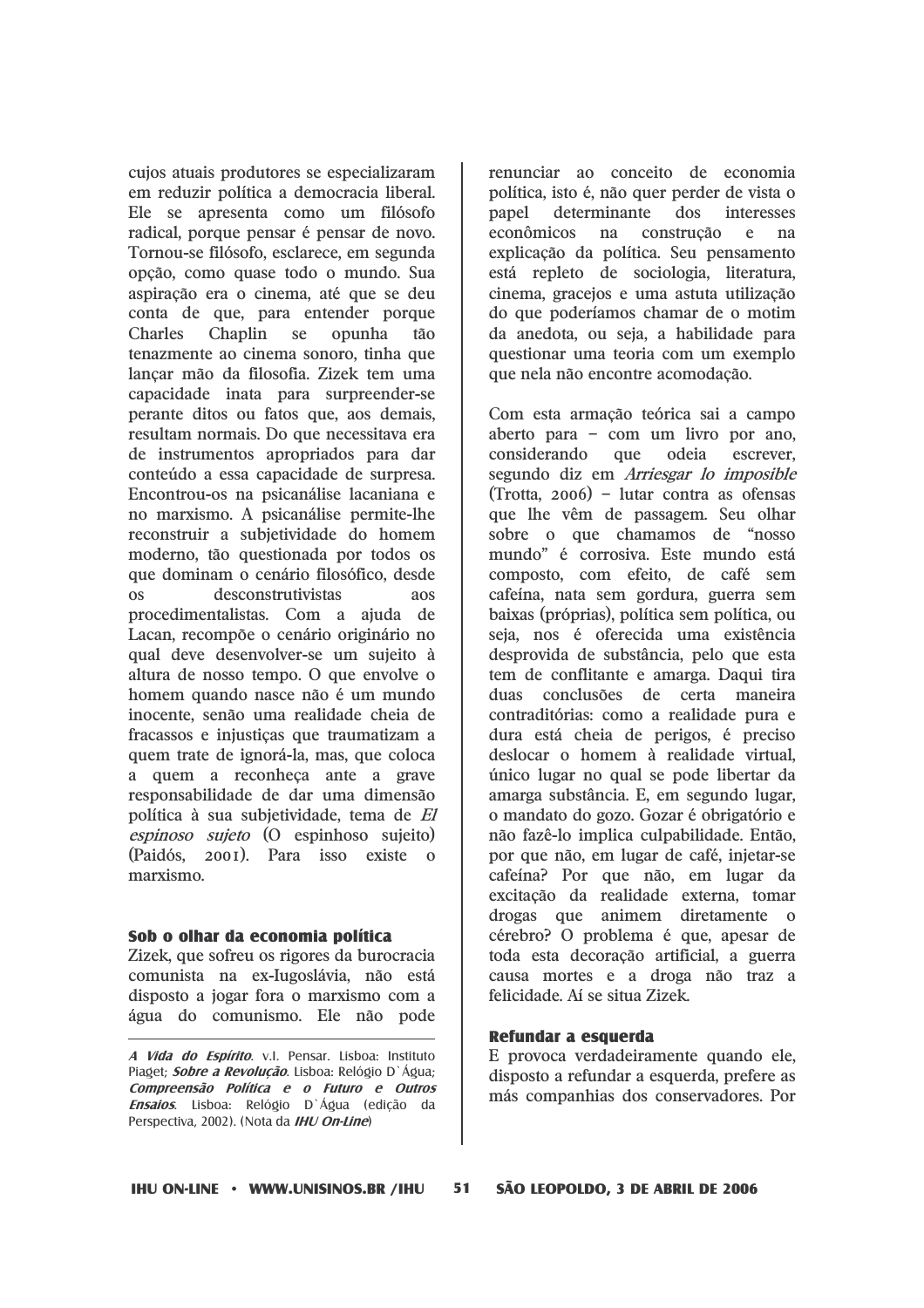exemplo, a de Pascal<sup>85</sup> um cristão da velha moda que mobiliza seu grande talento contra o novo. Admira essa rebeldia, porque é sinal de que Pascal reconheceu a forca do novo, os desvios que acarreta, as mudanças profundas que exige. Quem não se dá conta de nada é o progressista sempre disposto a estar em dia e correr atrás do último. É o mesmo temperamento de Charlot<sup>86</sup>, quando se opunha ao cinema sonoro: ele, sim, sabia o que estava em jogo.

Com Zizek, não nos podemos fiar. Pensamos que está conosco, porém logo adverte que é por razões opostas às nossas. Passa com o multiculturalismo, que ele acossa sem trégua. De que serve. se pergunta, não guisar os hambúrgueres na Índia com gordura de vaca, se essa multinacional é portadora do vírus econômico que arruína os recursos naturais, as tradições culturais e suas formas de organização? O respeito ao outro, que deve fechar os olhos a costumes bárbaros como queimar viva a mulher do viúvo, que é o que se faz hoje na Índia? Nem está com os que sublimam o respeito ao outro, nem com os que defendem valores universais, sem atreverse a tocar o uniformismo letal do capitalismo.

« Charlot (1889-1977): Pseudônimo de Charles Chaplin, figura capital e universal do cinema. Foi o mais famoso ator dos primeiros momentos do cinema hollywoodiano, e posteriormente um notável diretor. No Brasil é também conhecido como Carlitos (equivalente a Charlie), nome de um dos seus personagens mais conhecidos. A sua obra é a síntese madura do melodrama romântico e da sátira mais social pungente, independente  $^{\circ}$ inconformista, cómica e sentimental em simultâneo, animada por sentimentos humanitários e não carente de certa amargura. (Nota do IHU On-Line)

#### **Zizek e Paulo de Tarso**

A companhia de pensadores radicais ocidentais tornou-o suspeitoso ante os burocratas comunistas. Nada estranho, se constatamos predileções tão pouco ortodoxas como o interesse que estes mostram por Paulo de Tarso, por exemplo. Podemos enumerar até meia dúzia de livros paulinos entre os filósofos políticos contemporâneos: Agamben<sup>87</sup>. Badiou<sup>88</sup>, Taubes<sup>89</sup>... Zizek não fica atrás até o ponto de definir-se como um materialista pauliniano. O subtítulo de El frágil absoluto (Pré-Textos, 2002) é: 'Por que vale a pena lutar pelo legado cristão?' Na carta aos Coríntios Paulo fala. a

<sup>17</sup> Giorgio Agamben (1942): Filósofo italiano. É professor da Facolta di Design e arti della IUAV (Veneza), onde ensina Estética, e do College International de Philosophie de Paris. Formado em Direito, foi professor da Universitá di Macerata, Universitá di Verona e da New York University, cargo ao qual renunciou em protesto à política do governo norte-americano. Sua produção centra-se nas relações entre filosofia, literatura, poesia e fundamentalmente, política. Entre suas principais obras estão *Il linguaggio e la morte* (Einaudi, 1982). La formula della creazione (Quodlibet. 1993), escrito com Giles Deleuze, Homo Sacer (Einaudi, 1993/ Homo sacer- O poder sobernao e a vida nua -UFMG). **Que lê resta di Auschwitz**. (Bollati Boringhieri, 1998) e *Stato di Eccezione (*Bollati Borinohieri, 2003). A edição 81 da *IHU On-Line*, de 27 de outubro de 2003, intitulada O estado de exceção e a vida nua: a lei política moderna. dedicou seu tema de capa a esse pensador. (Nota  $da$  *IHI* / *On-Line*)

**a** Alain Badiou: autor, entre outros livros, de *Saint* Paul. La fondation de l'universalisme (São Paulo. A fundação do universalismo). Paris: PUF. 1997. 1<sup>a</sup>. Edicão: 1999, 3ª, Edicão, Cf. também o livro Alain Badiou no Brasil. Apresentação e organização Célio Garcia, Autêntica: Belo Horizonte, 1999. A revista **IHU On-Line** da semana que vem. 10 de abril de 2006, terá como tema de capa A recepcão de Paulo no Ocidente. (Nota da IHU On-Line)

" Jacob Taubes (1923-1987): Teólogo, filósofo e exegeta vienense. Foi professor na Universidade Livre de Berlin, autor do livro Théologie Politique de Paul (A teologia política de Paulo), Éditions du Seuil, Paris, 1999 e discípulo de Gershom Scholem. A revista *IHU On-Line* da semana que vem, 10 de abril de 2006, terá como tema de capa *A recepção de* Paulo no Ocidente. (Nota da IHU On-Line)

52 SÃO LEOPOLDO, 3 DE ABRIL DE 2006

**Blaise Pascal** (1623-1662): filósofo, físico e matemático francês que criou uma das afirmações mais repetidas pela humanidade nos séculos posteriores: O coração tem razões que a própria razão desconhece, síntese de sua doutrina filosófica: o raciocínio lógico e a emoção. (Nota do IHU On-Line)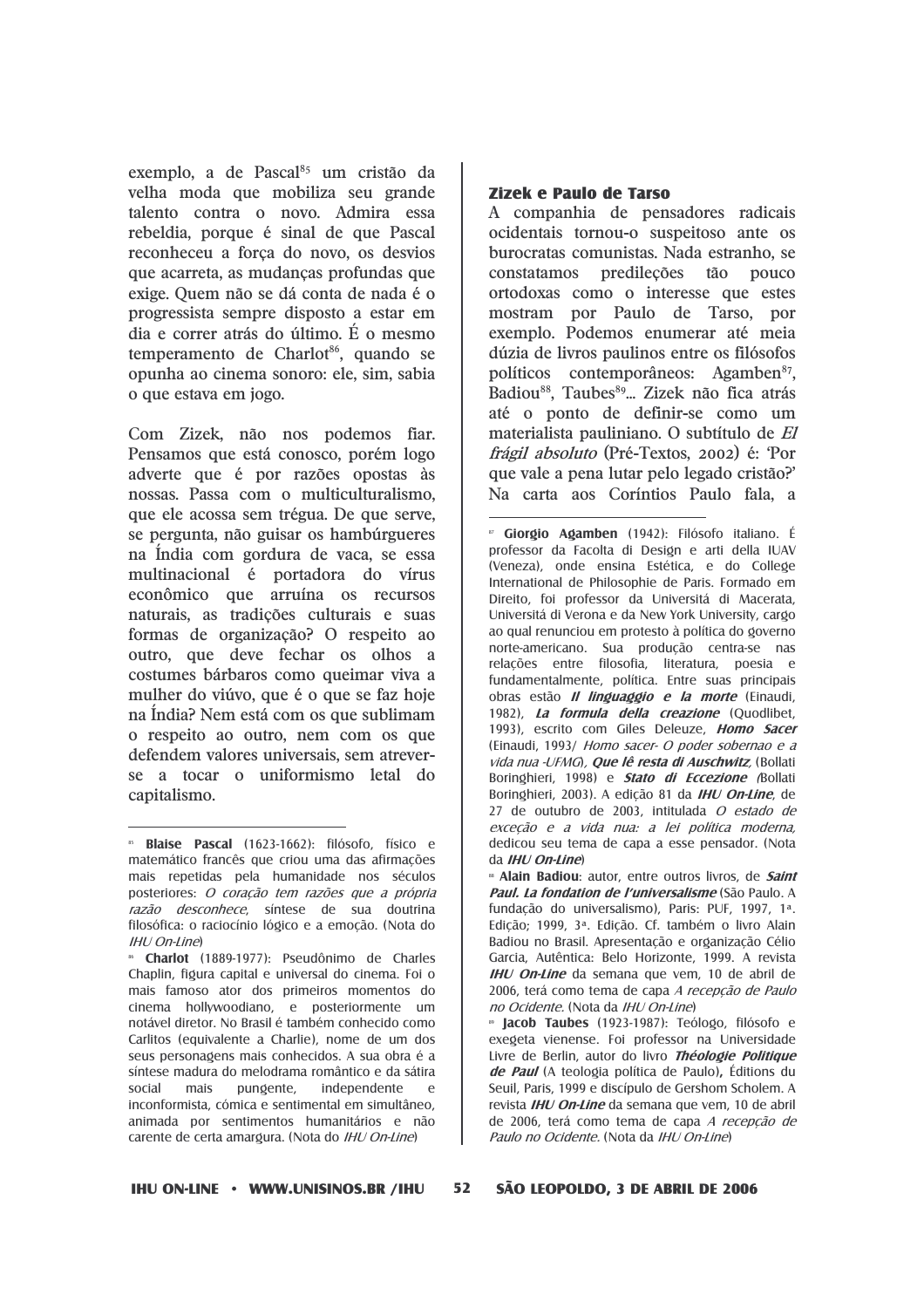propósito do amor, do "ódio aos pais", que Zizek interpreta como rebelião contra o mundo de valores e símbolos que nos rodeia; ele aposta por uma subjetividade política capaz de criar de novo o mundo. Porém é em El títere y el *enano* (O títere e o anão) (Paidós, 2006) que Paulo ocupa o centro de sua reflexão. Neste livro, o tema é o subtítulo: "O núcleo perverso do cristianismo". A perversão consiste em criar um grande outro que anula esse momento criativo da liberdade, próprio de quem sabe que não há garantia e que é preciso julgá-la com cada decisão. O cristianismo é perverso, porque, em lugar de deduzir as consequências do abandono de Jesus na cruz, construiu uma história com um outro onipotente. Sua salvação depende de que se autodestrua com a religião.

#### Uma leitura da atualidade a partir do cinema

Já foi falado sobre o partido que Zizek tira das películas... Em Matrix<sup>90</sup>, quando o herói desperta à crua realidade, vê uma paisagem desolada, o que ficou de Chicago depois de uma guerra mundial. O líder da resistência, Morpheus<sup>91</sup>, recebe o herói com um "Bem-vindo ao deserto", frase que dá pé ao título de outro dos livros de Zizek, recentemente traduzido,

Bienvenidos al desierto de lo real<sup>p2</sup> (Akal. 2005). O argumento do filme serve-lhe para explicar o atentado do II de Setembro. Não deveríamos ver, nos diz, nas Torres Gêmeas o símbolo do poder mundial, senão a encarnação do deserto, do capitalismo especulativo financeiro, cuja realidade é virtual. Pois bem, se o nada governa o mundo, por que estranhar que o mundo real de fora seja uma ameaca a essa irrealidade? O capitalismo financeiro seria o melhor alimentador do terror e o que os habitantes do Primeiro Mundo - que são os que se aproveitam do mundo virtual deveriam perguntar-se, é por que não conhecem uma causa pela qual valha a pena sacrificar-se. Kieslowski<sup>93</sup>, o diretor da famosa trilogia das cores, lhe serve de guia ao seu Lacrimae rerum. Ensayos sobre cine moderno y ciberespacio (Debate, 2006). Nada como o cinema para fazer-nos ver que a ficção, embora seja tomada pelo real, não é a realidade. Porém, o que aqui persegue é indagar por que vivemos a realidade como pesadelo do qual é preciso fugir. Não haveria maneira de transformar o que nos causa dano em ponto de partida de uma reconstrução da realidade, que não seja fuga ao virtual? *Lacrimae rerum* (As lágrimas das coisas) era o nome que os antigos davam às lágrimas da cena, as únicas que suportavam, porque as reais provocavam payor. Mediante mil aproximações, Zizek trata de dizer-nos que o grave não é que tenhamos perdido

53

<sup>&</sup>lt;sup>®</sup> Matrix: Filme realizado pelos irmãos Wachowski e protagonizado por Keanu Reeves no papel de Neo e lida com temas como o domínio da tecnologia sobre o homem, a ficção científica e a liberdade. O filme também contém muitas cenas de lutas com artes marciais e armas, cujos efeitos especiais foram tão bem executados, que viraram ícones e passaram a ser imitados em vários filmes posteriores. É a primeira parte de uma trilogia. O filme remonta a várias histórias como o mito da caverna de Platão. (Nota da IHU On-Line)

Morpheus: Personagem do filme Matrix interpretado por Laurence Fishburne, ator americano. É o líder do grupo que luta contra a Matrix. Ele é o responsável pela descoberta de Neo, personagem de Keanu Reeves. (Nota da IHU On $line$ 

Bem-Vindo ao Deserto do Real! São Paulo: Boitempo, 2003. (Nota da IHU On-Line)

<sup>&</sup>lt;sup>93</sup> Krzystof Kieslowski: cineasta polonês. Fez, ao todo, 23 filmes, dentre os quais se destacam Amator (1979), Decálogo (1988), e A Trilogia das Cores, inspirada nas cores da bandeira francesa, e em seus significados, um dos momentos mais poéticos do cinema na década de 90. A Liberdade é Azul, (1993) é o primeiro dos filmes da trilogia e é um drama. A Igualdade é Branca (1993) é o segundo e o mais perto que Kieslowski chega de uma comédia. A Fraternidade é Vermelha, (1994) é o terceiro e último filme. (Nota da IHU On-Line)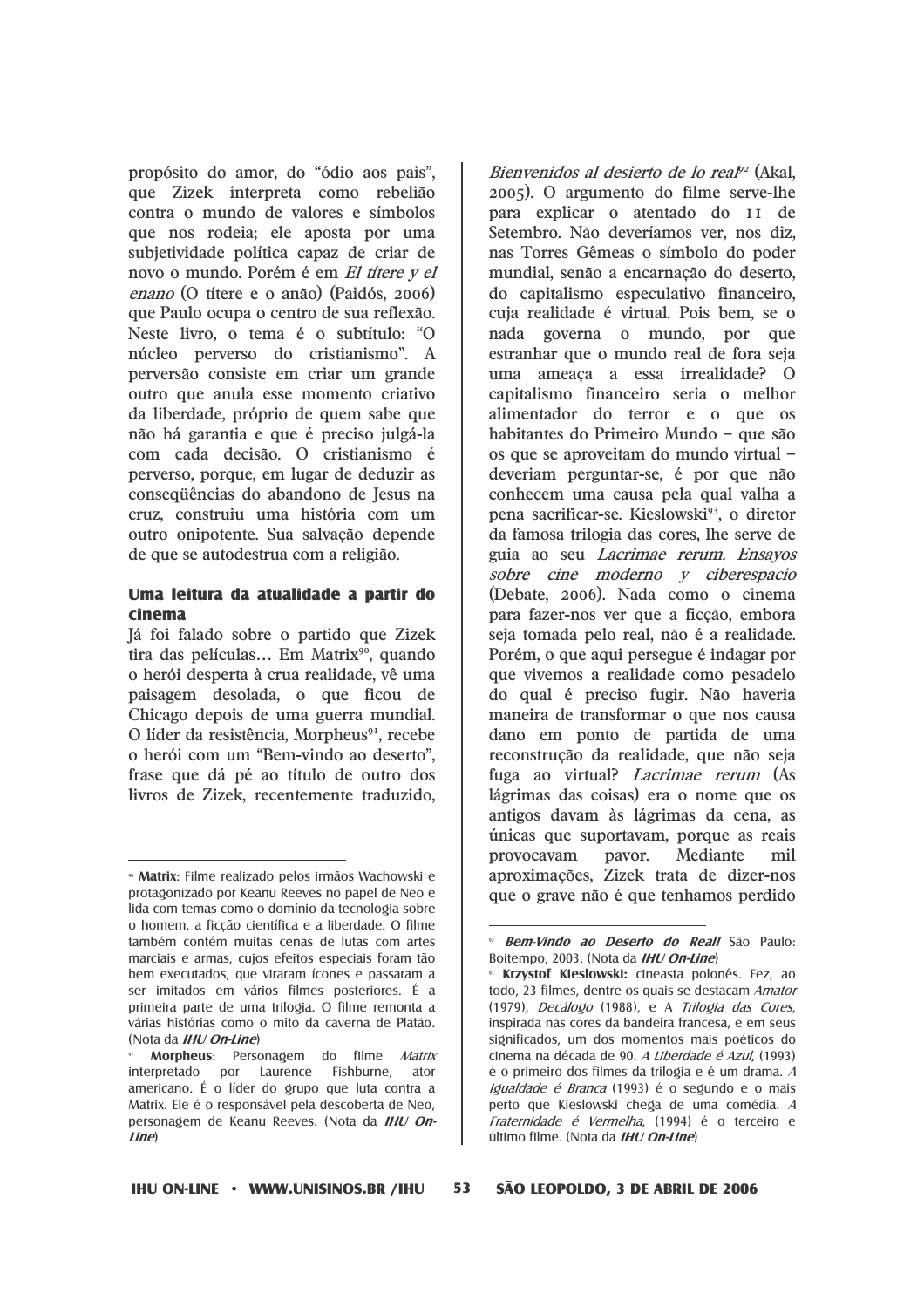de vista a realidade, senão que perdemos de vista o sentido da realidade simbólica, ou seja, a capacidade de ver no imperfeito da vida, em suas dores e contradições, o único sentido capaz de tirar-nos da imobilidade à qual nos remete este mundo virtual tomado pela realidade.

Mais além da provocação  $011$  do virtuosismo indigesto, próprio do jogador que regateia até sua sombra, o que é preciso ver neste autor é o resgate do gesto filosófico originário, como diz Antonio Gimeno. tradutor e impulsionador do conhecimento de Zizek na área de fala espanhola. Este gesto de pensar novamente - algo que, tratando-se da filosofia, deveria ser evidente  $-$  é o que resulta excepcional. Por isso seduz tanto.

### Artigo da semana

# **Todos dentro da Disnevlândia**

**Por Jean Baudrillard** 

Para o filósofo e sociólogo francês Jean Baudrillard, a nulidade é a verdadeira pornografia dos dias atuais, o desejo perverso da pura obscenidade. O artigo que segue foi publicado no jornal italiano Repubblica, em 29 de março de 2006. Os subtítulos são nossos.

De Baudrillard a *IHU On-Line* publicou o artigo *A máscara da guerra*, na edição 51, de 17 de março de 2003. O Prof Juremir Machado da Silva apresentou o IHU Idéias de 11 de setembro de 2003, intitulado *11 de setembro: Ano III. Uma reflexão a* **partir de Jean Baudrillard**. Sobre esse tema, Juremir concedeu uma entrevista na 74<sup>°</sup> edição da IHU On-Line, de 8 de setembro de 2003, sob o título *11 de setembro* segundo Jean Baudrillard.

Baudrillard é um dos importantes pensadores ocidentais da atualidade, autor de vários livros entre os quais destacamos: A Troca Impossível. Rio de Janeiro: Nova Fronteira, 2002; A Ilusão Vital: Civilização Brasileira, 2001 e A Sociedade do Consumo. Lisboa: Edições 70, 2000.

Toda a nossa realidade se tornou experimental. Na ausência de destino, o homem moderno é consignado a uma experimentação sem limites sobre si mesmo. Duas demonstrações recentes:

uma, Loft Story<sup>94</sup>, para falar diretamente da ilusão midiática do real; a outra,

*<sup>»</sup> Loft Storv* é o nome dado na Franca ao reality show conhecido como Big Brother (Nota da IHU On-Line)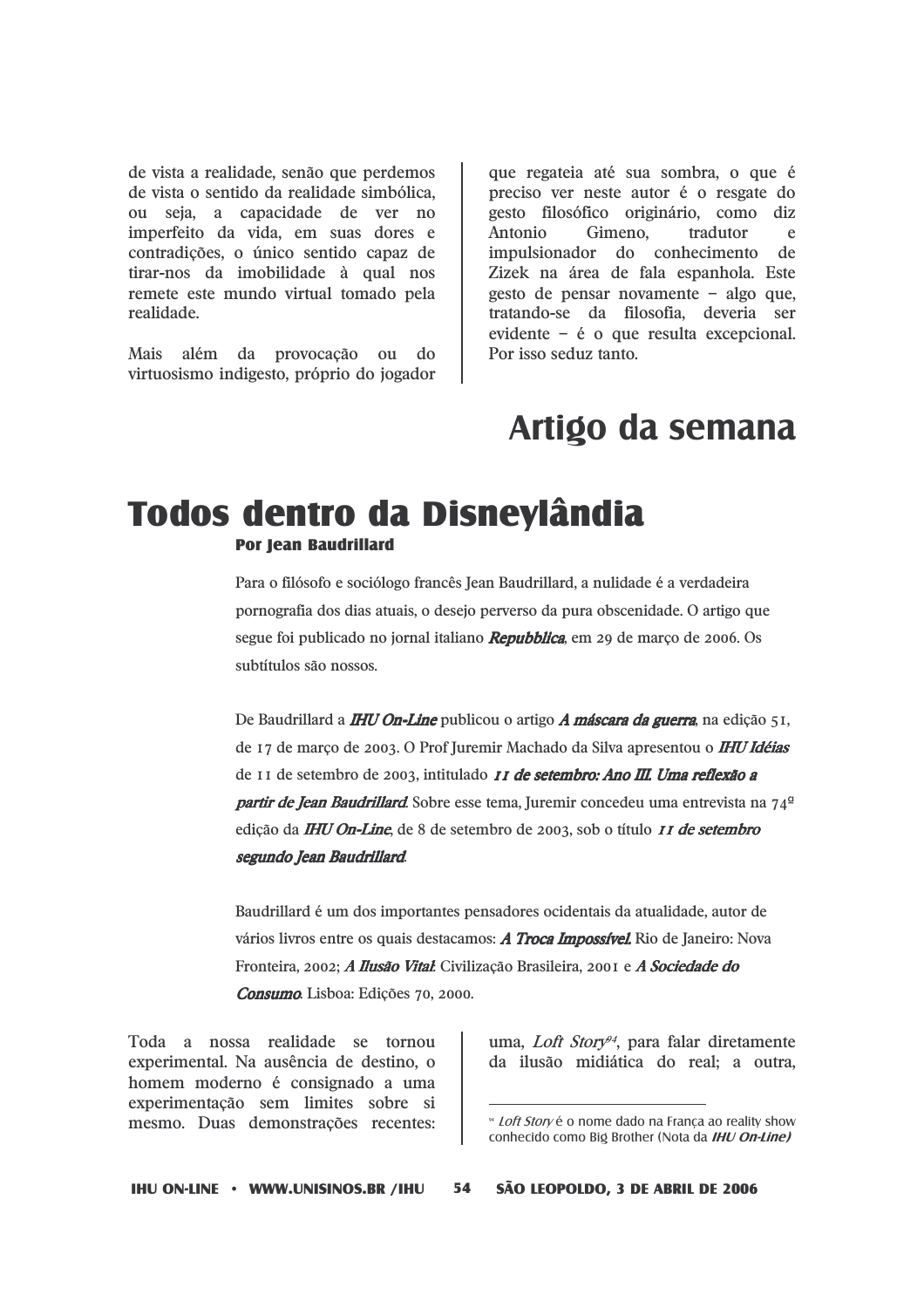*Catherine Millet<sup>o5</sup>*, para falar diretamente da ilusão fantasmática do sexo. O Loft tornou-se um conceito universal, um condensado do parque humano da atração, do gueto, da saída fechada e do anio exterminador. A reclusão voluntária como laboratório de uma convivência de síntese. de uma sociabilidade telegeneticamente modificada.

E aqui, quando tudo é mostrado (como no *Big Brother*, e outros reality shows), que se percebe que não existe mais nada a ver. É o espetáculo da chatice, do grau zero. onde é fornecida a prova. contrariamente a todos os objetivos, do desaparecimento do outro, e talvez também do fato de que o ser humano não é fundamentalmente um ser social. O equivalente de um ready made transposição tal e qual do *everday life*, esta mesma já maquiada por todos os modelos dominantes. Banalidade da síntese, fabricada em circuito fechado e sob tela de controle.

#### Reality shows e Disneylândia

Nisso, o microcosmo artificial do Loft é semelhante à Disneylândia, que dá a ilusão de um mundo real, de um mundo externo, enquanto ambos são exatamente a imagem um do outro. Todos os Estados Unidos são Disnevlândia, e todos estamos dentro da Loft. Não há nenhuma necessidade de entrar no duplo virtual da realidade, já estamos lá - o universo televisivo  $\dot{e}$ apenas  $um$ detalhe holográfico da realidade global na qual dentro vivemos. Mesmo da nossa existência mais cotidiana, vivemos numa situação de realidade experimental. E é daqui que provém a fascinação, pela imersão e interatividade espontânea.

Trata-se de voveurismo pornô? Não. Há sexo por toda a parte, não é isso que as pessoas procuram. O que desejam profundamente é o espetáculo da banalidade, e é esta que constitui hoie a verdadeira pornografia, a verdadeira obscenidade  $\,$ nulidade. a  $\mathbf{a}$ inconsistência e a vulgaridade. No extremo oposto do Teatro da Crueldade. Mas, talvez possamos encontrar aqui uma forma de crueldade, ao menos virtual. Precisamente no momento em que a televisão e a mídia são cada vez menos capazes de dar conta dos acontecimentos (insuportáveis) do mundo, e descobrem a vida cotidiana, a banalidade existencial, como o acontecimento mais homicida, a atualidade mais violenta, o próprio lugar do crime perfeito. E, de fato o é. E as pessoas estão fascinadas, fascinadas e aterrorizadas pela indiferenca do nadaque-dizer.  $d\Omega$ nada-que-fazer.  $\mathbf{d}$ indiferença de sua própria existência. A contemplação do crime perfeito, da banalidade como novo look da fatalidade, tornou-se uma verdadeira e própria disciplina olímpica. última  $\overline{a}$ metamorfose dos esportes extremistas.

#### A visibilidade como poder e controle

Tudo isso reforcado pelo fato de que é o próprio público a ser mobilizado como juiz, que se tornou ele próprio o Big Brother. Estamos além da "panóptica", da visibilidade como fonte de poder e de controle. Não se trata mais de tornar as coisas visíveis a um olho externo, mas de torná-las transparentes a si mesmas mediante a passagem do controle pela massa, e cancelando de vez os vestígios da operação. Assim os espectadores estão *implicados* numa gigantesca contratransferência negativa sobre si mesmos e, ainda uma vez, é daqui que deriva a atração vertiginosa deste gênero de espetáculo.

<sup>&</sup>lt;sup>95</sup> Catherine Millet: Autora de La Vie Sexuelle de Catherine M. (A Vida Sexual de Catherine M., Rio de Janeiro: Ediouro: 2001), em que descreve encontros sexuais que manteve com centenas de anônimos. (Nota da IHU On-Line)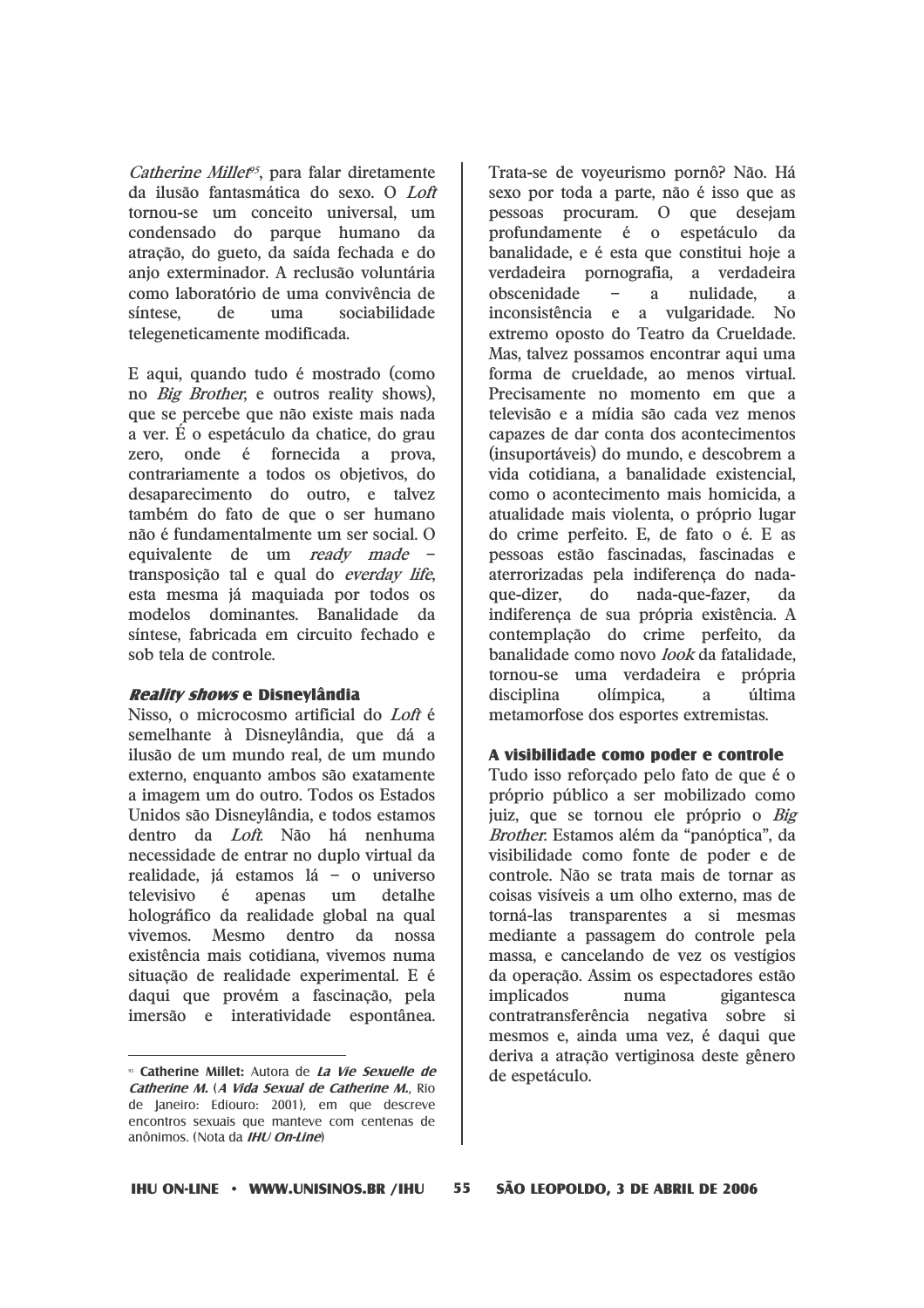No fundo, tudo isso corresponde ao direito e ao desejo imprescritível de ser Nada e de ser vistos como tais.

Há dois modos de desaparecer: ou se exige não se ser visto (é a atual problemática do direito à imagem), ou então a gente se aprofunda  $\overline{p}$ delirante exibicionismo da própria nulidade. Tornamo-nos ninguém para sermos vistos e guardados como tal extrema proteção contra a necessidade de existir e a obrigação de sermos nós mesmos.

Resulta daqui a exigência contraditória e simultânea de não ser vistos e de ser continuamente visíveis. Todos jogam ao mesmo tempo sobre ambas as vertentes e nenhuma ética nem legislação podem resolver este dilema - aquele do direito incondicionado  $de$ ver  $\mathbf{e}$ aquele. igualmente incondicionado, de não ser vistos. A informação completa faz parte dos direitos do homem e, por isso, também a visibilidade forcada. a superexposição a luzes da informação.

#### A violência da confissão

A expressão de si como forma extrema da confissão, de que falava Foucault. Não guardar nenhum segredo. Falar, falar, comunicar infindavelmente. Tal é a violência feita a cada indivíduo e ao seu segredo. E, ao mesmo tempo, trata-se de uma violência feita à linguagem, porque, a partir daqui, isso perde também a sua originalidade, não é mais que meio de comunicação, operador de visibilidade, dimensão perde toda irônica  $\Omega$ 11 simbólica - lá onde a linguagem assume uma importância maior do que aquilo de que fala. E, o pior desta obscenidade, desta falta de pudor, é o compartilhar forçado, aquela cumplicidade automática do espectador que nada mais é senão o resultado de um verdadeiro e próprio sequestro. É este o objetivo mais claro da

operação: a escravidão das vítimas, mas uma escravidão não obstante, voluntária, aquela das vítimas que gozam do mal que lhes é feito, da vergonha que lhes é imposta.

#### A autodestruicão como experiência estética

O compartilhar, da parte de uma sociedade inteira, do seu mecanismo fundamental: a exclusão interativa, que é cúmulo! Decidida em comum.  $\Omega$ consumada com entusiasmo. Se tudo acaba na visibilidade que é, como o calor na teoria da energia, a forma mais degradada da existência, então o ponto crucial é o de conseguir fazer desta perda de todo espaco simbólico, desta forma extrema de desencanto da vida, um obieto de contemplação, de sideração e de desejo perverso. "A humanidade, que outrora, com Homero tinha sido objeto de contemplação pelos deuses olímpicos. agora se tornou tal para si mesma. A alienação de si mesma chegou naquele grau que a faz viver a sua própria destruição como uma sensação estética de primeira ordem" (Walter Benjamin). O experimental toma, assim, em toda parte o lugar do real e do imaginário. Os protocolos da ciência e da verificação nos são inoculados em qualquer âmbito e estamos sempre aí a seccionar, em « vivisseção », sob o bisturi da « cinepresa », a dimensão relacional e social, fora de qualquer linguagem e contexto simbólico. Também Catherine Millet é experimental – outro gênero de "vivisseção". Todo o imaginário da sexualidade é afastado, resta somente um protocolo como verificação ilimitada do funcionamento sexual, um mecanismo que, no fundo, não tem mais nada de sexual.

#### **Duplo contra-senso**

fazer da própria sexualidade a referência última. Reieitada  $\Omega$ 11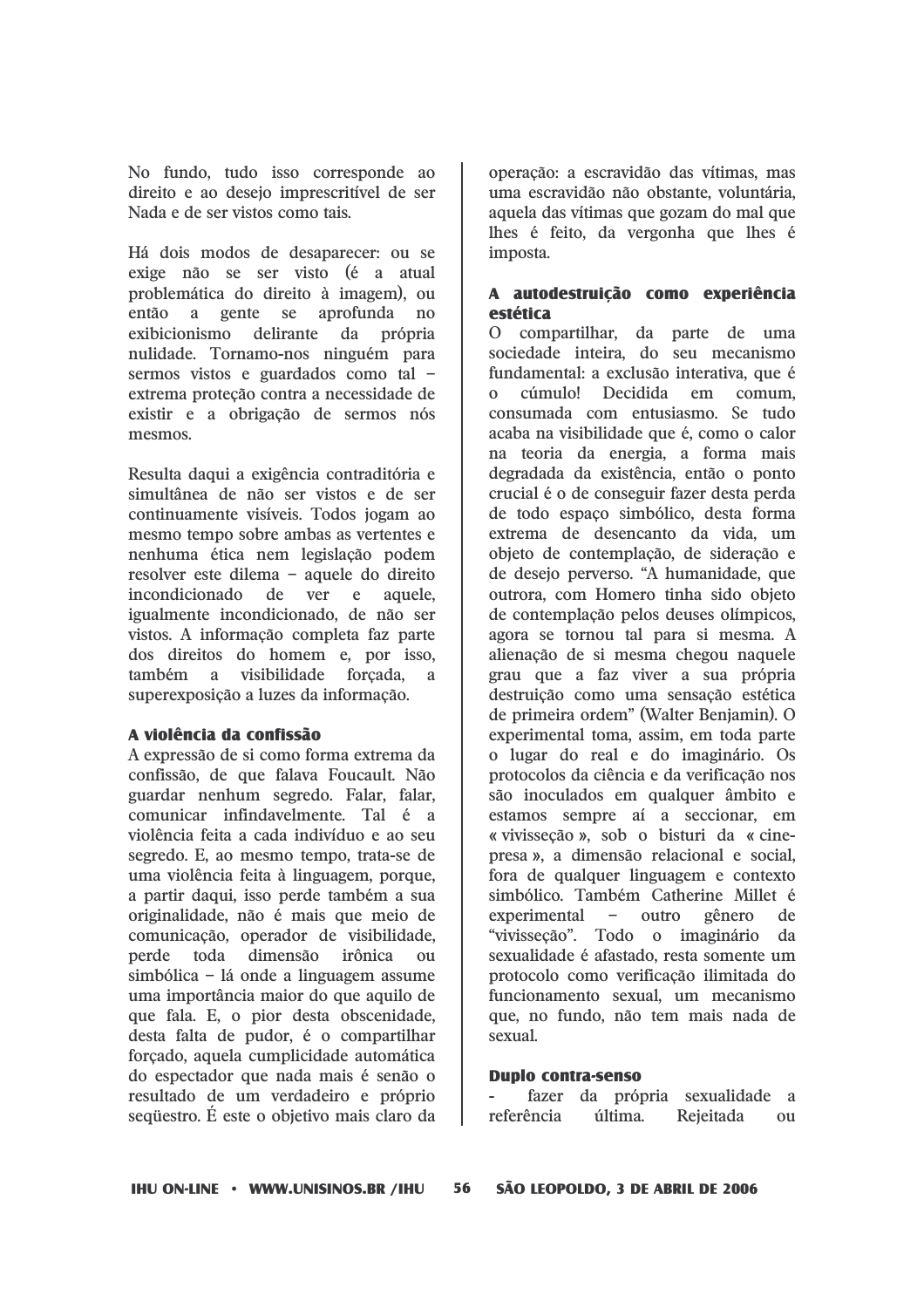manifestada, de qualquer modo a sexualidade não é mais do que uma hipótese e, enquanto tal é falso tomá-la como uma verdade e uma referência. A hipótese sexual é mais do que um fantasma, talvez, e, em todo o caso, a sexualidade assumiu a autoridade e a aura de estranho atrativo, do qual goza agora, gracas à repressão sexual - se manifestada, ela perde também esta qualidade potencial.

- de onde o contra-senso e a absurdidade da passagem ao ato e de uma "liberacão" sistemática do sexo: não se libera uma hipótese. Quanto ao provar o sexo pelo sexo, que tristeza! Como se a "magia" não se fosse toda na finta, no *détour*, no *transfert*, na metáfora - tudo reside, de fato, no filtro da sedução, no *détournement*, não no sexo e no desejo, mas no jogo com sexo e com desejo. É isso que torna desmedidamente impossível a operação do sexo "em direto", assim como aquela da morte em direta da própria direta televisiva - tudo é  $S_{\mathbf{P}}$ torna surpreendentemente naturalístico. É a pretensão de fazer acontecer tudo no mundo real, em substância, de precipitar tudo numa realidade integral. E, de qualquer modo, é precisamente esta a própria essência do poder.

- "A corrupção do poder é a de inscrever no real tudo o que era da ordem do sonho..." A chave nos é fornecida por Jacques Henric<sup>96</sup> na sua concepção da imagem e da fotografia: inútil velar-se a face, a nossa curiosidade pelas imagens é sempre de ordem sexual - tudo o que nos cerca é, afinal, o sexo, e em particular o sexo feminino. Esta não é apenas a origem do mundo (Courbet<sup>97</sup>), mas a

origem de todas as imagens. Andemos. então, para dentro sem hesitação e fotografemos esta única coisa. obedecamos sem remorso à pulsão "finalística"! É o princípio do *realerotik*. do qual o contínuo *acting-out* copulatório de Catherine Millet é o equivalente para o corpo: já que, no final, o que todos sonhamos é o uso sexual ilimitado do corpo, passamos sem hesitação  $\Delta$ execução do programa!

Nada mais de sedução, nada mais de desejo e nem sequer mais prazer: tudo está ali, na repetição ilimitada, dentro daquele acúmulo no qual a quantidade desconfie sobretudo da qualidade. Sedução aliciadora. A única questão que se quisesse colocar é aquela que sussurra o homem ao ouvido da mulher durante uma orgia: what are you doing after the *orgy*? (o que você faz após a orgia?). Mas, é inútil, já que, para ela, não existe nenhum além da orgia.

por uma representação da realidade fruto de observação direta. (Nota da IHU On-Line)

57 SÃO LEOPOLDO, 3 DE ABRIL DE 2006

**Jacques Henric:** Escritor francês, autor de Legendas de Catherine M. Lisboa: Publicações Dom Quixote, 2001. (Nota da IHU On-Line)

Gustave Courbet (1819-1877): pintor francês pertencente à escola realista. Foi, acima de tudo, um pintor de paisagens campestres e marítimas onde o romantismo e idealização da altura são substituídos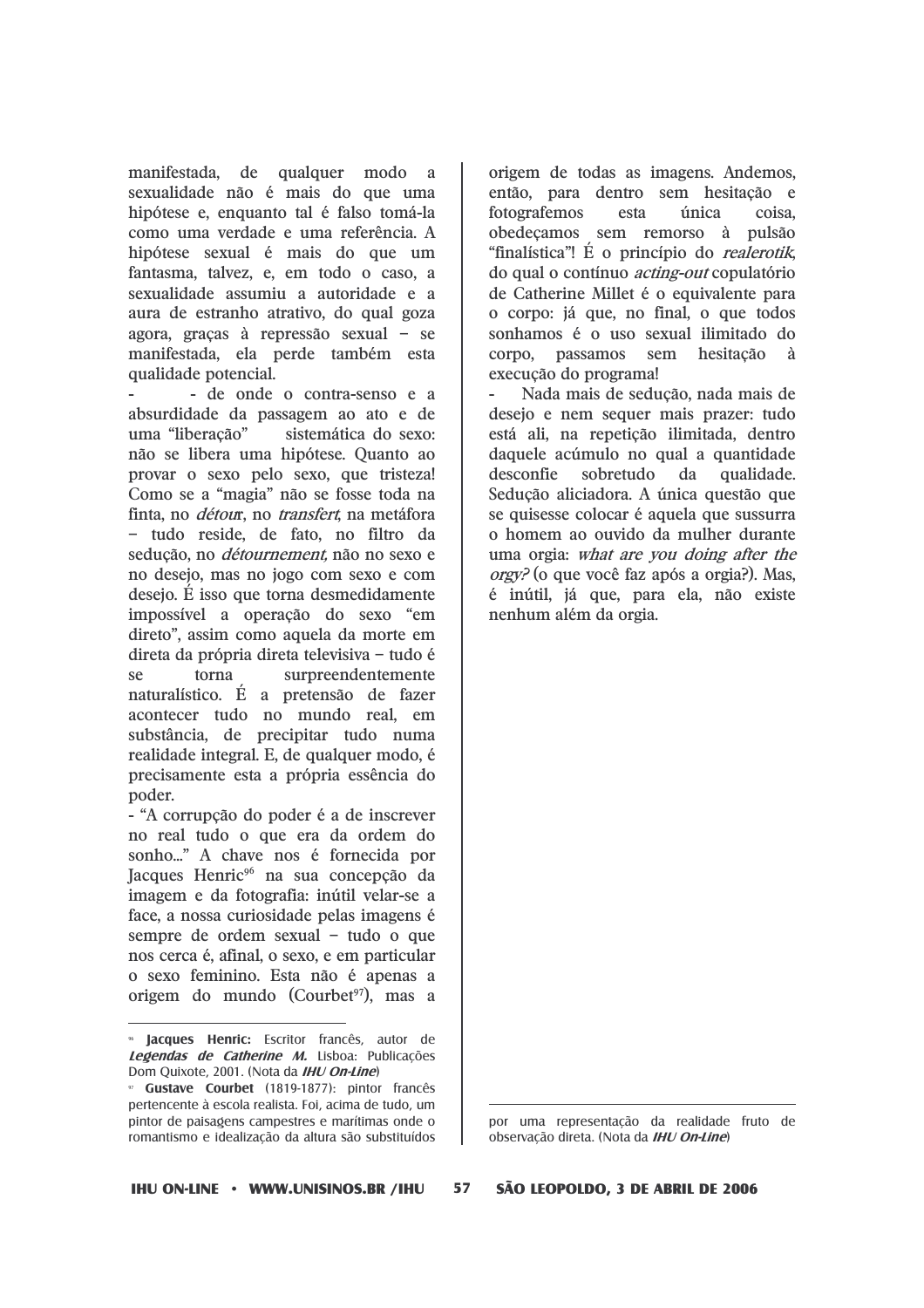## **Teologia Pública**

### **Quem foi Dietrich Bonhoeffer**

Dietrich Bonhoeffer foi pastor, teólogo luterano e mártir alemão. Nascido em Breslau, Alemanha, em 4 de fevereiro de 1906. Era filho de um psiquiatra de classe média alta. Quando jovem decidiu-se seguir a carreira pastoral na Igreja Luterana, doutorou-se em teologia na Universidade de Berlim e fez um ano de estudos no Union Theological Seminary em Nova York, Retornou a Alemanha em 1931.

Bonhoeffer foi um dos mentores e signatários da Declaração de Bremen, quando em 1934, diversos pastores luteranos e reformados, formaram a Bekennende Kirche, Igreja Confessional, rejeitando desafiadoramente o nazismo: "Jesus Cristo, e não homem algum ou o Estado, é o nosso único Salvador". Obviamente o movimento foi posto em ilegalidade e em abril de 1943, Bonhoeffer foi preso por ajudar judeus a fugirem para a Suíça. Levado de uma prisão para outra, em 9 de abril de 1945, três semanas antes que as tropas aliadas libertassem o campo, foi enforcado em Flossenburg em 9 de abril de 1945, por ordens diretas do Führer, junto com seu irmão Klaus, e cunhados Hans von Dohnanyi e Rüdiger Schleicher.

Em português foram publicados os livros *O discipulado*. São Leopoldo: Sinodal, 1980, *Ética*, São Leopoldo: Sinodal, 1985, *Vida em comunhão*, 4<sup>°</sup> ed. São Leopoldo: Sinodal, 2001, Dietrich Bonhoeffer: discípulo, testemunha, mártir, meditações. São Leopoldo: Sinodal, 2005.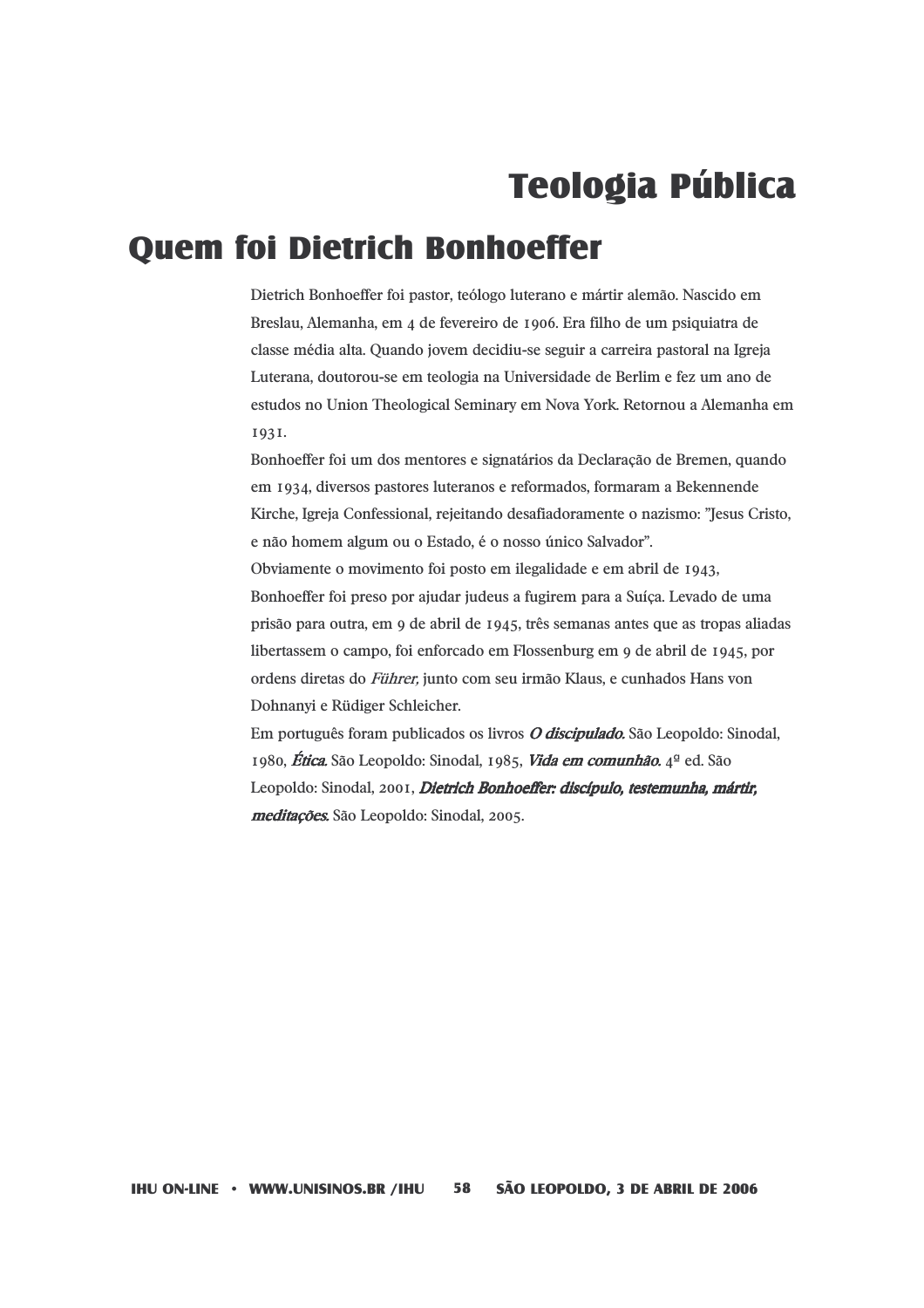### Dietrich Bonhoeffer: o teólogo que viveu o ecumenismo

**Entrevista com Harald Malschitzky** 

Harald Malschitzky é pastor da Igreja Evangélica de Confissão Luterana no Brasil, em São Leopoldo. Ele concedeu a entrevista que segue, por e-mail, para a revista **IHU On-Line**, na última semana, na qual fala sobre a vida e o pensamento de Dietrich Bonhoeffer, neste ano em que se celebra o centenário de nascimento do teólogo que via em todos os seres humanos criaturas de Deus dignas. Para Bonhoeffer, "fé não é uma piedade enfiada entre quatro paredes, mas é viver o sofrimento solidário de Deus dentro e para o mundo". Harald é autor de *Dietrich* Bonhoeffer (Discípulo, testemunha, mártir), Meditações de Harald Malschitzky sobre textos selecionados de Dietrich Bonhoeffer. São Leopoldo: Sinodal, 2005.

#### IHI/ On-Line - Dietrich Ronhoeffer é considerado um dos teólogos mais importantes da primeira metade do século XX. **Oual**  $\mathbf{a}$ principal contribuição dele para a teologia?

Harald Malschitzky - Não se pode compreender Bonhoeffer sem levar em conta o contexto de seu tempo. Uma guerra tinha terminado, depressão na Alemanha, Hitler assume o poder e a segunda guerra mundial é alinhavada para, em seguida, eclodir. Some-se a isso política interna de Hitler. Sua  $\mathbf{a}$ contribuição teologia para a  $\acute{e}$ multifacetada: sair da teologia puramente acadêmica e tantas vezes estéril, sua visão da concreticidade da igreja dentro do mundo e para o mundo; seu jeito de encarar a secularização como um processo que desafia a igreja; sua visão e prática ecumênica; sua clareza quanto ao fato de que a igreja cristã tem suas raízes no judaísmo e, portanto, no Antigo Testamento; sua clareza quanto ao papel do cristão e da igreja no terreno político; sua profunda espiritualidade.

 $III$ **On-Line Ronhoeffer** vidorosamente defendia a causa do

### ecumenismo e desafiava as igreias cristãs a participarem de movimentos e associações de cunho ecumênico. O que ele teria a dizer para as igreias de hoje? E para a proposta do diálogo inter-religioso?

Harald Malschitzky - Mais do que discutir o ecumenismo e suas bases, ele viveu o ecumenismo. Por exemplo, foi um dos três secretários internacionais dos jovens de um dos movimentos que viria a constituir o Conselho Mundial de Igrejas. Em uma estada mais longa em Roma, ele julgou compreender melhor  $\Omega$ catolicismo. Sua vida e teologia nunca ficaram limitadas a sua própria igreja. Penso que hoje ele repetiria o que ele propôs  $como$ programa em  $11<sub>ma</sub>$ assembléia ecumênica em agosto de 1934: As igrejas deveriam organizar um concílio mundial para decretar a paz, arrancar as armas das mãos de seus filhos, proibir a guerra e, assim, contribuir para a plenitude de vida para a humanidade. Aliás, esta idéia voltou agora na assembléia do Conselho Mundial de Igrejas, em Porto Alegre. Talvez sem esta radicalidade. Quanto ao diálogo interreligioso, creio que podemos tirar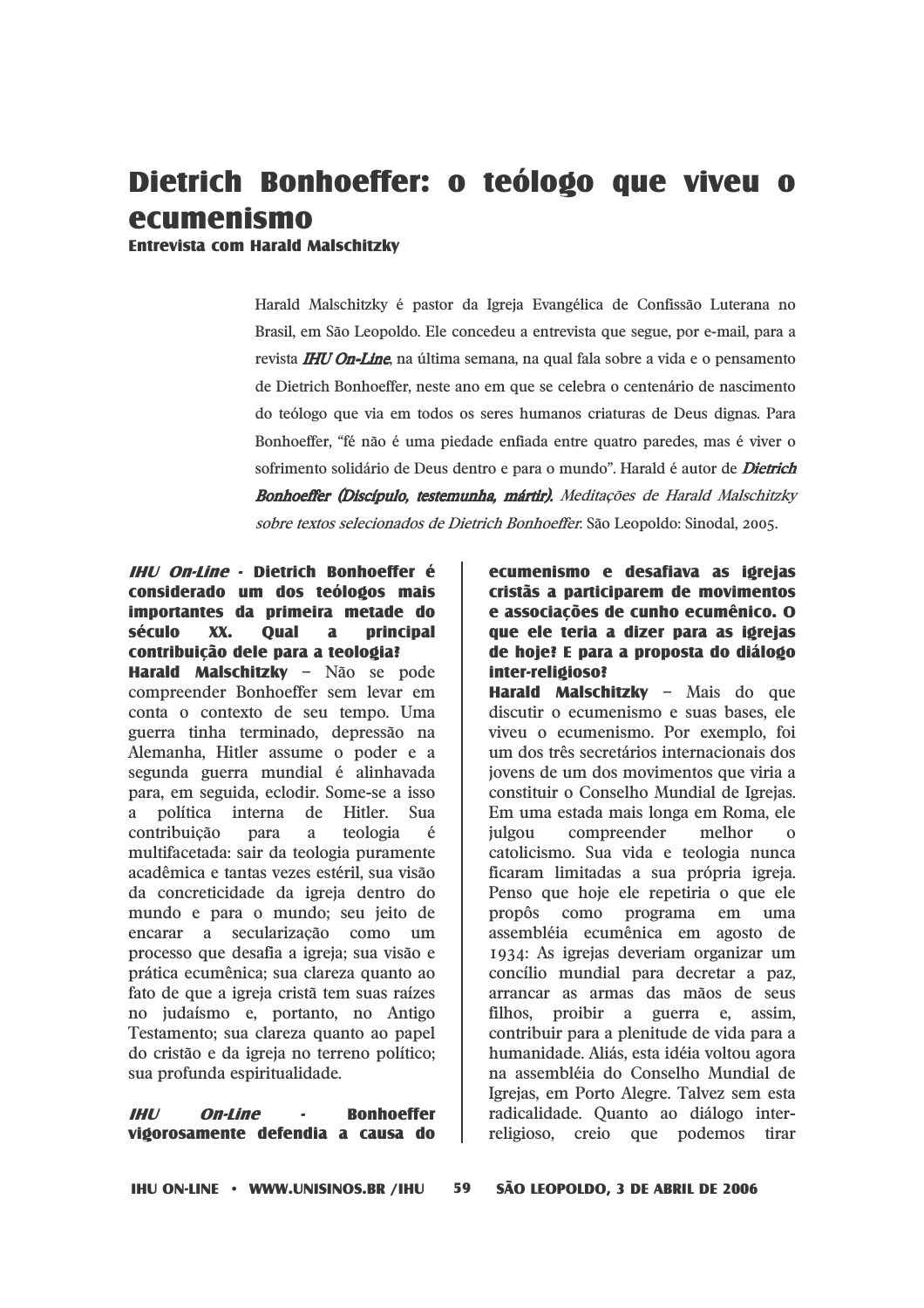algumas conclusões de sua teologia e de sua vida. Em primeiro plano, está a maneira de encarar o povo judeu e seu papel e a defesa radical dos judeus em particular. Depois é importante lembrar que Bonhoeffer havia planejado por duas vezes ir à Índia, não apenas em viagem de turismo. Por razões diversas, isso nunca se concretizou. E temos ainda que lembrar a sua teologia que vê em todos os seres humanos criaturas de Deus dignas.

#### **IHU** On-Line **Sua** resistência  $\overline{a}$ sistemática ao Nacional-Socialismo de Hitler fez de Bonhoeffer um líder e advogado em defesa dos cidadãos judeus. Quais as principais conquistas que se atribuem a ele neste sentido?

Harald Malschitzky - Parece-me que por advogar a causa dos judeus  $-$  entre outros - é que Bonhoeffer participou da resistência sistemática ao regime de Hitler. Isso tem a ver com sua forma concreta de compreender a fé e a ação cristã. Fé não é uma piedade enfiada entre quatro paredes, mas é viver o sofrimento solidário de Deus dentro e para o mundo. Esta sua atitude de viver radicalmente o amor de Deus é que o levou ao cadafalso, mas ajudou a ver de outra forma a convivência entre povos. Todos os memoriais na Alemanha do genocídio dos judeus lembram também nomes como o de Dietrich Bonhoeffer. A aceitação do outro como ele é, na sua diferenca, é uma bandeira que sempre tem e terá alguma influência da teologia de Bonhoeffer. A sua frase que ficou célebre: "Somente quem defende a causa dos judeus tem direito de cantar gregoriano", vale também para outros povos não-judeus. Preconceitos de raca, cultura, gênero são demoníacos.

#### **IHU On-Line - Qual a verdade sobre a** acusação do envolvimento de Dietrich

Bonhoeffer num plano para assassinar Hitler, o que o levou à sua execução? Harald Malschitzky - Bonhoeffer, junto com muitas pessoas, reconheceu muito cedo a truculência de Hitler. Num certo momento, ele diria que as igrejas (os cristãos) não podiam se limitar a cuidar dos feridos que um louco ao volante faz. Era preciso arrancar o louco do volante. **Bonhoeffer Inicialmente** tentou  $\Omega$ caminho ecumênico. Ele imaginava que as igrejas no mundo condenariam o regime de Hitler. Depois ele estava presente quando também altas patentes militares, entre as quais estavam amigos e até parentes, planejaram um golpe de estado. Como também este falhou, ele comecou a participar dos planos para matar o ditador. Quando o atentado de 20 de julho<sup>98</sup> se aproximava, ele, da prisão, aconselhou sua noiva a não permanecer em Berlim naqueles dias. Bonhoeffer, um pacifista confesso, de repente se vê diante do desafio de matar um ditador! A circunstância determinava a ação embasada em sua teologia.

#### IHU On-Line - O que as cartas de **Bonhoeffer escritas** prisão, na oferecem para os debates da teologia cristã do século XXI?

Harald Malschitzky - Na prisão, Bonhoeffer escreveu não apenas cartas, mas também reflexões e textos maiores, bem como alguns poemas. Todo este rico material é a descrição de um ser humano profundamente cristão, que sofria, tinha sentia saudades. esperancas. teve momentos de desespero a ponto de

60

<sup>&</sup>lt;sup>98</sup> No dia 20 de julho de 1944, Adolf Hitler foi alvo de um atentado. O coronel Conde Von Stauffenberg, um oficial do estado-maior de 37 anos, conseguira colocar uma bomba-relógio no abrigo onde Hitler estava, a *Wolfsschanze*, a Toca do Lobo, perto de Rastenburg, na Prússia Oriental. Tentativa que fracassou, apesar da destruição que a explosão causou no interior do bunker. Bonhoeffer foi acusado de estar envolvido nesta iniciativa. (Nota da  $IHI/On$ -line)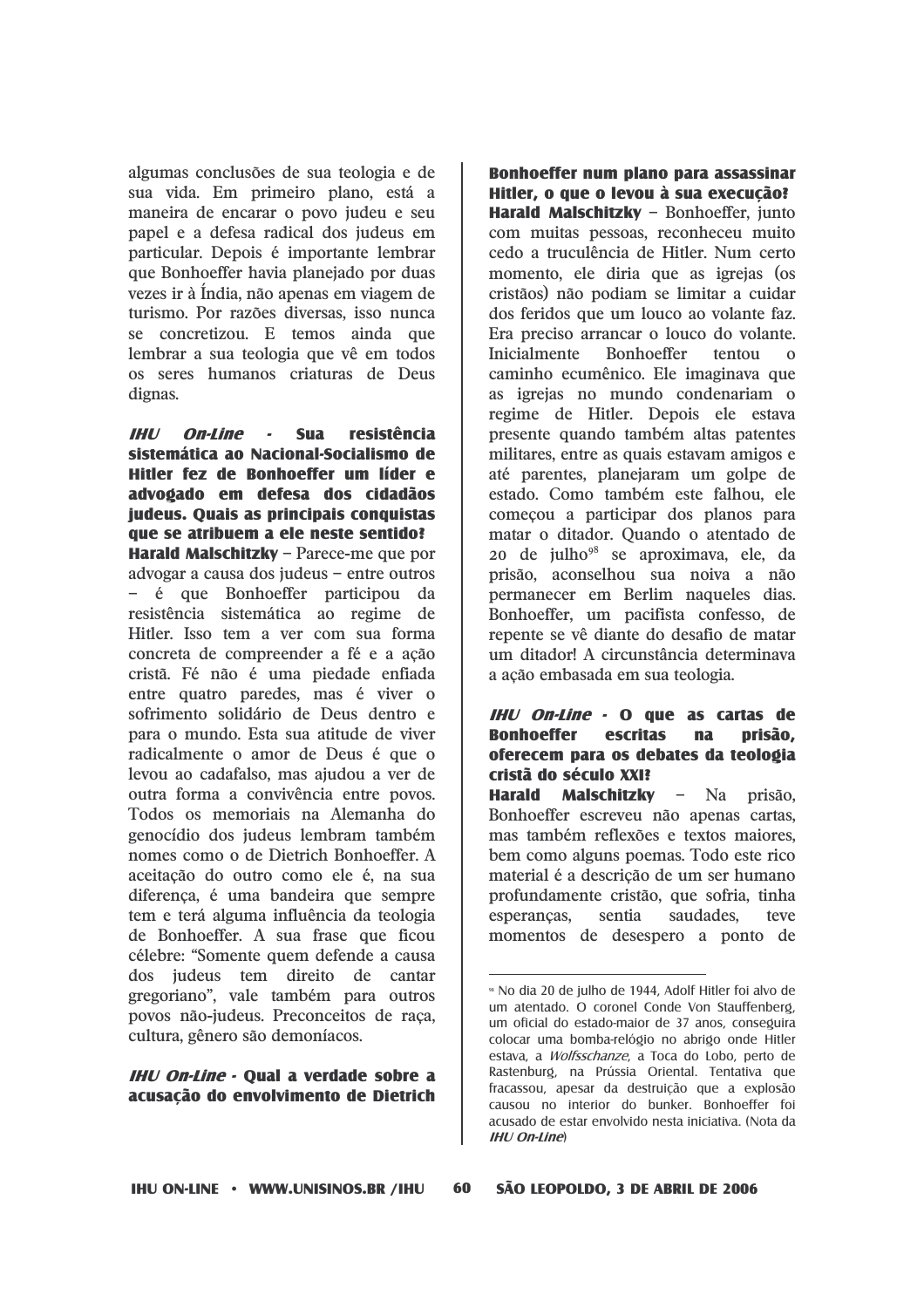pensar em suicídio. Este era o homem que vivia do perdão diário de Deus, pois, segundo ele mesmo, Deus somente não perdoa o erro de não fazer nada. Há um poema seu que é impressionante na busca de uma resposta sobre si mesmo. Cito somente algumas linhas do seu final:

"Ouem sou eu? Este ou aquele? Sou hoie este e amanhã um outro? Sou ambos ao mesmo tempo? Diante das pessoas um hipócrita?

E diante de mim mesmo um covarde queixoso e desprezível?

Ou aquilo que há em mim será como um exército derrotado,

Que foge desordenado à vista da vitória já obtida?

Quem sou eu? O solitário perguntar zomba de mim.

Quem quer que eu seja, ó Deus, tu me conheces, sou teu".

O que ele nos lega? Cristãos são gente, nada mais; gente que busca pautar a sua vida e conduta pelo Evangelho: gente que se abandona totalmente nos bracos de Deus e que atua como se Deus não existisse.

#### **IHU On-Line - O seu livro Dietrich Bonhoeffer: Discípulo, Testemunha,** Mártir, Meditacões traz uma selecão de textos de Bonhoeffer, que refletem sobre temas centrais da fé cristã. Oue temas são esses?

Harald Malschitzky - O livro é um projeto da Editora Sinodal<sup>99</sup>. A tentativa foi escolher textos de Bonhoeffer para que o livro apresentasse a variedade e desse uma idéia abrangente  $d\Omega$ pensamento daquele teólogo. São sete blocos que, por sua vez, se subdividem. Os títulos dos blocos são: Cristo, Discipulado. Amor. Igreja. Mundo.

Política e Futuro. Eu não participei da seleção dos textos de Bonhoeffer. O desafio consistiu em compreender o autor em seu momento e contexto e tracar linhas até a atualidade. Em outras palavras, perguntar pela atualidade de sua teologia.

IHU On-Line - O que dizer sobre a célebre e paradoxal proposta de Bonhoeffer: "viver e agir segundo o exemplo de Cristo, como se Deus não existisse (etsi Deus non daretur)"?

Harald Malschitzky - Não é novidade que cristãos e igrejas inteiras, no decorrer história, esperaram e esperam da milagres que facam acontecer aquilo que eles mesmos deixaram de fazer. A igreja no tempo de Bonhoeffer vivia para si mesma, cuidava muito de seus temas domésticos, e Deus que desse um jeito no mundo. A teologia, muitas vezes, constitui um enorme arcabouco teórico. Para Bonhoeffer, Igreja só serve se está com os dois pés no mundo e a serviço deste mundo de Deus. E é neste mundo que cristãos e suas igrejas precisam arregaçar as mangas etsi Deus non daretur. sabendo-se guardados e amparados pelo próprio Deus. Em outras palavras, o cristão não deixa que Deus faça o que ele poderia ter feito. Seu agir somente termina quando todos os caminhos chegarem ao fim e todas as suas forças estiverem esgotadas. Não antes! Bonhoeffer era um "ateu cristão" como se chegou a dizer.

#### $III/$ On-Line **Dietrich Para Bonhoeffer.** o significa ser que cristão?

Harald Malschitzky - Deixemos que ele mesmo responda a esta pergunta. "Ser cristão não significa ser religioso em uma determinada direção, sob a pressão de qualquer metódica tornar-se algo (pecador, penitente ou santo), mas, ao contrário ser cristão é ser homem. Não

<sup>&</sup>lt;sup>®</sup> Editora Sinodal: situada na Rua Amadeo Rossi, nº 467, CP 11, CEP 93001-970, São Leopoldo, RS. (Nota  $da$  *IHU On-Line*)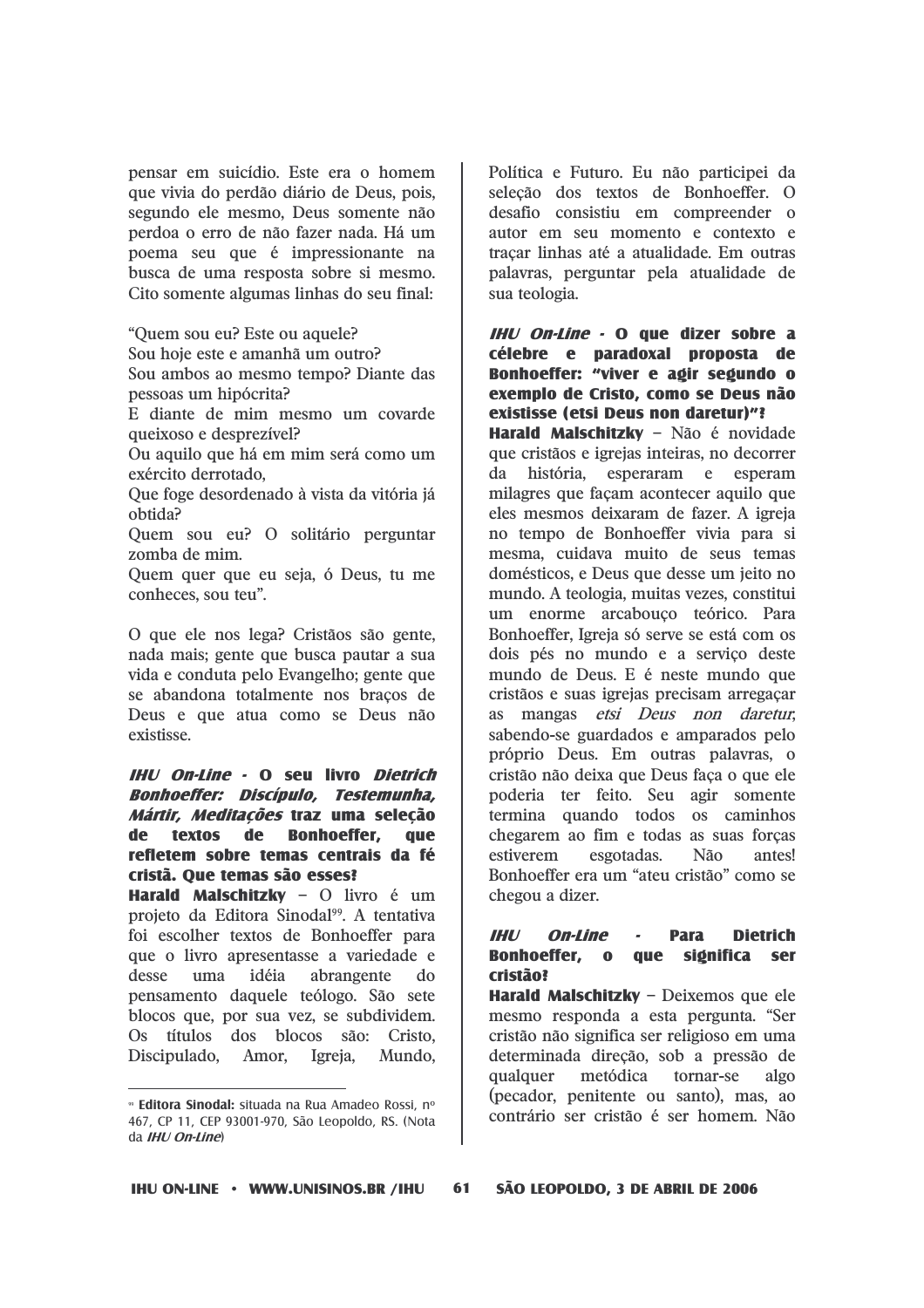apenas um certo tipo de homem, mas o homem que Cristo cria em nós. Não é que o ato religioso produz o homem, mas sim a participação no padecimento de Deus na vida do mundo".

### Deu nos jornais

Diariamente a página www.unisinos.br/ihu no link "notícias diárias" apresenta uma síntese das notícias com base nos principais jornais do País e do exterior. Abaixo algumas notícias selecionadas, extraídas das "notícias diárias" da página do IHU.

#### Alckmin e Lula racham a Igreia Católica

A "guerra santa" chegou à disputa entre o presidente Luiz Inácio Lula da Silva e o governador de São Paulo, Geraldo Alckmin, O embate entre tucanos e petistas divide a Igreja Católica e, pela primeira vez desde a redemocratização, esse racha está mais explícito. De um lado, bispos e padres das alas mais conservadoras e até mesmo de segmentos moderados trabalham pela candidatura de Alckmin nos bastidores. Do outro, o Palácio do Planalto iniciou uma ofensiva, por meio de ministros ligados à Igreja, e tem conseguido manter o apoio da ala mais progressista. A reportagem é do jornalista Gerson Camarotti e publicada no jornal *O Globo*, 26-3-06.

No núcleo da CNBB, a percepção é de que Lula perdeu um espaço, pequeno mas importante, que tinha entre os moderados. E perde também nos setores progressistas, Isso ficou claro recentemente nas críticas à condução das políticas econômica e social do governo Lula feitas por dirigentes da entidade como dom Geraldo Majella, presidente da CNBB e o secretário-geral, dom Odilo Scherer. Para mais detalhes confira as noticias diárias de 27 de março, no sítio www.unisinos.br/ihu.

#### Ranho de ética. Ranco estatal beneficiou aliados de Alckmin

O governo Geraldo Alckmin (PSDB) direcionou recursos da Nossa Caixa para favorecer jornais, revistas e programas de rádio e televisão mantidos ou indicados por deputados da base aliada na Assembléia Legislativa. A reportagem é do jornalista Frederico Vasconcelos do jornal Folha de S. Paulo, 26-3-06.

Documentos confirmam que o Palácio dos Bandeirantes interferiu para beneficiar, com anúncios e patrocínios, os deputados estaduais Wagner Salustiano (PSDB), Geraldo "Bispo Gê" Tenuta (PTB), Afanázio Jazadji (PFL), Vaz de Lima (PSDB) e Edson Ferrarini (PTB).

A cúpula palaciana pressionou o banco oficial para patrocinar eventos da Rede Vida e da Rede Aleluia de Rádio. (Ambas as redes são católicas) Autorizou a veiculação de anúncios mensais na revista Primeira Leitura, publicação criada por Luiz Carlos Mendonça de Barros, ministro das Comunicações no governo Fernando Henrique Cardoso. Ele é cotado para assessorar Alckmin na área econômica. Recentemente, a *Quest Investimentos*, empresa de Mendonça de Barros, foi escolhida para gerir um novo fundo da Nossa Caixa. Para mais informações conferir as noticias diárias de 27 de março, no sítio www.unisinos.br/ihu.

#### Los Angeles. Uma marcha pelos clandestinos

"É uma marcha pela dignidade", anuncia o editorial do jornal La Opinión de Los Angeles, o maior diário hispânico do país. Meio milhão de pessoas desfilaram, sábado, pelas ruas da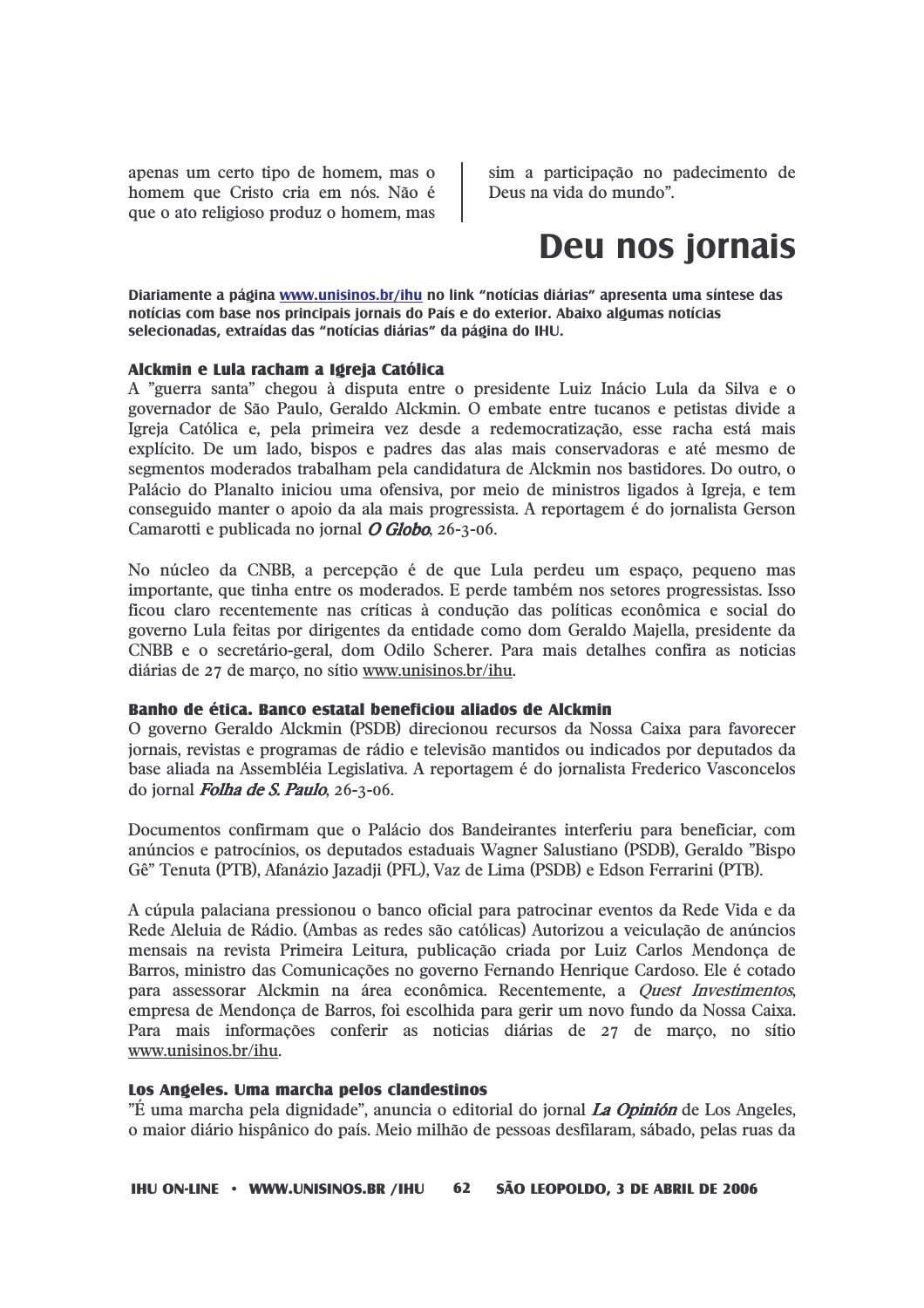capital californiana. Algo nunca vista na cidade, segundo os jornais Le Monde, Le Figaro e Repubblica de hoje, 27-3-06. Segundo o jornal francês Le Figaro, mesmo durante a guerra do Vietnã, Los Angeles viu uma manifestação tão grande como a de sábado. As notícias diárias desta página, no sábado, 25-3-06, destacaram a marcha e os seus objetivos.

#### Unicamp e Unisinos tracam plano de prevencão contra a gripe aviária

Sob o título acima, o Jornal da Unicamp, desta semana, 27 de marco a 3 de abril, publica uma ampla reportagem assinada por Manuel Alves Filho. Confira as noticias diárias de 28 de marco, no sítio www.unisinos.br/ihu.

#### Áoua para a Aracruz Celulose

A Aracruz Celulose consome hoje na indústria do Espírito Santo 248 mil metros cúbicos de água/dia, o equivalente a uma cidade de 2.500.000 habitantes, para produzir suas 2 milhões de toneladas/ano de celulose. Esta apropriação gratuita e privada de H2O para o seu processo industrial significou uma transformação profunda, além de ilegal, do traçado de inúmeros rios e córregos da região, interceptados por grandiosas obras hidráulicas.

Enquanto isso, comunidades indígenas, quilombolas, campesinas e pescadores ao redor da fábrica e também das plantações de eucalipto sofrem tremendamente por falta d'água numa região originalmente de vasta biodiversidade e fartura de água. Do pouco que resta, há um enorme grau de contaminação pelos agroquímicos usados nos eucaliptais, inviabilizando a pesca, dificultando a agricultura e demais usos domésticos.

Sem transparência nas informações e forjando interpretações de consumo, a empresa deixa grandes lacunas em seus relatórios de sustentabilidade. Para as comunidades, não há dúvidas: falta água.

A nota é de Daniele Meirelles, da FASE - Espírito Santo e está publicada na revista **Proposta**, setembro/dezembro de 2005, p. 28.

#### A desertificação do pampa

"O Rio Grande do Sul, desde 2003, tem sofrido com o fenômeno da desertificação. Contudo, para alguns, o problema erroneamente é tratado como seca local e momentânea, o que dificulta o oferecimento de tratamento condizente para a ocorrência. Em decorrência de seu agravamento em 2005, o governo estadual chegou a decretar em março daquele ano situação de calamidade pública, totalizando 417 decretos de situação de emergência". A constatação é de Patrícia Luciane de Carvalho, observadora da ONU junto à Conferência Internacional de Diversidade Biológica, professora de direito internacional e presidente do Instituto do Direito à Saúde em artigo publicado no jornal Valor, 17-3-06.

Segundo ela, "extrai-se das discussões na conferência que o processo de desertificação do pampa emergiu da grande perda de biodiversidade local, seja pelo uso abusivo do solo, seja pela agricultura ou pecuária, ocasionando mudanças que apenas serão superadas com a aplicação de grandes investimentos e só evitado através da conscientização da sociedade para o uso do meio ambiente voltado para a consecução de um desenvolvimento econômico e social sustentável". Confira as noticias diárias de 31 de março, no sítio www.unisinos.br/ihu.

#### Entre os generais e os islâmicos. Terminou o Fórum Social Mundial no Paquistão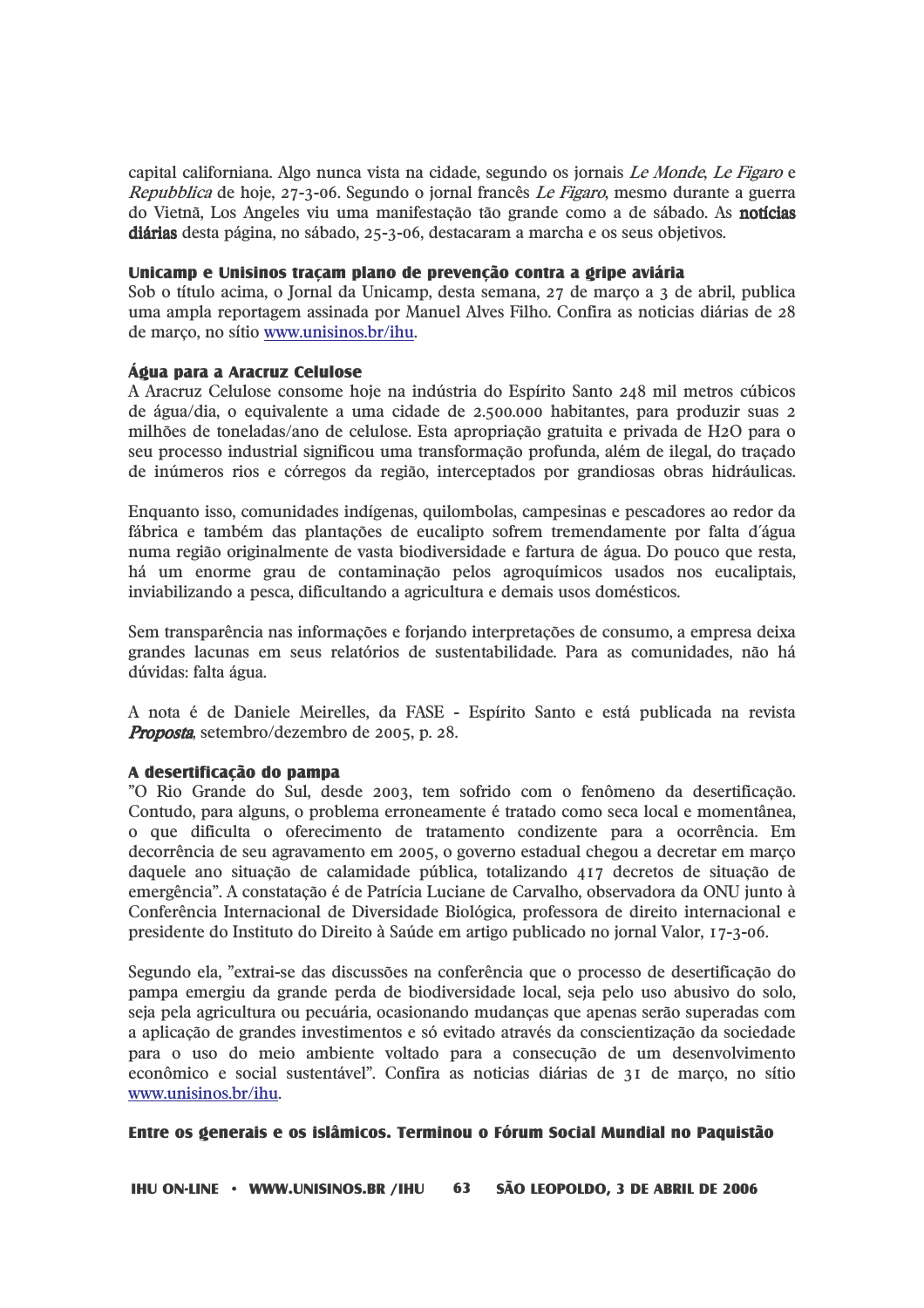"Não surpreende que o Fórum Social Mundial tenha sido permitido e facilitado pelas autoridades de Karachi. Faz parte de um panorama mundial e ajuda os governantes retrógrados a se sentirem modernos", afirma Tariq Ali, paquistanês, radicado na Inglaterra e diretor da New Left Review no artigo "Entre generais e islâmicos", publicado no jornal italiano *II Manifesto*. 29-3-06.

Segundo o intelectual, "o evento não foi diferente dos outros. Milhares de pessoas, sobretudo do Paquistão com alguns delegados da Índia, Bangladesh, Sri Lanka, Coréia do Sul e alguns poucos outros países. Faltaram delegações dos crescentes movimentos camponeses da China ou da sua inteligência crítica. Também o Irã esteve pouco representado como a Malásia".

"O que o Fórum Social Mundial realizado no Paquistão deixará?", pergunta Tariq Ali.

#### Ele responde:

"Muito pouco além do espírito positivo e a satisfação de terem conseguido realizá-lo. Porque aqui a política é dominada por uma elite e o resto pouco importa. Pequenos grupos radicais agem mas não existe organização ou movimento a nível nacional que fale em nome dos oprimidos". Para mais detalhes confira as noticias diárias de 31 de março, no sítio www.unisinos.br/ihu.

### Frases da semana

"O presidente Geisel era um traidor, que chefiava um governo de centro-esquerda." - Sylvio Frota, general, no livro *Ideais Traídos* onde dá a sua versão sobre os acontecimentos que culminaram na demissão do então ministro do Exército pelo presidente Ernesto Geisel, em 12 de outubro de 1977 - Folha de S. Paulo, 26-3-06.

"Quero que o país seja sensível ao que se avizinha. A primeira disputa será negociar aumento de preços com a Argentina e com o Brasil. Todos são maravilhosamente amigos até que se toquem seus bolsos e se diga que é preciso aumentar o preço. Aí vêm as piores coisas que se pode imaginar." - Andrés Solíz, ministro boliviano de Hidrocarbonetos -*Valor*,  $27 - 3 - 06$ .

"Alimentei a convicção de que Lula presidente surpreenderia a nação, adotaria outra gramática do poder, com assinatura própria, como fez no sindicalismo e, sobretudo, na política, ao criar um partido combativo e ético." - Frei Betto, no livro recém-lancado A Mosca Azul. Reflexão sobre o poder, página 76.

"Lula teve, nos primeiros meses de seu governo, poder suficiente para promover a reforma agrária e a auditoria da dívida pública. Não soube aproveitá-lo." - Frei Betto, no livro recém-lançado A Mosca Azul. Reflexão sobre o poder, página 89.

"Ficou provado que o lado mais fraco não é o de um simples caseiro: o mais fraco é o lado da mentira." - Francenildo dos Santos Costa, caseiro - Estado de S. Paulo, 28-3-06.

"Para o mercado, a conclusão que se tira é que, em tempo de eleições, não existem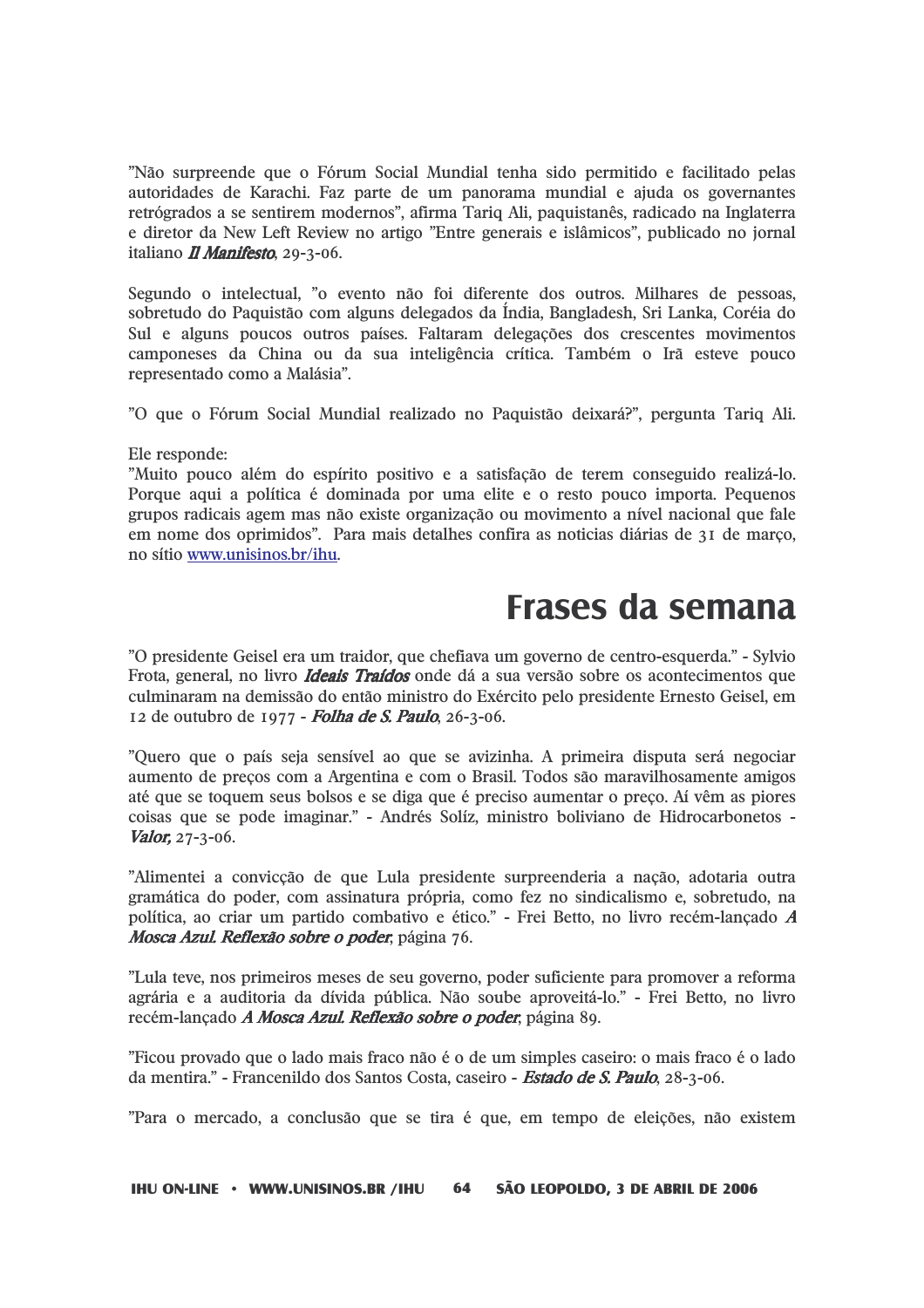certezas, só previsões. E a previsão é que, desde 1989, nenhuma campanha promete ser tão suja quanto esta." - Luis Nassif, jornalista - Folha de S. Paulo, 29-3-06.

"Vamos ter campanha de muita confrontação, baixaria. Não vai ser uma campanha para o país se orgulha." - Francklin Martins, comentarista político da CBN-28-3-06.

"Em 1994, 1998 e 2002, Lula e Fernando Henrique fizeram um pacto de cavalheiros de não tocar em certos assuntos. É possível que depois dessas escaramuças cheguem de novo a um acordo." - David Fleischer, cientista político, professor na UnB -  $\ddot{o}$  Globo, 29-3-06.

"Em frenética troca de telefonemas entre seus principais líderes, PSDB e PFL decidiram manter o governo sob fogo cerrado até outubro, quando o país vai às urnas" Josias de Souza, no seu blog na **Folha Online**, 28-3-06.

"Espero que o companheiro Guido Mantega honre sua origem acadêmica. Vou mandar o livro que é a tese de doutorado dele, em que ele defende claramente um novo projeto de desenvolvimento." - João Pedro Stédile, da coordenação nacional do MST - Zero Hora, 29- $3 - 06.$ 

"Impressionante como durou pouco o nervosismo dos mercados brasileiros. Mesmo antes de o ministro Guido Mantega anunciar os nomes de Bernard Appy para a secretariaexecutiva do Ministério da Fazenda e Carlos Kawall para o Tesouro, os mercados já estavam mais calmos." - Sonia Racy, jornalista - Estado de S. Paulo, 31-3-06.

"O PSDB, tão combativo em Brasília, não deixa a Assembléia paulista investigar o "mensalão" de Geraldo Alckmin. Aliás, não deixou instalar nenhuma CPI em todo o governo." - Aloizio Mercadante - senador (PT-SP) - Folha de S. Paulo, 31-3-06.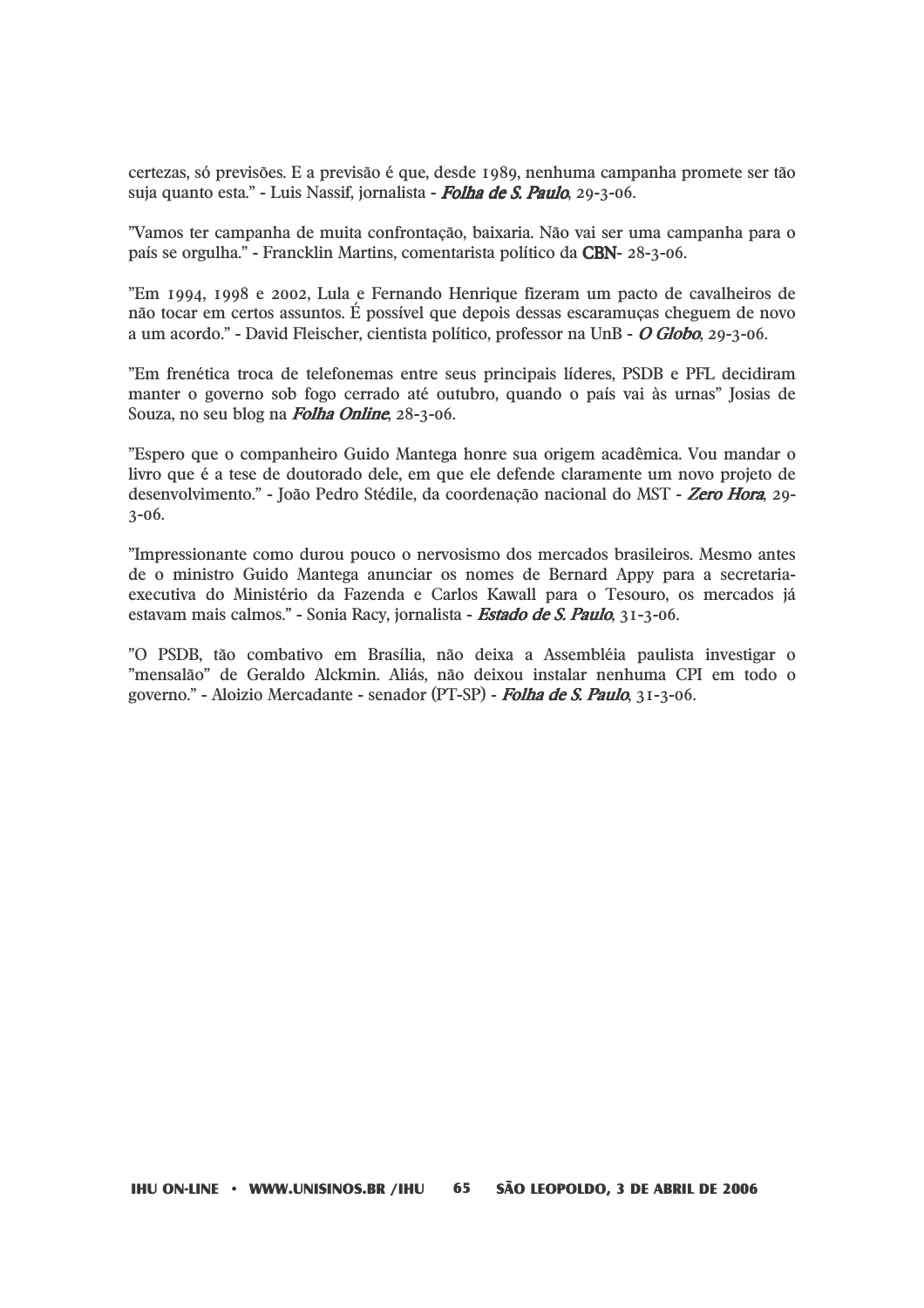# **IHU em revista**

**eventos** pg. 67 ihu repórter pg. 70 Sala de Leitura pg. 73 Carta do Leitor pg. 74

**IHU ON-LINE · WWW.UNISINOS.BR /IHU** 66 SÃO LEOPOLDO, 3 DE ABRIL DE 2006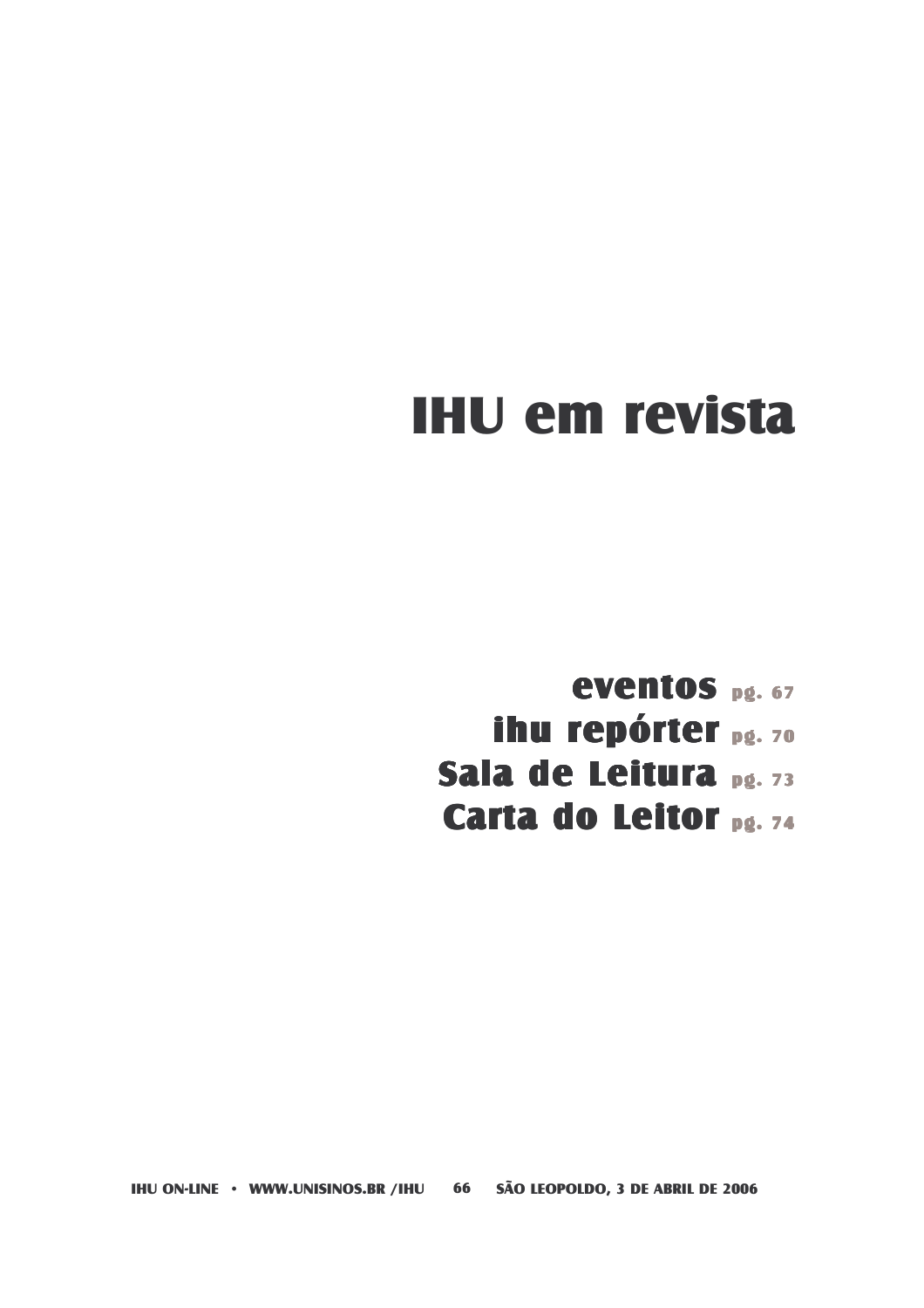### Páscoa 2006. Cultura, arte e esperança

Uma agenda repleta de eventos preparatórios para a Páscoa. Assim está programada a semana de 3 a 8 de abril no Instituto Humanitas Unisinos. Confira a programação no sítio do Instituto Humanitas Unisinos - IHU, endereço www.unisinos.br/ihu e participe você também!

### **Atividade Cultural**

### Cantando sonhos e certezas - "Negro Spiritual"

Em 4 de abril, terca-feira, alunos da EST, sob a coordenação da Prof.<sup>¤</sup> Dr.ª Ana Maria Althof, realizam o evento Canto - Cantando sonhos e certezas - "Negro" Spiritual". A apresentação acontece no Espaço Cultural I do IHU, das 18h45min às 19h30min. Para saber mais detalhes, leia a edição 173 da IHU On-Line, de 27 de março, disponível no sítio www.unisinos.br/ihu.

### **Jesus no Cinema**

### A paixão de Jesus Cristo

Os professores doutores José Alberto Baldissera e Inácio Neutzling, diretor do IHU, comentam e conduzem o debate sobre o filme A paixão de Jesus Cristo<sup>roo</sup>. dirigido em 2004 por Mel Gibson. A atividade, gratuita, ocorre em 5 de abril, das 16 às 19h, na Sala 1G119 do IHU.

**<sup>»</sup> A Paixão de Jesus Cristo:** O filme em questão foi discutido pela *IHU On-Line* na edição 91, de 8 de março de 2004, com tradução e publicação do artigo do intelectual esloveno Slavoj Zisek, intitulado O credo da paixão descafeinada, também publicado pelo sítio www.unisinos.br/ihu nesse mesmo dia. Na edição 92, de 15 de março daquele mesmo ano, foi publicada entrevista de Mel Gibson, de Jack Miles, teólogo, ex-jesuíta e renomado escritor, e de René Girard, antropólogo, conhecido autor do livro O bode expiatório, entre outros. (Nota da IHU  $On$ -line $)$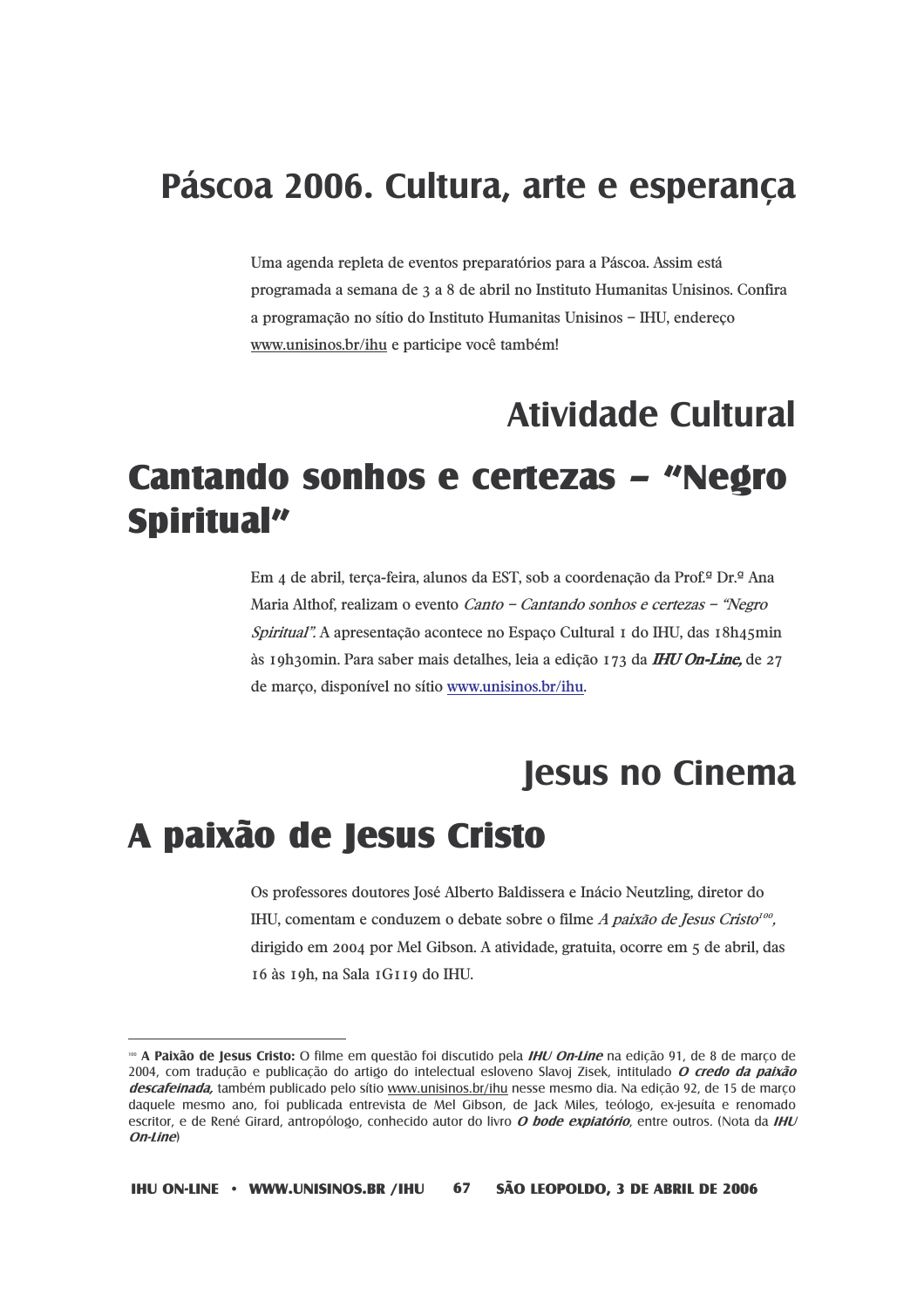# Audições Comentadas de Bach e Mozart A Páscoa Musical de J. S. Bach: O Oratório de Páscoa, BWV 249

A Prof.<sup>¤</sup> Dr.<sup>ª</sup> Yara Caznok, da UNESP, ministra três eventos no IHU esta semana. Trata-se de três audições comentadas sobre composições de Mozart e Bach. A primeira delas é o IHU Idéias de 6 de abril: A Páscoa Musical de J. S. Bach: audição comentada do "Oratório de Páscoa" BWV 249. Anote na sua agenda: 6 de abril, das 17h30min às 19h, Sala 1G119 do IHU. A entrada é franca. Conheca mais detalhes sobre as audições de Bach e Mozart na entrevista de capa desta edição, concedida com exclusividade pela Prof.<sup>o</sup> Dr.º Yara Caznok à **IHU On-**Line.

## A Paixão de Cristo segundo São João, **BWV 245, de J. S. Bach**

Em 7 de abril, das 8h3omin às 12, a audição comentada é sobre a Paixão de Cristo segundo São João, BWV 245, também de Bach. Anote e compareça: é na Sala 1G119, com entrada franca a toda comunidade acadêmica.

### Missa em Dó Menor, de W. A. Mozart

Na manhã de sábado, 8 de abril, a Prof.<sup>ª</sup> Yara fará a audição comentada sobre a Missa em Dó Menor, de Wolfgang Amadeus Mozart. O horário é das 8h30min às 12h, na Sala 1G119 do IHU.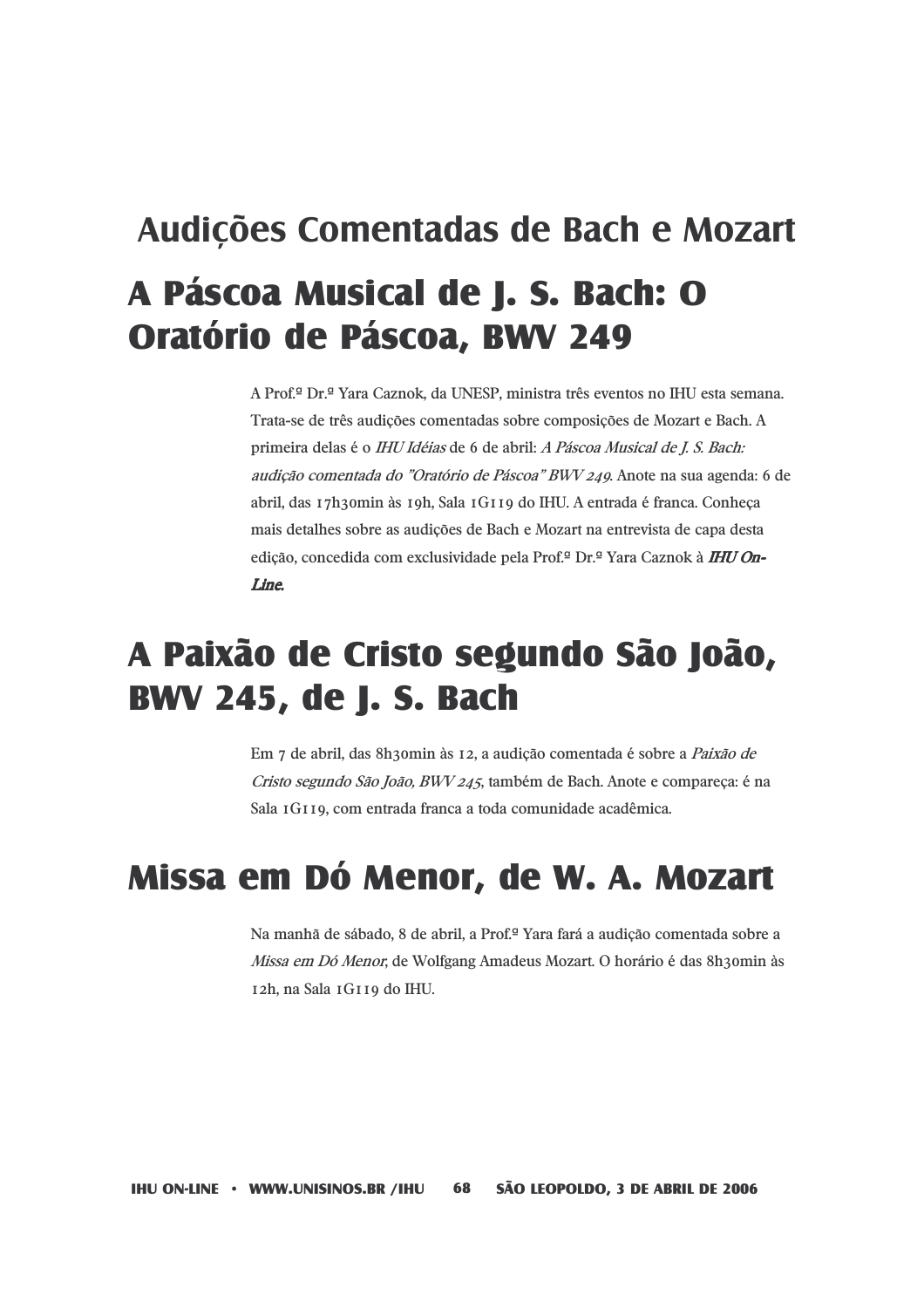## **Retiro Universitário**

A equipe do Atendimento Espiritual do IHU promove, de 7 a 9 de abril, um Retiro para Universitários. O encontro está marcado para iniciar às 19h do dia 7, na Avenida Unisinos, nº 750, em São Leopoldo. As atividades encerram-se no domingo, também às 19h. Maiores informações no sítio www.unisinos.br/ihu

## Il Ciclo de Estudos Repensando os Clássicos da Economia

## O Capital, de Karl Marx (1818-1883)

O Prof. Dr. Enéas Costa Souza, da FEE, é o palestrante do II Ciclo de Estudos Repensando os Clássicos da Economia, cujo autor em análise é Karl Marx. O objetivo é estudar melhor os capítulos I e 2 de O Capital, obra fundamental do autor, que viveu de 1818 a 1883. Sobre o assunto, Enéas concedeu entrevista à **IHU On-Line** 172, de 20 de março de 2006. Participe! É dia 5 de abril, das 19h3omin às 22, na Sala 1G119 do IHU.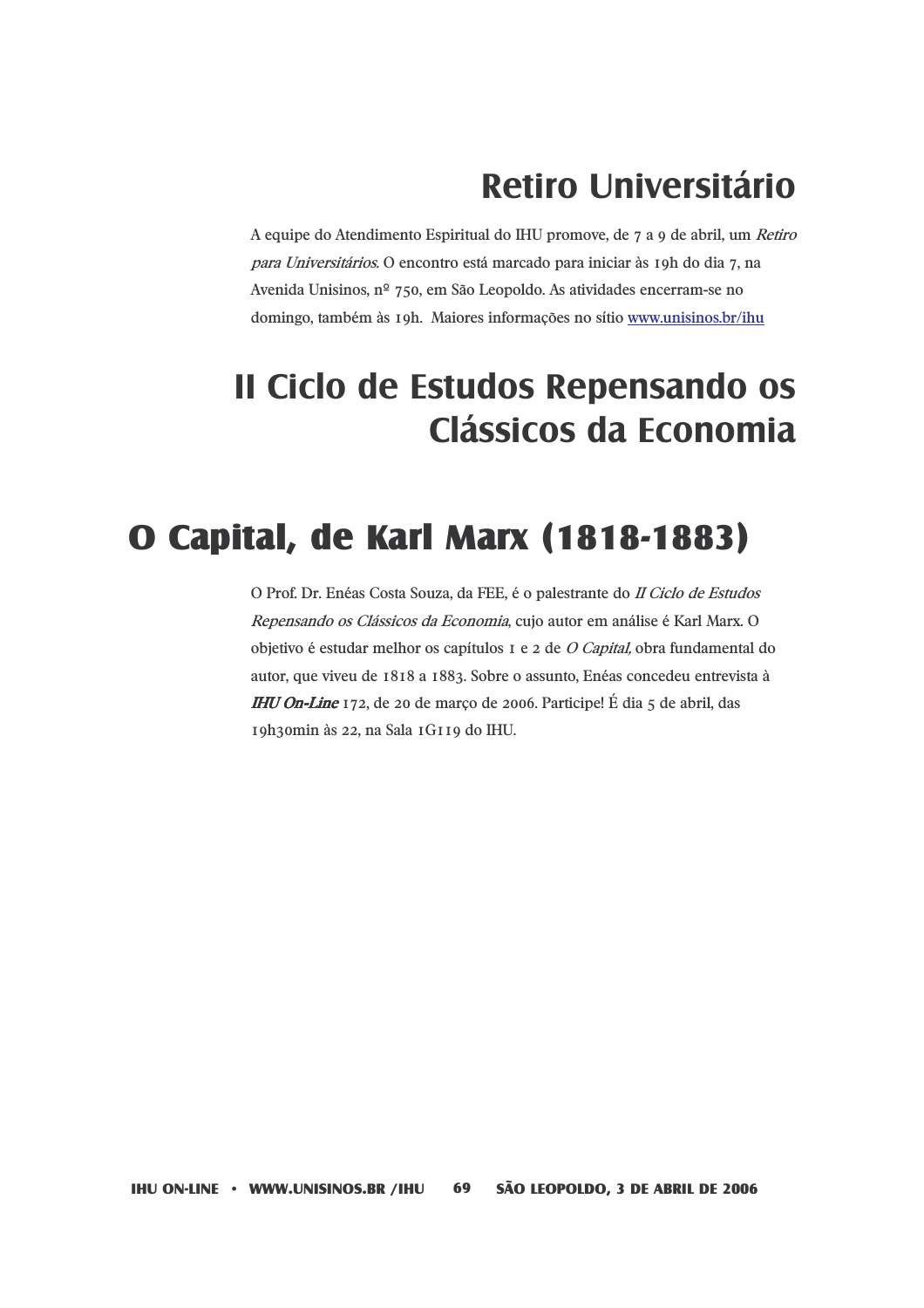## **IHU Repórter**

### Vera Regina Röhnelt Ramires



Sempre soube que queria trabalhar com pessoas. Quando ingressou no curso de Psicologia teve a certeza que dedicaria sua carreira ao estudo do comportamento humano e de seus processos psíquicos. Dos mais de 20 anos de profissão, trouxe importantes experiências que são fundamentais para enriquecer sua carreira acadêmica. Apaixonada pelo que faz, seu grande

desafio no momento é consolidar o novo programa de pós-graduação em Psicologia da Unisinos, cujas aulas iniciam em maio. Não duvidamos do sucesso, afinal o que fica, mais uma vez, é a certeza de que o que é feito com amor e dedicação e temperado com talento sempre terá um resultado irrepreensível. Vamos conhecer um pouco mais da história de Vera Regina Röhnelt Ramires, coordenadora do novo mestrado em Psicologia da Unisinos.

**Origens** – Nasci e moro em Porto Alegre. Meu pai trabalhava no departamento de seguros do antigo Banco Sulbrasileiro (depois Meridional e depois Santander), e minha mãe também trabalhava na área até casar. Depois do casamento, dedicou-se apenas à família. Sou a mais velha de três irmãs. Seguimos áreas diferentes, minha irmã do meio é bióloga e leciona na área, e a cacula é engenheira civil. Escolhi psicologia muito cedo, quando ainda estava no ginásio. Sempre me interessei pelas profissões da área das ciências humanas e depois que entrei para a universidade e conheci melhor o curso me certifiquei de que havia feito a escolha certa.

**Família –** Esse cuidado e a importância que sempre dei aos relacionamentos se devem à atenção que recebi da família. Minha família é muito unida e as pessoas se apóiam quando há necessidade. Sempre tivemos o hábito de nos reunirmos com a família mais extensa. como tios e primos. A família de meu pai, Telmo, é mais séria, mais reservada, as pessoas são mais contidas. A de minha mãe, Norma, é muito mais expansiva, alegre e barulhenta. Acho que herdei características das duas, essa inclinação por estar com pessoas, por valorizar muito essa possibilidade de interagir vem da família de minha mãe. Mas também sou uma pessoa reservada, quieta e observadora. Fui casada e me separei quando meu filho era pequeno, hoje ele tem 17 anos e cursa Realização Audiovisual, aqui na Unisinos. Desde pequeno, ele desenvolveu um grande interesse pelo cinema (nós íamos muito), teatro e também pela leitura. O interesse pela área, então, surgiu naturalmente e à medida que estes cursos foram sendo lancados ele foi acompanhando as universidades e optou pelo currículo da Unisinos.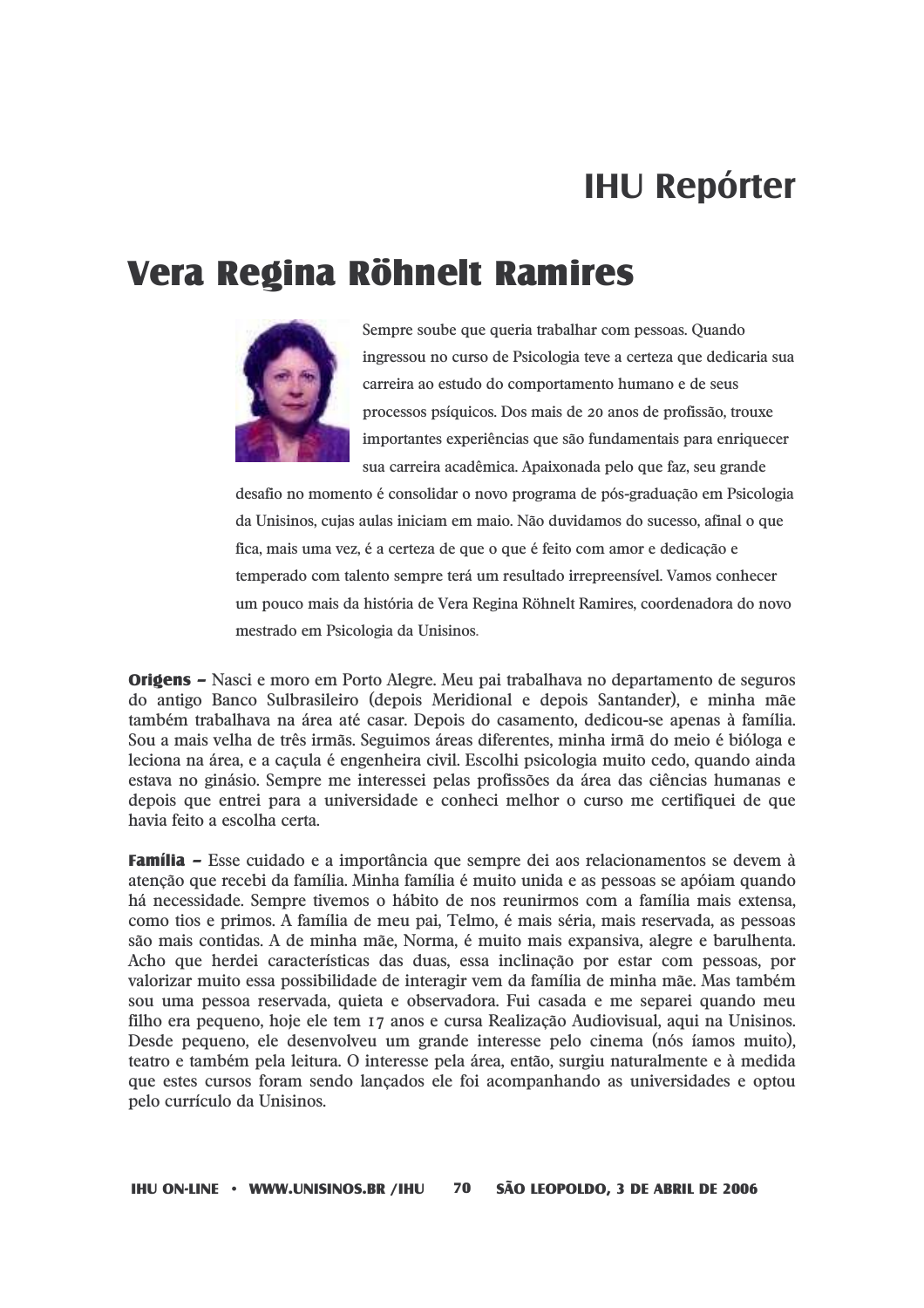**Profissão –** Entrei para a universidade aos 18 anos. Fiz a graduação na UFRGS, mais tarde me especializei em Psicoterapia Psicanalítica, fiz mestrado em Psicologia na PUCRS e o doutorado em Psicologia Clínica na PUC de SP. Tenho uma experiência grande em consultório e penso que isso é fundamental para a carreira acadêmica, são dois mundos distintos e complementares. O trabalho como professora no curso e agora no mestrado em Psicologia se vê muito alimentado por essa experiência clínica que se pode desenvolver fora da universidade, seja no consultório ou em outros espaços de intervenção no campo da Psicologia. Acho que eu não seria professora da mesma forma se eu não tivesse essa experiência que também alimenta e enriquece a atividade acadêmica.

**Desafio profissional** – Acredito que o novo mestrado venha para preencher um espaco importante. Existem poucos programas de pós-graduação em Psicologia na região Sul, grande parte se concentra no Sudeste e em outras regiões do Brasil. Penso que a Unisinos possa dar uma contribuição importante nesse sentido e colaborar com a geração de conhecimento e enriquecimento da pesquisa em nossa região e, num futuro próximo, acreditamos que também possa contribuir num cenário mais amplo. O nosso curso de Psicologia é o segundo mais antigo do Estado e este ano completa 35 anos, é importante avancarmos, ocupando um espaco no nível da pós-graduação. Trabalhar pela consolidação do PPG é meu desafio maior neste momento. Meus esforços estão sendo canalizados para que esse programa seja implantado com sucesso e possa se consolidar num curto espaco de tempo.

**Horas livres –** Gosto de ir ao cinema, teatro, de ler e jantar fora. Sair para conhecer lugares e restaurantes diferentes. Sempre que é possível, eu gosto de viajar.

**Viagem marcante –** Impressiona-me muito a Europa. Fiz uma viagem por cinco países. França, Espanha, Áustria, Suíça e Itália. Figuei encantada e quero voltar outras vezes. Acho fantástica a história desse continente e a possibilidade de aprendê-la em vários lugares que se visita. Há todo um peso dessa trajetória de séculos de História.

**Presente - Livros, CDs, DVDs.** 

Autor - Gabriel García Márquez, Isabel Allende e Erico Verissimo.

**Livro** – *Paula*, de Isabel Allende (11. ed. Rio de Janeiro: Bertrand, 2003). O livro é formado por cartas que Isabel escreve a filha, portadora de uma doença muito grave que a deixou em coma muito tempo e a levou à morte. Durante a doenca, ela escrevia uma espécie de diário, resgatando memórias da família e a trajetória política do país. Assim ela vai entrelacando acontecimentos importantes do contexto do Chile e da família, contando histórias para que Paula lesse quando acordasse. É um livro muito humano, muito tocante.

**Filme** – *Retratos da Vida*, de um diretor francês chamado Claude Lelouch. Ele acompanha a trajetória de quatro famílias, uma da Rússia, uma da Alemanha, uma da França e uma dos EUA, antes, durante e depois da Segunda Guerra Mundial, resgatando suas histórias ao longo de três décadas. Outro filme de que gostei bastante, como professora, foi Sociedade dos Poetas Mortos, de Peter Weir, que mostra um professor de literatura que chega a uma escola muito rígida, tradicional e tenta mudar a dinâmica de aprendizagem dos alunos.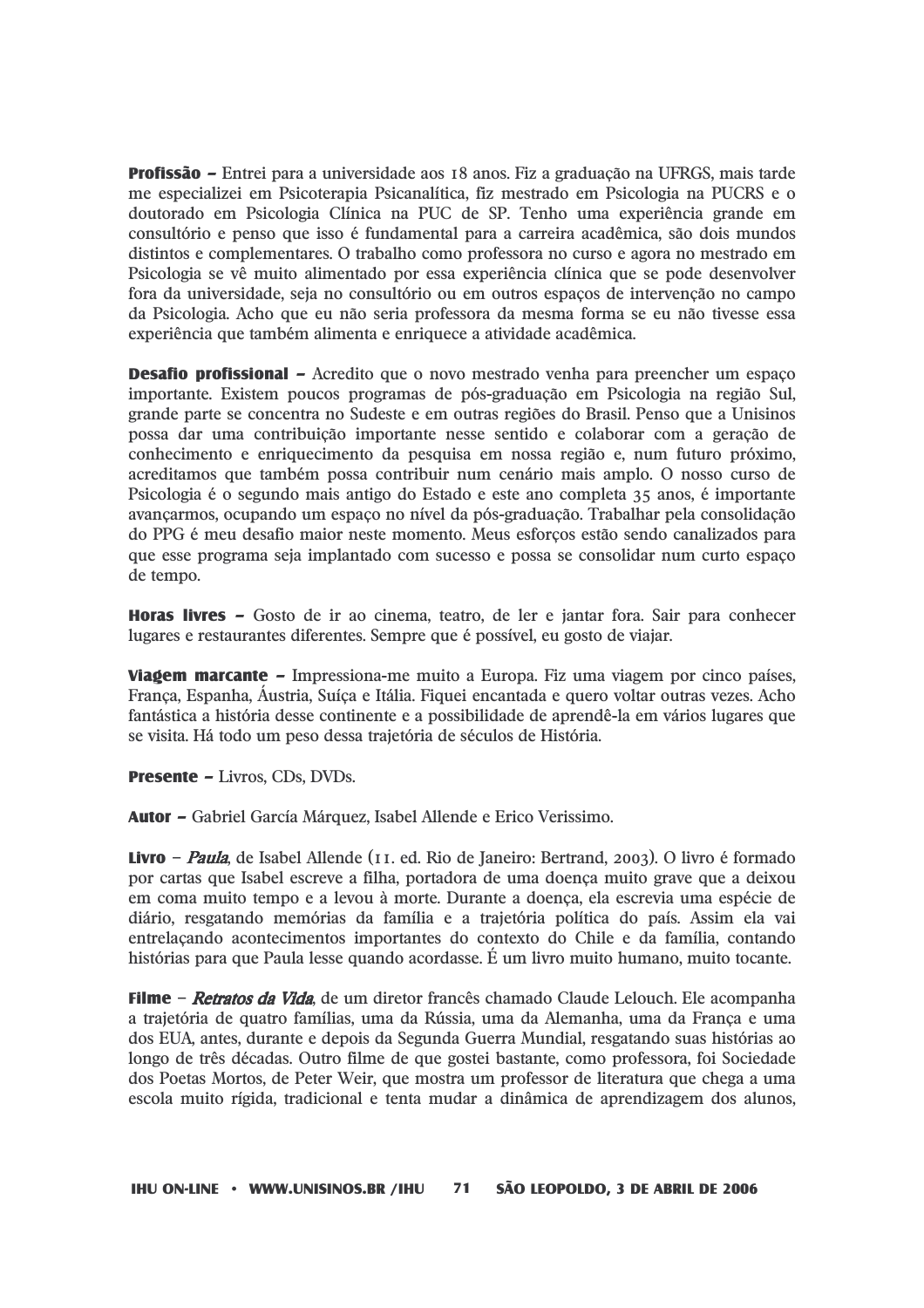quer ensiná-los a pensar, e incentivá-los a ter autonomia na vida e não desistir da busca dos sonhos e ideais.

Unisinos – Comecei a trabalhar aqui em 1986 e fiquei durante dois anos, me afastei e voltei em 1995. Desde então, estou bastante envolvida com a Universidade em todas as dimensões, tanto no ensino como na pesquisa e também na extensão. Trabalhei na Extensão, hoje Ação Social, durante os 10 últimos anos, além da pesquisa e do ensino na graduação e na especialização. Pensando nos últimos 10 anos, antes de falar no momento atual, uma das coisas que mais me tocou e me marcou sempre na Unisinos é a quantidade de oportunidades que ela oferece, que abre portas para quem quer investir na carreira e se dedicar. Essa possibilidade de abrir novos caminhos, propor novos projetos e novas frentes de trabalho é muito característico da Unisinos e faz as pessoas se envolverem, marcando sua carreira acadêmica. E, apesar das dificuldades e adversidades do momento atual, a possibilidade de encaminhar o projeto de pós-graduação, que já foi aprovado e vai comecar em maio, inaugura uma nova etapa na área de conhecimento da Psicologia, é muito importante e gratificante participar desse processo.

Instituto Humanitas Unisinos - Admiro muito o trabalho do Instituto Humanitas. Ele tem um papel fundamental no sentido de promoção dos valores e dos princípios do Humanismo Social Cristão. Acho de muita qualidade tudo aquilo que é proposto e discutido semanalmente. Fico impressionada com o fôlego demonstrado para a organização e promoção de eventos, ciclos de estudos, debates e publicações, todos de altíssimo nível. Acompanho regularmente a revista. Gostaria de ter mais tempo para poder usufruir e aproveitar tudo o que é oferecido à comunidade acadêmica.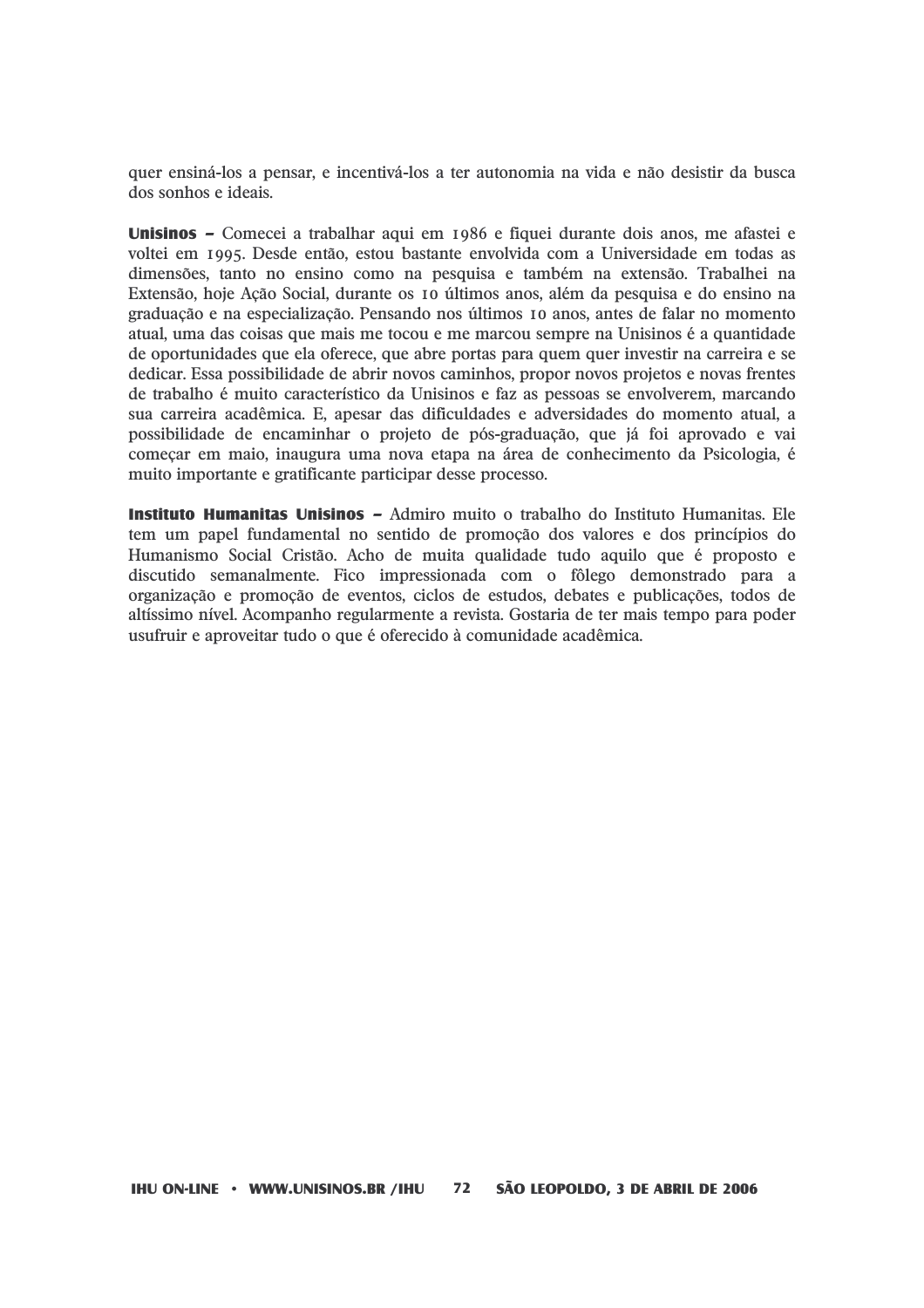## Sala de Leitura



No momento estou lendo A Cultura do Novo Capitalismo. Richard Sennett<sup>101</sup>. São Paulo: Record, 2006. No livro, o autor consegue fazer uma leitura da complexa realidade atual, de forma bastante didática e acessível. Mostra que o capitalismo não apenas tem continuidade. Ele se configurou em um novo sistema, renovando sua cultura e suas práticas. Marca deste fato é a forma como as empresas se desprenderam totalmente dos estados, dando a globalização dimensões

maiores que apenas a de mais um capítulo na história do imperialismo. Novo sistema que obriga as pessoas a abandonarem suas histórias, a improvisarem constantemente as narrativas de suas vidas, se desfazendo de experiências e do passado em nome da adaptabilidade e da flexibilidade. Assim, dá à vida humana uma superficialidade que deixa como marcas a insegurança e o medo de todos nos tornarmos supérfluos, a qualquer momento. Tudo sem devolver o direito à liberdade. Portanto, causa enormes traumas sociais e afeta espacos de trabalho e o cotidiano das pessoas. Neste cenário pessimista, Sennett tenta apontar formas de resistência. Penso que o autor, dentro das limitações comuns a todos, retratou brilhantemente a conjuntura atual, merecendo atenção de diferentes áreas do conhecimento.

## MS Lucas Luz - integrante do Proieto tecnologias Sociais para Empreendimentos Sociais - Diretoria de Ação Social e Filantropia da Unisinos e Instituto Humanitas Unisinos - IHU



Estou lendo o Livro: *Mídia, Educação e Cidadania: Tudo o que você deve* saber sobre mídia Pedrinho A Guareschi e Osvaldo Biz. Petrópolis: Vozes, 2005. O livro é oportuno porque nos leva a pensar sobre o poder que a mídia tem de formar/manipular a opinião pública. Quem coloca a agenda dos temas discutidos no cotidiano é a mídia (tv, jornal, rádio, mas principalmente a tv). Diante do poder onipresente da mídia a saída está na

formação de pessoas capazes de receber criticamente as informações/manipulação que nos chegam via mídia. A escola tem o compromisso de produzir um processo de alfabetização para mídia, pelo debate, pela reflexão, pela análise dos valores, pela visão de mundo, de sociedade e de ser humano que nos é apresentado no dia-a-dia. A cidadania no atual momento cultural relaciona-se também com a capacidade que as pessoas têm de interpretar criticamente a realidade que a mídia cria ou tenta criar como sendo a única possível. Ser cidadão hoje é ser capaz de decifrar o poder enigmático da mídia. O texto é recomendável para todos, mas principalmente para educadores/as que acreditam que, com conscientização, é possível construirmos uma sociedade melhor para todos.

> Prof. MS Sergio Trombetta - professor na área de Ciências Humanas, na **Unisinos.**

<sup>&</sup>lt;sup>ia</sup> Richard Sennett: Do sociólogo americano a Revista IHU On-Line edição nº 170, de 6 de março de 2006, publicou a entrevista O triunfo da superficialidade, também veiculada no sítio do IHU www.unisinos.br/ihu em 2 de março deste ano, juntamente com uma resenha do jornalista José Castello. (Nota da IHU On-Line)